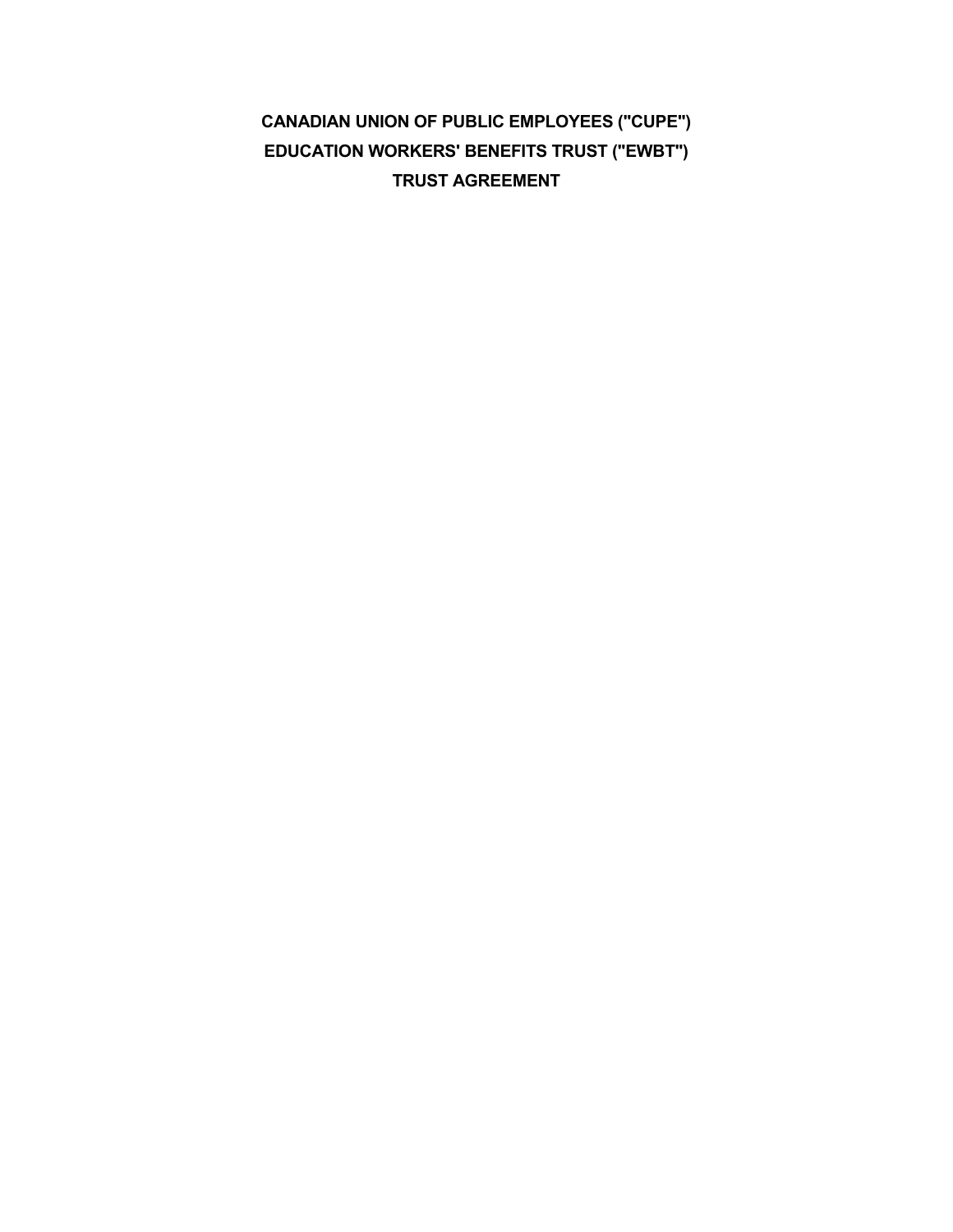# **TABLE OF CONTENTS**

| ARTICLE 4 - PURPOSE AND APPLICATION OF TRUST FUND11                |
|--------------------------------------------------------------------|
| ARTICLE 5 - ESTABLISHMENT AND AMENDMENT OF PLANS  13               |
| ARTICLE 6- ESTABLISHMENT OF SEPARATE ACCOUNTS15                    |
| ARTICLE 7 - PARTICIPATING EMPLOYER OBLIGATIONS  16                 |
|                                                                    |
| ARTICLE 9- PARTICIPATING EMPLOYEE CONTRIBUTIONS  22                |
|                                                                    |
| ARTICLE 11 - POWERS, DUTIES AND RESPONSIBILITIES OF THE TRUSTEES31 |
|                                                                    |
|                                                                    |
|                                                                    |
| ARTICLE 15 - WITHDRAWAL OF A PARTICIPATING EMPLOYER47              |
|                                                                    |
| ARTICLE 17 - FUNDING OF PLANS (OTHER THAN THE CUPE EWBT PLAN)51    |
| ARTICLE 18 - AMALGAMATION OR MERGER OF TRUST FUND 51               |
|                                                                    |
|                                                                    |
|                                                                    |
|                                                                    |
|                                                                    |
| SCHEDULE "A" - SCHOOL BOARDS BOUND BY THE ONTARIO PUBLIC SCHOOL    |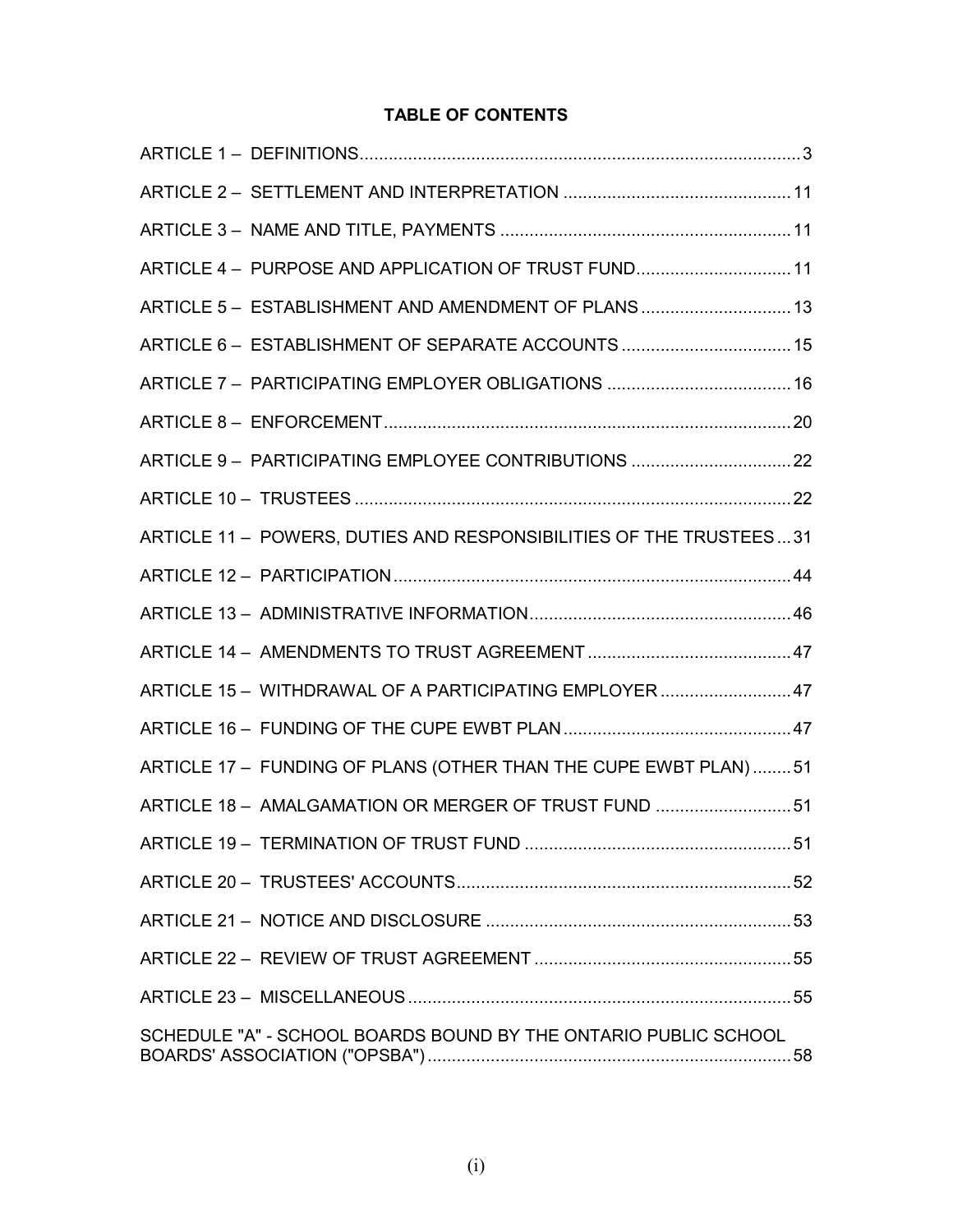| SCHEDULE "B" - SCHOOL BOARDS BOUND BY THE ONTARIO CATHOLIC                                                                 |
|----------------------------------------------------------------------------------------------------------------------------|
| SCHEDULE "C" - SCHOOL BOARDS BOUND BY ASSOCIATION DES CONSEILS<br>SCOLAIRES DES ÉCOLES PUBLIQUE DE L'ONTARIO ("ACÉPO")  61 |
| SCHEDULE "D" - SCHOOL BOARDS BOUND BY ASSOCIATION<br>FRANCO-ONTARIENNE DES CONSEILS SCOLAIRES CATHOLIQUES ("AFOCSC")62     |
| SCHEDULE "E" - CUPE EMPLOYEE LIFE AND HEALTH TRUST PARTICIPATION                                                           |
| SCHEDULE "F" - CUPE EDUCATION WORKERS' BENEFITS TRUST PROVISION OF                                                         |
| SCHEDULE "G" - CUPE EMPLOYEE LIFE AND HEALTH TRUST TRUSTEE                                                                 |
| SCHEDULE "H" - CUPE EMPLOYEE LIFE AND HEALTH TRUST ACCEPTANCE OF<br>73                                                     |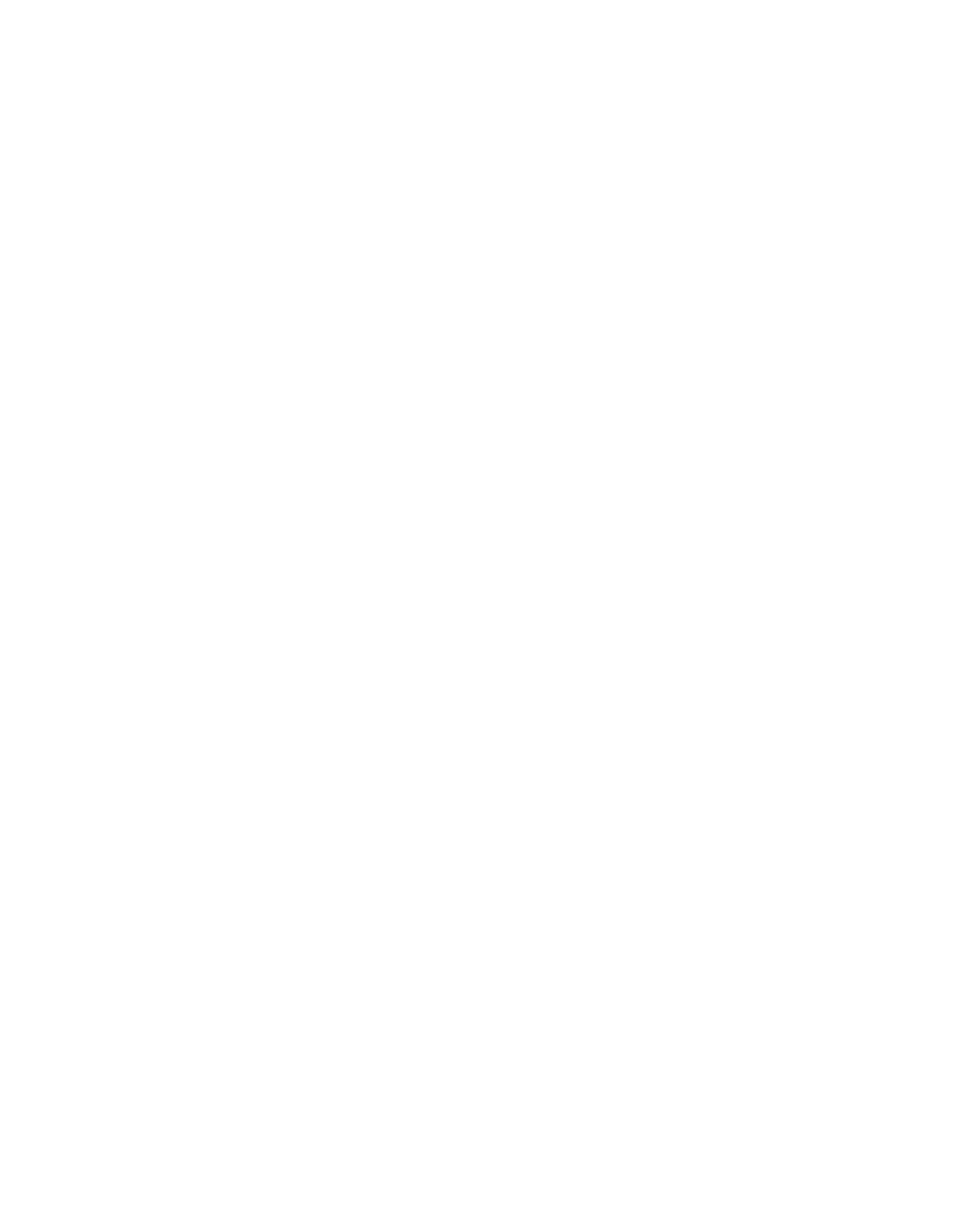**THIS TRUST AGREEMENT** made as of the day of  $\qquad$ , 201.

B E T W E E N:

#### **HER MAJESTY THE QUEEN IN RIGHT OF ONTARIO as represented by the Minister of Education ("Crown")**

### **OF THE FIRST PART**

 $-$  and  $-$ 

the Ontario Public School Boards Association (OPSBA), on behalf of its member School Boards - and – Ontario Catholic School Trustees' Association (OCSTA), on behalf of its member School Boards  $-$  and  $-$ Association des conseils des écoles publiques de l'Ontario (ACÉPO), on behalf of its member School Boards - and – Association franco-Ontarienne des conseils scolaires catholiques (AFOCSC), on behalf of its member School Boards hereinafter collectively known as:

#### **COUNCIL OF TRUSTEES' ASSOCIATIONS/CONSEIL DES ASSOCIATIONS D'EMPLOYEURS ("CTA/CAE")**

**OF THE SECOND PART** 

 $-$  and  $-$ 

### **ONTARIO SCHOOL BOARD COUNCIL OF UNIONS (CUPE) ("OSBCU/CUPE")**

**OF THE THIRD PART** 

**WHEREAS,** pursuant to the Letter of Agreement signed on December 20, 2016 (replacing Letter of Understanding #9 and forming part of the Central Collective Agreement for education workers executed on November 2, 2015 between the Crown, CTA/CAE and CUPE), it has been agreed that an employee life and health trust to be known as the "**CUPE Education Workers' Benefits Trust**" will be established and this Trust Agreement (the "Agreement", as defined herein) records the terms and conditions of such trust established for the benefit of the Participating Employees and other Beneficiaries as defined in this Agreement;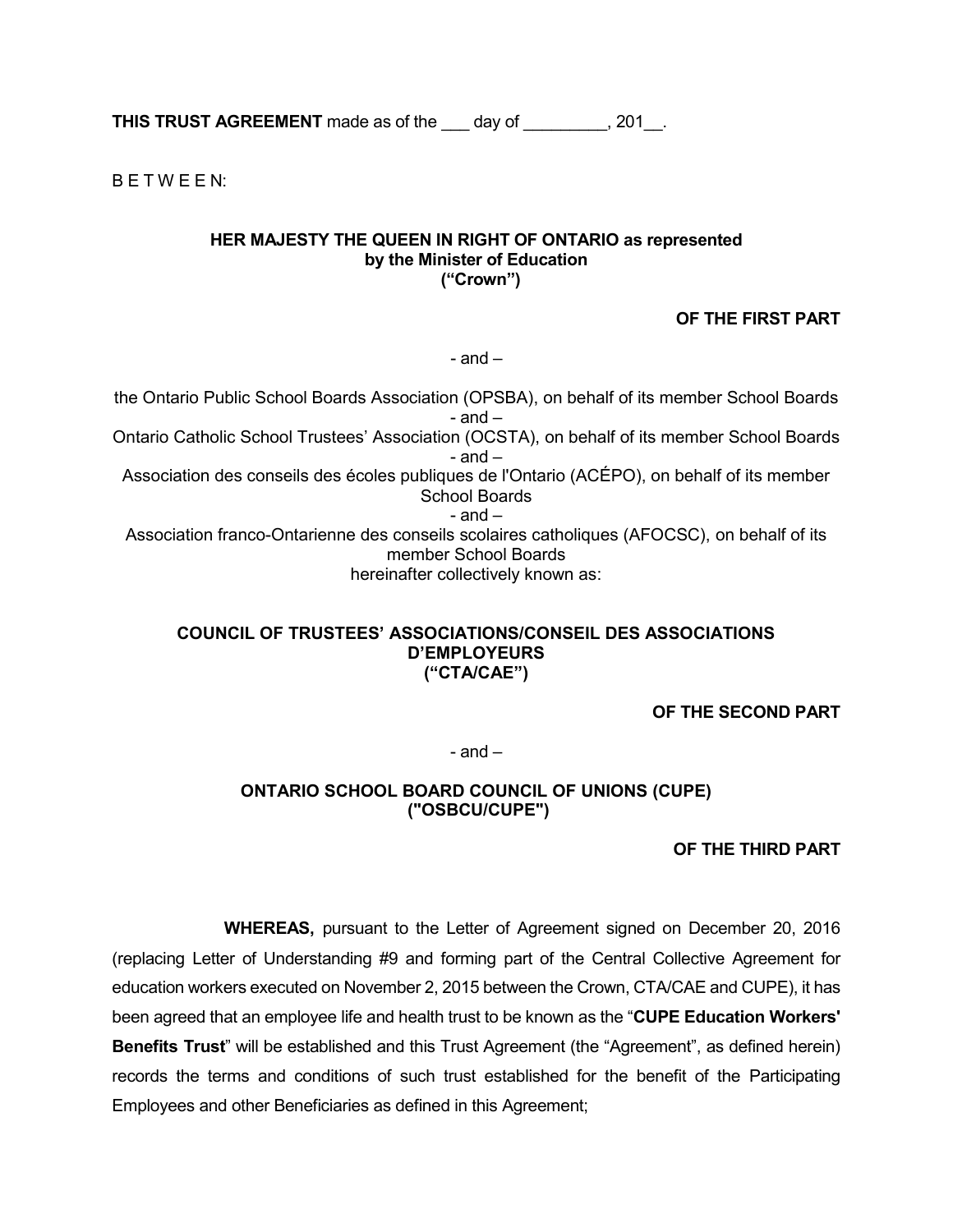**AND WHEREAS** it is intended that the Trust and the terms hereof will at all times meet the requirements for an "employee life and health trust" within the meaning of the *Income Tax Act* (Canada)*;*

**AND WHEREAS** the purpose of the Trust is to provide benefits to education sector workers in the Province of Ontario on a sustainable, efficient and cost effective basis;

**AND WHEREAS** any employer bound by the terms and conditions of the Central Collective Agreement must participate in the Trust in respect of employees covered by the Central Collective Agreement and successor collective agreements in accordance with the terms of this Agreement;

**NOW THEREFORE**, for value received, the Parties agree, as follows**:** 

### <span id="page-5-0"></span>**ARTICLE 1 – DEFINITIONS**

- (a) **"ACÉPO"** means Association des conseils des écoles publiques de l'Ontario and its successors;
- (b) **"Actuary"** means the person, corporation or firm appointed by the Trustees to be the actuary for the Board of Trustees, who shall be, or in the case of a firm or corporation, a member of the staff shall be, a Fellow of the Canadian Institute of Actuaries;
- (c) **"Administrative Agent"** means a person or persons, including one or more employees, or a firm or corporation, appointed by the Trustees to perform duties and responsibilities related to the administration of one or more Benefit Plans;
- (d) **"AFOCSC"** means Association franco-Ontarienne des conseils scolaires catholiques and its successors;
- (e) **"Agreement"** means this trust agreement and any amendment to it and any instrument supplemental or ancillary to it and any amendment to any such instrument;
- (f) **"Applicable Legislation"** means all statutes of Canada or of Ontario, together with the regulations thereunder, as amended from time to time, which require compliance by a Plan or the Fund;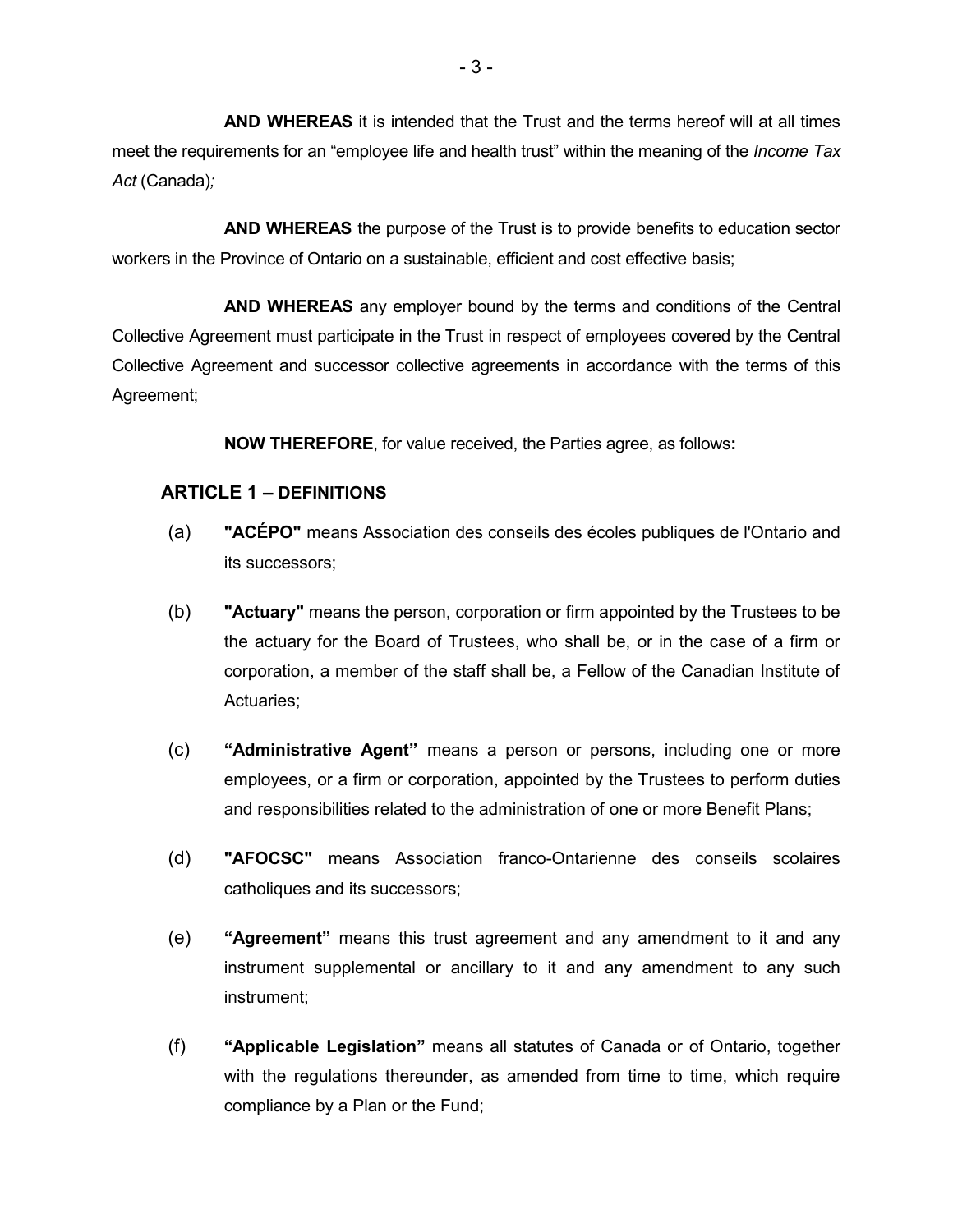- (g) **"Authorized Investments"** means investments made by the Trustees in accordance with any investment policies or guidelines they may adopt from time to time;
- (h) "**Beneficiary**" means a Participating Employee or Retired Employee and his or her eligible dependants and beneficiaries as defined in a Plan;
- (i) **"Benefits"** means health (including but not limited to vision and travel), life and dental benefits, including accidental death and dismemberment (AD&D), medical second opinion, and navigational support benefits that qualify as "designated employee benefits" under s. 144.1(1) of the *Income Tax Act* (Canada), as amended from time to time;
- (j) **"Benefit Plan"** or **"Plan"** means a plan for the provision of Benefits to a group of Participating Employees or Retired Employees covered by one or more Participation Agreements, which shall set out the Eligibility Requirements, rules, regulations and procedures for the payment or provision of Benefits to those Participating Employees or Retired Employees from the Separate Account maintained in respect of the Benefit Plan;
- (k) **"Central Collective Agreement"** means the agreement on central terms between CTA/CAE and CUPE, and agreed to by the Crown pursuant to the *School Boards Collective Bargaining Act, 2014,* for the initial term of September 1, 2014 to August 31, 2017, inclusive, and including the Letter of Agreement dated December 20, 2016 between the OPSBA, OCSTA, ACÉPO, AFOCSC, CUPE, and the Crown, that replaces Letter of Understanding #9 re: Benefits, and the Extension Agreement dated December 20, 2016 between OPSBA, OCSTA, ACÉPO, AFOCSC, and CUPE, and agreed to by the Crown, together with any and all supplements, extensions and renewals thereof and successor agreements thereto;
- (l) "**Cessation Date**" means the date as of which a person who was a Trustee ceases to be a Trustee;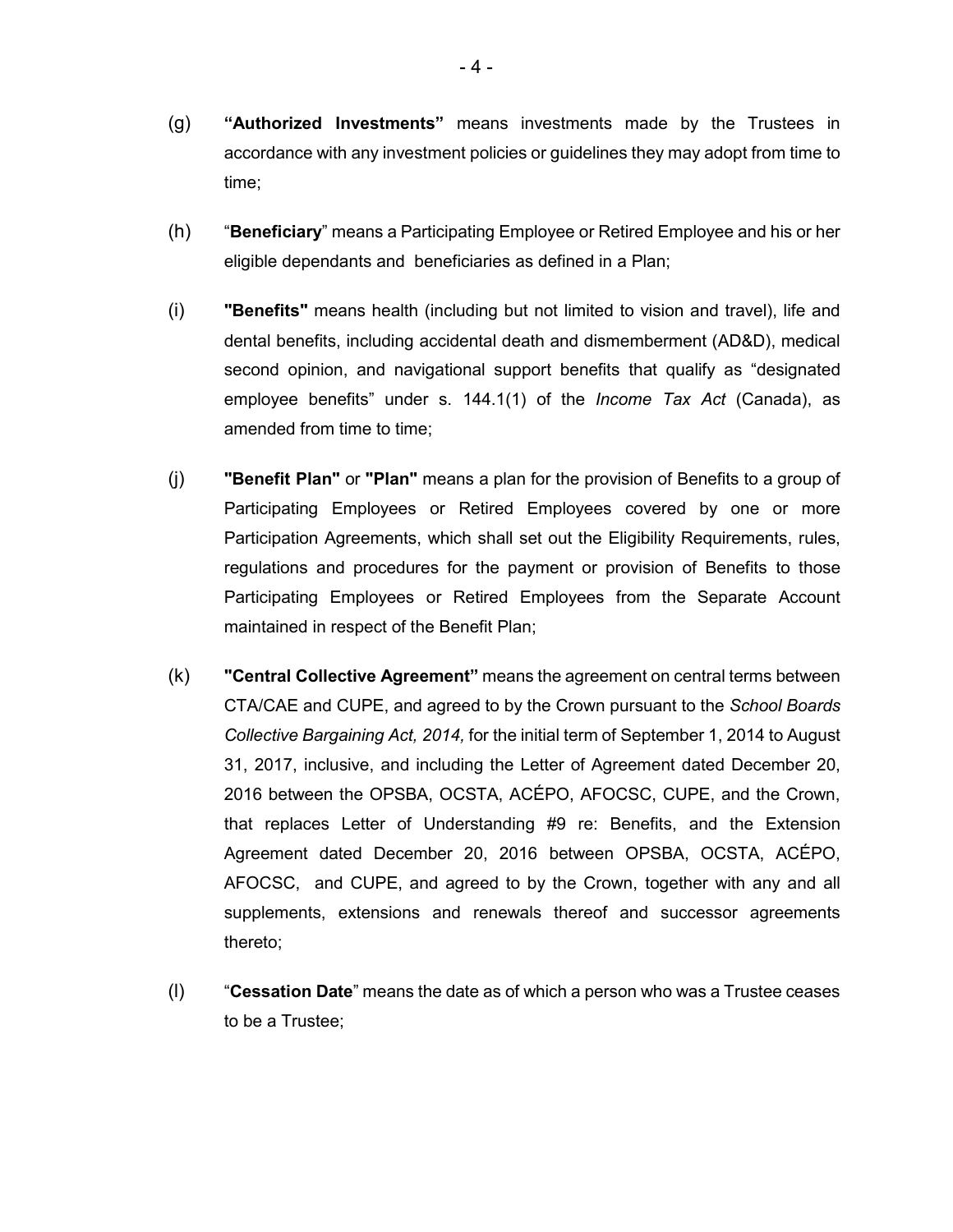- (m) "**Claims Fluctuation Reserve**" or ("CFR") means a reserve held as part of a Separate Account, with respect to a Plan, to offset future adverse claims fluctuations;
- (n) **"Consultant"** means such person, firm or corporation as may be appointed from time to time by the Trustees for the purpose of consulting with and advising the Trustees with respect to a Plan;
- (o) **"Contributions"** means Employer Contributions and Employee Contributions;
- (p) "**Crown Claims Fluctuation Reserve Payment**" means the one-time contributions by the Crown to the CUPE Separate Account in respect of the CUPE EWBT Plan as set out in s.16.1;
- (q) "**CUPE**" means the Canadian Union of Public Employees;
- (r) **"CUPE EWBT Plan"** means the Benefit Plan setting out the Eligibility Requirements and the Benefits to be provided to Participating Employees (and their beneficiaries) covered by the Central Collective Agreement and such other Participating Employees (and their beneficiaries) as participate in the CUPE EWBT Plan in accordance with a Participation Agreement, as amended from time to time;
- (s) **"CUPE Retired Employee Plan"** means a fully insured Benefit Plan setting out the Eligibility Requirements and the Benefits to be provided to Retired Employees (and their beneficiaries) covered by the Central Collective Agreement and such other Retired Employees (and their beneficiaries) who participate in the CUPE Retired Employee Plan in accordance with a Retired Employee Participation Agreement;
- (t) "**CUPE Retired Employee Separate Account**" means the Separate Account maintained by the Trustees within the CUPE EWBT with respect to the CUPE Retired Employee Plan, and shall comprise:
	- (i) additional Claims Fluctuation Reserve Payments made by Participating Employers in respect of Retired Employees, in accordance with a Participation Agreement;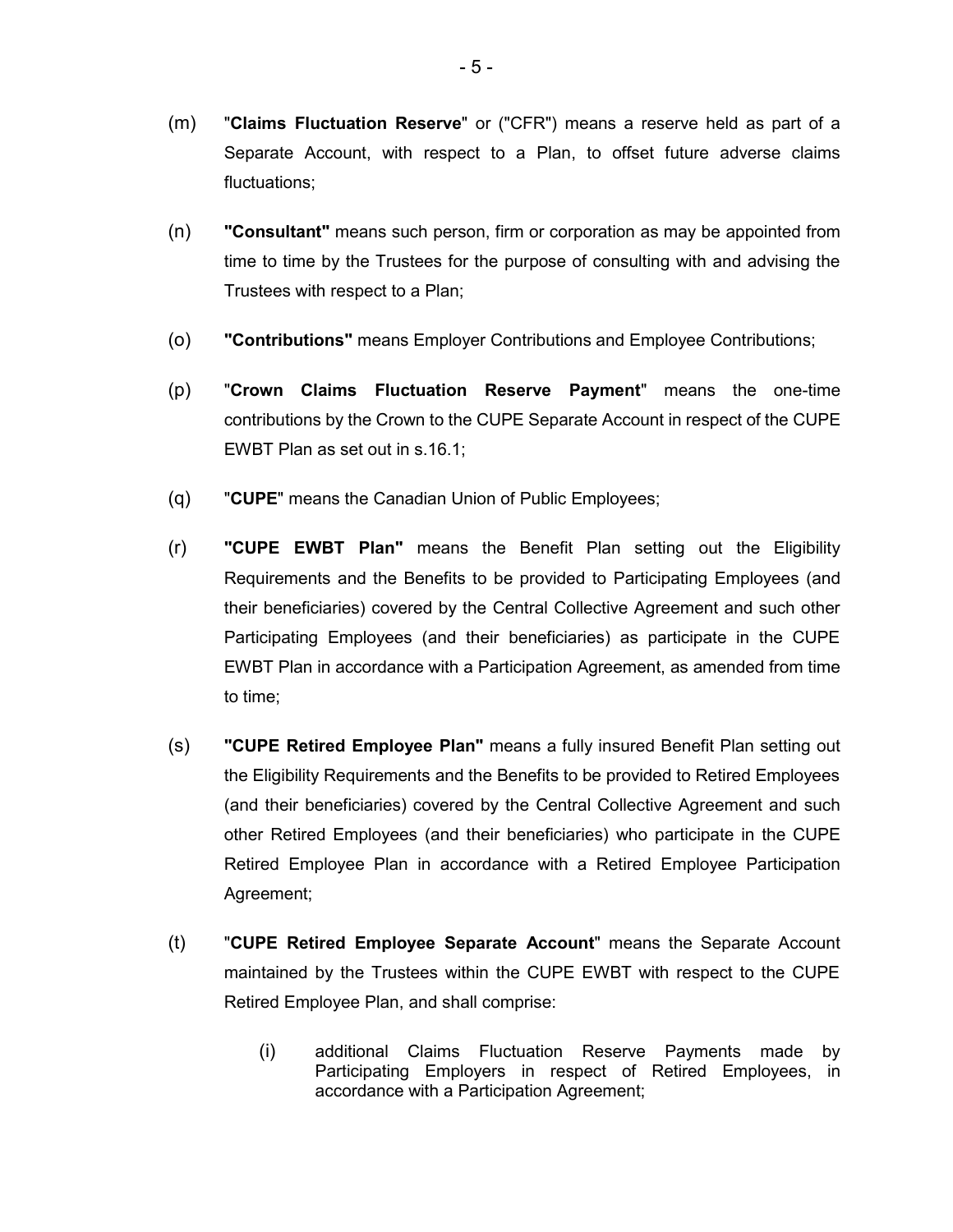- (ii) Employer Contributions in accordance with the Central Collective Agreement, and such other Employer Contributions as provided for under this Agreement or a Participation Agreement;
- (iii) Retired Employee Premium Shares, as calculated by the Trustees;
- (iv) all other property which is acquired at any time by the Trustees for the CUPE Retired Employee Separate Account; and
- (v) all capital accretions and income arising from all property referred to in paragraphs (i), (ii), (iii), (iv) and (v) above;

less any authorized payments therefrom;

- (u) **"CUPE Separate Account"** means the Separate Account maintained by the Trustees within the CUPE EWBT with respect to the CUPE EWBT Plan, and shall comprise:
	- (i) the Crown Claims Fluctuation Reserve Payment paid to the Trustees;
	- (ii) additional Claims Fluctuation Reserve Payments made by Participating Employers, in accordance with a Participation Agreement;
	- (iii) Employer Contributions in accordance with the Central Collective Agreement, and such other Employer Contributions as provided for under a Participation Agreement;
	- (iv) Employee Contributions, as required by the Trustees;
	- (v) all other property which is acquired at any time by the Trustees for the CUPE Separate Account; and
	- (vi) all capital accretions and income arising from all property referred to in paragraphs (i), (ii), (iii), (iv) and (v) above;

less any authorized payments therefrom;

(v) **"Education Sector Employee Life and Health Trusts"** means the CUPE EWBT, the Ontario Secondary School Teachers' Federation Employee Life and Health Trust, Elementary Teachers' Federation of Ontario Employee Life and Health Trust, Fiducie de soins de santé au bénéfice d'employés de l'AEFO, the Ontario English Catholic Teachers' Association Employee Life and Health Trust, the Non-Union Education Trust (ONE-T) / Fiducie des employés non-syndiqués en éducation de l'Ontario (FENSEO), and any other Employee Life and Health Trusts providing Benefits to employees employed by an Eligible Employer;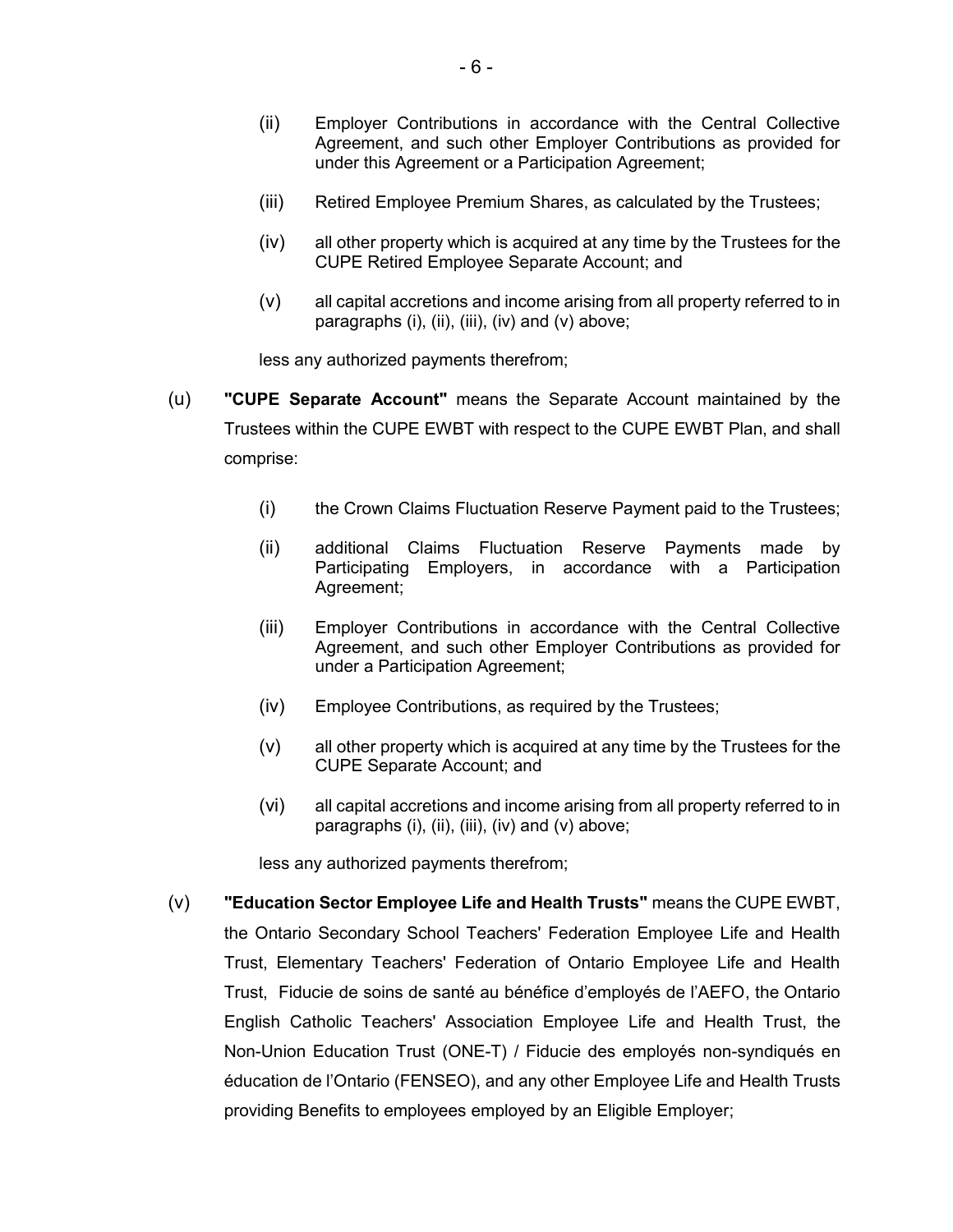- (w) **"Eligible Employer"** means:
	- (i) a District School Board, District School Area Board, Public School Authority, or an entity controlled by them (including transportation consortia); and
	- (ii) a related or successor employer to a District School Board, District School Area Board or Public School Authority, in the Province of Ontario that employs CUPE represented employees who were receiving benefits from the CUPE EWBT; or
	- (iii) any other not-for-profit employer agreed to by the Parties;
- (x) **"Eligibility Requirements"** means the rules, regulations and procedures for determining the eligibility, or the discontinuance of eligibility, for Benefits, as set out in a Plan, as amended from time to time;
- (y) "**Employee Contributions"** means any and all sums of money required to be paid by Participating Employees to the Trustees to provide Benefits in accordance with a Plan, as determined by the Trustees from time to time;
- (z) **"Employer Contributions"** means any and all sums of money required by:
	- (i) a last executed Central Collective Agreement; or
	- (ii) if the Central Collective Agreement does not apply to a group of Participating Employees, by the terms of a Participation Agreement;

to be paid by a Participating Employer to the Trustees to provide Benefits to Participating Employees;

- (aa) **"Fund"** means the CUPE EWBT fund established by this Trust Agreement and comprises all property or interests in property held by the Trustees from time to time under this Trust Agreement;
- (bb) "**Funding Policy**" means the policy adopted by the Trustees pursuant to s. 16.4 or s. 17.2, as applicable, governing the financial basis upon which Benefits are provided to Beneficiaries and setting out the consequences of deficiencies or surpluses in relation to a Plan's liabilities and the consequences of Contribution shortfalls or excesses in relation to the costs of a Plan;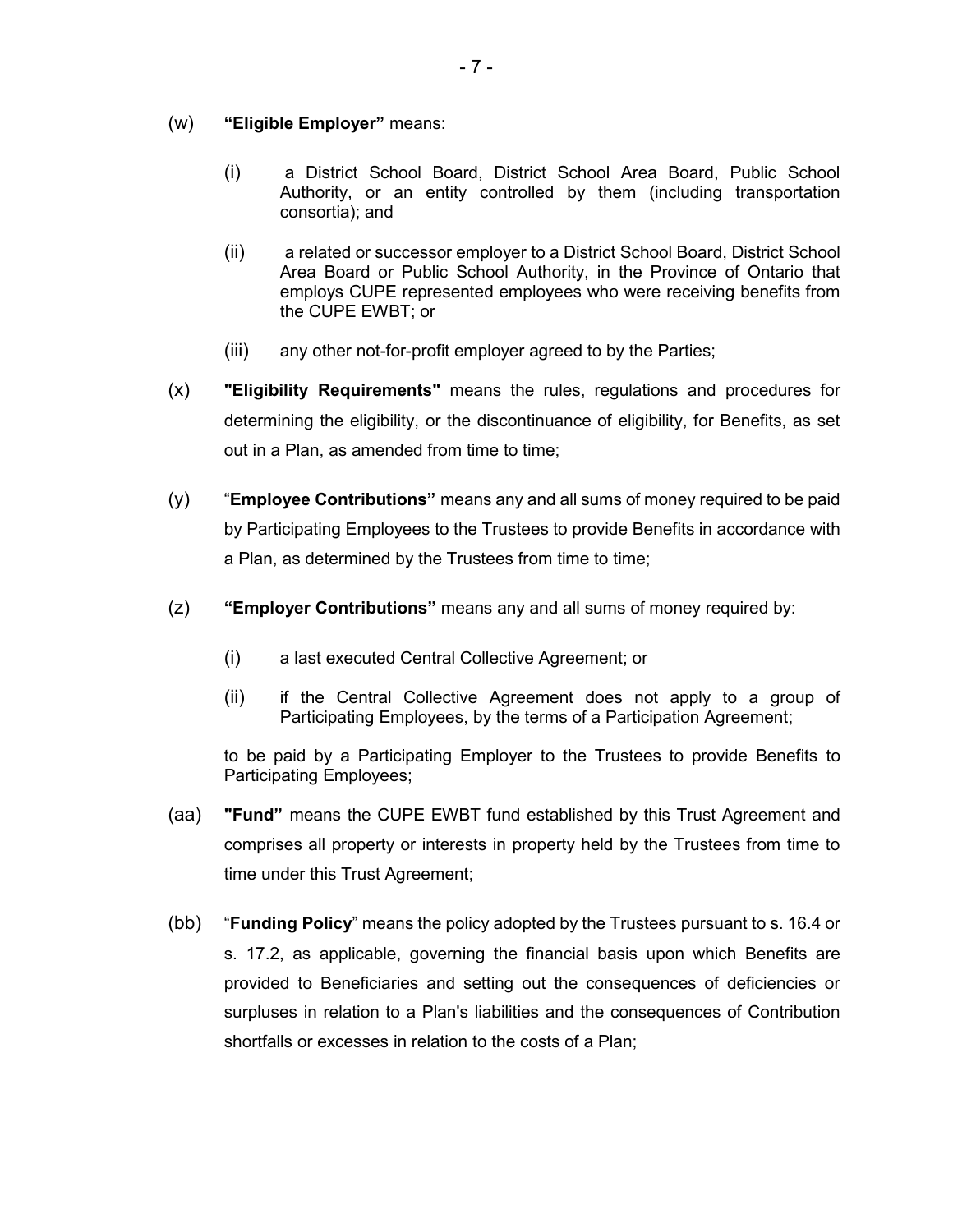- (cc) *"Income Tax Act* **(Canada)"** means the *Income Tax Act* (Canada), including any regulations made thereunder, as the same may be amended from time to time;
- (dd) **"Insurance Company"** means an insurance company licensed to carry on business in Canada;
- (ee) **"OCSTA"** means the Ontario Catholic School Trustees' Association and its successors;
- (ff) **"OPSBA"** means the Ontario Public School Boards Association and its successors;
- (gg) "**OSBCU\CUPE**" means the Ontario School Board Council of Unions (CUPE);
- (hh) **"Participating Employee"** means a person who is employed by an Eligible Employer, who meets the Eligibility Requirements of a Plan and who has not opted out of coverage under a Plan;
- (ii) **"Participating Employer"** means any Eligible Employer who:
	- (i) in respect of employees covered by the Central Collective Agreement is, as of September 1, 2014, bound by the Central Collective Agreement; or
	- (ii) in respect of a group of employees who are not covered by the Central Collective Agreement, is bound by a Participation Agreement described in clause (ii) of s. 1(jj) that covers the group of employees;

and shall include successor employers and assigns;

(jj) **"Participation Agreement"** means (i) with respect to a person, including a Retired Employee, whose participation in the Trust as a Beneficiary is provided for in the Central Collective Agreement, such Central Collective Agreement; and (ii) in the case of any other person, an agreement in writing between the Trustees and an Eligible Employer, in a form prescribed by the Trustees in accordance with s. 7.1 that, among other things, provides that such person is eligible for Benefits coverage by the Trust, stipulates the Contribution requirements in respect of such person (or group of persons to which he or she belongs) and binds the Eligible Employer to this Agreement;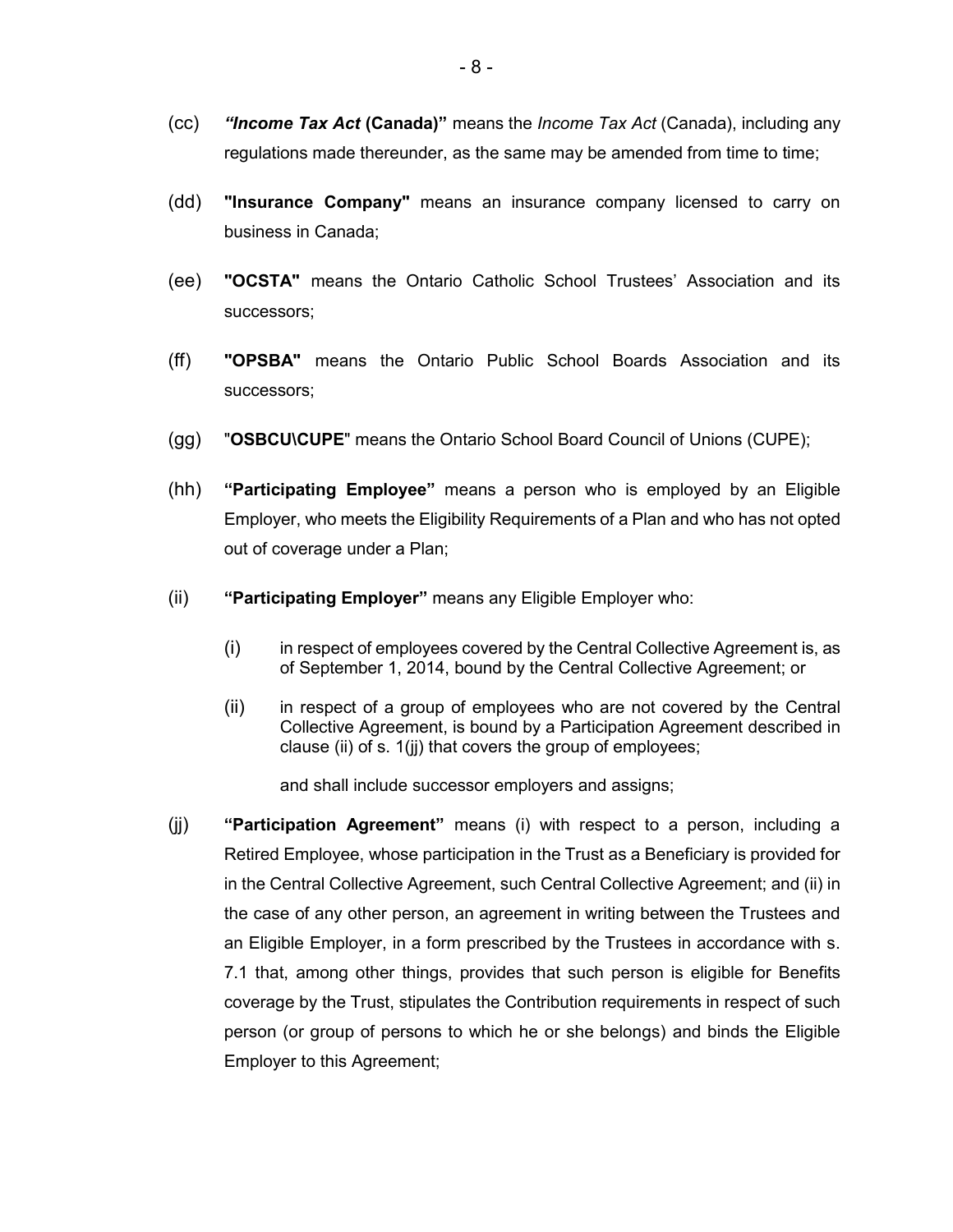- (kk) **"Participation Date"** means, for Participating Employers bound by the Central Collective Agreement, March 1, 2018, unless otherwise agreed by the Parties, and, in relation to a Participation Agreement signed by a Participating Employer, the date on which a Participating Employer commences participation in the Trust for the group of employees or Retired Employees covered by the Participation Agreement;
- (ll) "**Party"** means the Crown, OPSBA, OCSTA, ACÉPO and AFOCSC individually, including their successors, or OSBCU\CUPE and **"Parties"** means the Crown, OPSBA, OCSTA, ACÉPO and AFOCSC (and their successors) and OSBCU\CUPE collectively;
- (mm) **"Predecessor Benefit Plan"** means a benefit plan provided by a Participating Employer to either or both Participating Employees or Retired Employees immediately prior to the Participating Employer's Participation Date;
- (nn) **"Prime Rate"** means the rate of interest per annum from time to time publicly quoted by the Royal Bank of Canada, Main Branch, in Toronto, Ontario, as being the reference rate of interest (commonly known as its "prime rate") used by it to determine rates it will charge on loans to its commercial customers of varying degrees of creditworthiness;
- (oo) **"Remaining Start-up Costs"** means the unpaid and/or unspent portion, if any, of the percentage of estimated annual benefit costs to be provided by the Crown under the Central Collective Agreement in effect on the effective date of this Agreement as start-up costs for the Trust;
- (pp) **"Retired Employee"** means a person who was employed by a Participating Employer who was either a member of CUPE covered by the Central Collective Agreement, or a member of a bargaining unit covered by a Participation Agreement, and who was, immediately prior to their retirement, covered by a collective agreement that entitled the person to post-retirement benefits or to participate in a Benefit Plan that provides post-retirement Benefits;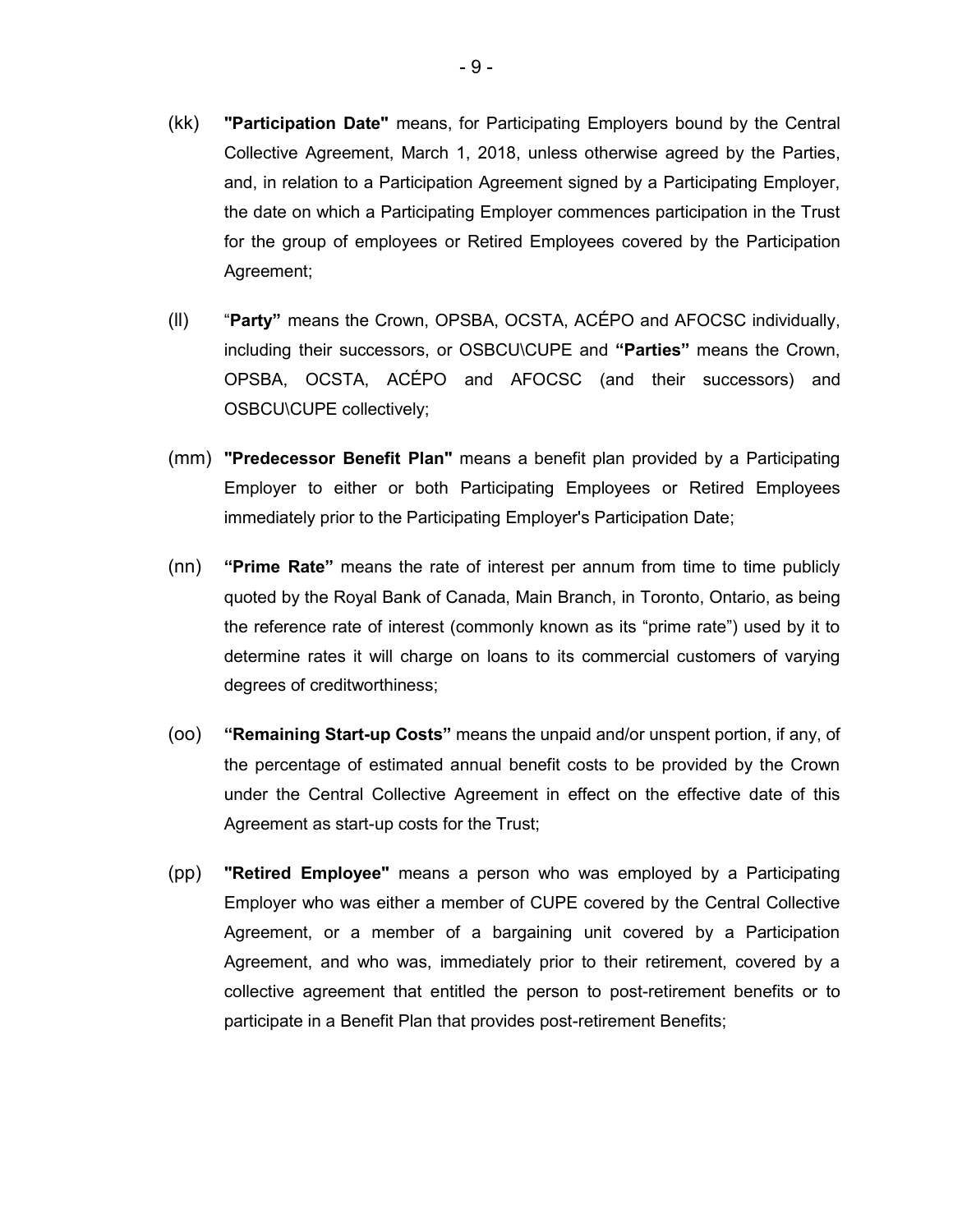- (qq) **"Retired Employee Participation Agreement"** means a Participation Agreement that governs the provision of Benefits to one or more Retired Employees through a Retired Employee Plan;
- (rr) **"Retired Employee Premium Share"** means the amount that a Retired Employee must pay as a condition for coverage under a Retired Employee Plan;
- (ss) **"Retired Employee Plan"** means a Benefit Plan for Retired Employees;
- (tt) **"School Board"** means a district school board or a school authority, within the meaning of the *Education Act*, R.S.O. 1990 c. E.2;
- (uu) **"Separate Account"** means a segregated fund or segregated account within the CUPE EWBT used for the provision of Benefits in accordance with the terms of a Plan to a discrete and identifiable group of Participating Employees or Retired Employees, and, for greater certainty, notwithstanding any other provision of this Agreement, the assets allocated to a Separate Account shall form part of the Fund;
- (vv) "**Termination Date"** means the earlier of:
	- (i) the date upon which the entirety of the Fund is transferred to the trustee of a successor trust; or
	- (ii) a future date determined under s.19.1 and occurring before the date specified in paragraph (i) above;
- (ww) **"Trust" and "CUPE EWBT"** means the "CUPE Education Workers' Benefits Trust";
- (xx) **"Trustees"** means the trustees who have been duly appointed in accordance with this Agreement, and have executed an acceptance of trust for so long as they are in office, and **"Board of Trustees"** shall mean all of the Trustees in office at the relevant time;
- (yy) **"Voluntary Plan"** means a Benefit Plan that is fully, partly or not insured and funded through individual premiums paid by Retired Employees.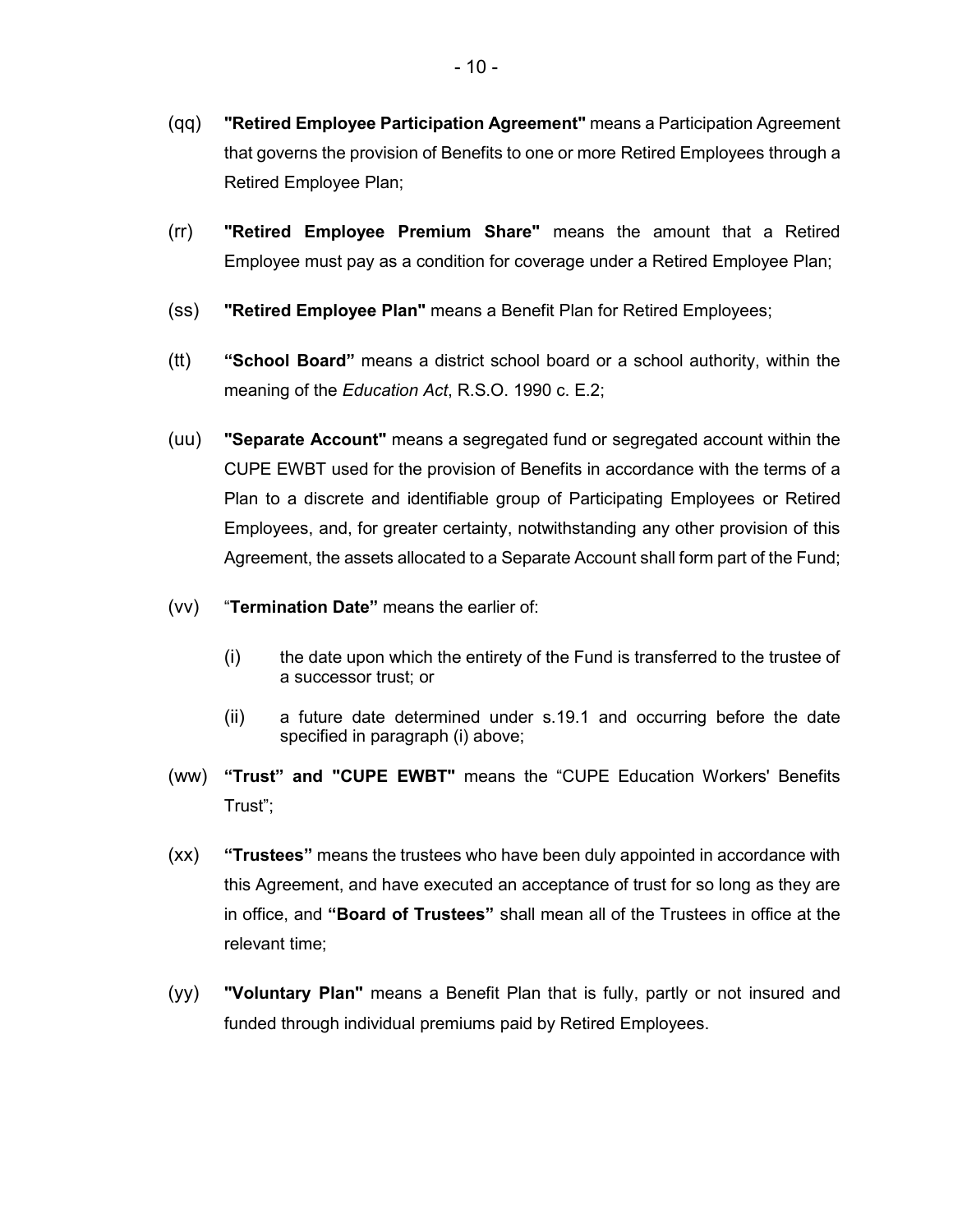## **ARTICLE 2 – SETTLEMENT AND INTERPRETATION**

- <span id="page-13-0"></span>2.1 **Settlement of Trust Fund**. In conjunction with the establishment and settlement of the Fund, and notwithstanding any other Contributions required under this Agreement or any other agreement, OSBCU\CUPE shall contribute \$100 to the Fund on or before March 1, 2018.
- 2.2 **Interpretation.** In this Agreement, unless the context otherwise requires or it is otherwise specifically provided, words importing the singular include the plural and vice-versa, and words importing gender will include the masculine, feminine and other genders. The headings in this document are for convenience only and do not form part of this Agreement.

## **ARTICLE 3 – NAME AND TITLE, PAYMENTS**

- <span id="page-13-1"></span>3.1 **Name and Title.** The Trust hereunder shall be known as the "CUPE Education Workers' Benefits Trust." The title to all assets of the Fund shall be jointly vested in the Trustees. The Trustees shall jointly hold the property of the Fund and shall deal with it in accordance with the terms of this Agreement. The name of the Trust set out above may be used to refer to the Trustees collectively, and all agreements and other instruments may be entered into and executed by or on behalf of the Trustees in such name.
- 3.2 **Manner of Payment.** All payments and Contributions may be made payable to the "Trustees of the CUPE EWBT" or to the "CUPE Education Workers' Benefits Trust."
- 3.3 **Legal Sources of Payments.** The Trustees may accept money or property from sources other than those described in this Agreement provided that acceptance from any such other source is not contrary to the terms of this Agreement and does not cause the Trust to lose its status as an "employee life and health trust" within the meaning of the *Income Tax Act* (Canada).

## **ARTICLE 4 – PURPOSE AND APPLICATION OF TRUST FUND**

<span id="page-13-2"></span>4.1 **Purpose.** The Trust is established for the sole purpose of providing Benefits to the **Beneficiaries**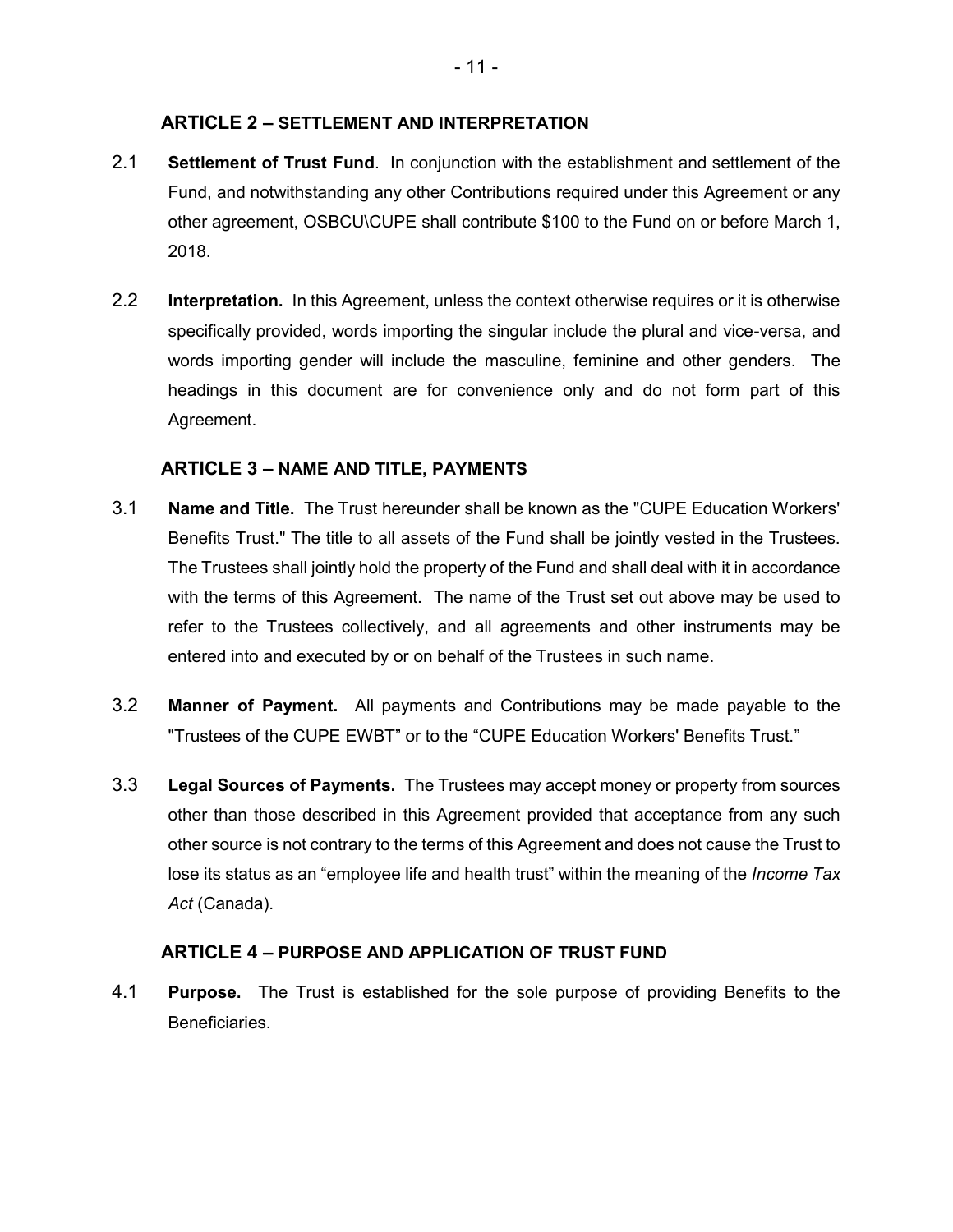- 4.3 **Rights or Interest.** Neither the Parties hereto, nor any Participating Employer, Beneficiary, or any other person, association, firm or corporation, shall have any right, title or interest in or to the assets of the Fund or any Separate Account, except as specifically provided by this Trust Agreement or a Plan and as may be permitted by Applicable Law; provided however that nothing in the Trust Agreement shall prevent a Contribution, made by a Participating Employer, Participating Employee, or Retired Employee by mistake of fact, from being returned by the Trustees to such person.
- 4.4 **Seizure or Attachment.** Subject to terms of any Plan and the laws of the Province of Ontario, no monies, property or equity of any nature whatsoever in the Fund or in any Separate Account, or policies or benefits or monies payable therefrom, shall be subject in any manner by any Beneficiary or person claiming through such Beneficiary or otherwise, to anticipation, alienation, seizure, sale, transfer, assignment, pledge, encumbrance, attachment, garnishment, execution, mortgage, lien or charge. If by reason of any seizure or sale or any attempted sale under any legal, equitable or other process or by way of any suit or proceedings, any Benefit becomes payable to any person other than the Beneficiary for whom the same is intended, as provided by the Plan, the Trustees shall have the power to withhold payment of such benefit to such Beneficiary until such anticipation, alienation, sale, transfer, assignment, pledge, encumbrance, attachment, garnishment, mortgage, lien, charge or seizure or other legal process is cancelled or withdrawn, and the Trustees shall have the right to use and apply the amount of such Benefit during such period as the Trustees may deem best for the support and maintenance of such Beneficiary.
- 4.5 **No Diversion.** Except as otherwise provided herein, at no time prior to the termination and wind-up of the Fund shall any part of the corpus or income of the Fund, including the Separate Accounts, be used for or diverted to purposes other than the provision of Benefits for the exclusive benefit of Beneficiaries, and in connection therewith the payment of reasonable costs of establishment, amendment and administration of the Trust and Plans and the investment of the Fund including the compensation of the Trustees payable in accordance with the terms of this Agreement and all other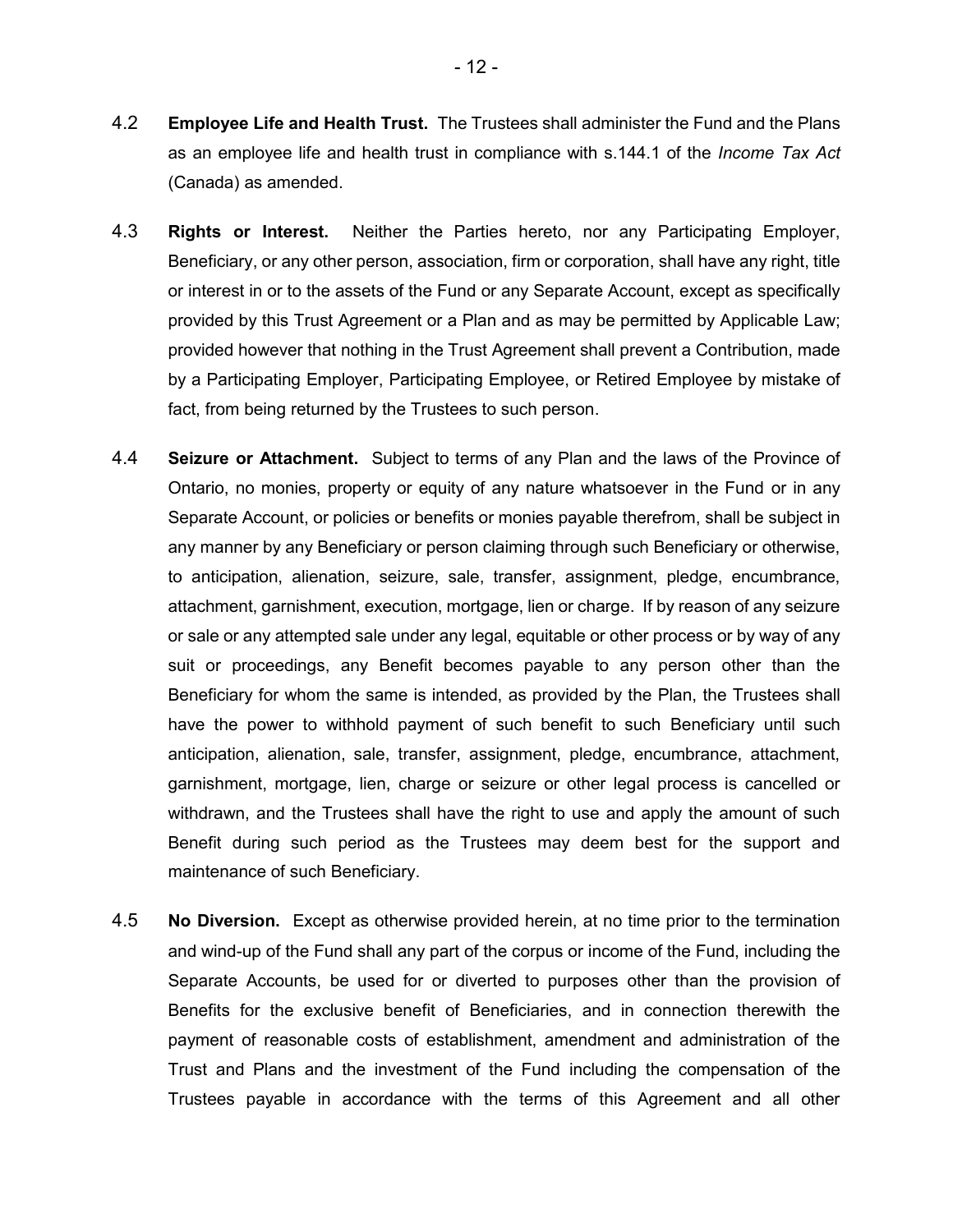disbursements reasonably made and expenses incurred in the performance of the duties of the Trustees hereunder or arising out of the Trust.

- 4.6 **No Guarantee.** Nothing contained in the Trust or a Plan shall constitute a guarantee that the assets of the Fund or of any Separate Account will be sufficient to pay any Benefits offered from time to time under a Plan to any person throughout his or her lifetime or make any other payment. The obligation of the Trustees to pay Benefits provided under a Plan is expressly conditioned on the sufficiency, in their judgment, of the assets and expected income and Contributions allocated and to be allocated in the future to Fund, or to the Separate Account maintained in respect of such Plan, as the case may be.
- 4.7 **Binding Effect.** It is hereby agreed that the Trust Agreement is binding on the Crown, OPSBA, OCSTA, ACÉPO, AFOCSC and OSBCU\CUPE, the Participating Employers, and all Beneficiaries and their respective heirs, executors, administrators, successors and assigns and, in this regard, OPSBA, OCSTA, ACÉPO and AFOCSC each warrant and represent that they have the authority to bind the School Boards set out in Schedules "A", "B", "C" and "D" (and their successors), as applicable, with respect to Participating Employees who are covered by the Central Collective Agreement.

### **ARTICLE 5 – ESTABLISHMENT AND AMENDMENT OF PLANS**

- <span id="page-15-0"></span>5.1 **Establishment of the CUPE EWBT Plan.** Subject always to the requirements of this Agreement, and the Central Collective Agreement, the Trustees shall establish the CUPE EWBT Plan. The CUPE EWBT Plan shall define the Eligibility Requirements, the Benefits to be provided to Participating Employees covered by the Central Collective Agreement and their eligible beneficiaries and such other Participating Employees and their eligible beneficiaries as are covered by a Participation Agreement that requires their participation in the CUPE EWBT Plan.
- 5.2 **Amendment of the CUPE EWBT Plan by the Trustees.** Subject always to the requirements of the Funding Policy and the Central Collective Agreement and to the requirements of this Agreement and this s. 5.2, and provided that the Trustees may not make any change, modification or alteration that could reasonably be expected to cause the Trust to cease to qualify as an "employee life and health trust" under s. 144.1 of the *Income Tax Act* (Canada), the Trustees may change, modify, or otherwise alter the CUPE EWBT Plan, in their sole and absolute discretion (including by way of changing,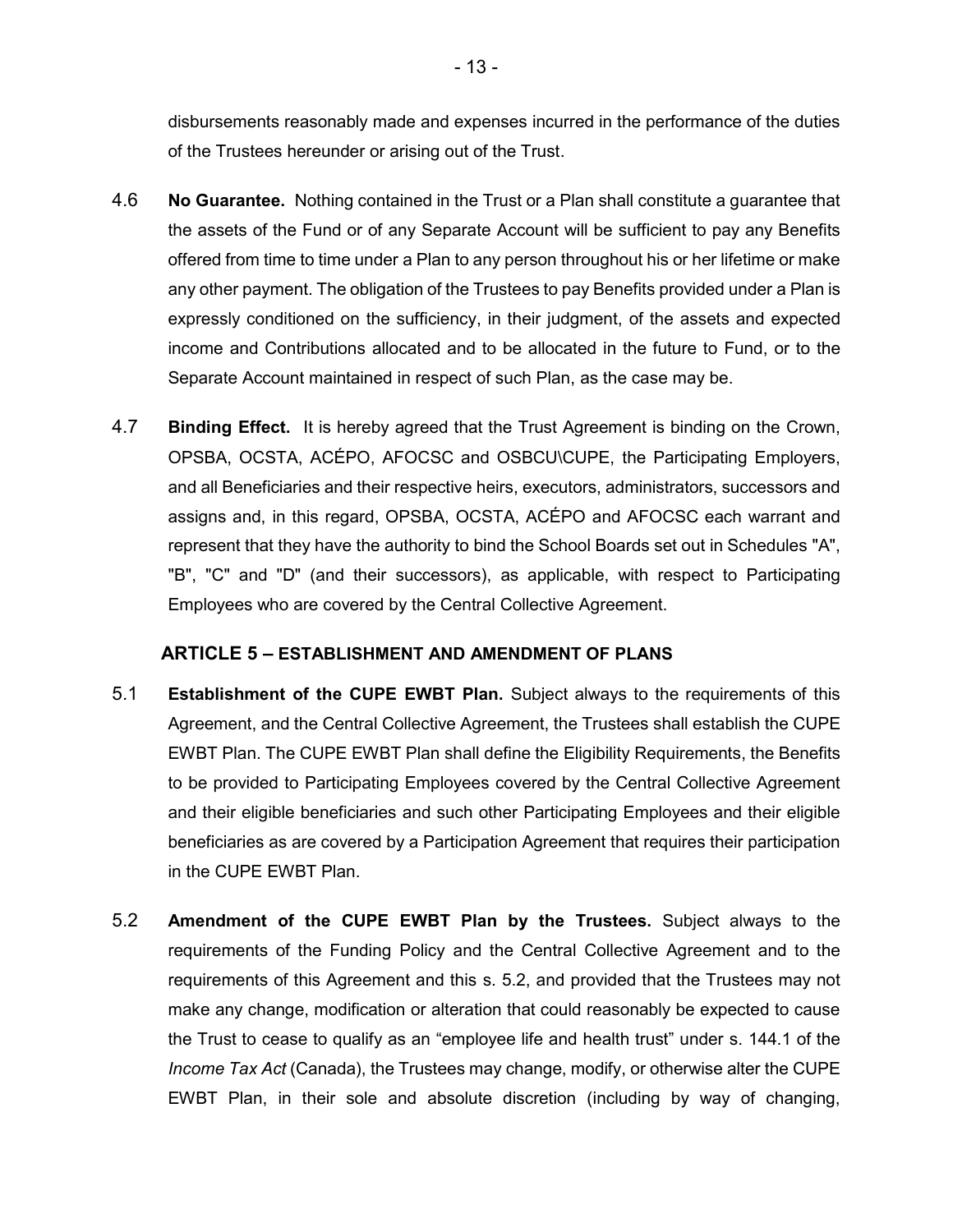enhancing, reducing or eliminating any benefit or term or condition of eligibility and coverage for a Benefit) and may provide for different Employee Contributions for different groups of Participating Employees. Any change, modification or alteration to the CUPE EWBT Plan may take effect retroactively or otherwise, provided that Benefits, once paid, may not be reclaimed. With the consent of CUPE, the Trustees may amend the CUPE EWBT Plan to provide different Benefits for different groups of Participating Employees, including, without limitation, different groups of Participating Employees with the same Participating Employer.

- 5.3 **Amendment of the CUPE EWBT Plan by the Parties.** The Parties may amend the CUPE EWBT Plan to provide other employee benefit programs if such other employee benefit programs are negotiated in a central collective agreement.
- 5.4 **Establishment and Amendment of Other Plans.** The Trustees may, subject to s. 12.3, establish one or more Benefit Plans in respect of some or all Participating Employees not covered by the Central Collective Agreement who participate in the CUPE EWBT pursuant to one or more Participation Agreements. The Trustees shall establish, for each such Plan, a corresponding Separate Account. The Trustees may change, modify, reduce, increase or otherwise alter such other Plan or Plans, in their absolute and unfettered discretion, to align, as much as possible, the assets in and Contributions to the Separate Account with the Benefits and liabilities of the Plan associated with the Separate Account. Any such alteration may take effect retroactively or otherwise, provided that Benefits, once paid, may not be reclaimed.

### 5.5 **Establishment and Amendment of Retired Employee Plans.**

- (a) The Trustees shall establish the CUPE Retired Employee Plan and may establish one or more other Retired Employee Plans. Retired Employees shall not participate in the CUPE EWBT Plan. Retired Employees may only participate in the CUPE Retired Employee Plan, or any other Retired Employee Plan, subject to and in accordance with the terms of Retired Employee Participation Agreements;
- (b) The Trustees may amend the CUPE Retired Employee Plan and any other Retired Employee Plan provided that they may not reduce a Retired Employee's Benefits without the consent of the Retired Employee's Participating Employer;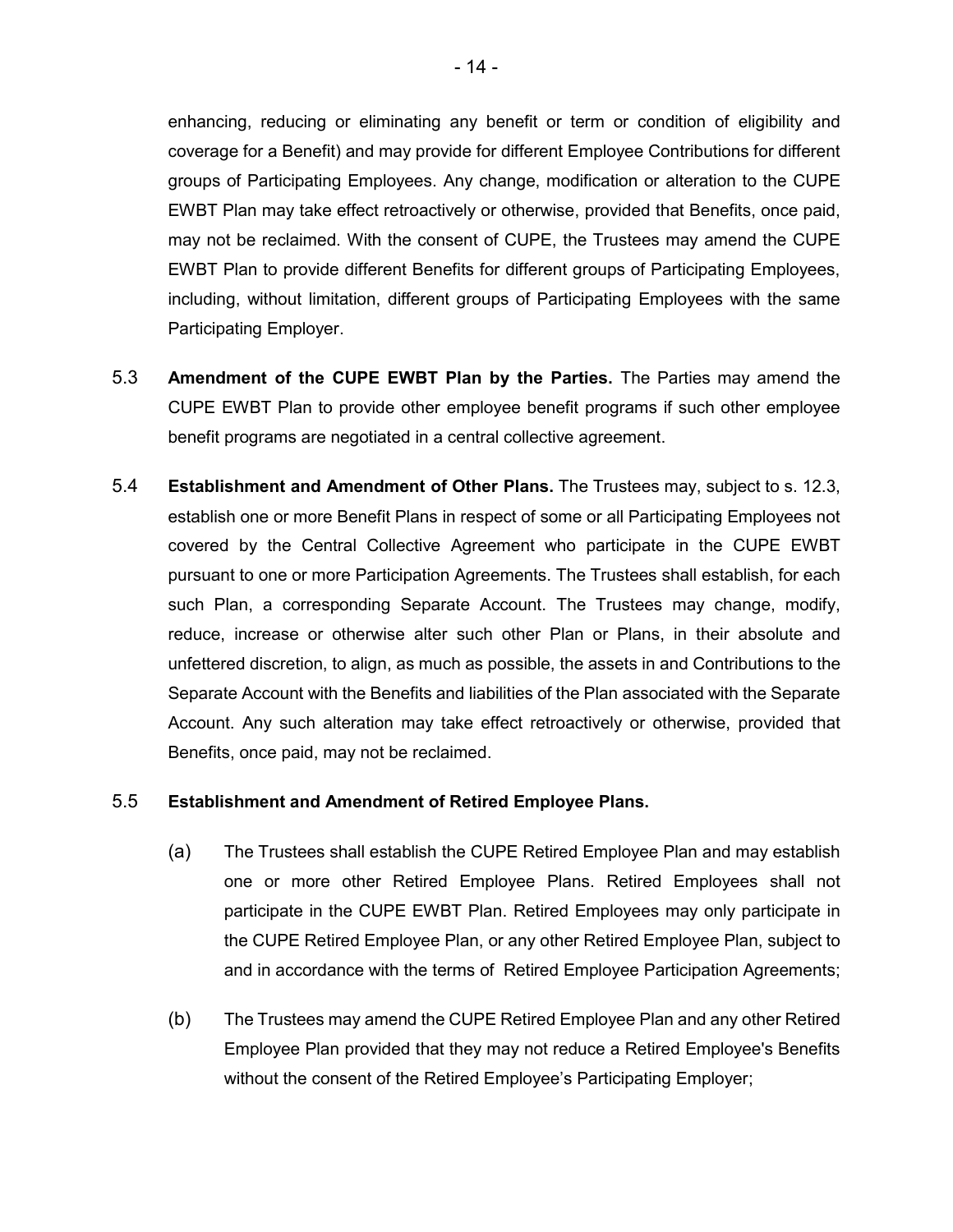(c) The Parties may establish and amend Retired Employee Participation Agreements. The Trustees shall have no authority to establish or amend a Retired Employee Participation Agreement.

#### **ARTICLE 6 – ESTABLISHMENT OF SEPARATE ACCOUNTS**

- <span id="page-17-0"></span>6.1 **Separate Accounts.** The Trustees may establish any number of Separate Accounts within the Fund. The assets in each Separate Account shall be, for the purposes of this Agreement and for all other purposes, held as segregated funds and used for the provision of Benefits, in accordance with the terms of a Plan, to a discrete and identifiable group of Participating Employees, in accordance with the requirements of one or more Participation Agreements. Under no circumstances shall the assets in a Separate Account be used other than to provide Benefits and fund reserves related to the discrete and identifiable group of Participating Employees for whom the Separate Account is maintained. Notwithstanding the foregoing, the assets of a Separate Account may be used to pay administrative and investment costs incurred by the Trustees with respect to the Fund and the Plans generally, and may be commingled with the assets of other Separate Accounts for such purpose, to the extent that such costs are reasonably determined by the Trustees to relate, in whole or in part, to the Separate Account and the Participating Employees whose Benefits are provided through the Separate Account. For further clarity, the Trustees shall establish a CUPE EWBT Plan Separate Account, in respect of the CUPE EWBT Benefit Plan, and a CUPE Retired Employee Separate Account in respect of the CUPE Retired Employee Plan, as Separate Accounts for the purposes of this Agreement. Further, each Separate Account shall be maintained for so long as there remain assets credited thereto.
- 6.2 **Pooled Investment**. Notwithstanding s. 6.1, assets credited to the Trust and to each Separate Account may be pooled for investment purposes, provided that, except as provided in s. 6.1 with respect to the payment of administrative and investment costs, under no circumstances may the assets credited to a Separate Account be available to meet the liabilities of or to subsidize the liabilities of, or defray the expenses attributable to another Separate Account. For greater clarity, costs associated with the investment of assets that have been pooled pursuant to this s. 6.2 may be payable from the pooled funds, but shall be allocated on a reasonable basis by the Trustees to the Separate Accounts from which such pooled funds derive.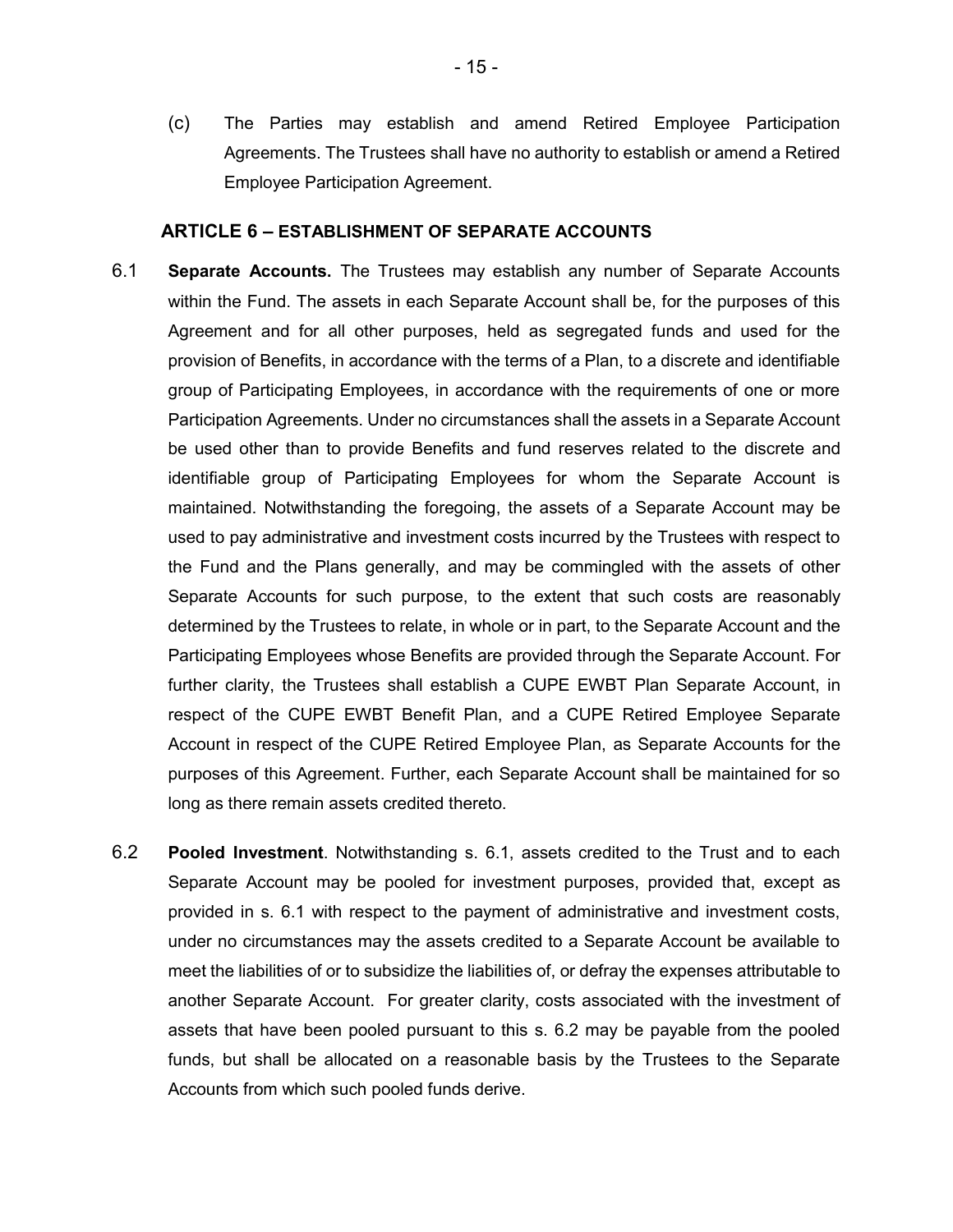#### **ARTICLE 7 – PARTICIPATING EMPLOYER OBLIGATIONS**

<span id="page-18-0"></span>7.1 **Participation Agreement.** Each Participating Employer within the meaning of s.1(ii)(ii) shall execute a Participation Agreement in a form acceptable to the Trustees. An initial template form of Participation Agreement is attached as Schedule "E". The Trustees may agree to alternative forms of Participation Agreement reflecting the different financial relationships between the Trustees and the Participating Employers, provided that a Participation Agreement with an Eligible Employer described in s. 1(w)(ii) that has entered into an agreement on central terms within the meaning of the *School Boards Collective Bargaining Act, 2014* that addresses participation in the Education Sector Employee Life and Health Trusts, shall be consistent in all material respects with such agreement on central terms.

### 7.2 **Contributions by Participating Employers**

- (a) Each Participating Employer described in s.1(ii)(i) shall promptly pay to the Trustees or to such person, firm or corporation as the Trustees may from time to time direct, all Employer Contributions in the amount and in the manner described in the Central Collective Agreement, and such other agreements between the Parties, until such amounts are varied by a successor Central Collective Agreement. Each Participating Employer described in s.1(ii)(ii) shall promptly pay to the Trustees or to such person, firm or corporation as the Trustees may from time to time direct, all Employer Contributions in the amount and in the manner described in the Participation Agreement to which the Employer is a party, until such amounts are varied by a successor or amended Participation Agreement. All Employer Contributions shall be remitted in equal monthly instalments by the first business day of each month from and after the Participating Employer's Participation Date. Payment by a Participating Employer of Employer Contributions in accordance with the directions of the Trustees shall discharge the Employer of any obligations with respect to the payment or application of such Employer Contributions except as otherwise provided herein, or in the Central Collective Agreement where applicable;
- (b) The Participating Employers' absolute obligation to make Employer Contributions to the Fund shall not be subject to any set-off or counter-claim that a Participating Employer may have for any liability of any Beneficiary.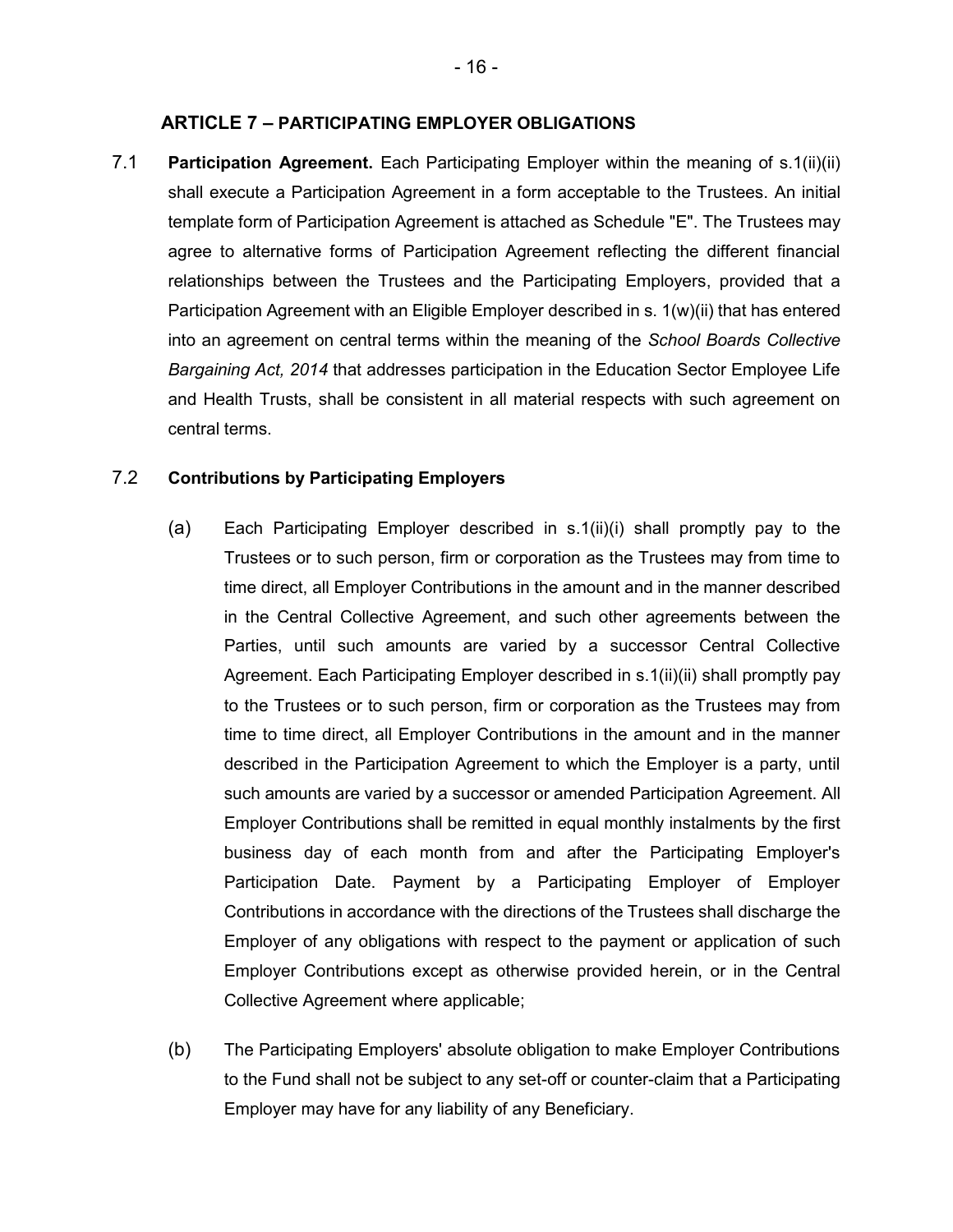## 7.3 **Strikes and Lockouts**

- (a) During any periods of full withdrawal of service at a location where services are ordinarily provided to, or on behalf of, a Participating Employer, by some or all Participating Employees covered by a collective agreement with a Participating Employer or a third party that provides services to a Participating Employer, including, for greater certainty, the full withdrawal of services at different locations where services are ordinarily provided to, or on behalf of, a Participating Employer on a rotating basis (a "strike"), or a lock-out (within the meaning of the Labour Relations Act, 1995 (Ontario)) of Participating Employees, the collective bargaining agent shall, subject to its own constitution and by-laws (in the case of OSBCU\CUPE, the CUPE Constitution and National Strike Fund Regulations, as amended from time to time), make Employer and Employee Contributions in respect of Participating Employees eligible for strike pay (or the FTE equivalent) during the period of the strike or lockout;
- (b) Prior to the strike or lockout, the collective bargaining agent shall identify to the Trustees the Participating Employees who will be eligible for strike pay and the Trustees shall advise the collective bargaining agent of the amount in lieu of Participating Employer and Participating Employee Contributions that would otherwise be made during the strike or lockout, and the collective bargaining agent shall, subject to its own constitution and by-laws (in the case of OSBCU\CUPE, the CUPE Constitution and National Strike Fund Regulations, as amended from time to time), pay such Contributions to the Trustees in the manner and at the times required by the Trustees;
- (c) During the course of any strike or lockout, the collective bargaining agent may advise the Trustees of any changes to the Participating Employees eligible for strike pay from the collective bargaining agent, and the Trustees shall adjust the Contributions to be paid by the collective bargaining agent accordingly;
- (d) For purposes of clarity, Participating Employers shall continue to make Employer Contributions and otherwise comply with this Agreement during labour disruptions and interruptions that are not a strike or a lockout within the meaning of s. 7.3(a);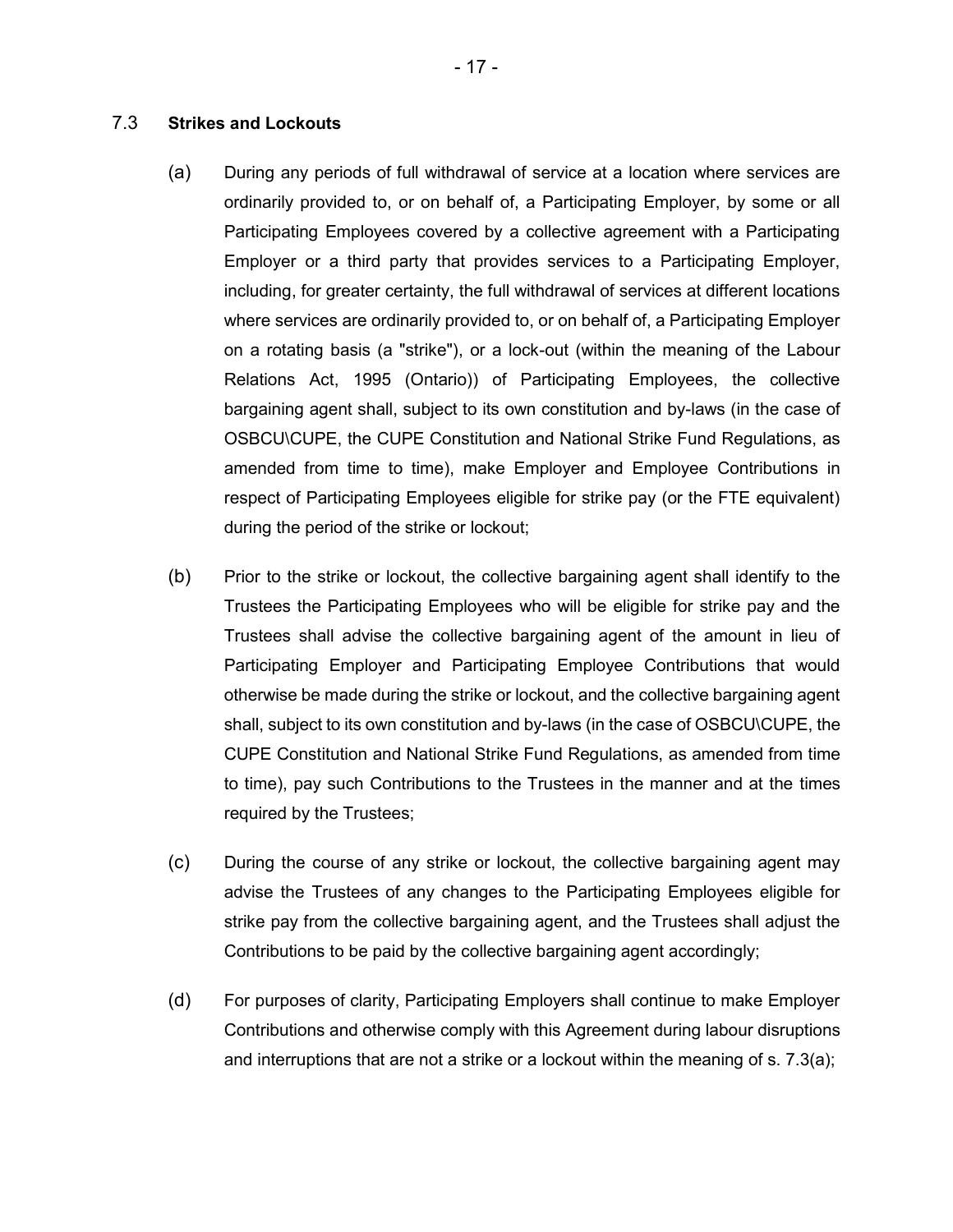- (e) All information exchanged between the Trustees and the collective bargaining agent pursuant to this section shall be maintained in the strictest confidence by both parties. Under no circumstances shall such information be disclosed to any third party except with the consent of the collective bargaining agent and the Trustees;
- 7.4 **Non-Payment by One Contributor.** Non-payment by any one required to make Contributions to the Fund shall not relieve any other person of his or her obligations to make such Contributions hereunder.
- 7.5 **Provision of Data.** Each Participating Employer shall provide to the Trustees, or, at the Trustees' direction, to the Administrative Agent, the data set out in Schedule "F" as well as any additional data required by a Participation Agreement to which the Participating Employer is a party in the manner and in the formats and at the time or times required by Schedule "F" or the Participation Agreement. Schedule "F" and the Participation Agreement shall also specify the consequences, if any, in the event that a Participating Employer does not comply with its requirements. For greater certainty, such consequences may include a requirement for the Participating Employer to cover actual costs incurred by the Trustees or the Administrative Agent as a result of the Participating Employer's failure to comply within a reasonable time with the data requirements of the Trustees or the Administrative Agent but shall not, without the agreement of the Parties, include an obligation to pay penalties. The Trustees may amend Schedule "F" from time to time on at least thirty (30) days, or such greater number of days as the Trustees may determine, advance written notice to CTA/CAE and the affected Participating Employers, but may not impose consequences on a Participating Employer except as provided in this s. 7.5.
- 7.6 **Obligation to Furnish Additional Information.** Each Participating Employer will, within thirty (30) days, or such greater number of days as the Trustees may determine, of a request from the Trustees or their Administrative Agent, and on an ongoing basis, provide the Trustees or their designates with such reports, payroll records, timesheets and accounting information and other data as the Trustees may reasonably require for the proper administration of the Trust and the applicable Plan, including, but not limited to, the determination of eligibility to participate in a Plan, changes in status of Participating Employees, and the determination of the Benefits to be provided under a Plan.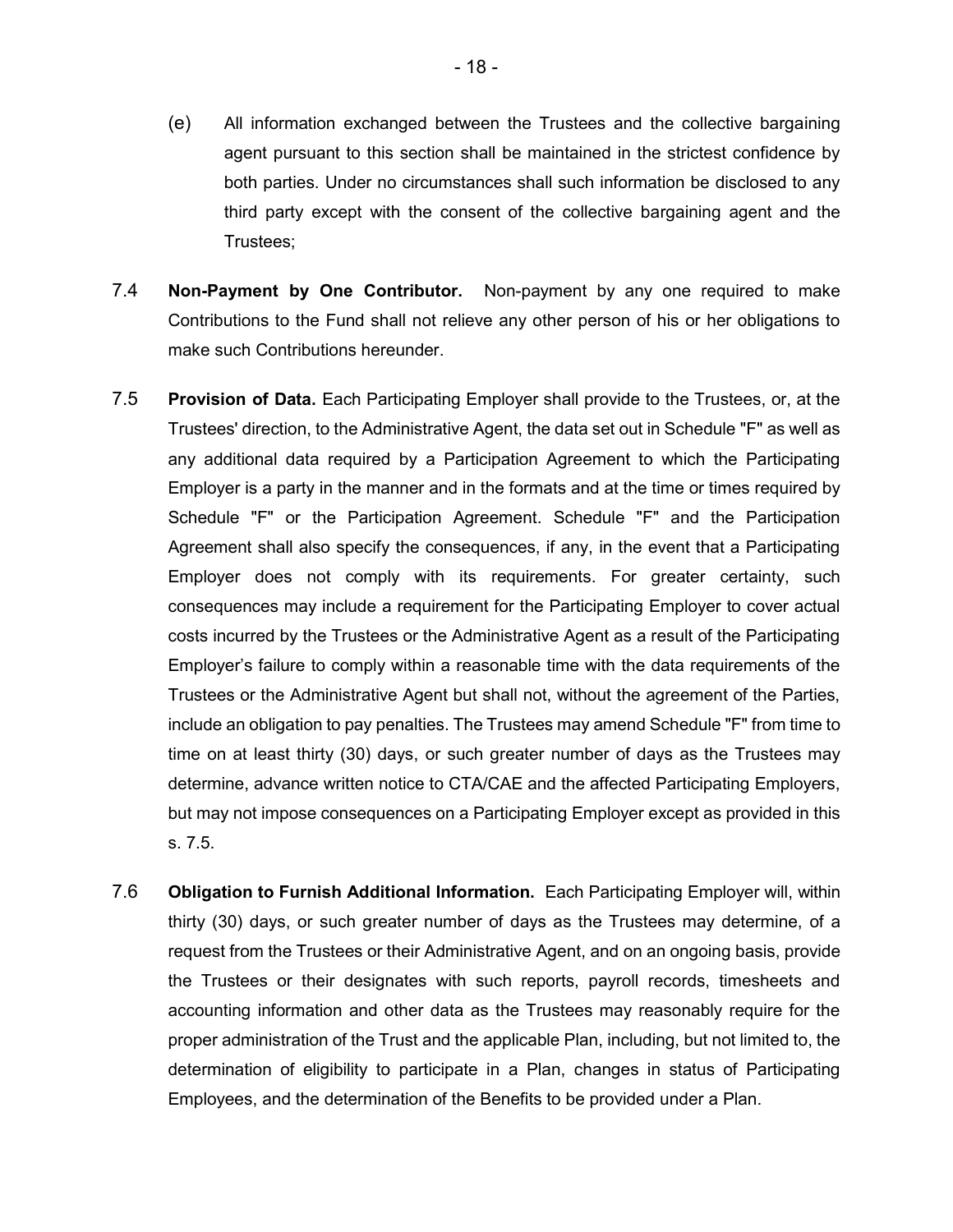- (a) enter upon that Participating Employer's premises at any reasonable time or times, upon giving thirty (30) days written notice, for the purpose of carrying out an inspection, audit or examination of the books of account, documents, payrolls, records, and other materials relating directly to a Benefit Plan under which current or former employees of the Participating Employer participate or participated, or the obligations of the Participating Employer with respect to the Trust under this Agreement, a Benefit Plan or a Participation Agreement; and,
- (b) make inquiries of the Participating Employer or any persons employed or otherwise engaged by a Participating Employer, solely in respect of matters that may be the subject of such an inspection, audit or examination under s. 7.7(a), which persons shall cooperate and will produce all books of account, documents, payrolls, records, or any other material which are relevant to the said inspection, audit or examination;

for the purpose of ensuring that the Participating Employer has been complying with the terms and conditions of a Participation Agreement, this Agreement and any applicable Plan including, and without limiting the generality of the foregoing, complying with its obligations to make Contributions to the Fund. It is agreed that the chartered professional accountant shall not reveal any of the information or documents reviewed or obtained to the Trustees or any other person, unless such inspection, audit or examination reveals that a Participating Employer has failed to carry out its obligations under a Participation Agreement, a Plan or this Agreement, in which case the results of the audit shall be disclosed to the Trustees and the Participating Employer. The costs of the chartered professional accountant related to any such inspection, audit or examination shall be borne by the Fund unless it reveals a material breach by the Participating Employer of its obligations.

7.8 **Errors and Omissions**. Participating Employer errors and retroactive adjustments shall be the responsibility of the Participating Employer. If an error is identified by a Participating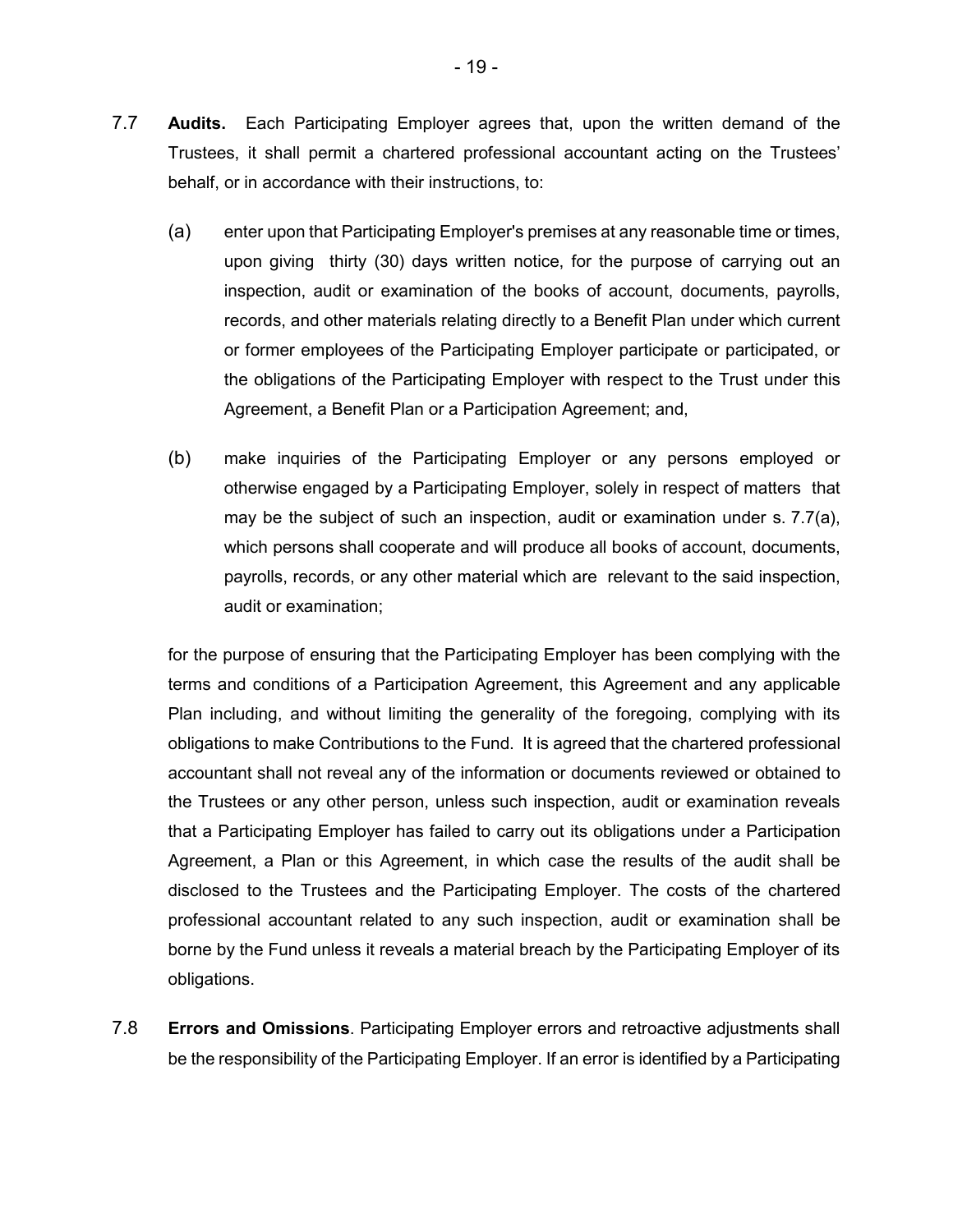Employer, notification must be made to the Trustees within seven (7) days of identification of the error.

### 7.9 **Claims Support**.

- (a) A Participating Employer shall complete and submit the Waiver of Life Insurance Premium Statement to the Trustees for life waiver claims;
- (b) Each Participating Employer shall provide to the Trustees, within 30 days of their Participation Date, all beneficiary designations on behalf of Participating Employees current and in their possession as of the Participating Employer's Participation Date;
- (c) Participating Employees shall be responsible for updating their beneficiary declarations in accordance with the procedures established by the Administrative Agent.
- 7.10 **Grace Period.** The Trustees are authorized to establish a reasonable and lawful grace period by which Contributions must be received.

# **ARTICLE 8 – ENFORCEMENT**

- <span id="page-22-0"></span>8.1 **Interest.** Whenever and so often as a Participating Employer fails to pay or remit Contributions on or before the date upon which such Contributions were due (subject to any grace period established pursuant to s. 7.10) to be paid, such Participating Employer will also pay, as liquidated damages to the Trust, interest at two (2) percentage points above the Prime Rate from the date the Contributions were due to be paid until the actual date of payment thereof both before and after judgment (if any) and the Trustees shall not seek any higher rate of interest in any proceeding against the Participating Employer as liquidated damages or otherwise.
- 8.2 **Enforcement.** Whenever and so often as a Participating Employer fails to pay Contributions required to be paid under this Agreement (subject to any grace period established pursuant to s. 7.10) following a written demand for payment from the Trustees containing such detail as a Participating Employer would reasonably require in order to know the amount and circumstances of the alleged default in payment, the Trustees have the right to commence and prosecute legal action in the names of the Trustees against the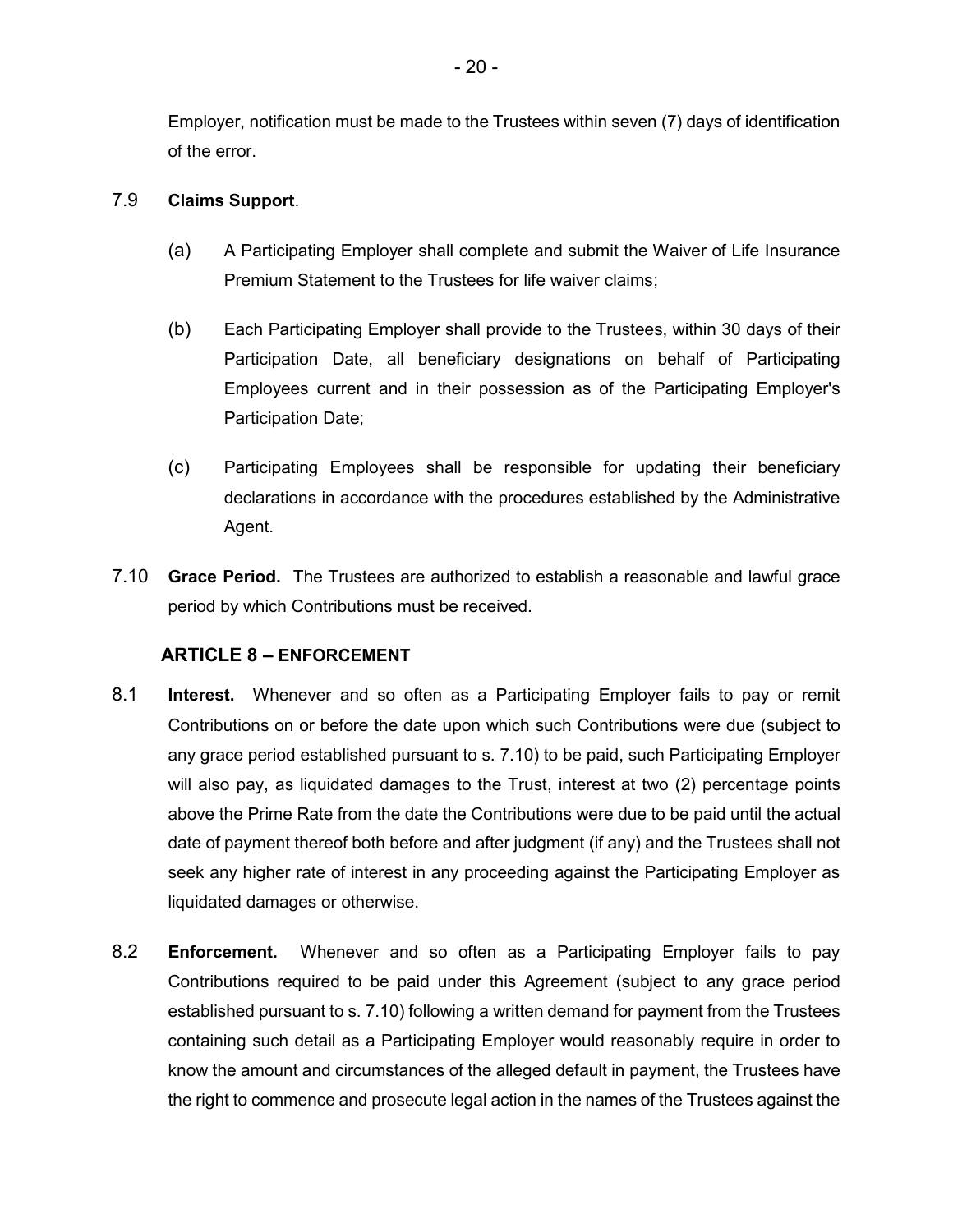defaulting Participating Employer for the recovery and payment of the amount of such Contributions accrued due and payable at the date of the commencement of such action, including for interest as provided in s. 8.1 accruing from the date the Contributions were due (subject to any grace period established pursuant to s. 7.10). The amount of such overdue Contributions and interest, will, for all purposes, be deemed to be held in trust by the Participating Employer for the Trustees. The Trustees may also claim such further and other relief whether with respect to future payments of Contributions or otherwise as may be available to the Trustees. Participating Employers that fail to pay Contributions are also liable for, and shall pay to the Fund, all legal fees and disbursements for the collection of Contributions, reasonably incurred, on a full indemnity basis. All costs incurred by the Trustees in relation to delinquent Contributions shall be charged to the Separate Account, if any, to which such Contributions relate.

- 8.3 **Nature of Right of Action.** The right of action hereby conferred upon the Trustees will be in addition to and independent of any other procedure or remedy which may be available to the Trustees. No Participating Employer shall be entitled to have such action delayed, stayed or otherwise postponed on the ground that the claim of the Trustees in such action might also be a claim capable of being dealt with by a trade union or Participating Employer under the Central Collective Agreement or other collective agreement.
- 8.4 **Participating Employer Failure to Comply.** In the event that a Participating Employer has failed to carry out its obligations under a Participation Agreement, a Plan or this Agreement, other than obligations to pay Contributions, the Participating Employer shall forthwith, upon written demand from the Trustees:
	- (a) complete and remit any information, forms or other related and supporting documents which may be required of the Participating Employer pursuant to the applicable Participation Agreement or Plan, or this Agreement; and
	- (b) pay to the Trustees the reasonable costs, expenses, or losses, incurred by it in connection with or arising out of any inspection, audit or examination or other proceedings or steps taken in respect to any such failure.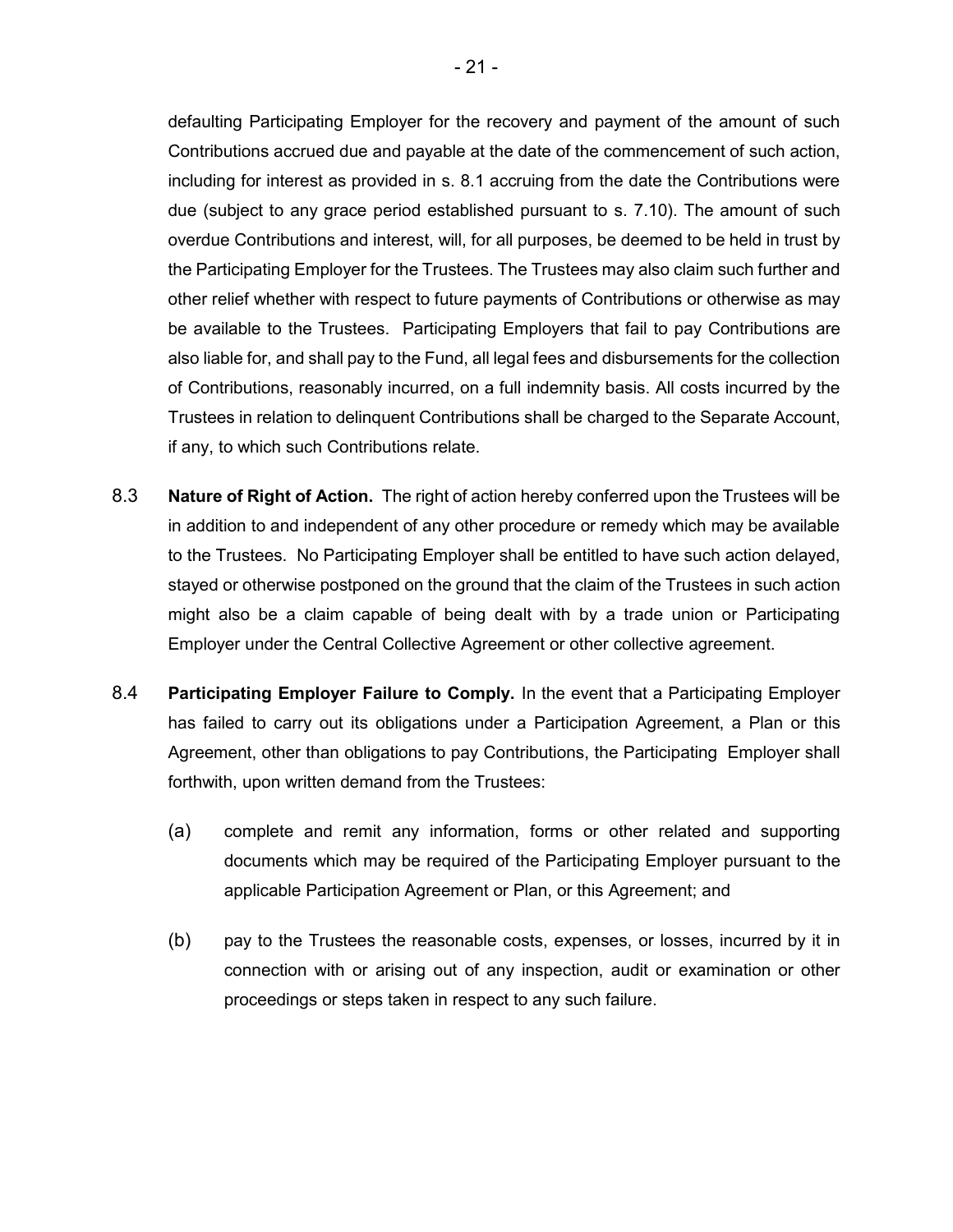### **ARTICLE 9 – PARTICIPATING EMPLOYEE CONTRIBUTIONS**

- <span id="page-24-0"></span>9.1 **Deducting and Remitting Employee Contributions.** If required by the Trustees, a Participating Employer shall deduct from the wages of a Participating Employee in their employ the amount of Employee Contributions that the Participating Employee is required by the Trustees to make, and shall remit such Employee Contributions to the Trustees, on or before the last day of each month, from and after the Participating Employer's Participation Date. The Trustees shall enter into a contractual arrangement with the Administrative Agent that requires the Administrative Agent to consult with Participating Employers to facilitate the collection of Employee Contributions for periods of time that a Participating Employee is not eligible for pay, including seasonal layoffs such as summer breaks, and remit to the Fund in a timely manner and in accordance with the applicable Benefit Plan.
- 9.2 **Calculation of Participating Employee Contributions.** Each Participating Employee shall pay Employee Contributions to the Trustees in such amounts and in such manner as is determined by the Trustees.

### **ARTICLE 10 – TRUSTEES**

- <span id="page-24-1"></span>10.1 **Board of Trustees.** The Board of Trustees of the CUPE EWBT shall consist of nine (9) voting Trustees to be appointed as follows:
	- (a) Five (5) Trustees shall be appointed by OSBCU\CUPE (hereinafter referred to as "Employee Trustees");
	- (b) Three (3) Trustees shall be appointed by either CTA/CAE or the Crown, as determined by CTA/CAE and the Crown (hereinafter referred to as "Employer Trustees");
	- (c) One (1) Trustee shall be appointed by CTA/CAE and the Crown, and shall be an Employer Trustee for purposes of this Agreement;
	- (d) The Board of Trustees will include among its members two independent experts, one appointed by OSBCU\CUPE and one appointed by CTA/CAE and the Crown;
	- (e) The appointed independent expert Trustees shall: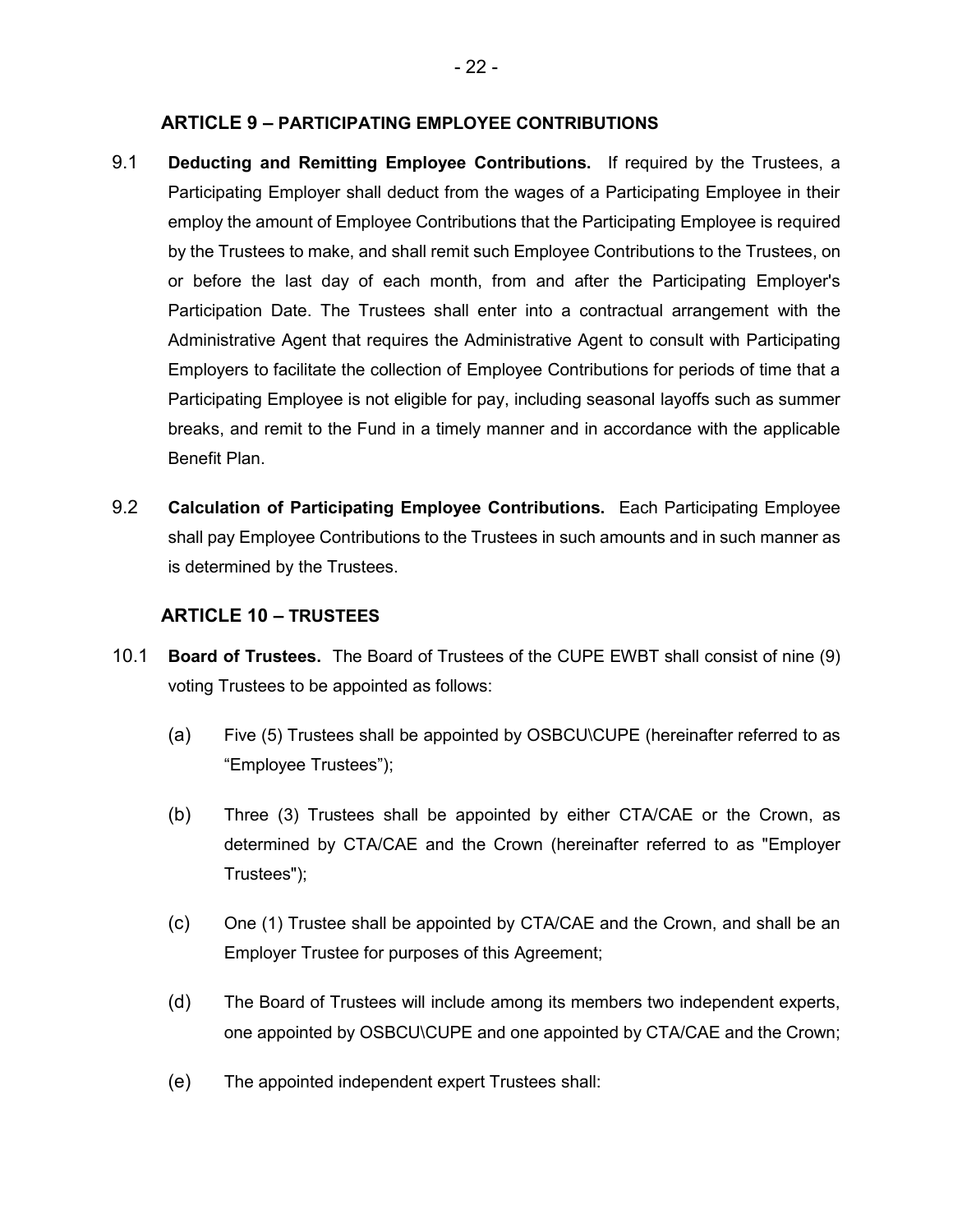- (ii) have no systemic conflict of interest in their role as Trustee such that as a result of the person's employment, or other position, personal relationships or legal or financial interests, the person can reasonably be expected to have ongoing or frequent conflicts of interest acting as Trustee;
- (iii) be accredited from one of the following fields: actuarial science, law, accounting, or hold the Certified Employee Benefit Specialist designation; and
- (iv) have demonstrated experience with employee benefit plans.
- 10.2 **Term of Office and Succession.** Each Trustee shall be appointed to serve an initial term of three (3) years. Notwithstanding, OSBCU\CUPE and CTA/CAE and the Crown may each determine to appoint one or more of their initial Trustees for a term of fewer than three (3) years. A succession plan will be designed by the Trustees so that the terms of no more than three Trustees expire in any twelve month period. Any Trustee may be reappointed, provided that no person may serve as a Trustee for more than nine (9) years.
- 10.3 **Qualification of Trustees.** Trustees shall meet the following requirements and complete the Trustee Attestation attached as Schedule "G":
	- (a) be an individual;
	- (b) be a resident of Canada;
	- (c) be at least eighteen years of age;
	- (d) not been found under the *[Substitute Decisions Act, 1992](http://www.canlii.org/en/on/laws/stat/so-1992-c-30/latest/so-1992-c-30.html#_blank)* or under the *[Mental](http://www.canlii.org/en/on/laws/stat/rso-1990-c-m7/latest/rso-1990-c-m7.html#_blank)  [Health Act](http://www.canlii.org/en/on/laws/stat/rso-1990-c-m7/latest/rso-1990-c-m7.html#_blank)* to be incapable of managing property, or been found to be incapable by a court in Canada or elsewhere; and
	- (e) not be an undischarged bankrupt.
- 10.4 **Acceptance of Trusts.** Each individual, upon signing and filing with the Trustees an Acceptance of Trust in the form set out in Schedule "H" hereto, is deemed to accept the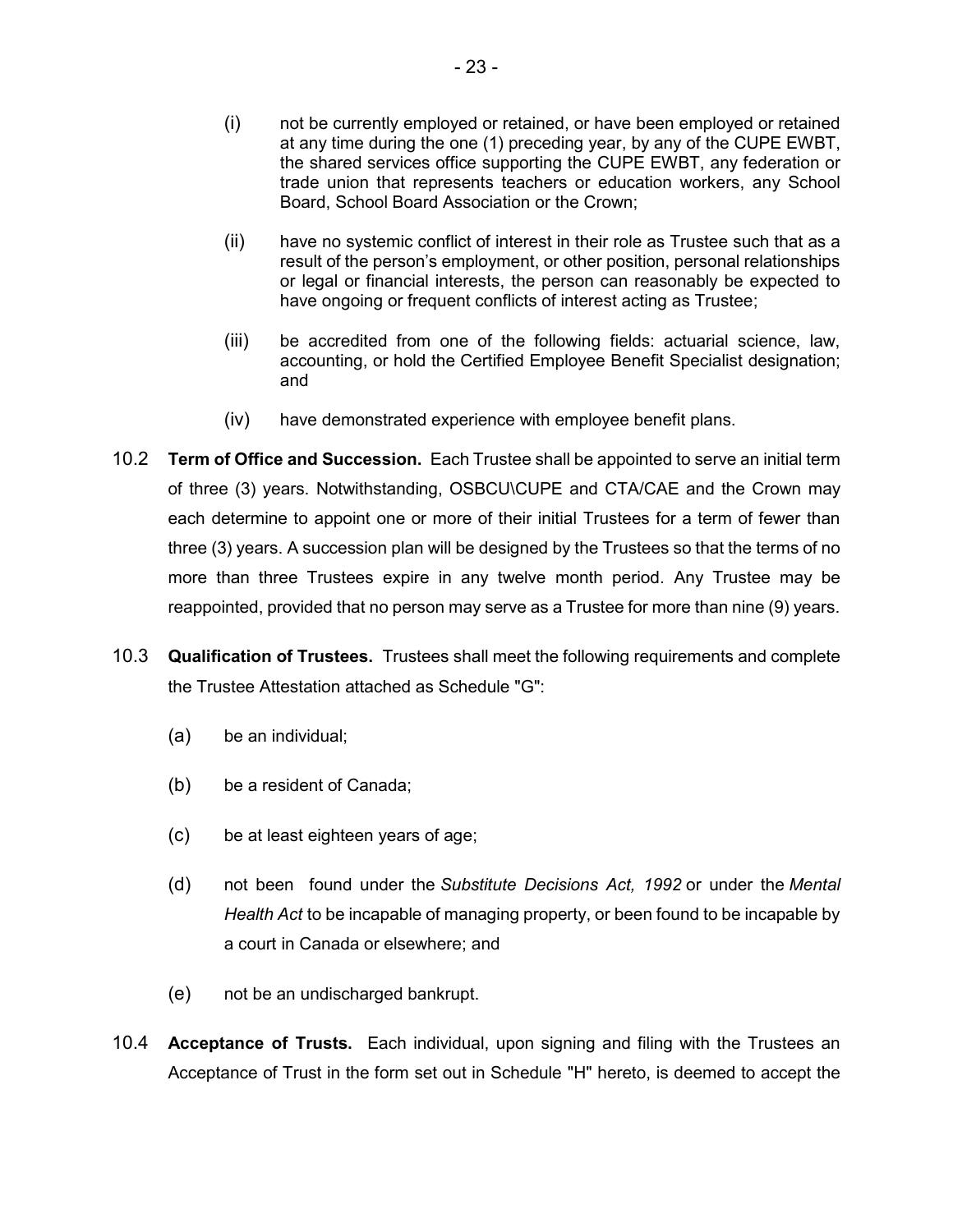trusts created and established by this Agreement, to have consented to act as a Trustee and to have agreed to administer the Fund and Trust as set out herein.

### 10.5 **Resignation, Removal, Incapacity or Death.**

- (a) **Resignation.** A Trustee may resign by giving notice in writing to the remaining Trustees, the Crown, CTA/CAE and OSBCU\CUPE. Any such notice must state the date, not prior to the actual date of the notice, on which such resignation is to take effect. Such resignation will take effect on the date stated in the notice unless another Trustee has been appointed to and has accepted the appointment as a Trustee pursuant to subsection (h), below, in which event the resignation takes effect as of the date of acceptance by the successor Trustee;
- (b) **Removal.** A Trustee may be removed at any time by his or her appointing Party by that Party giving seven (7) days' written notice to the Trustees, the Administrative Agent, and the other Parties. The effective date of removal will be the day immediately following the expiry of the notice period;
- (c) **Automatic Removal.** A Trustee shall be automatically removed if a receiving order is made against him or her or if he or she makes an assignment under the *Bankruptcy Act,* or ceases to meet any of the qualifications in s. 10.3;
- (d) **Incapacity.** In the case of a Trustee becoming incapable of acting as a Trustee, the appointment of the Trustee may be terminated by notice from the Trustee, or his or her personal representatives, to the Party that appointed the Trustee and the remaining Trustees;
- (e) **Death.** In the event of the death of a Trustee, his or her heirs, administrators, executors and assigns shall be fully discharged from all duties, responsibilities and liabilities in respect of the Trust Agreement arising after the date of death;
- (f) **Remaining Trustees.** In the event of the death, resignation, incapacity or removal of any one or more of the Trustees, the remaining Trustees shall have jointly all the powers, rights, estates and interests of the Trustees as provided hereunder and shall be charged with all duties of the Trustees hereunder;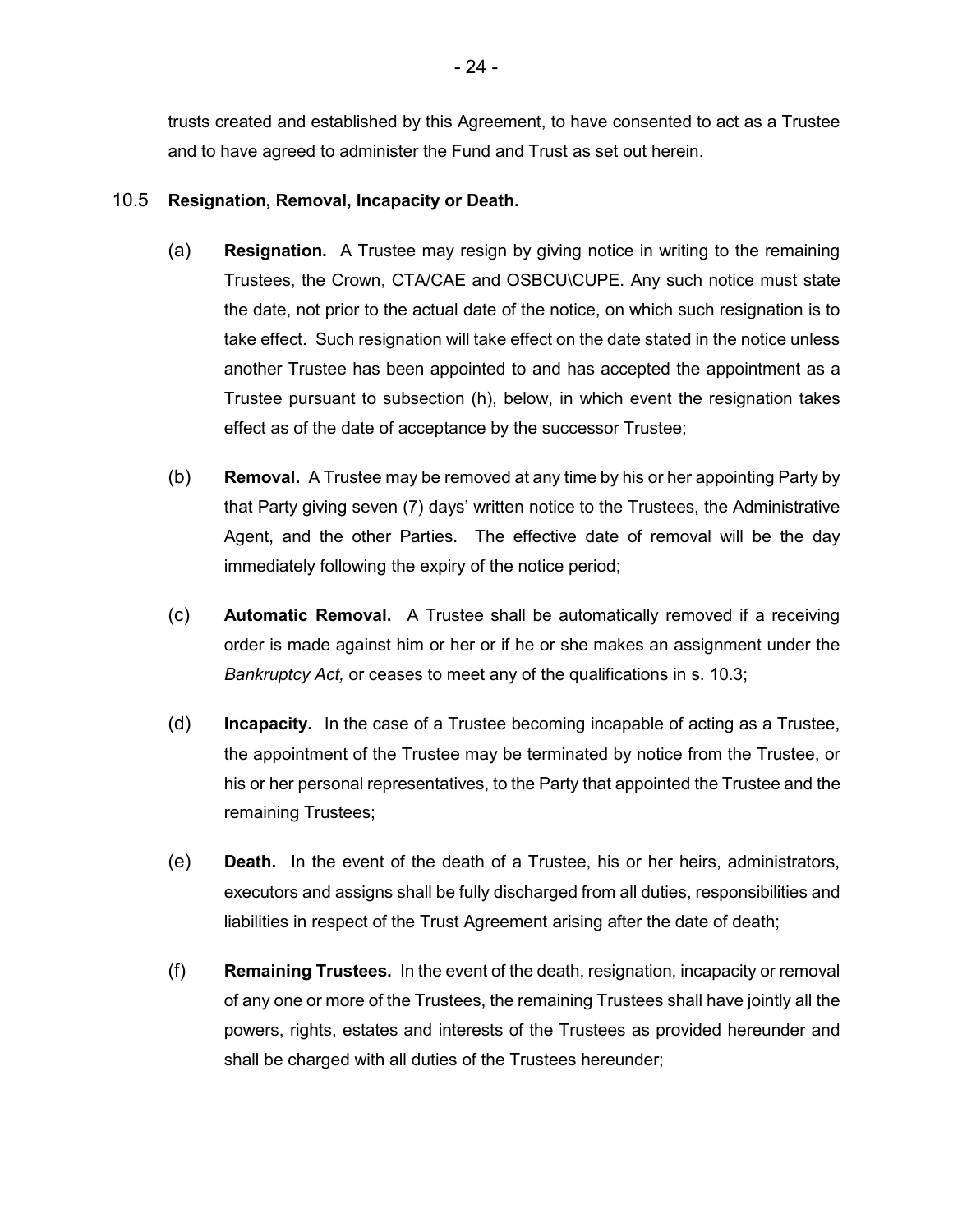- (g) **Status.** Any Trustee resigning or being removed and the personal representatives of any deceased Trustee shall forthwith turn over to his or her successor Trustee, or if no successor is immediately appointed, to the other Trustees, any and all records, books and documents in any form, in the possession of the Trustee incidental to his or her duties as a Trustee under this Agreement or relating to the administration of the Fund;
- (h) **Appointment of Replacement Trustees.** When a Trustee dies, resigns, is removed or reaches the end of his or her term and is not re-appointed, a successor Trustee will be appointed as soon as reasonably possible by the applicable Party. Any such successor Trustee, immediately upon completing and filing with the Recording Secretary an Acceptance of Trust in the form of Schedule "H", is vested with all the property, rights, powers and duties of a Trustee hereunder from that date forward as if originally named as a Trustee;
- (i) **Discharge of Trustees.** Any Trustee upon dying, resigning, being removed from office or reaching the end of his or her term and is not re-appointed, will thereafter be discharged of and from all future duties, obligations and responsibilities under this Agreement;
- (j) **Indemnity.** A retiring or removed Trustee shall be entitled to require and receive from each continuing Trustee or new Trustee an indemnity on the terms described in s. 11.8 of this Agreement.
- 10.6 **Conveyance of Property.** Every person ceasing to be a Trustee hereunder is deemed to have conveyed, assigned, transferred or made over to the remaining Trustees upon such person's Cessation Date any or all the rights to and property of the Fund, and will, if necessary, convey, assign, transfer and make over to the remaining Trustees upon the Cessation Date any or all the rights and property of the Fund as the remaining Trustees may direct. Each Trustee, by signing this Agreement, or an Acceptance of Trust, constitutes and appoints the remaining Trustees as his or her attorneys, to sign all documents and deeds in such Trustee's name as may be necessary to convey his or her legal interest in the rights to and property of the Fund to the other Trustees upon the Cessation Date. Upon the appointment of a successor Trustee, the Trustees upon the effective date of such Acceptance of Trust by a successor Trustee will be deemed to have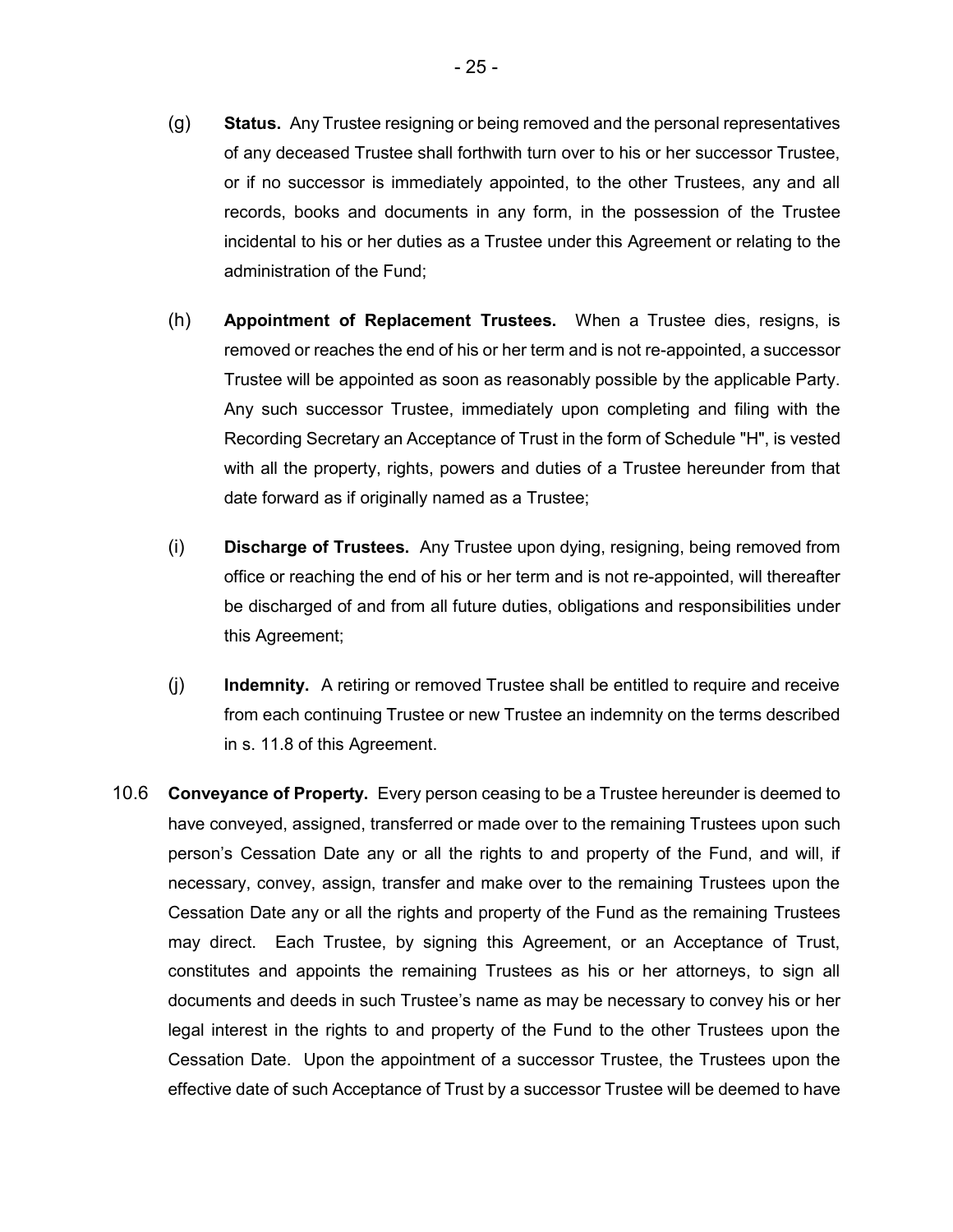conveyed, assigned, transferred or made over to the successor Trustee all the rights to and property of the Fund and will sign all documents and deeds as may be necessary to convey a joint legal interest in the rights to and property of the Fund to the successor Trustee.

- 10.7 **No Conflict.** A person is not disentitled from serving as a Trustee, solely because they:
	- (a) are entitled to receive Benefits under a Plan; or
	- (b) except in the case of independent expert trustees appointed under s.10.1, are an officer or employee of the Crown, CTA/CAE, another employer association, an Ontario school board, the OSBCU\CUPE or its constituent local unions;

For greater clarity, a Trustee of the CUPE EWBT shall not serve as a Trustee of another Education Sector Employee Life and Health Trust while serving as a Trustee of the CUPE EWBT.

- 10.8 **Validity of Actions of the Trustees.** Notwithstanding that it is subsequently discovered or determined that there existed some defect in the appointment, removal or qualifications of any Trustee, or, that at the time a decision or action of the Trustees was taken there was not appointed the required number of Trustees, all acts and proceedings taken by the Trustees in good faith at any time while any such defect existed will nevertheless be valid and effective.
- 10.9 **Fees and Expenses.** Trustees shall not be entitled to any fee or payment from the Trust on account of their holding office, except in accordance with this section, s. 10.10 or s.10.11, as applicable. However, subject to the approval of the Trustees, a Trustee may be reimbursed from the Fund for his or her actual expenses incurred in attending each meeting of the Trustees at which the Trustee is physically present, the reasonable expenses incurred for attending educational conferences or courses for which attendance the prior approval of the Trustees has been obtained, and the actual expenses in carrying out any other duty in connection with the Trust, all in accordance with the rates established by OSBCU\CUPE. Except for trustees to whom s. 10.10 applies, trustees employed in the education sector shall be paid, or their employer reimbursed, for their regular wages for lost time in connection with their duties as Trustee.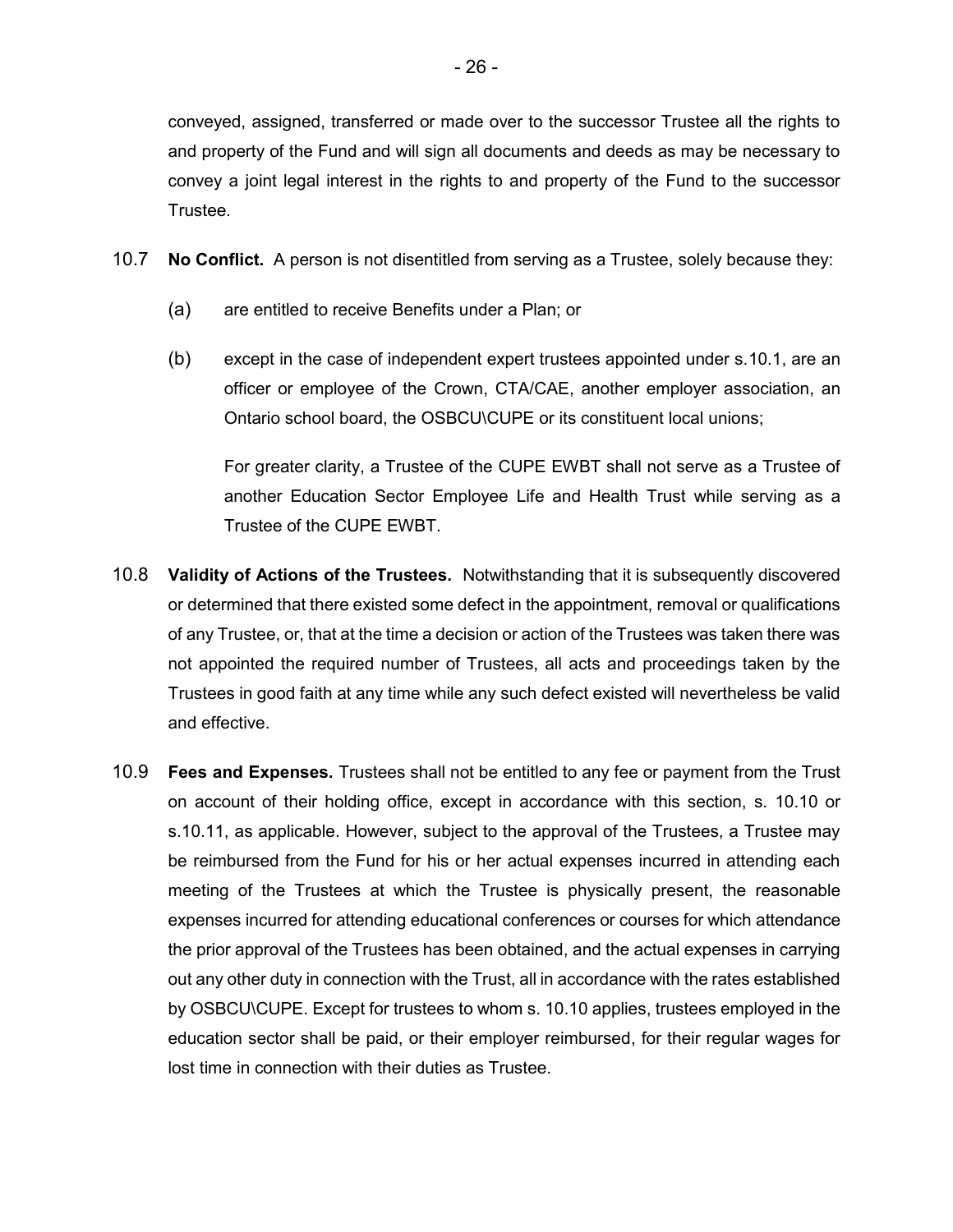- 10.10 **Appointed Independent Expert Trustees' Compensation**. To the extent permitted by law, the two independent expert Trustees appointed in accordance with s.10.1(d) shall be entitled to such reasonable compensation for the performance of their duties hereunder. They shall receive:
	- (a) an annual retainer of \$20,000, payable in equal quarterly instalments in arrears, adjusted annually for the wage rate increase for CUPE education workers. In the event that an independent expert Trustee's tenure as a Trustee ends on a day other than the last day of the quarter for which a quarterly instalment of his or her annual retainer is due, he or she shall be paid for the pro rata portion of such quarter that coincides with his or her tenure as Trustee; and
	- (b) a meeting fee of \$500 for each meeting of the Trustees in which the Trustee participates in excess of four meetings per year, adjusted annually for changes to the wage rate increase for CUPE education workers. Participation by telephone or other simultaneous communication device shall qualify for a participation fee only if the meeting is scheduled and anticipated to last at least one (1) hour;

provided that the total amount paid to independent expert Trustees pursuant to (a) and (b) may not exceed \$40,000 (adjusted annually for changes to the wage rate increase for CUPE education workers) in any calendar year.

- 10.11 **Trustee Fees.** Trustees, other than the two independent expert Trustees and any Employee Trustee who is an employee of CUPE, shall be entitled to a meeting fee of \$100 for each meeting of the Trustees in which the Trustee participates, adjusted annually for changes to the wage rate increase for CUPE education workers. Participation by telephone or other simultaneous communication device shall qualify for a participation fee only if the meeting is scheduled and anticipated to last at least one (1) hour.
- 10.12 **Chair.** The Trustees shall, from among their number, appoint a Chair of the Board of Trustees for a term of at least one (1) year but not longer than three (3) years, which term shall be renewable at the discretion of the Trustees. The Chair shall act as the chair of all meetings of the Trustees and perform the duties set out in this Agreement or assigned to the Chair by the Board. The Trustees may terminate a trustee's appointment as Chair at any time, and may replace the Chair as circumstances require. Notwithstanding the foregoing, in the event the Chair is unable to attend a meeting of the Trustees for which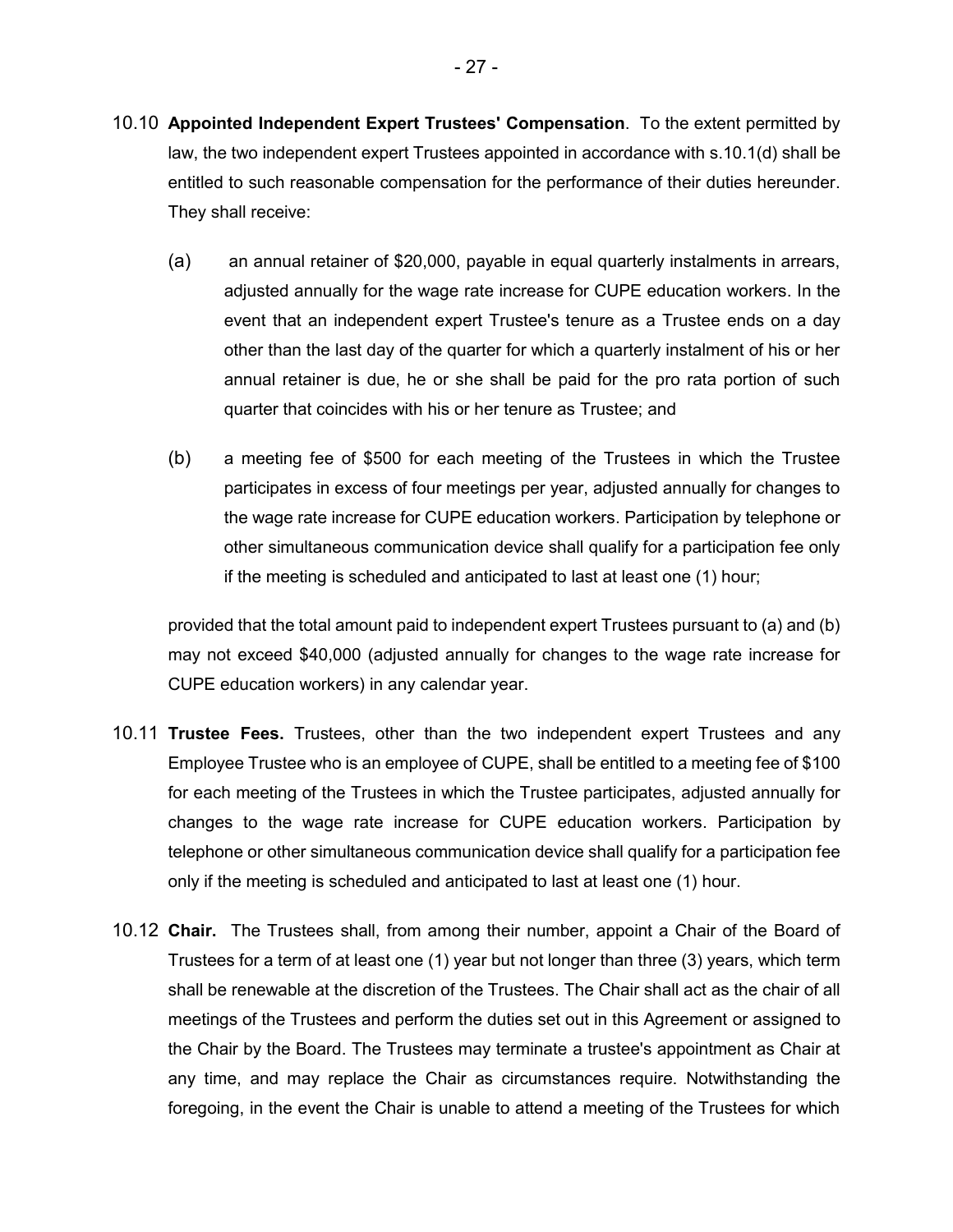there is a quorum, the Trustees attending such meeting shall, from among their number, appoint a Chair for purposes of that meeting and such meeting Chair shall perform the duties assigned to the Chair of the Board solely for that meeting.

- 10.13 **Minutes of Meetings.** The Trustees shall keep minutes or records of all meetings, proceedings and acts of the Trustees. Such minutes shall be accurate and complete in all material respects, but need not be verbatim.
- 10.14 **Execution of Documents, Cheques and Electronic Payments.** All documents to be executed by the Trustees and all cheques payable out of the Fund shall be signed by any two (2) Trustees or by such other persons as the Trustees may by resolution appoint.

### 10.15 **Meetings.**

- (a) The Trustees shall hold at least four (4) meetings each year, one of which shall be designated as the annual meeting of the Trustees. The Chair shall be responsible for setting the dates of each such annual meeting, provided that the annual meeting must be held within six (6) months of the end of the fiscal year of the Fund;
- (b) Each meeting of the Trustees shall be held at a time and place to be determined by the Chair;
- (c) At least fourteen (14) days' written notice shall be provided to the Trustees of any such meeting, provided that such notice may be waived by the consent, in writing, of all Trustees, or by a unanimous resolution of the Trustees;
- (d) At each annual meeting of the Trustees, the Trustees shall consider, among other things:
	- (i) a financial statement from the auditors of the fund covering the immediately preceding fiscal period of the Fund;
	- (ii) the Administrative Agent's report relating to the period since the inception of the Fund or from the date of the last preceding annual meeting as the case may be; and
	- (iii) the appointment or re-appointment of the Trust's auditors.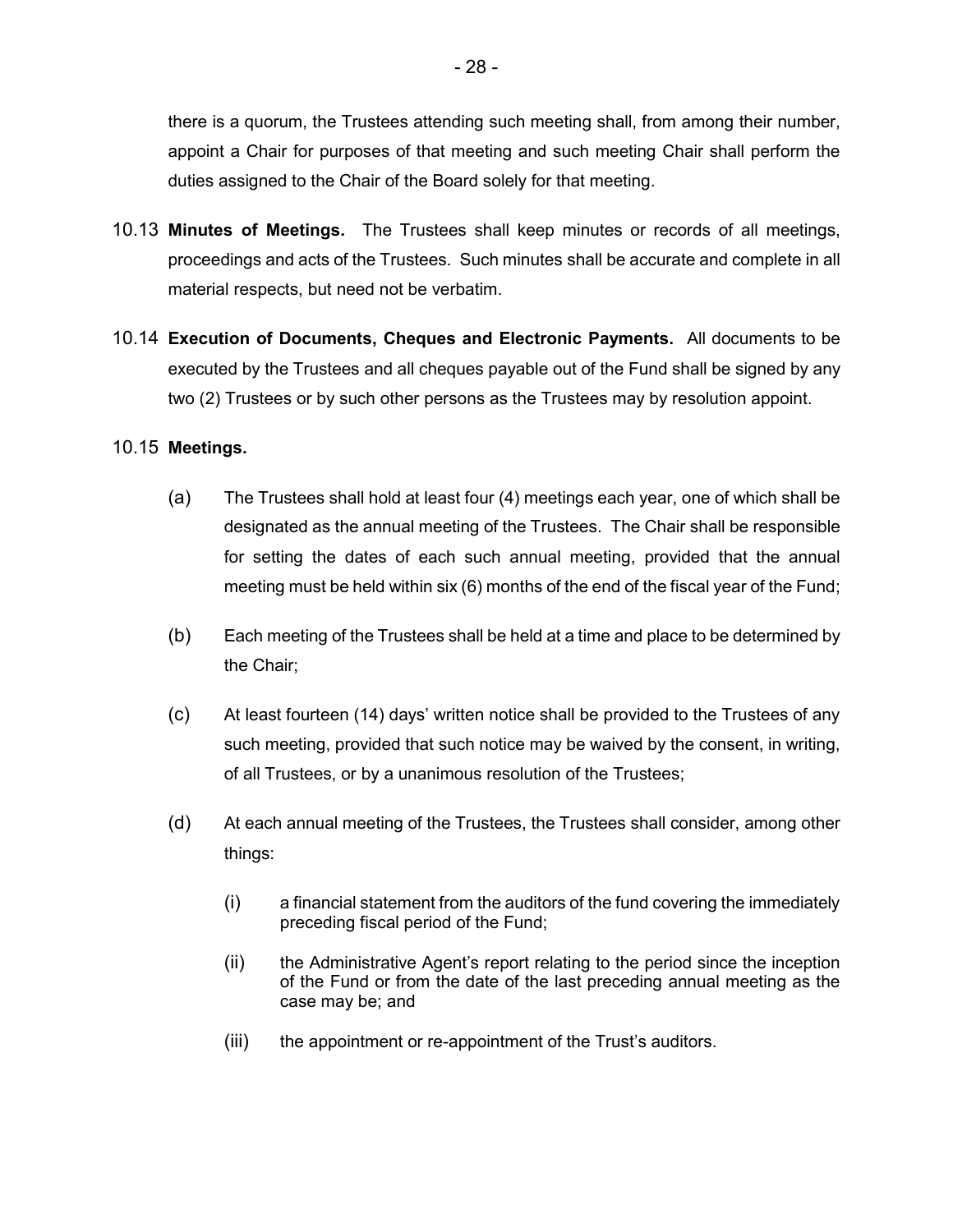- 10.16 **Other Meetings.** The Chair or any two (2) or more Trustees may call a meeting of the Trustees at any time by giving at least five (5) days' written notice of the time and place thereof to each Trustee. Meetings of the Trustees may be held at any time without notice if all Trustees consent thereto.
- 10.17 **Meetings by Conference Call or Consent in Writing.** Any meeting of the Trustees may be held by means of a conference telephone call or such other electronic means as deemed appropriate by the Trustees. Any decision is effective without a meeting of the Trustees if evidenced by instrument in writing signed by all the Trustees, which may be signed in counterparts.

#### 10.18 **Quorum and Voting.**

- (a) A quorum shall consist of five (5) Trustees, at least two of whom must be Trustees appointed by CTA/CAE and/or the Crown pursuant to s. 10.1(b) or (c), and at least three (3) of whom must be Trustees appointed by OSBCU\CUPE pursuant to s.10.1(a). In determining whether a quorum is in place, Trustees who may not vote on a matter due to a conflict of interest shall be included in the number of Trustees present notwithstanding that they may not vote on the matter;
- (b) Except as otherwise provided in a Central Collective Agreement and in s.5.2, each Trustee shall be entitled to one (1) vote on all matters requiring a decision by the Trustees. The decisions of the Trustees shall be determined by a majority vote of those Trustees present and entitled to vote at a duly constituted meeting of the Board of Trustees;
- (c) The Chair at any meeting of Trustees shall be entitled to vote but shall not be entitled to a second or casting vote.

#### 10.19 **Trustees' Deadlock.**

(a) **Deadlock.** A deadlock shall be deemed to exist wherever a proposal, motion or resolution made by any Trustee is neither adopted nor rejected by a majority vote, or where a proposal, motion, or resolution is unable to be made at a meeting due to lack of a quorum at two (2) consecutively called meetings. In the event of a deadlock, a meeting of the Trustees shall be held at least ten (10) days after the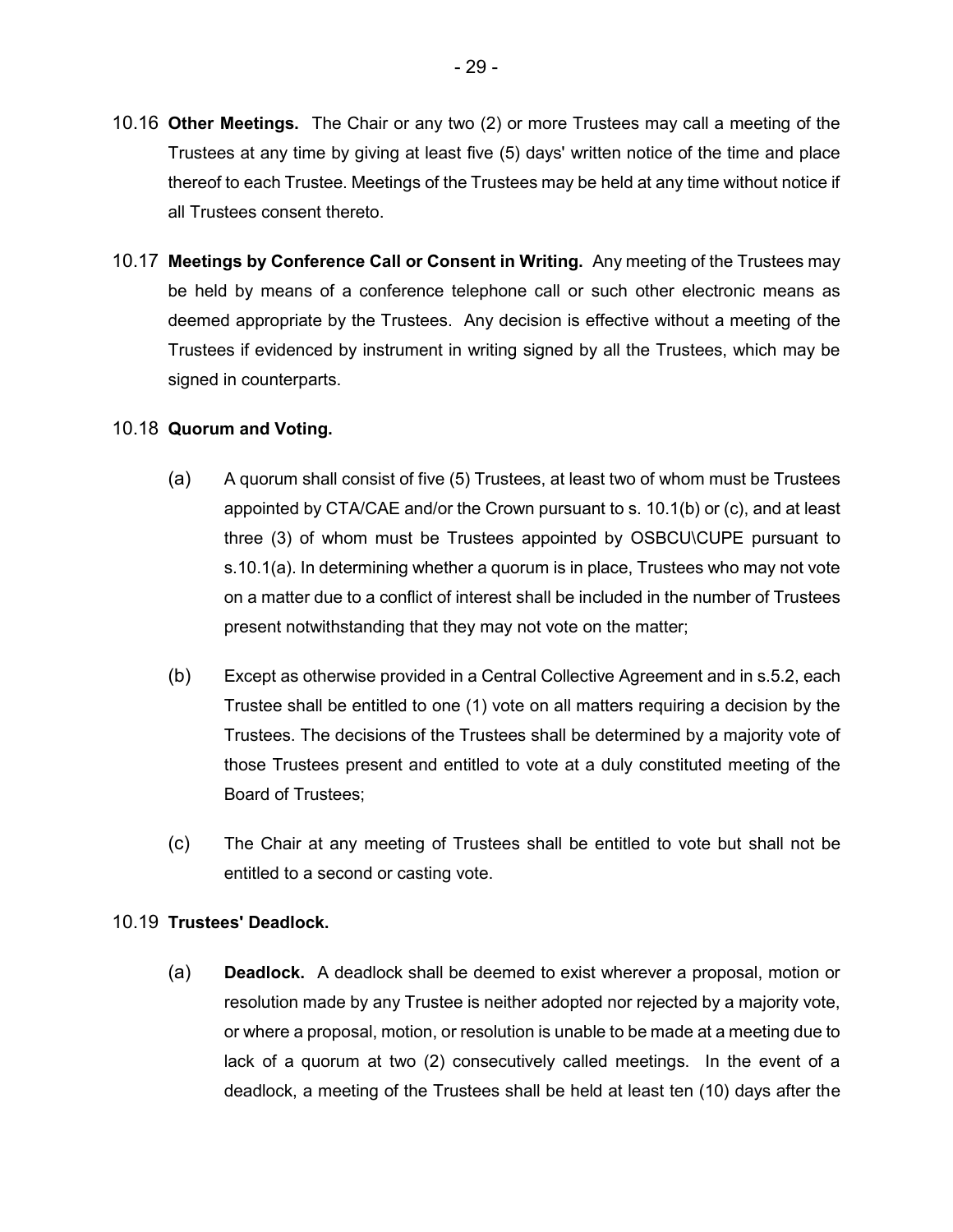deadlock has arisen for the purpose of either resolving the matter in dispute or agreeing upon the designation of a mediator to assist in the resolution of the matter in dispute. In the event a meeting is not held within ten (10) days after the deadlock has arisen, or if a mediator has not been appointed within 20 days after the deadlock has arisen, the dispute shall proceed to arbitration in accordance with s. 10.19(c);

- (b) **Mediation.** In the event that the Trustees are deadlocked on an issue, four (4) Trustees, provided that two (2) of the four Trustees are Employee Trustees and two (2) of the Trustees are Employer Trustees, may propose a resolution to refer the matter at issue to a mediator. Upon a resolution being passed the Trustees will engage a mediator to help them resolve the disputed issue;
- (c) **Dispute Resolution Procedures.** If, within sixty (60) days after the date a mediator has been appointed, the matter in dispute has not been fully and finally resolved, the Trustees shall designate an arbitrator to resolve the dispute. If, within ninety (90) days of the appointment of a mediator, no arbitrator has been designated, and the matter in dispute has not been resolved, then either the Employee Trustees or the Employer Trustees may request the Chief Justice for the Ontario Superior Court of Justice to appoint an arbitrator;
- (d) **Scope of Mediation or Arbitration**. The terms of reference for a mediator or arbitrator appointed pursuant to s. 10.19(b) or (c), as the case may be, shall provide such mediator or arbitrator with all power and authority reasonably required to resolve the dispute in question in a manner consistent with the Central Collective Agreement, but in no event shall a mediator or arbitrator have the authority to increase the Employer Contributions provided for under the Central Collective Agreement in force at the time the dispute arises;
- (e) **Final and Binding Decisions.** Any decision reached through the mediation and arbitration steps of the dispute resolution procedure in accordance with paragraphs (b) and (c) above shall be final and binding upon the Trustees, the Crown, CTA/CAE, OSBCU\CUPE, all Participating Employers, all Participating Employees and all Beneficiaries.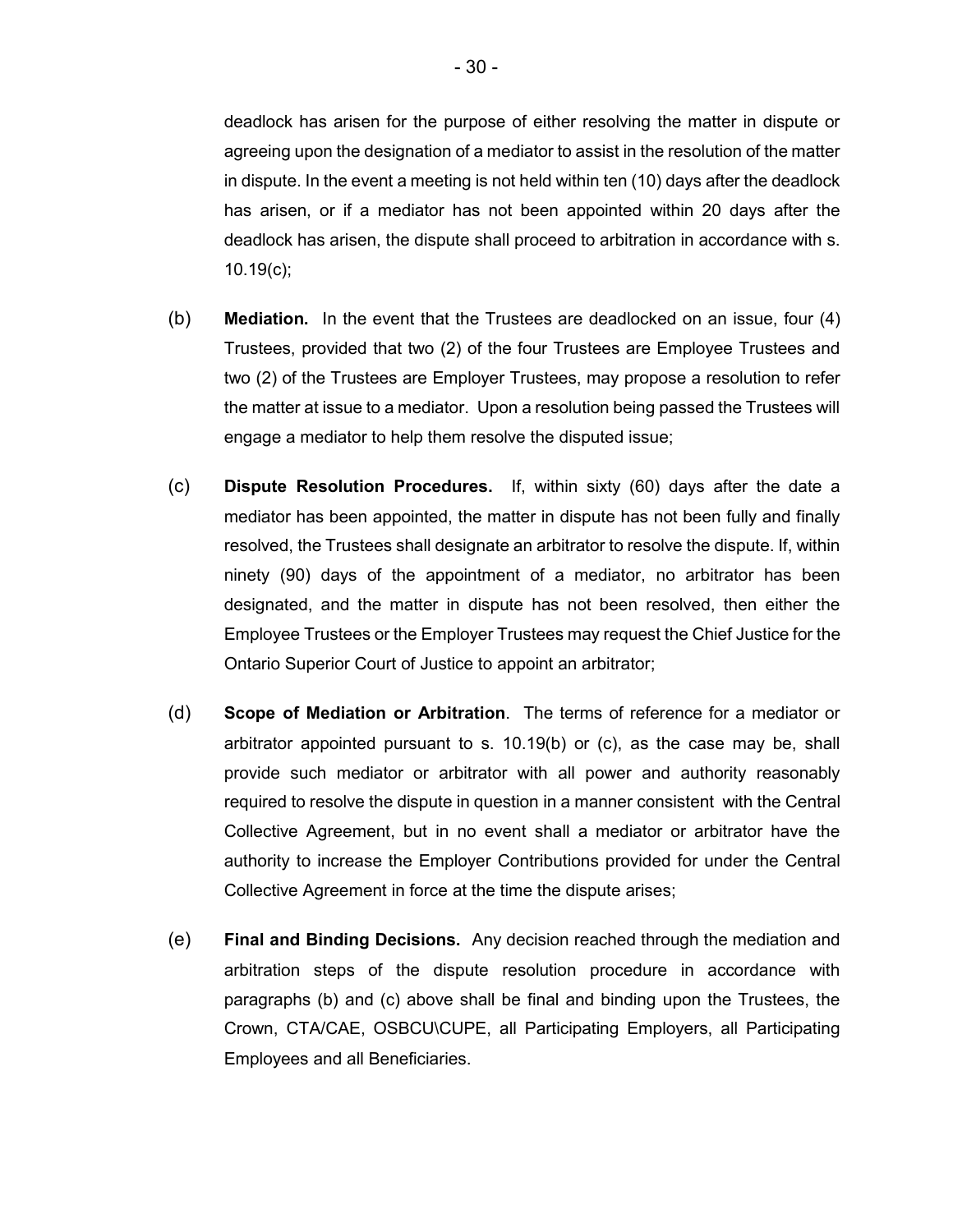10.20 **Meetings with the Crown, CTA/CAE and OSBCU\CUPE**. The Trustees shall convene an annual meeting within 6 months of the fiscal year end with representatives of the Crown, CTA/CAE and OSBCU\CUPE to discuss matters of interest to the Trustees, the Crown, the CTA/CAE or the OSBCU\CUPE.

### **ARTICLE 11 – POWERS, DUTIES AND RESPONSIBILITIES OF THE TRUSTEES**

- <span id="page-33-0"></span>11.1 **Administration of the Trust Fund.** The administration of the Fund shall be the responsibility of the Trustees. The Board of Trustees are responsible for the operational and financial sustainability of the Trust, and they shall administer the Fund in accordance with the express powers given to them pursuant to this Trust Agreement and the Plans. The terms of this Trust Agreement and the Plans shall be construed and administered so as to comply with the requirements to be an employee life and health trust under subsection 144.1(2) of the *Income Tax Act* (Canada). Any term of this Trust Agreement or the Plans that would otherwise be inconsistent with the requirements of such provisions shall be modified to the extent necessary to comply with such requirements.
- 11.2 **Trustee Responsibilities**. The Trustees are responsible for the operational and financial sustainability of the Trust, including, but not limited to:
	- (a) review of the design of the Plans at regular, periodic intervals and such other times as the Trustees determine to be prudent;
	- (b) the validation of the sustainability of the Plans design at regular, periodic intervals and such other times as the Trustees determine to be prudent;
	- (c) setting and revising Employee Contribution rates or premium requirements and deductibles with respect to the Plans at regular, periodic intervals and such other times as the Trustees determine to be prudent;
	- (d) delivery of annual reports of Trust actuaries and auditors to the Parties, including reports regarding recommendations on sustainability and any subsequent changes to Plan design;
	- (e) on an ongoing basis identifying efficiencies that can be achieved in the administration and investment of the CUPE EWBT;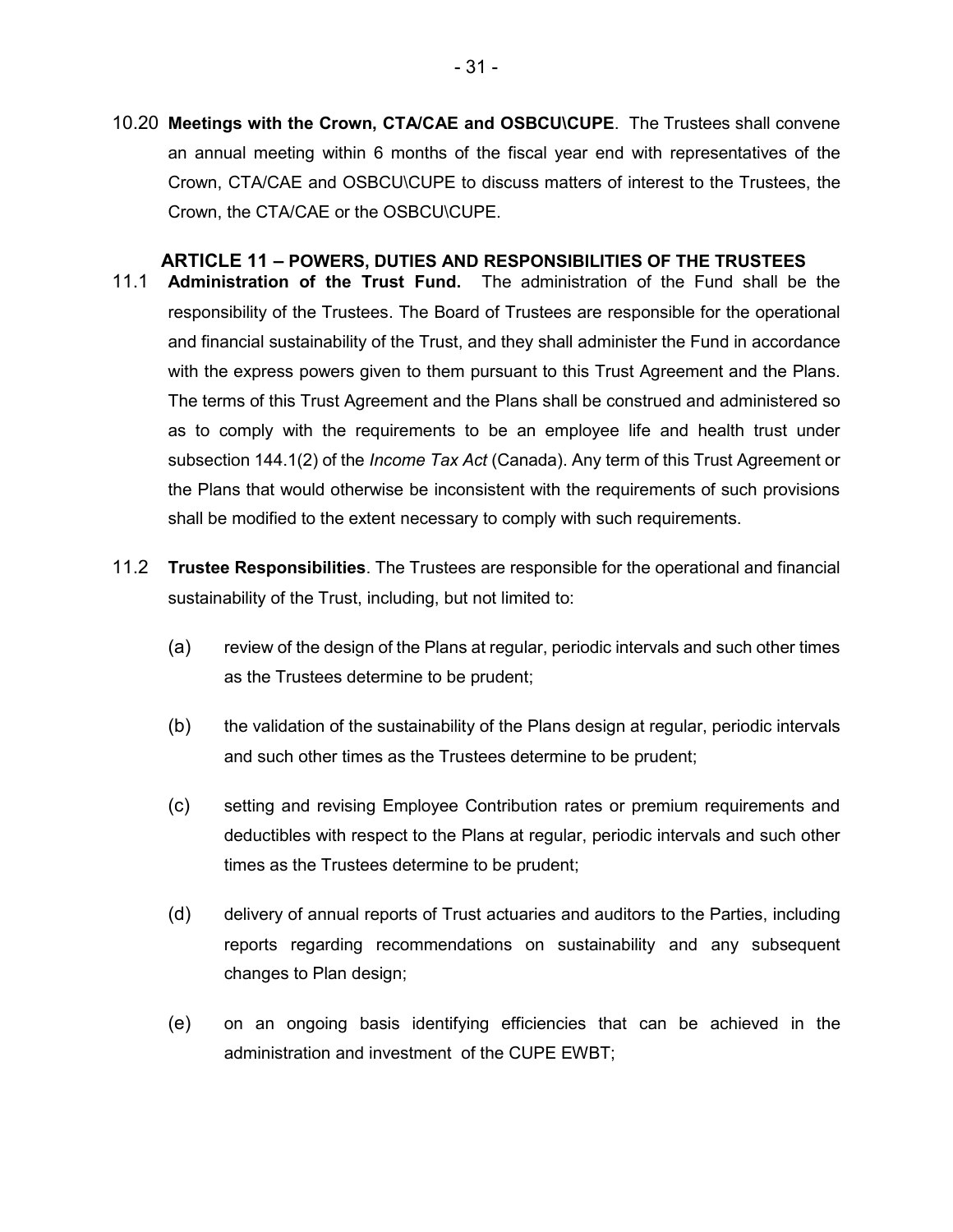- (f) design, adoption and implementation of a Funding Policy or Policies and an investment policy or policies with respect to the Plans;
- (g) adopting a policy for the appointment, review, evaluation and if necessary termination of service providers;
- (h) compliance with all applicable statutory requirements, including all applicable tax statutes; and
- (i) procurement of adjudicative, administrative, insurance, consultative and investment services.
- 11.3 **Shared Services**. The Trustees may enter into an administrative services agreement with an Administrative Agent, or shared service arrangements with the trustees of other Education Sector Employee Life and Health Trusts, or with other entities, and may delegate to such Administrative Agent or shared service entities any responsibilities or powers that the Trustees consider appropriate. Shared administrative services will be competitively procured. The Trustees shall monitor the performance of the Administrative Agent, and shall require that the Administrative Agent, insofar as it performs duties or discharges responsibilities in relation to the CUPE EWBT Plan and any other Plans, comply with Applicable Legislation, acts solely and exclusively in the best interests of the Beneficiaries, and, where receiving or having access to personal information of Beneficiaries, establishes a privacy policy based on and in compliance with Applicable Legislation.
- 11.4 **Collection of Contributions.** The Trustees may use all reasonable means to collect and receive all Contributions due to the Fund, and shall, promptly after receipt, deposit such Contributions in a Trust Fund account, established in a reputable bank, trust company, or other financial institution.
- 11.5 **Participation Agreements Separate Accounts**. Subject to s. 12.3, the Trustees may enter into Participation Agreements that provide for the participation of Eligible Employers on a segregated basis, such that the assets and Contributions related to the Eligible Employer(s) will be held in a Separate Account and used for the provision of Benefits in accordance with the terms of a Plan, to a discrete and identifiable group of Participating Employees. For greater certainty, Article 6 will apply to any Separate Account established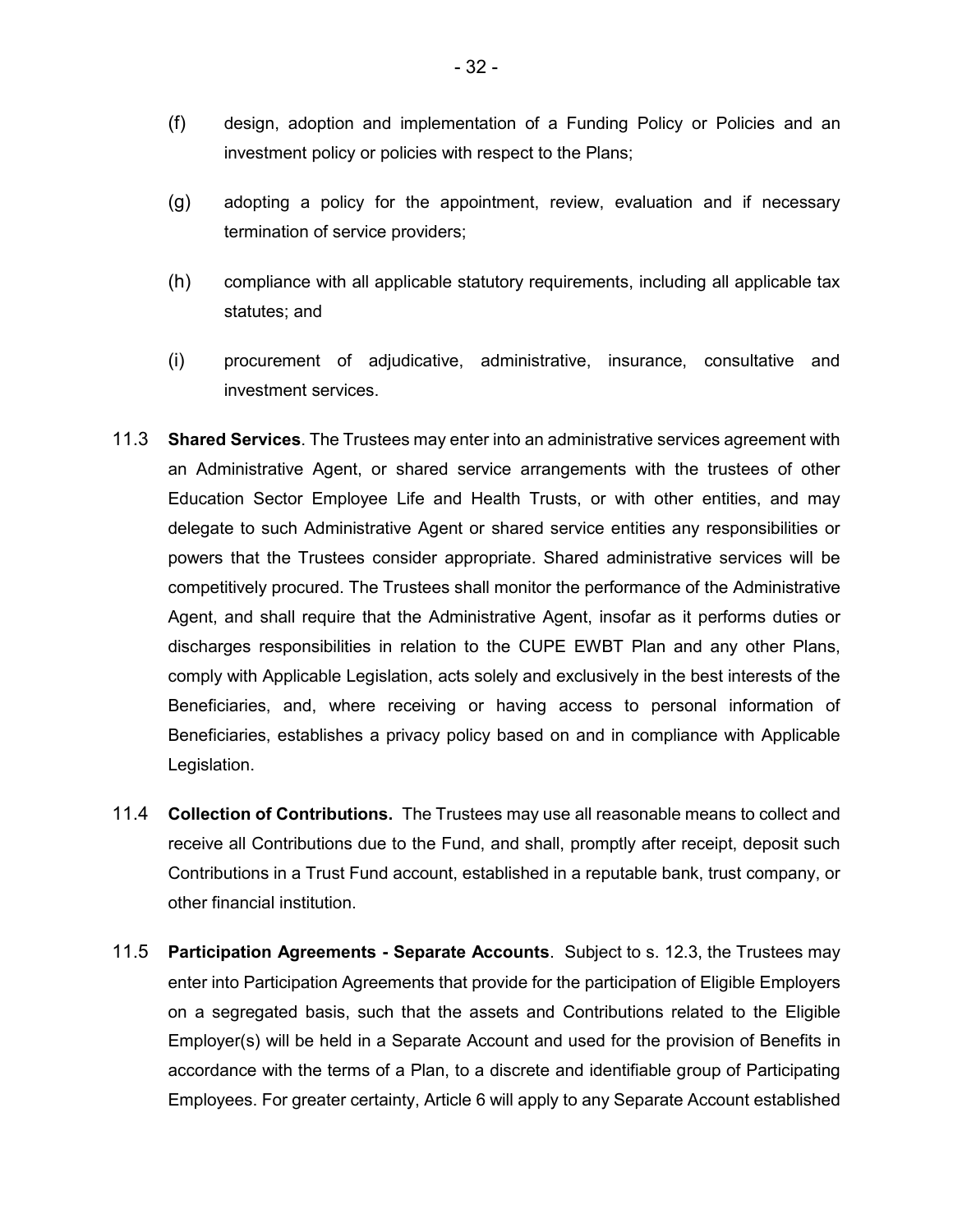for a discrete and identifiable group of Participating Employees pursuant to a Participation Agreement and the Trustees shall separately account for the assets and liabilities of each Separate Account, including, without limitation:

- (a) deposits, contributions, remittances, subsidies, investment and other income from whatever source to each Separate Account; and
- (b) Benefits to Participating Employees from each respective Separate Account, and the investment, administrative, and other expenses attributable to the maintenance of each Separate Account and the administration of the Plan to which the Separate Account relates.
- 11.6 **Authority of Trustees.** All persons dealing with the Trustees are released from inquiry into any decision or authority of the Trustees and from seeing to the application of any monies, securities or other property paid or delivered to the Trustees and may rely upon any document required to be executed by the Trustees which has been executed as provided herein, as having been duly authorized.
- 11.7 **Liability of Trustees.** The Trustees shall incur no liability, either collectively or individually, in acting in accordance with this Agreement, data or information believed by them to be genuine and accurate and to have been made, executed, delivered or assembled by the proper parties. No Trustee shall be liable for the act or omission of any other Trustee. No Trustee shall incur any liability as a result of acting in good faith on the basis of the actions, opinion or advice of the Administrative Agent in respect of any matter relating to the administration, or investment, as applicable of the Trust, the Fund or a Plan. Provided reasonable care was used by the Trustees in the engagement and continued retention of the Administrative Agent, no Trustee shall incur any liability in respect of such engagement or retainer. No Trustee shall be liable for any honest error of judgment nor shall any Trustee be personally liable for any obligations of the Trust or a Plan, except for obligations arising out of his or her own dishonesty, willful misconduct or gross negligence.
- 11.8 **Trustee Indemnity.** The Fund shall indemnify and save harmless the Trustees, and any person selected to act as a Trustee by a Party, their employees, assigns, executors, heirs and each of them, of, from and against any loss, expense, claim, demand, action or thing of any nature whatsoever, arising out of the establishment of the Trust and a Plan, and the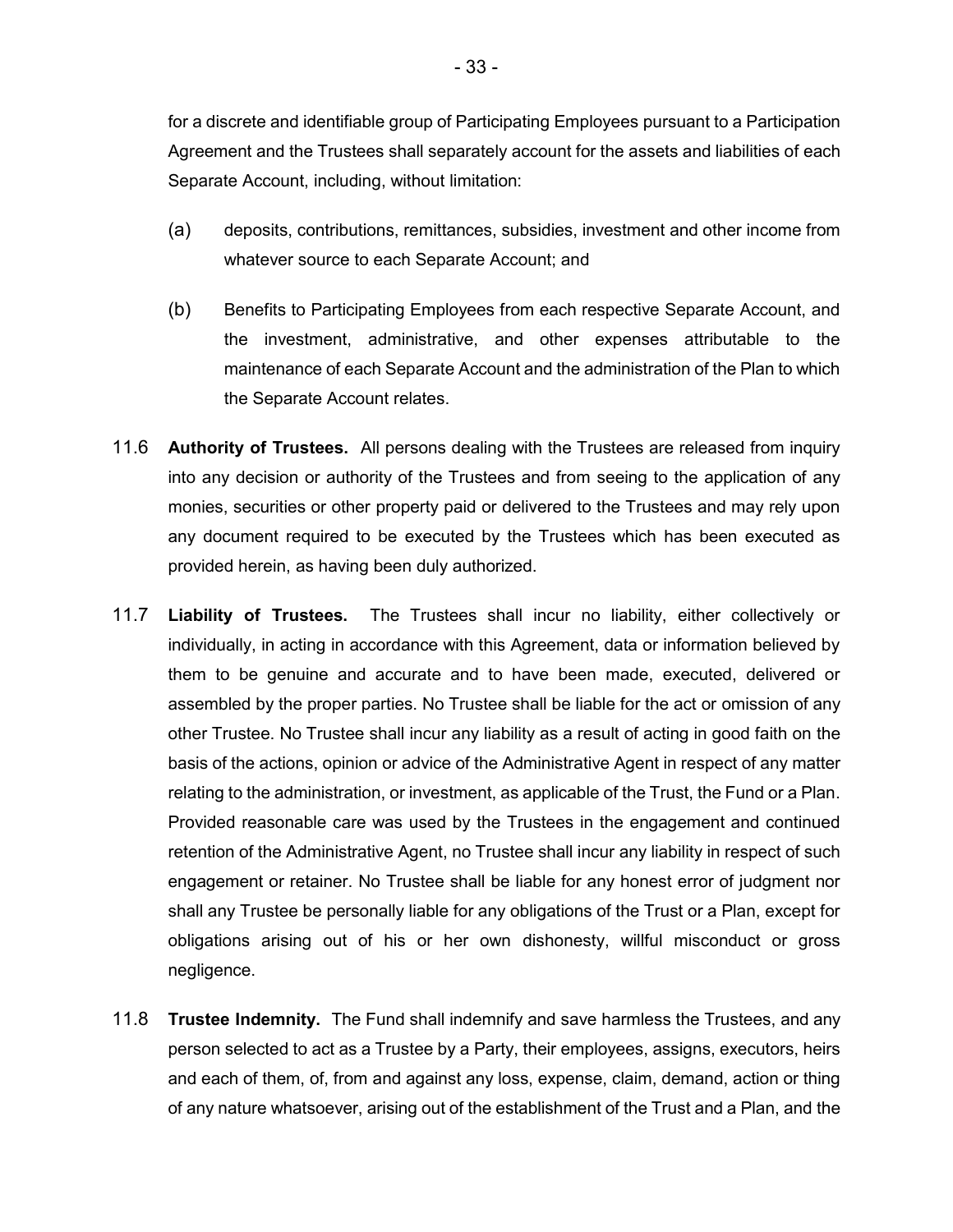performance or purported performance of their duties or responsibilities hereunder except that this indemnity shall not, in any way, extend so as to protect any Trustee or person selected to act as Trustee (or any of their respective employees, assigns, executors or heirs) with respect to any matter or thing arising out of his or her own dishonesty, wilful misconduct or gross negligence.

- 11.9 **Liability of the Crown, CTA/CAE and OSBCU\CUPE.** None of the Crown, CTA/CAE, nor OSBCU\CUPE is a fiduciary with respect to any Plan or the Fund, and none shall be responsible or liable for:
	- (a) the validity of the Trust Agreement;
	- (b) any delay occasioned by any restriction or provision in this Trust Agreement, the rules and regulations of the Trustees issued hereunder, or any contract to which the Trustees are party;
	- (c) any act or omission of the Trustees;
	- (d) any investment of the Fund, including the making or retention of any deposit or investment of the Fund, or any portion thereof, or the disposition of any such investment, or the failure to make any investment of the Fund, or any portion thereof, or any loss or diminution of the Fund;
	- (e) any of the obligations or acts of the Trustees notwithstanding that such Trustees may be associated with CTA/CAE or OSBCU\CUPE or any Participating Employer;
	- (f) any Contributions required to be paid to the Fund, other than its own Contributions as may be required by the Central Collective Agreement or other collective agreement, if applicable, or a Participation Agreement;
	- (g) any losses, expenses, claims, demands or actions in connection with the establishment of the Fund;
	- (h) the insufficiency of the Fund or any Separate Account to provide Benefits under any Plan;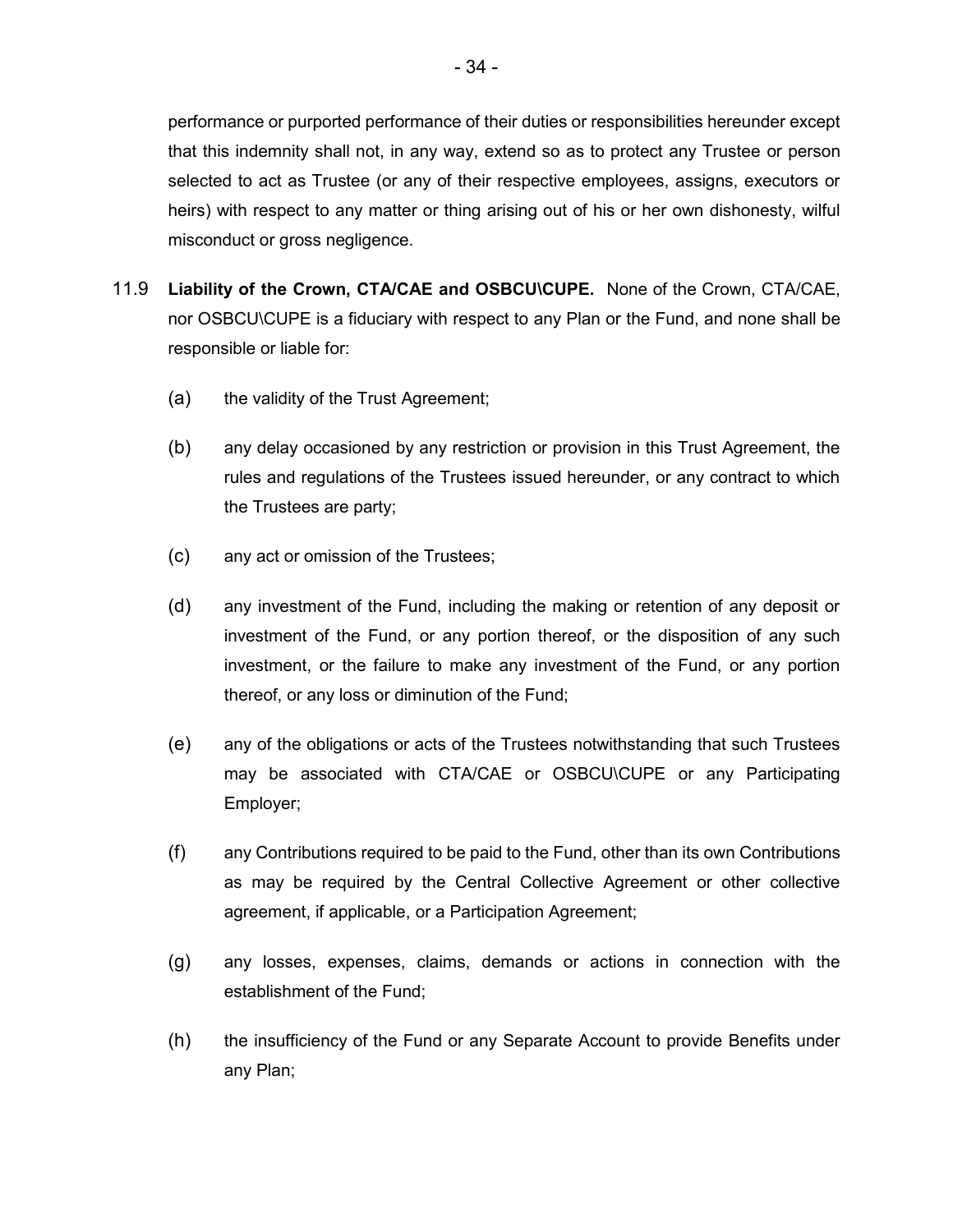- (i) the provision or failure to provide any Benefits.
- 11.10 **Powers.** Subject to the provisions of this Agreement, including, without limitation, Article 4, and to the duties, powers and responsibilities expressly reserved to the Parties, the Trustees have in relation to the Fund and each Separate Account all the powers that a natural person would have if such person were the beneficial owner of the Fund or Separate Account, including without limitation the specific powers set forth below:

### (a) **Power to Make Arrangements for Provision of Benefits**

the Trustees may provide Benefits in accordance with a Benefits Plan that is fully insured, partially insured or self-insured, as determined from time to time by the Trustees in their sole discretion and in accordance with the applicable Funding Policy and may make such arrangements and agreements, including insurance arrangements, on behalf of the Trust with corporations, firms or persons to provide the Benefits required to be provided pursuant to a Plan and this Agreement from time to time; and in addition the Trustees shall have the power to design and administer supplemental Benefits, or make other payments as may be permissible under Applicable Legislation, for Participating Employees that belonged to a predecessor benefit plan of a Participating Employer that transferred surplus assets to the CUPE Trust;

#### (b) **Power to Interpret Agreement and Plan**

in a manner consistent with the provisions of a Plan, this Agreement, Applicable Legislation, and the Central Collective Agreement, the Trustees shall have the power to construe the provisions of each Plan and this Agreement and any construction adopted by the Trustees will be binding upon the Crown, CTA/CAE, OSBCU\CUPE, Participating Employers and Beneficiaries;

### (c) **Legal Action by Trustees**

the Trustees may, if they deem it necessary, seek a judicial determination or declaratory judgement on any questions of the construction of this Agreement or a Plan, or to obtain directions as to any action hereunder. Except as otherwise determined by the court, (a) the Parties will each have standing to participate in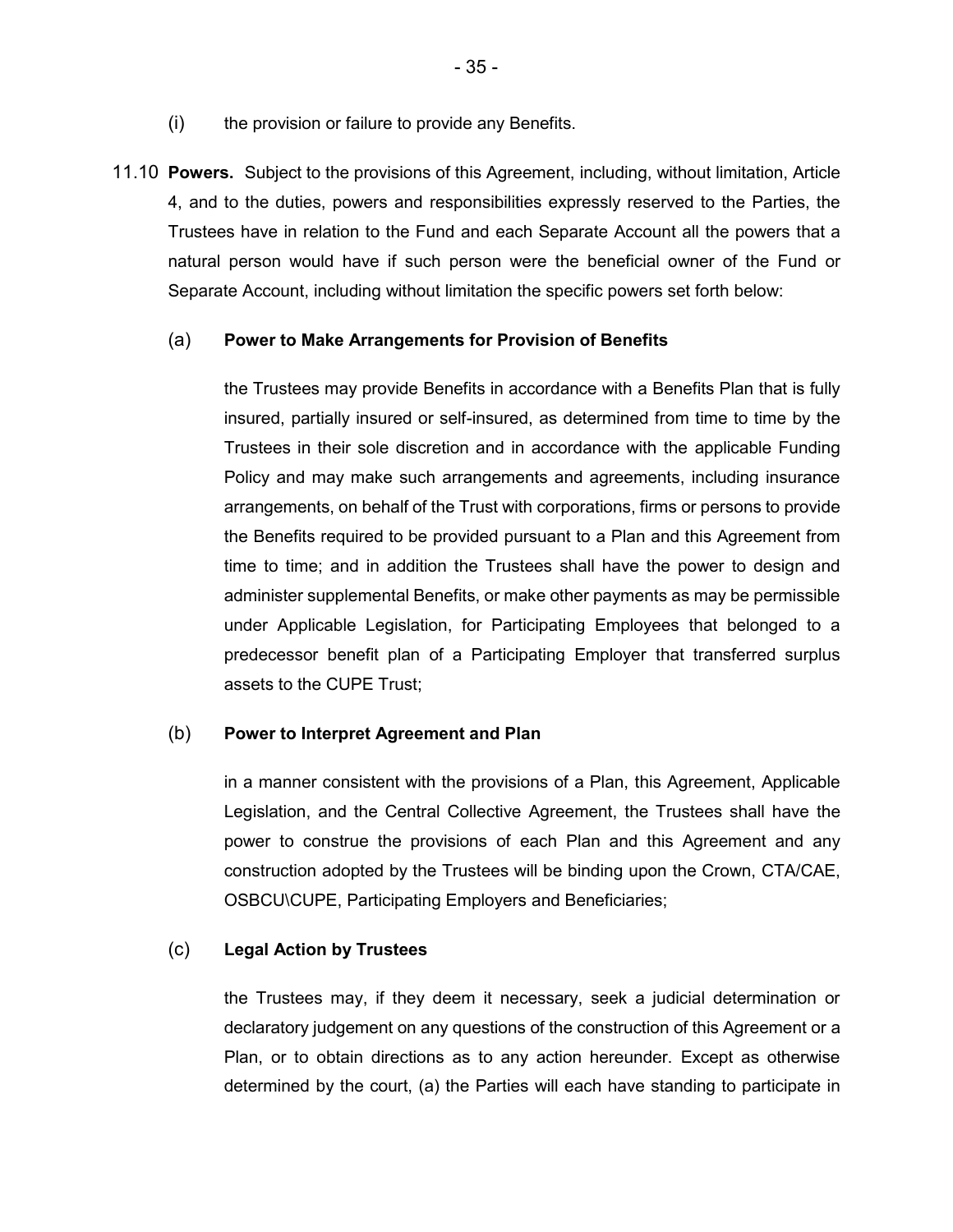any judicial proceeding initiated by the Trustees under this s. 11.10(c) and; (b) any such determination or judgment is binding on the Crown, CTA/CAE, OSBCU\CUPE, Participating Employers, Participating Employees and Beneficiaries;

# (d) **Power to Make Policies and Rules**

the Trustees may make, revise from time to time and enforce such policies, rules and regulations consistent with the provisions of this Agreement as the Trustees consider advisable for the effective administration of the Trust;

### (e) **Power to Determine Evidence**

the Trustees may determine the standard of proof and the sufficiency of evidence as to any factual question arising under a Plan;

### (f) **Power to Determine Eligibility for Benefits**

the Trustees may determine and decide upon the right of any person to receive Benefits provided by this Agreement and a Plan, the type, extent or amount thereof, and whether or not any hearing will be granted to any person who may be affected by any such determination or decision, and every such determination and decision will be final and binding upon all parties and persons whomsoever;

#### (g) **Power to Sell**

the Trustees may sell, exchange, lease, grant any option, or otherwise alienate or dispose of any property of the Fund or a Separate Account for such consideration and upon such terms and conditions as they think fit and they may execute and deliver all deeds or other instruments to make good and sufficient title thereto and to give full and valid discharges therefor;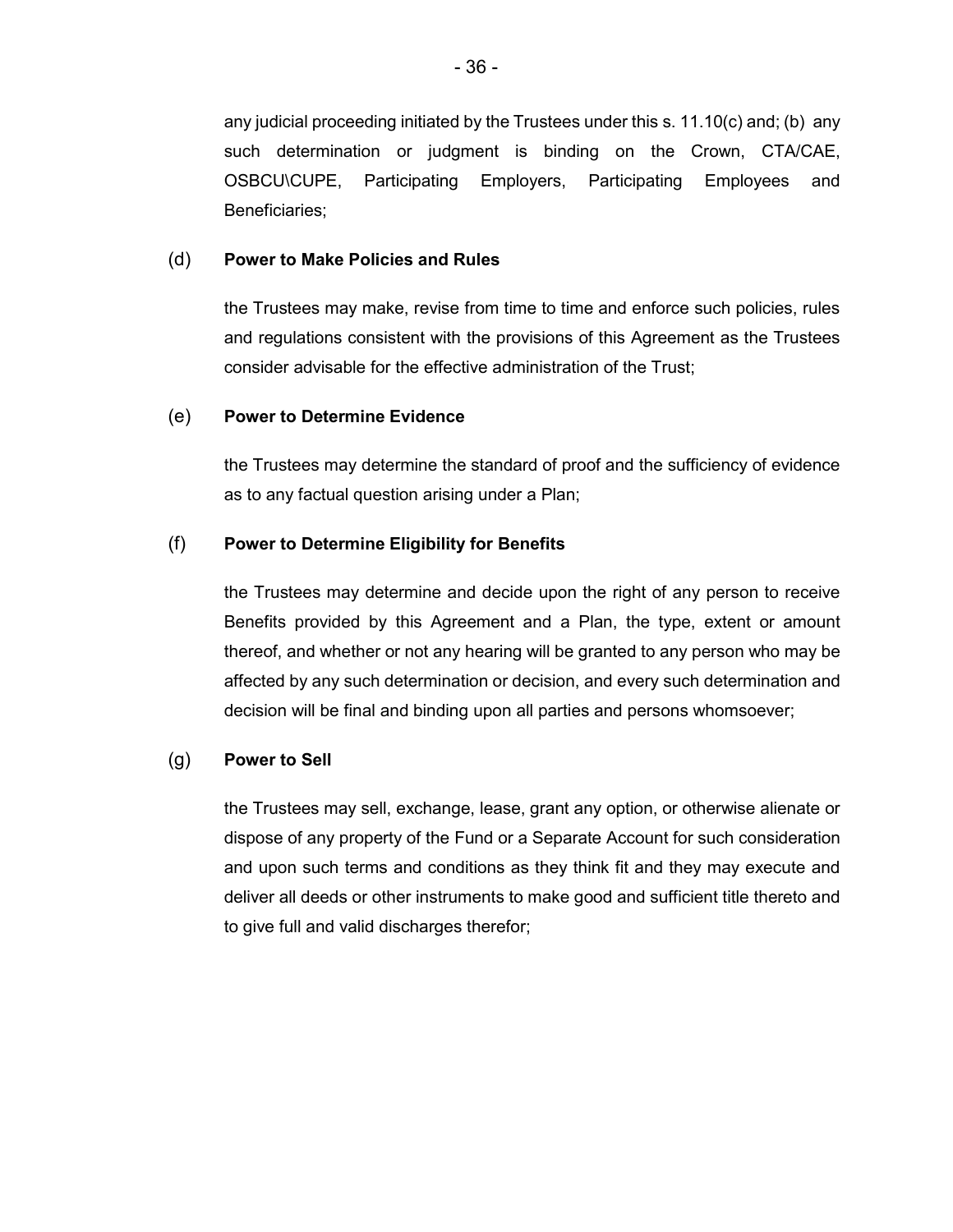### (h) **Power to Incorporate**

the Trustees may incorporate corporations, the shares of which shall be held by or on behalf of the Trustees, for purposes of administering the Fund or a Separate Account, making investments of the Fund or a Separate Account or holding any Authorized Investment;

# (i) **Power to Establish Corporations or Other Entities with Other Education Sector Employee Life and Health Trusts;**

The Trustees may, together with other Education Sector Employee Life and Health Trusts, establish corporations or other entities to fulfil common administrative or investment functions;

# (j) **Power to Retain**

The Trustees may retain any property forming part of the Fund or a Separate Account in the actual state or condition in which the same is received by the Trustees for so long as the Trustees consider appropriate;

# (k) **Power to Invest**

The Trustees shall have unlimited discretion in the investment and management of the Fund or a Separate Account with respect to particular investments and schemes of investment, notwithstanding that any investment or investments may not be authorized by law for trustees and whether any investment is within or without Canada, including without restricting the generality of the foregoing, investments in mutual funds, common trust funds and pooled funds, and shall have the power to engage in transactions ancillary to any such investments, including, without restricting the generality of the foregoing, hedging, derivatives and securities lending transactions, subject to the terms of this Agreement and provided that the Trustees may not make any investment that could reasonably be expected to cause the Trust to cease to qualify as an "employee life and health trust" under s. 144.1 of the *Income Tax Act* (Canada);

# (l) **Power to hold Uninvested Cash**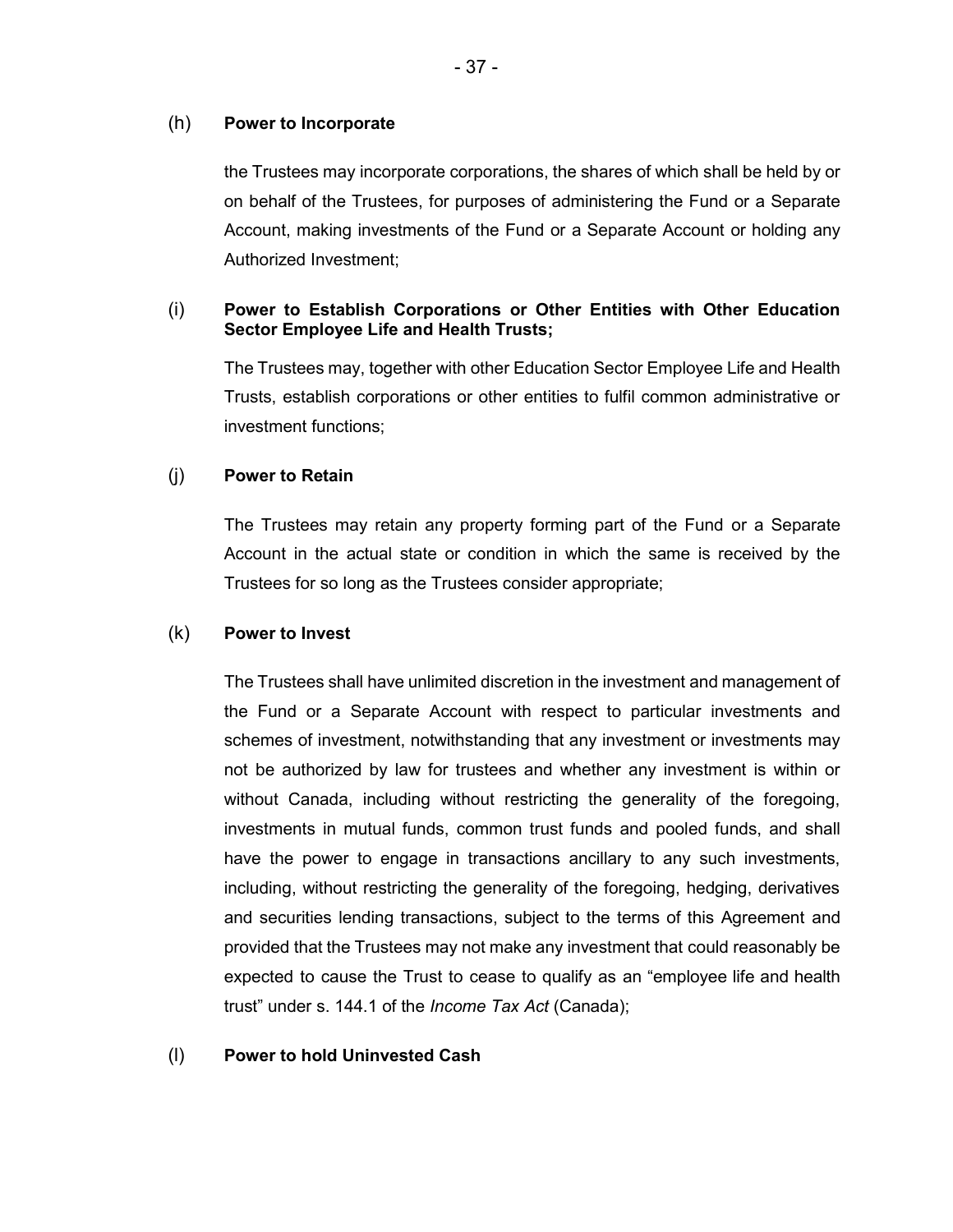to hold in uninvested cash, without any liability for interest thereon, such sums as they deem necessary or advisable for the reasonably current cash requirements of the Fund or a Separate Account;

# (m) **Power to Hold Fund in Names of Nominee**

to hold the whole or any part of the Fund or a Separate Account in the name or names of any nominees of the Trustees or agents for the Trustees and deposit with any such agent or nominee or any custodian any property or documents of title in respect of any property forming part of the Fund or a Separate Account;

# (n) **Investment Policy and Financial Risk Management Guidelines**

to establish a written investment policy setting out the Authorized Investments for the Fund or a Separate Account and setting out financial risk management guidelines, and to review and monitor compliance with the investment policy and financial risk management guidelines;

# (o) **Investment Advice**

to retain an external investment advisor to provide them with investment advice. The Trustees may rely on any such advice if a prudent investor would rely upon the advice under comparable circumstances. The Trustees must request all external investment advisors to disclose all conflicts in writing, including any material interest such advisor may have in any transaction involving the Fund;

# (p) **Power to Commingle**

to commingle all or part of the Fund or a Separate Account with assets of other trust funds for the purpose of making joint, collective or participating investments with respect to such commingled assets, if separate accounts reflecting the share of the Trust are maintained;

# (q) **Power to Retain Experts and Agents**

to engage such persons as they consider advisable to assist in the management or administration of the Trust or a Plan including, without limitation, an agent,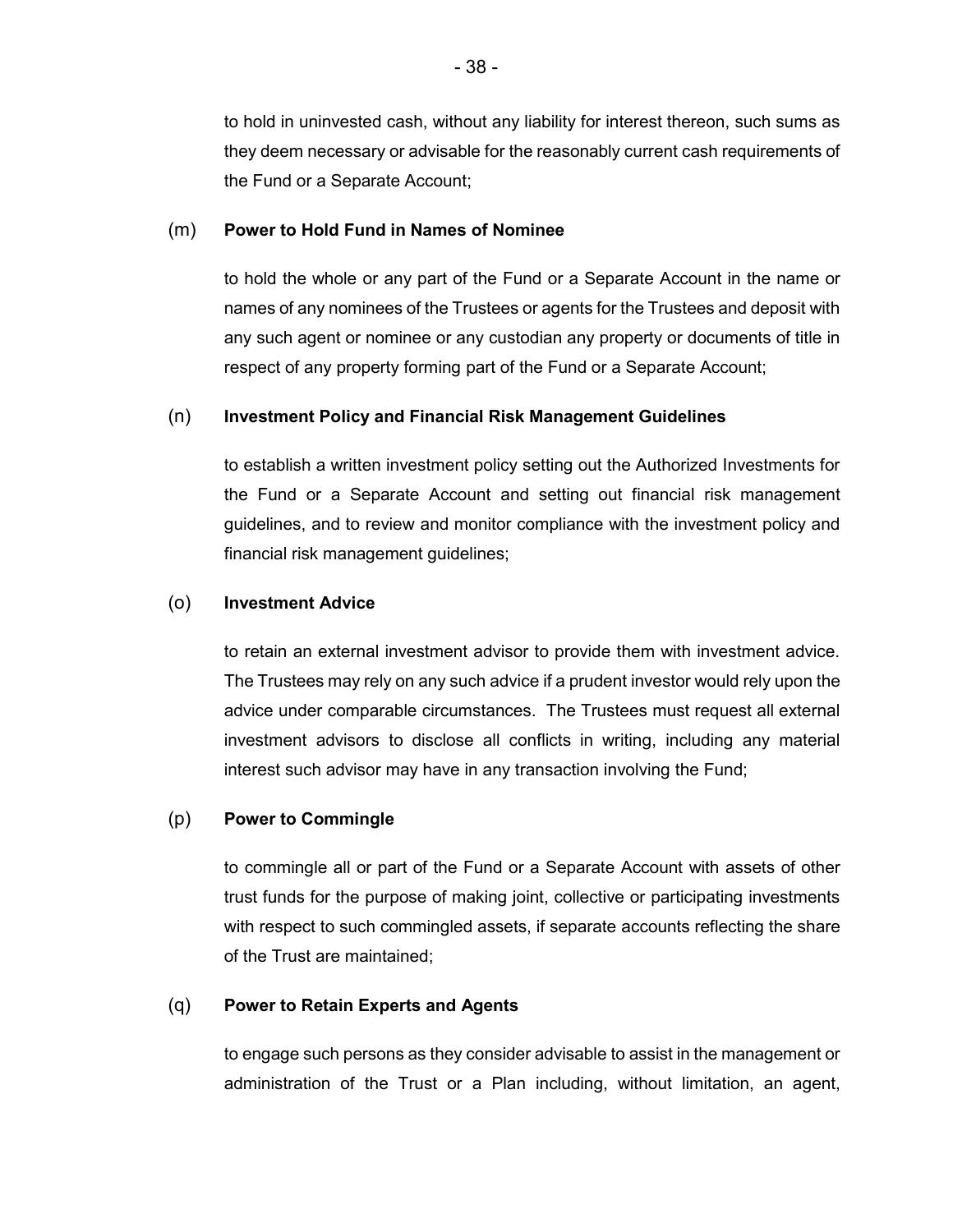Administrative Agent, custodian, lawyer, accountant, actuary, financial or investment advisor or benefits consultant, manager, broker, surveyor, valuation expert and appraiser. The Trustees may delegate to such persons to the extent deemed advisable by the Trustees from time to time, including without limitation the authority to subdelegate any such authority, and pay to such persons out of the Fund any fees or charges thereby incurred;

### (r) **Power to Hire and Terminate Employees**

to hire and terminate employees, as they see fit, to determine their duties and responsibilities and other terms of employment and to pay such employees' compensation from the Fund;

### (s) **Power to Delegate**

to delegate any of their administrative powers or duties to any committee of the Trustees, including any committee that is a joint committee that includes trustees of other similar trusts funds, or to any of their agents or employees, where it is reasonable and prudent to the circumstances to do so;

#### (t) **Power to Enter into Reciprocal Agreements**

to enter into reciprocal agreements or arrangements for the transfer or sharing, on an equitable basis, of services or benefits with other similar trusts or plans;

#### (u) **Power to Borrow**

to the extent permitted by Applicable Legislation, the Trustees may borrow on behalf of the Trust or a Separate Account in order to fund the payment of Benefits or in connection with an investment permitted under an applicable investment policy and the Trustees may mortgage, pledge or charge the income and/or capital of the Fund or a Separate Account to secure the payment of any money so borrowed. The Trustees may execute and deliver under seal or otherwise such instruments evidencing the indebtedness and the security so given which they consider necessary or desirable;

# (v) **Power to Join in Corporate Reorganizations**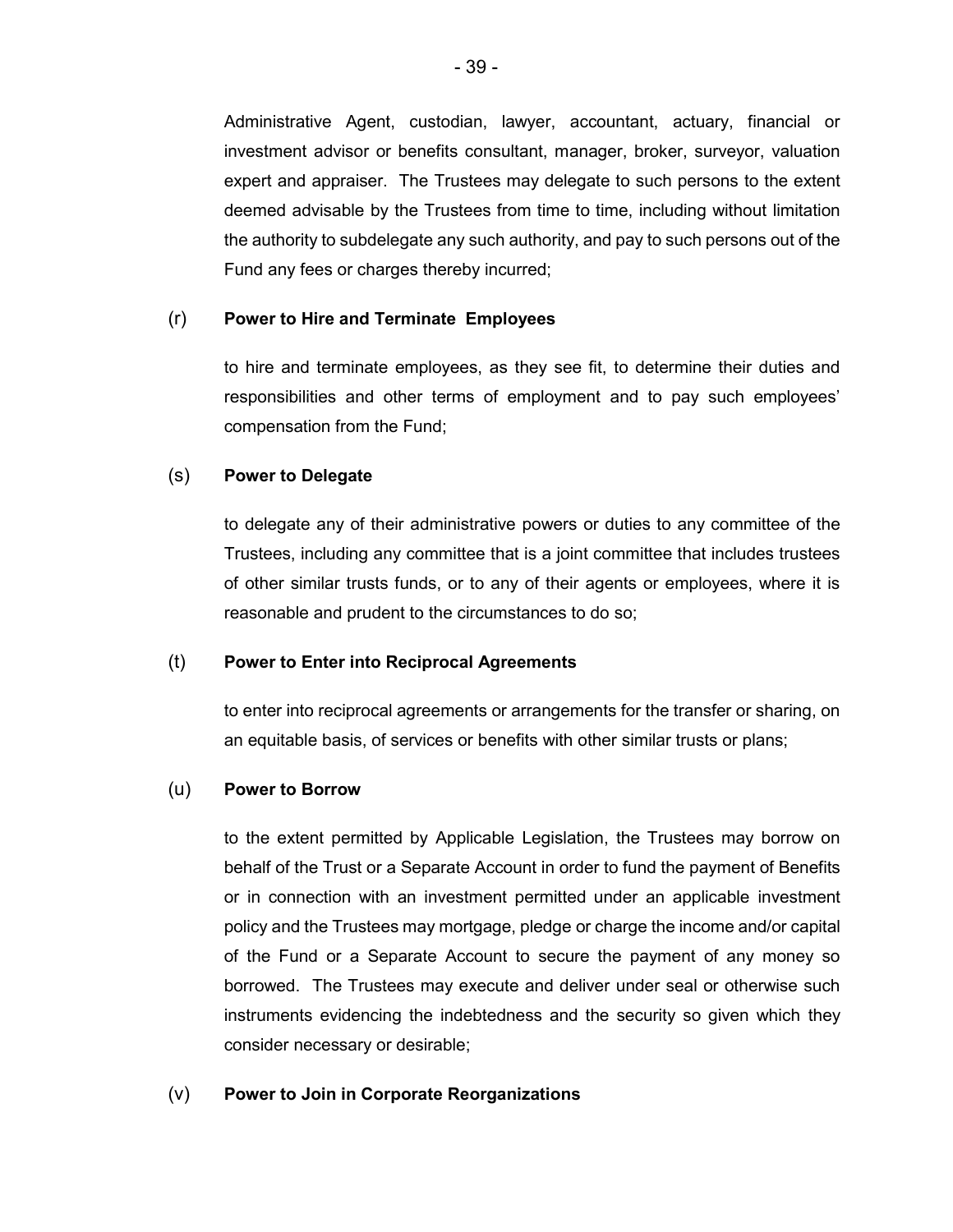to join in any plan for the reconstruction, reorganization, merger, amalgamation, consolidation, liquidation, wind up or dissolution of any company or corporation the shares, bonds or other securities of which are held as investments of the Fund or a Separate Account and authorize the sale of the undertaking or the assets of any such company or corporation, and in pursuance of any such plan accept any shares or securities in lieu of or in exchange for the shares or other interest held by them in such company or corporation;

### (w) **Power to Deal with Securities**

to vote upon or in respect of any shares, securities, bonds, notes or other evidence of interest in or obligations of any corporation, company or other entity (and issue proxies in respect thereof);

# (x) **Power to Maintain One Fund or Several Funds**

to hold, manage and invest any funds held hereunder as a consolidated fund in which each separate fund will have an appropriate undivided interest;

# (y) **Power to Insure**

to purchase and maintain any policy of insurance and apply any part of the Fund or a Separate Account towards the payment of any premium for the effecting or maintaining of any such policy. The Trustees may deal with any such policy in such manner as they consider advisable. All monies and benefits under any such policy will constitute part of the capital of the Fund or a Separate Account;

# (z) **Power to Deal with Incapacitated Beneficiary**

to direct the payment of any Benefits under a Plan payable to an incapacitated Beneficiary to the legal guardian or court-appointed committee of such Beneficiary whose receipt will be a sufficient discharge to the Trustees. The Trustees are not bound to see to the application of any Benefits so paid. The Trustees will establish a policy for the payment of Benefits to minors or incapacitated Beneficiaries and must specifically ensure that a trustee be appointed to receive the interest of any minor intended to receive any Benefits under a Plan;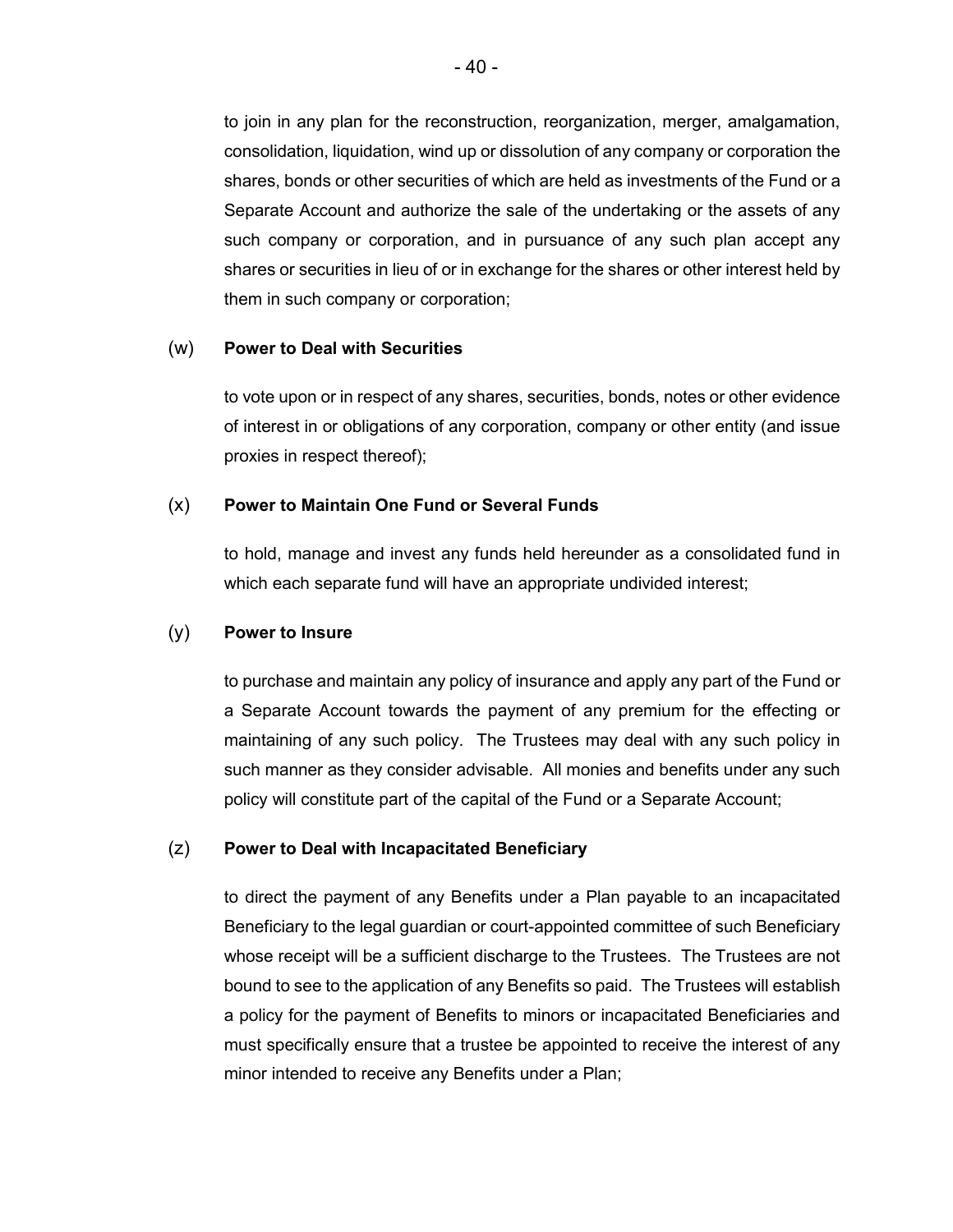# (aa) **Power to Institute or Defend Proceedings at Law**

to institute and defend proceedings at law in any way relating to or arising out of the affairs of the Trust, the Fund, a Separate Account and this Agreement and proceed to the final determination thereof or compromise the same as they consider advisable;

# (bb) **Banking Arrangements**

- (i) to appoint from time to time any credit union, bank, trust company or other company to be the banker or one of the bankers for the purposes of the Fund or a Separate Account and from time to time may revoke any such appointment;
- (ii) Any two or more Trustees may be authorized in writing on behalf of the Trustees, or, any person or persons appointed by the Trustees by resolution specifying the specific authorities of such individuals, to:
	- (1) sign, endorse, make, draw or accept any cheques, promissory notes, bills of exchange or other negotiable instruments;
	- (2) receive from the banker and where applicable give receipts for all statements of accounts, cheques and other debit vouchers, unpaid and unaccepted bills of exchange and other negotiable instruments; and
	- (3) negotiate with, deposit with or transfer to the said banker any cheques, promissory notes, bills of exchange or other negotiable instruments and orders for the payment of money and for the said purpose to draw, make, sign, endorse all or any of the foregoing, and such signatures will be binding upon all the Trustees;

# (cc) **Taxes, Etc.**

- (i) pay all or any part of any taxes in respect of the Fund or a Separate Account or any part thereof, out of the Fund or a Separate Account, as the case may be; and
- (ii) take any other action concerning the taxation of the Trust or a Separate Account, or any transactions relating thereto, including, without limitation, conducting inquiries into tax matters, obtaining rulings, opinions and similar material from taxation authorities, contesting the actions or determinations of taxing authorities and conducting objections, appeals, or litigation of any nature whatsoever;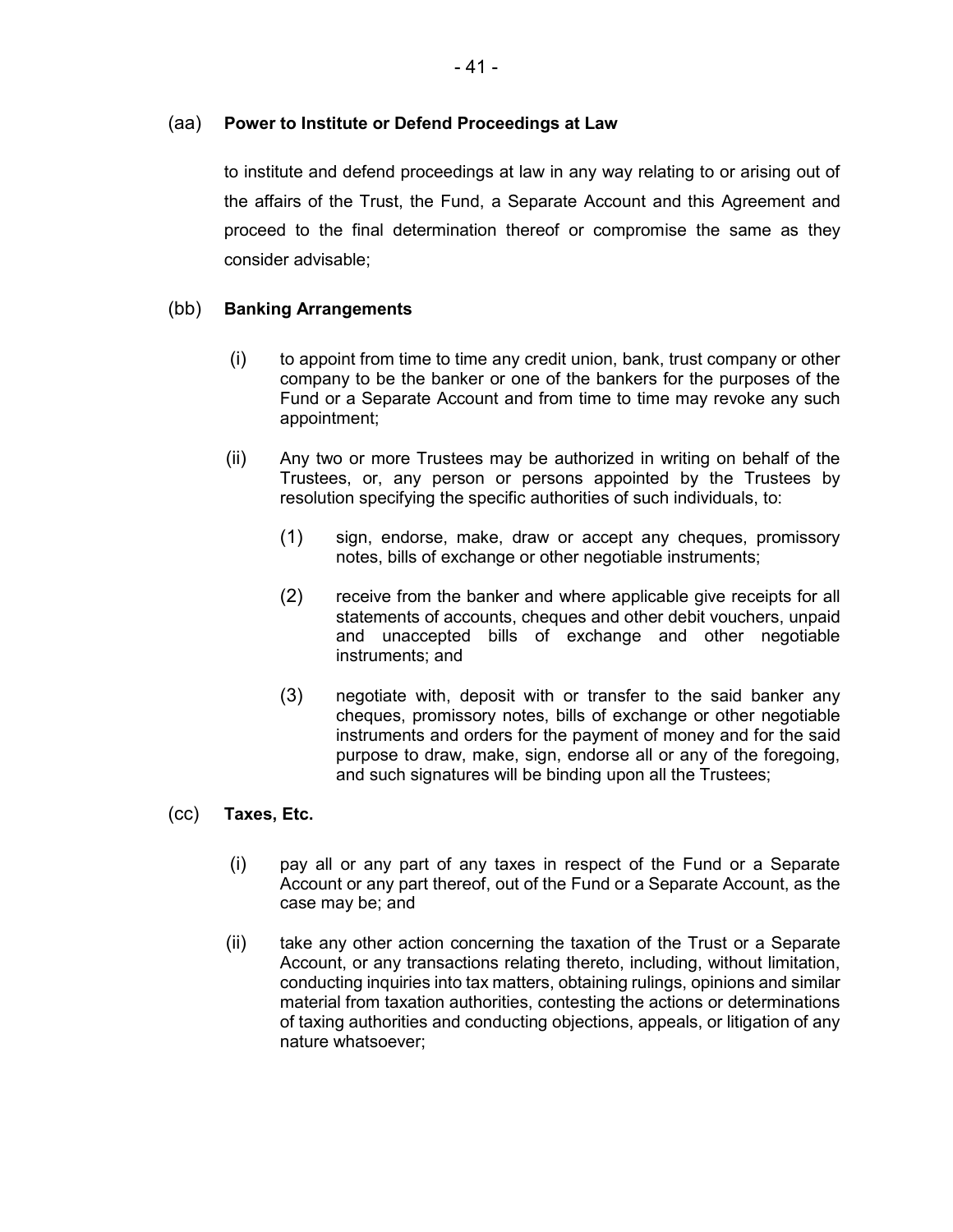#### (dd) **Power to Enter into Cost Sharing Agreements**

to enter into written agreements with any successor or similar trust, or any Party, to share certain expenses pertaining to the administration of the Fund with respect to such matters as:

- (i) costs of collection and disbursement of funds pursuant to the provisions of this Agreement, a Plan or any other agreement;
- (ii) salaries of office and supervisory staff;
- (iii) cost of office equipment, supplies and incidental material;
- (iv) costs of computer equipment and facilities and computer maintenance;
- (v) rent of office space, furnishings, fixtures and office equipment;
- (vi) cost of producing Participating Employer lists and addresses;
- (vii) professional, consulting, advisory, and audit fees; and
- (viii) such other costs that in the opinion of the Trustees may be shared;

provided that the Fund is fairly compensated for any expenses it incurs in connection with such an agreement, or alternatively, provided that any amounts paid by the Fund to any other trust fund, in respect of the above costs and expenses, shall be certified by the Auditor of the Fund as being necessary and reasonable; and provided further, that such cost sharing agreement provide that the Trustees may terminate such agreement at any time, with no more than thirty (30) days' notice to all other parties;

#### (ee) **Power to Indemnify**

to indemnify from the Fund any person employed pursuant to s. 11.10(r), any former Trustee or other person in respect of any actual, contingent or prospective liability, including without limitation any tax liability, arising in respect of the Fund or a Separate Account or otherwise pursuant to this Agreement, except that no indemnity shall be payable from the Fund in favour of any person with respect to any matter arising from that person's dishonesty, bad faith, wilful misconduct or gross negligence.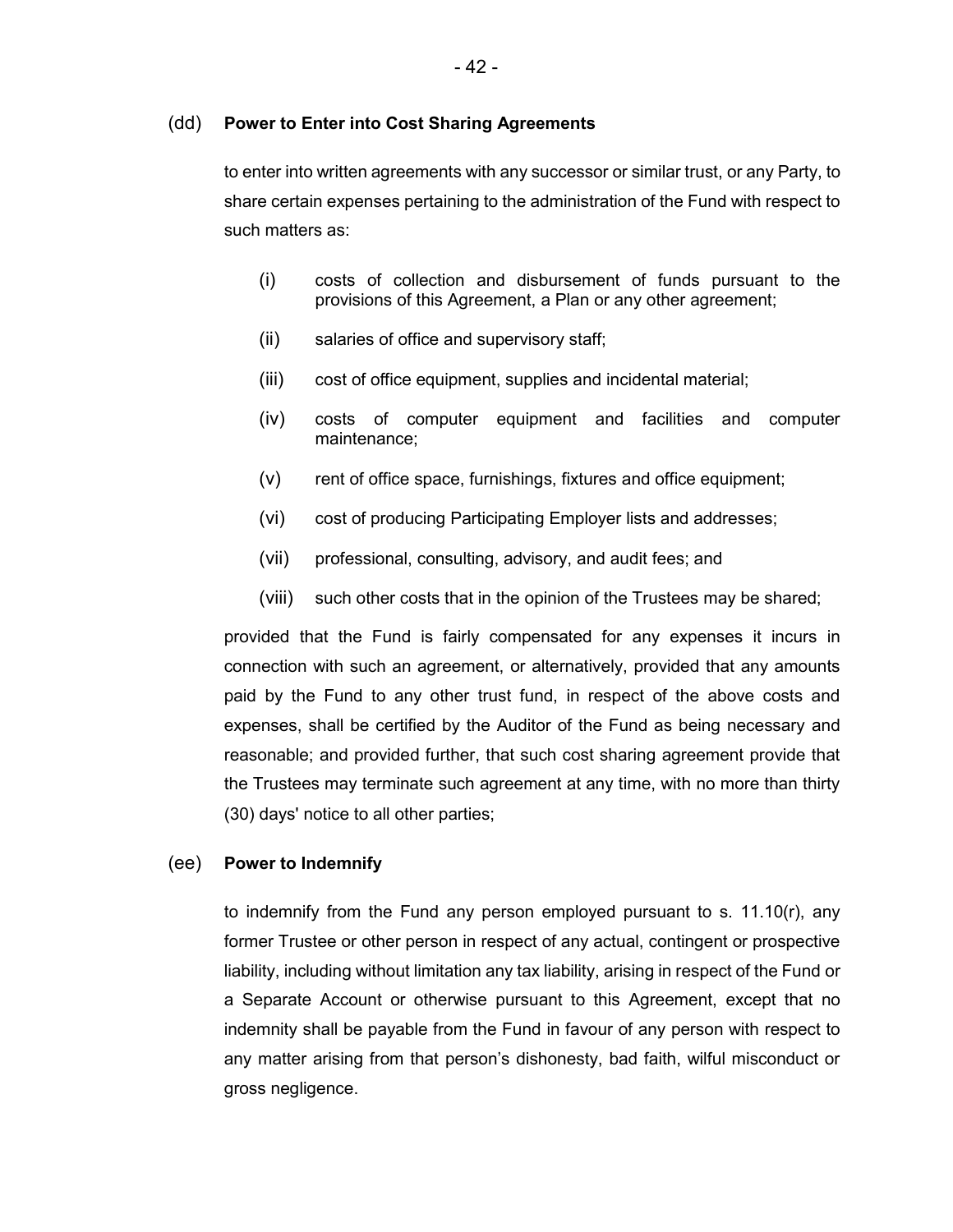- 11.11 **Errors and Omissions Insurance.** The Trustees shall purchase such fiduciary and errors and omissions insurance as they deem necessary. The cost of such insurance shall be paid out of the Fund.
- 11.12 **Appointment of Custodian.** The Trustees shall have the power to appoint a Custodian who may be assigned such duties and responsibilities as the Trustees may deem necessary and advisable. Without limiting the foregoing, the responsibilities of the Custodian may be to:
	- (a) establish and maintain accounts for the Fund and for each Separate Account, in accordance with this Agreement;
	- (b) hold and account for the money or other property it receives, and be responsible for the collection of any deposits, Contributions, remittances, or transfers due to the Fund or a Separate Account unless otherwise directed by the Trustees; and
	- (c) apply the assets of the Fund or a Separate Account to pay all reasonable costs, charges, and expenses (including, but not limited to, all brokerage fees and transfer tax expenses and other expenses) incurred in connection with the sale or purchase of investments, all real and personal property taxes, income taxes and other taxes of any kind at any time levied or assessed under any present or future law upon, or with respect to, the Fund or a Separate Account or any property included in the Fund or a Separate Account or any payment of benefits, and all legal, actuarial, accounting and financial advisory expenses reasonably incurred and previously approved by the Trustees in connection with establishment, amendment, administration and operation of the Trust or a Plan.
- 11.13 **Employees and Services in both Official Languages.** Services provided by the CUPE EWBT are to be available in both official languages, English and French.
- 11.14 **Records.** The Trustees shall maintain suitable and adequate records of and for the administration of the Fund.
- 11.15 **Annual Audits.** The books of account and records of the Trustees, including the books of account and records pertaining to the Fund and the Separate Accounts, shall be audited at least once every year by the auditor of the Fund, which shall be appointed by the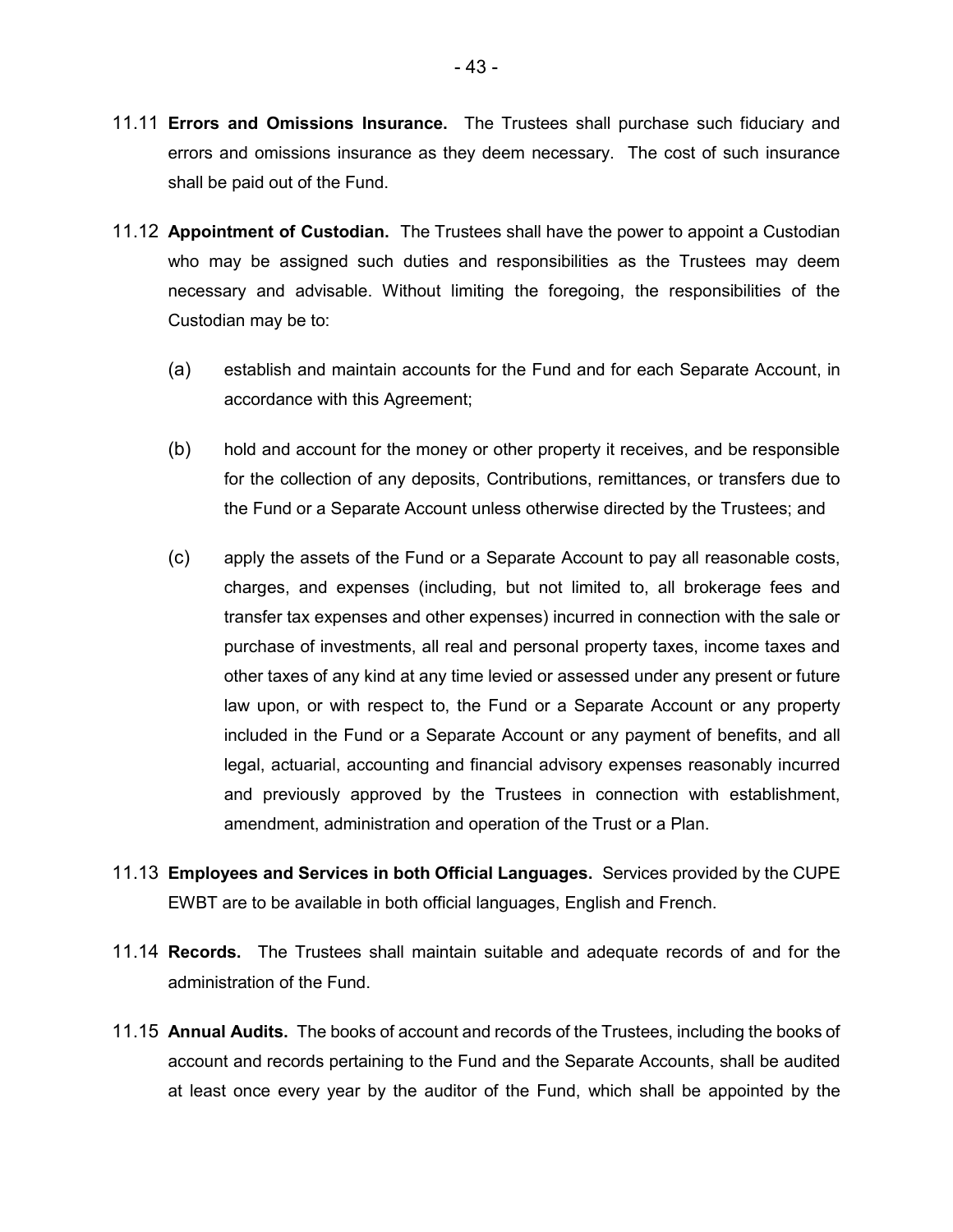Trustees, as of the fiscal year end of the Fund. A statement of the results of the annual audit shall be available for inspection by interested persons at the principal office of the Fund and at such other suitable place as the Board of Trustees may designate from time to time. Copies of such statement shall be delivered to each Trustee within sixty (60) days after that statement is prepared.

11.16 **Designation of Trustees.** The name of the Fund may be used to designate the Trustees collectively, and all instruments may be executed by or for the Trustees in such names.

# **ARTICLE 12 – PARTICIPATION**

# 12.1 **Class of Beneficiaries.**

- (a) Each Plan may contain one or more classes of beneficiaries provided that, with respect to each Participating Employer (i) the members of one class of beneficiaries represent at least 25% of all the beneficiaries of the Trust who are employees of the Participating Employer within the meaning of s. 144.1(2)(d) the *Income Tax Act* (Canada), and (ii) at least 75% of the members of that class are not "key employees" of such Participating Employer within the meaning of s. 144.1(1) of the *Income Tax Act* (Canada);
- (b) No more than 25% of the members of a class of beneficiaries of a Plan may be "key employees" within the meaning of s. 144.1(1) of the *Income Tax Act* (Canada). No key employee shall have rights under a Plan that are more advantageous than the rights of the other members of the Plan;
- (c) No Plan may be operated or maintained primarily for the benefit of one or more "key employees" within the meaning of s. 144.1(1) of the *Income Tax Act* (Canada) or persons related to any such key employee.
- 12.2 **Membership in the CUPE EWBT Plan**. Subject to any requirements or restrictions in the Central Collective Agreement, the CUPE EWBT Plan shall define the persons eligible to participate in it as well as the terms and conditions of their eligibility for Benefits.

# 12.3 **Other Employees – Coverage by EWBT**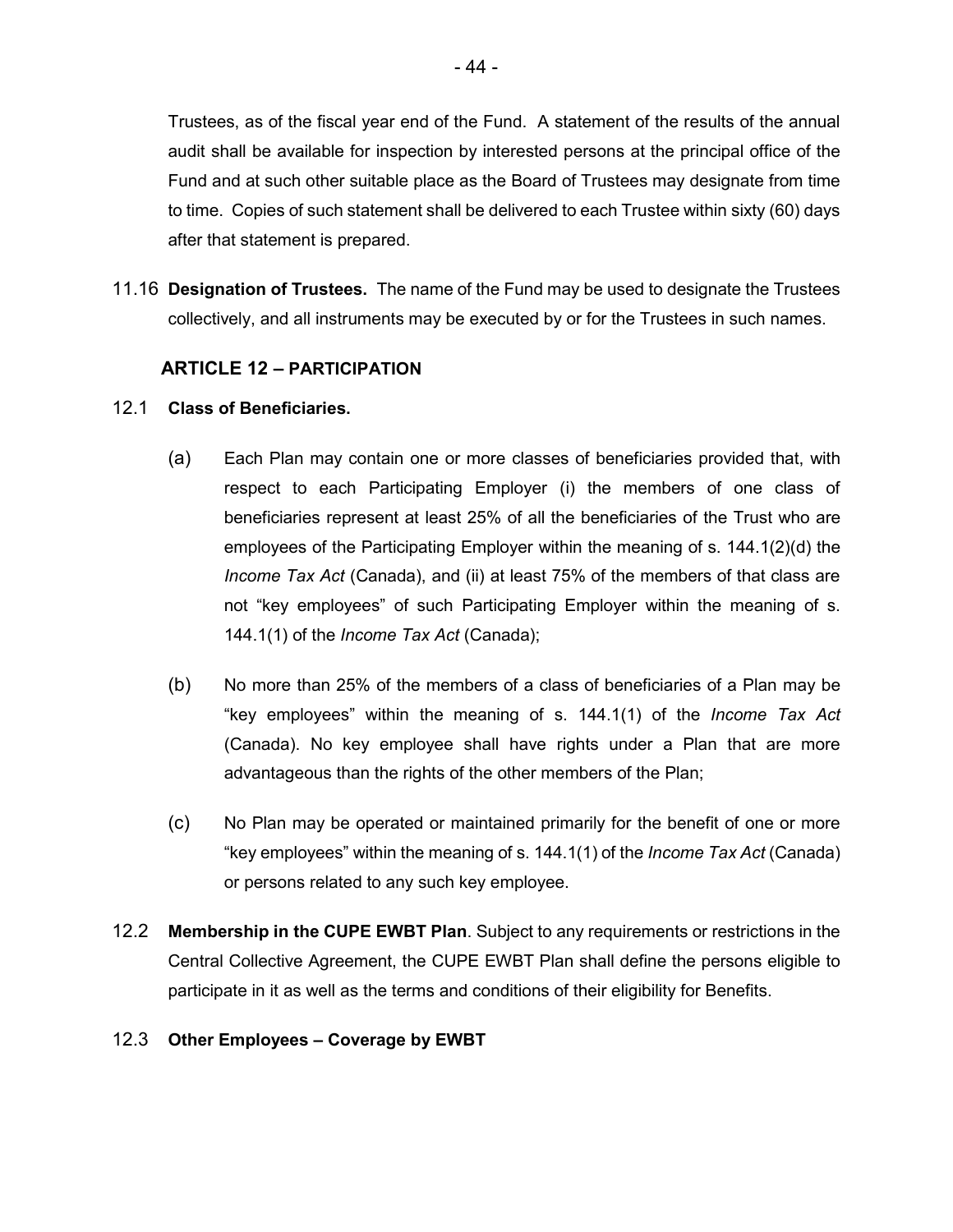- (a) Subject to applicable law, the Trustees may provide Benefits from the CUPE EWBT:
	- (i) through the CUPE EWBT Plan and the CUPE Separate Account to active employee groups who are represented by CUPE and employed by Eligible Employers, but who are not bound by the Central Collective Agreement;
	- (ii) through the CUPE EWBT Plan and the CUPE Separate Account to active employee groups who are employed by Eligible Employers, and who are covered by a collective agreement (including a central collective agreement) that provides per FTE or claims fluctuation reserve funding that is at least equal, in the opinion of the Trustees' actuary, to the funding provided under the Central Collective Agreement;
	- (iii) through a Plan other than the CUPE EWBT Plan and a Separate Account other than the CUPE Separate Account to active employee groups who are employed by Eligible Employers, but who are covered by a collective agreement (including a central collective agreement) that provides less funding, in the opinion of the Trustees' actuary, than provided for under the Central Collective Agreement.
- (b) Coverage by the CUPE EWBT of a group of employees as described in s. 12.3(a) shall be in accordance with a Participation Agreement between the Trustees and the applicable Eligible Employer to which the applicable bargaining agent or other representative of such group of employees consents in writing.
- (c) Where an employee group is seeking benefits from the CUPE EWBT and has concerns with the terms in s. 12.3(a)(ii), the Parties shall convene to review options for that employee group.
- 12.4 **Retired Employees CUPE Members.** Retired Employees covered by the Central Collective Agreement and Retired Employees who were represented by CUPE and were formerly employed by an Eligible Employer, but who are not referenced in the Central Collective Agreement**,** may participate in the CUPE Retired Employee Plan, subject to and in accordance with a Retired Employee Participation Agreement, provided the Retired Employee continued to be covered under the Predecessor Benefit Plan on the day before their former employer's Participation Date.
- 12.5 **Other Retired Employees.** Retired Employees who were not represented by CUPE, but who were formerly employed by an Eligible Employer, may participate in a Retired Employee Plan, subject to and in accordance with a Retired Employee Participation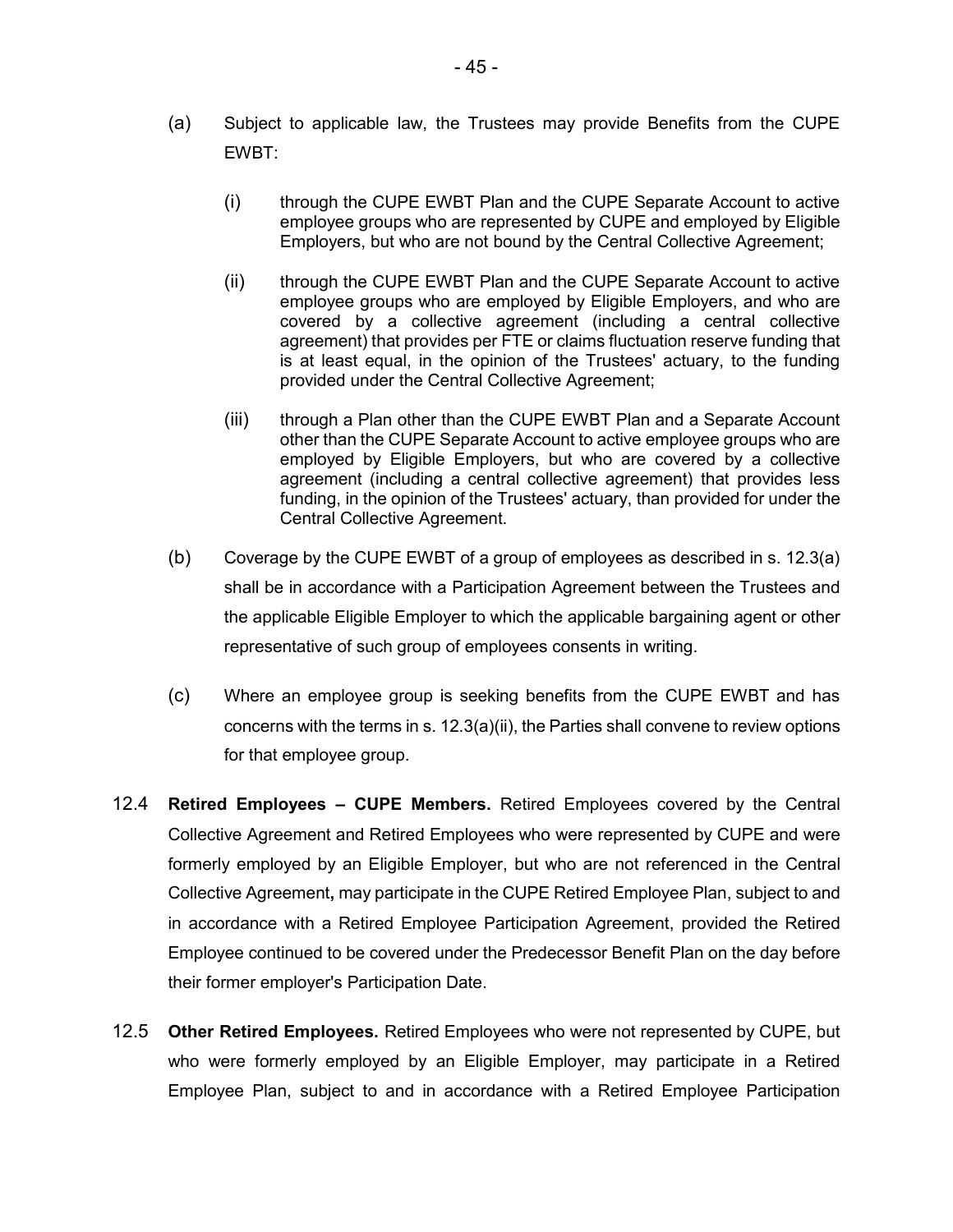Agreement, provided the Retired Employee continued to be covered under the Predecessor Benefit Plan on the day before their former employer's Participation Date.

# **ARTICLE 13 – ADMINISTRATIVE INFORMATION**

- 13.1 **Reports of Activities.** In the event the Trustees:
	- (a) enter into an agreement with a provider of Benefits;
	- (b) alter a policy of the Trustees relative to a Plan; or
	- (c) communicate with the Beneficiaries,

the Trustees shall, within thirty (30) days of such decision, agreement, alteration or communication, and without charge, provide to the Parties the name of the new provider of Benefits, a copy of such altered policy if such policy is in writing, and a copy of the communication to the Beneficiaries.

- 13.2 **Quarterly Financial Information.** On a quarterly basis the Trustees shall provide the following information to the Parties with respect to the CUPE EWBT and to each Separate Account:
	- (a) total Employer and Employee Contributions received from each Participating Employer, and Employee Contributions received directly from Participating Employees;
	- (b) total claims by type of Benefit; and
	- (c) expenses attributed by type of Benefit and major function such as legal, accounting, actuarial, etc.
- 13.3 **Annual Information.** On an annual basis the Trustees shall provide the following information to the Parties with respect to the CUPE EWBT and each Separate Account:
	- (a) audited financial statements;
	- (b) actuarial valuation report, including projections regarding the adequacy of contributions to cover projected benefit and related costs for a period of not less than three (3) years into the future;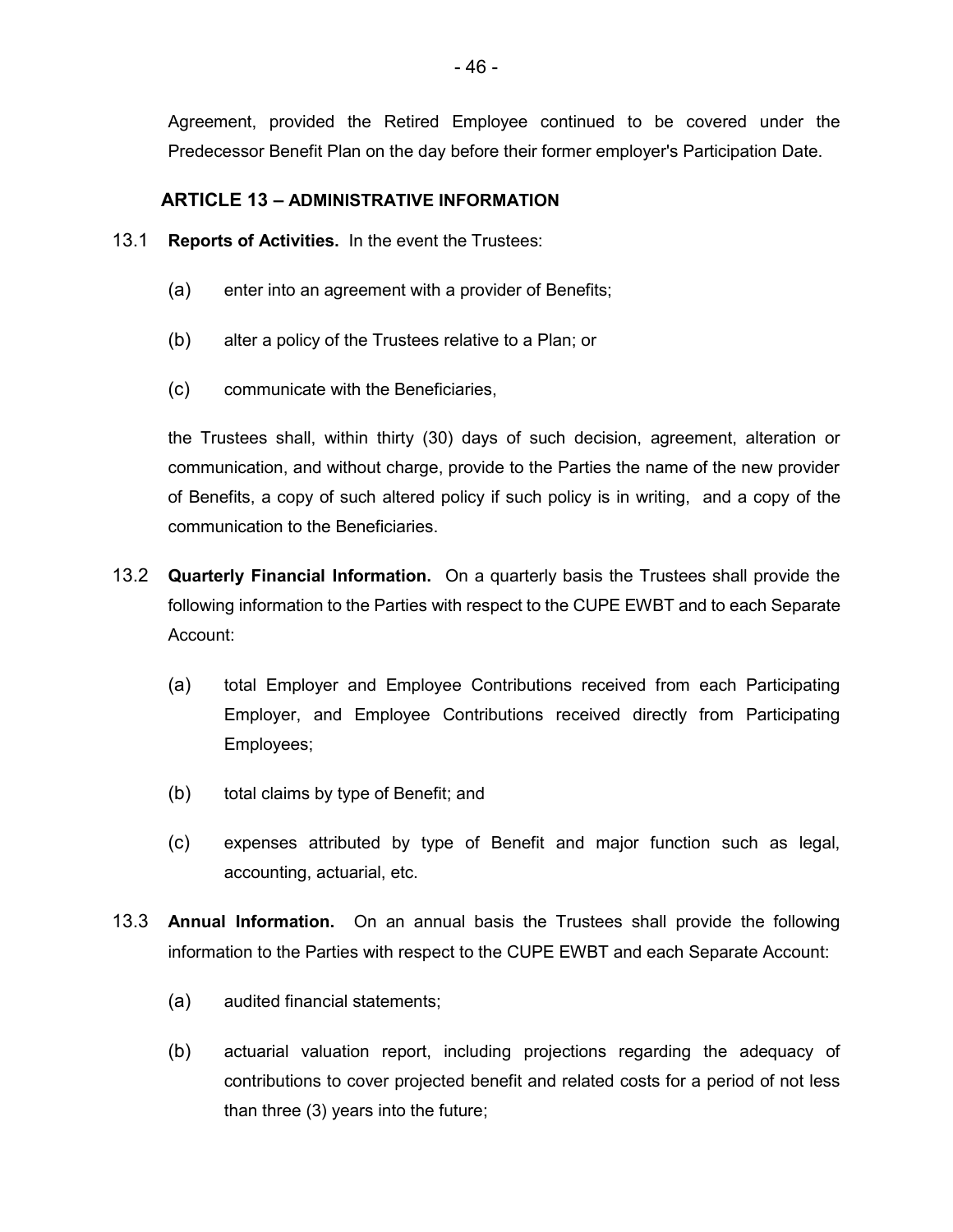- (c) a summary of the annual investment performance of the Fund and of each Separate Account; and
- (d) a discussion and analysis of the material issues affecting the CUPE EWBT and each Separate Account and Plan.
- 13.4 **Additional Information.** A Party may request the Trustees to provide additional information regarding the Benefits, a Plan, or the Fund at the cost of the Party requesting the information. If there is more than one requester of information under this s. 13.4, the costs will be borne equally by each requester. Any information requested by a Party will be provided to the other Parties. Subject to Applicable Legislation, anonymized, individual level claim information may be provided.

# **ARTICLE 14 – AMENDMENTS TO TRUST AGREEMENT**

- 14.1 **Amendment.** This Trust Agreement may be amended, in whole or in part, by an instrument in writing executed by OSBCU\CUPE and by the Crown and CTA/CAE, acting together.
- 14.2 **Corpus or Income.** No amendment shall authorize or permit any part of the corpus or income of the Fund to be used for or diverted to purposes other than for the exclusive benefit of the Beneficiaries and as permitted under s. 144.1 of the *Income Tax Act* (Canada) or any successor provision thereto.

# **ARTICLE 15 – WITHDRAWAL OF A PARTICIPATING EMPLOYER**

15.1 **Withdrawal of Participating Employer.** No Participating Employer covered by the Central Collective Agreement has the right to withdraw in whole or in part from participation in the Trust except on such terms as may be prescribed by the Trustees, which terms shall be in compliance with the Central Collective Agreement.

# **ARTICLE 16 – FUNDING OF THE CUPE EWBT PLAN**

# 16.1 **Claims Fluctuation Reserve.**

(a) The Crown shall make a one-time payment to the CUPE Separate Account equal to 15% of annual benefits costs, determined in accordance with the Central Collective Agreement, to establish a CFR on or before March 1, 2018**.**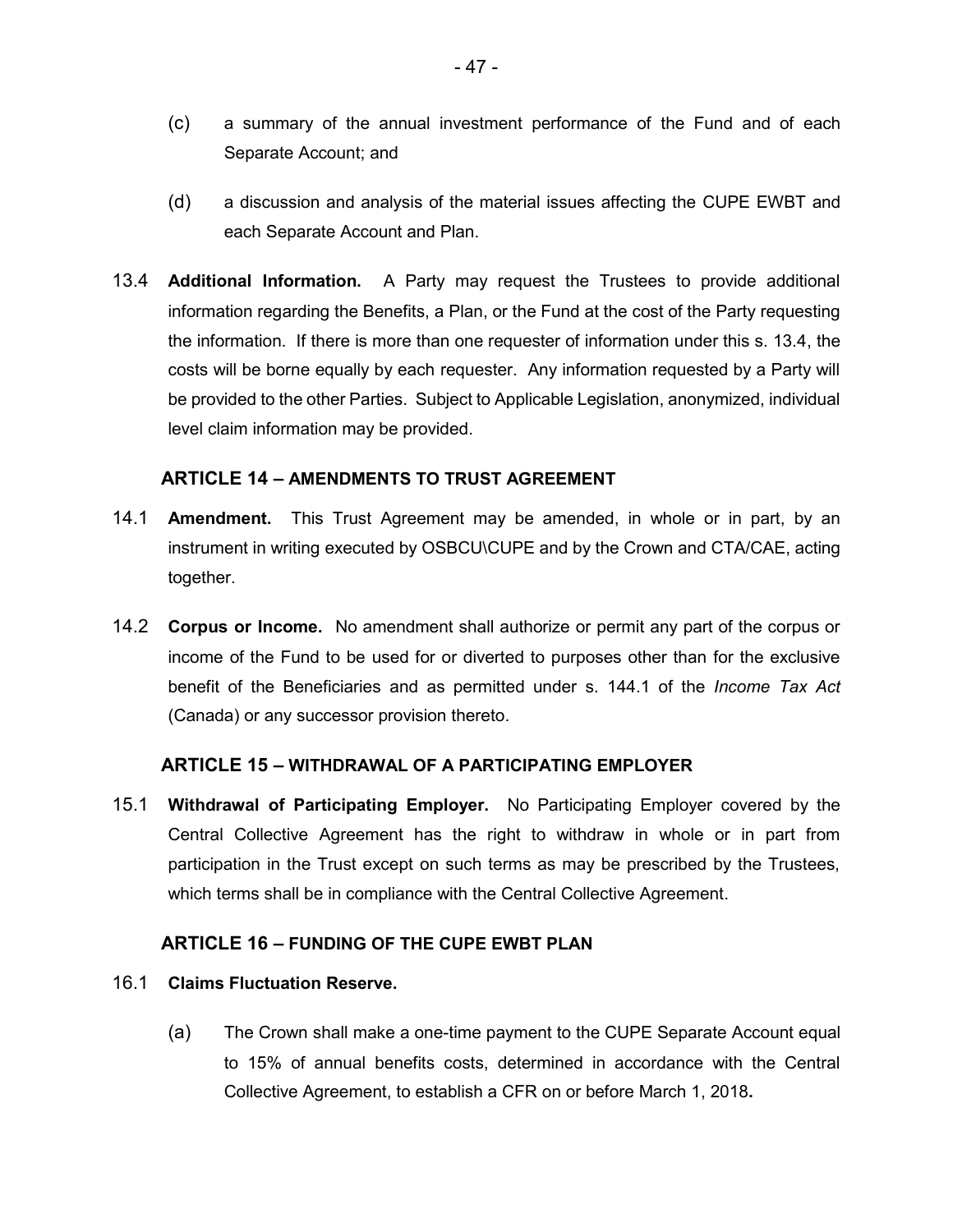- (b) Where an Eligible Employer who is covered by a collective agreement on central terms under the *School Boards Collective Bargaining Act, 2014* that includes a commitment to provide a contribution towards a CFR becomes a Participating Employer, the Crown will pay the agreed upon contribution to the CFR on or before the date the Participating Employer commences participation in the Trust.
- (c) On a day that a Participating Employer commences participation in the CUPE EWBT, or as soon as reasonably and feasibly possible thereafter, all employee portions of eligible and available surpluses in Participating Employer-owned defined benefit plans will be transferred, pursuant to and in accordance with the Central Collective Agreement, to the Trust by the applicable Participating Employer.

# 16.2 **Negotiated/Ongoing Funding.**

Each Participating Employer who is bound by the Central Collective Agreement shall make ongoing contributions in accordance with s. 7.2.

- 16.3 **Actuarial Valuations of the CUPE EWBT Plan.** The CUPE EWBT Plan's actuary shall prepare annual actuarial valuations of CUPE EWBT Plan and each other Plan and related Separate Account. The actuarial methods and assumptions used in such valuations shall be in accordance with generally accepted actuarial principles, and in accordance with the Funding Policy adopted by the Trustees with the approval of the Parties. The annual actuarial report will include projections for the Trust for a period of not less than three (3) years:
	- (a) The first actuarial report shall be prepared and provided to the Trustees no sooner than six months and no later than twelve months following the implementation of the CUPE EWBT Plan;
	- (b) if the actuarial report with respect to the CUPE EWBT Plan projects the CFR balance to be less than 8.3% of Plan expenses over a projected three year period, then the Trustees shall address the shortfall using one or more of the following techniques:
		- (i) adjust Participating Employee Contributions;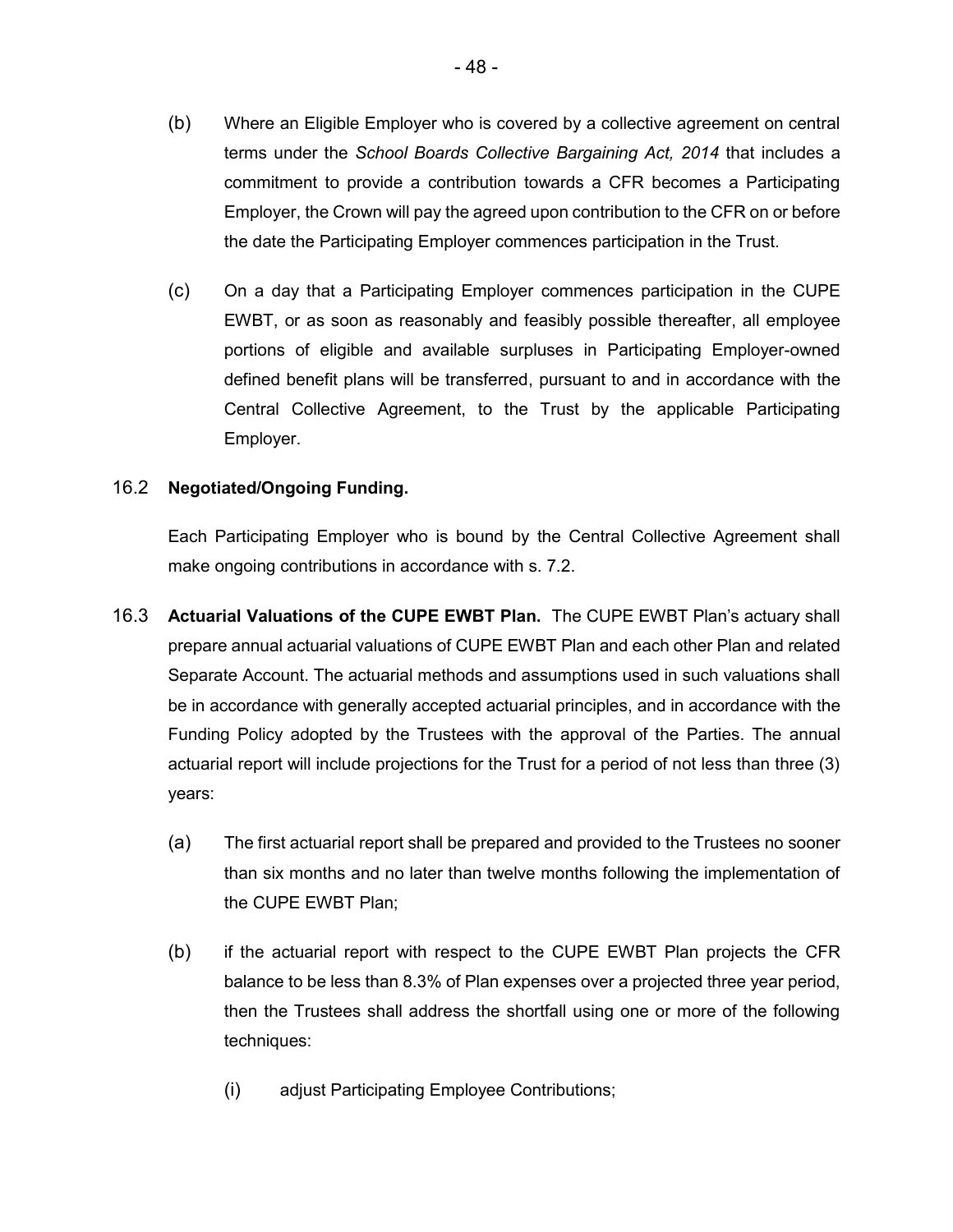- (ii) change the design of the Plan;
- (iii) cost containment measures;
- (iv) change Eligibility Requirements;
- (v) terminate the provision of certain Benefits (other than life insurance); or
- (vi) obtain new sources of revenue;
- (c) If measures to restore the CFR balance to 8.3% of Plan expenses are not adopted by the Trustees, then the Trustees will increase Employee Contributions to restore the CFR balance to 8.3% of Plan expenses.
- 16.4 **Funding Policy.** The Trustees, with the approval of the Parties, shall adopt a Funding Policy, and may amend it from time to time, in a manner not inconsistent with the Central Collective Agreement, governing, *inter alia*:
	- (a) the actuarial methods and assumptions to be used in actuarial valuations of the CUPE EWBT Plan;
	- (b) the margins or explicit reserves, if any, to be used in the actuarial valuations of the CUPE EWBT Plan;
	- (c) the consequences of any excess or deficiency of assets relative to the CUPE EWBT Plan's liabilities as may be disclosed in any actuarial valuation, subject to the following conditions:
		- (i) Surpluses in the Fund or a Separate Account may not be refunded or distributed in cash, but may be used, as determined by the Trustees for any or all of the following:
			- (A) CFR or other reserves;
			- (B) enhance Benefits or change Eligibility Requirements;
			- (C) expand eligibility for the CUPE EWBT Plan; or
			- (D) reduce Participating Employee Contributions;
		- (ii) Actual and projected funding deficiencies of the CUPE EWBT Plan will be addressed by no later than the next regular Plan renewal by one or more of the following methods: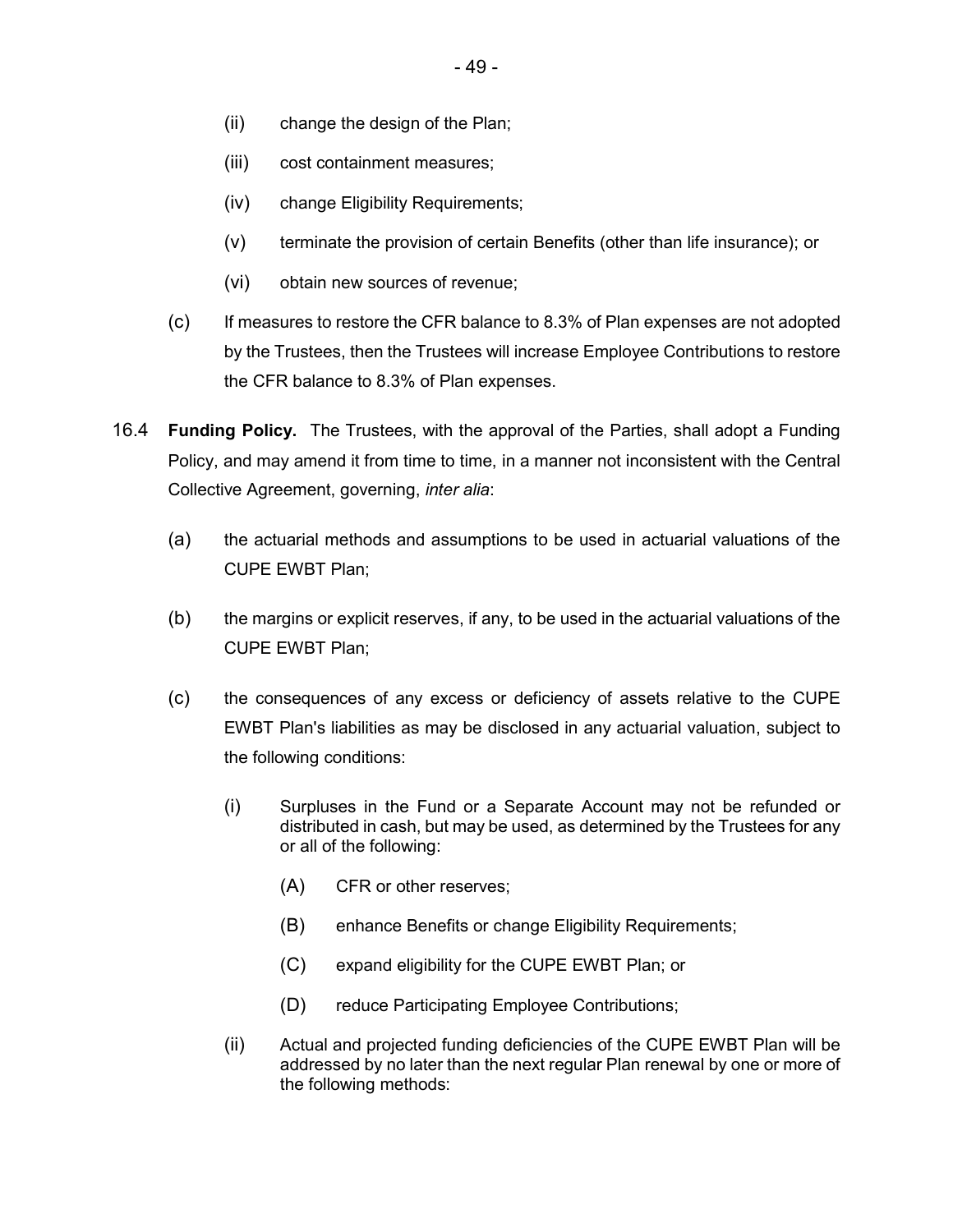- (A) use of the CFR or other reserves;
- (B) increased Participating Employee Contributions;
- (C) amendment of the CUPE EWBT Plan or termination of Benefits (other than life insurance benefits);
- (D) adoption of measures to decrease administration or delivery costs or Fund investment costs;
- (E) restriction of eligibility in the CUPE EWBT Plan;
- (iii) the Funding Policy shall require that the Trustees take the necessary actions or decisions with respect to the CUPE Separate Account during a period in which the CFR is less than 8.3% of annual CUPE EWBT Plan expenses over a projected three year period. If the motion to amend the CUPE EWBT Plan is not adopted, the Trustees will increase Participating Employee Contributions to restore the balance to at least 8.3% of the total annual expenses.
- 16.5 **Investment Policy.** The Trustees shall adopt an investment policy with respect to the CUPE EWBT Plan that reflects prudent investment practices applicable to a large employee life and health trust, and may amend it from time to time. No Trustee shall incur any liability as a result of the Fund being invested in high interest savings accounts, Government of Canada treasury bills or cashable guaranteed investment certificates issued by one of the following Schedule 1 Canadian Banks: CIBC, TD Bank, BMO, Royal Bank of Canada or the Bank of Nova Scotia, for a period of up to 120 days following the effective date of this Agreement and prior to the establishment of an Investment Policy.
- 16.6 **CUPE EWBT Plan Amendments.** The Trustees:
	- (a) may amend the CUPE EWBT Plan at any time, subject to the Funding Policy, the applicable Central Collective Agreement and the terms of this Agreement;
	- (b) shall amend the CUPE EWBT Plan by decreasing the value of the Plan's Benefits or increasing the rate of Participating Employee Contributions, in the circumstances prescribed by the Funding Policy;
	- (c) shall amend the CUPE EWBT Plan by increasing the value of the Plan's Benefits in the circumstances prescribed by the Funding Policy.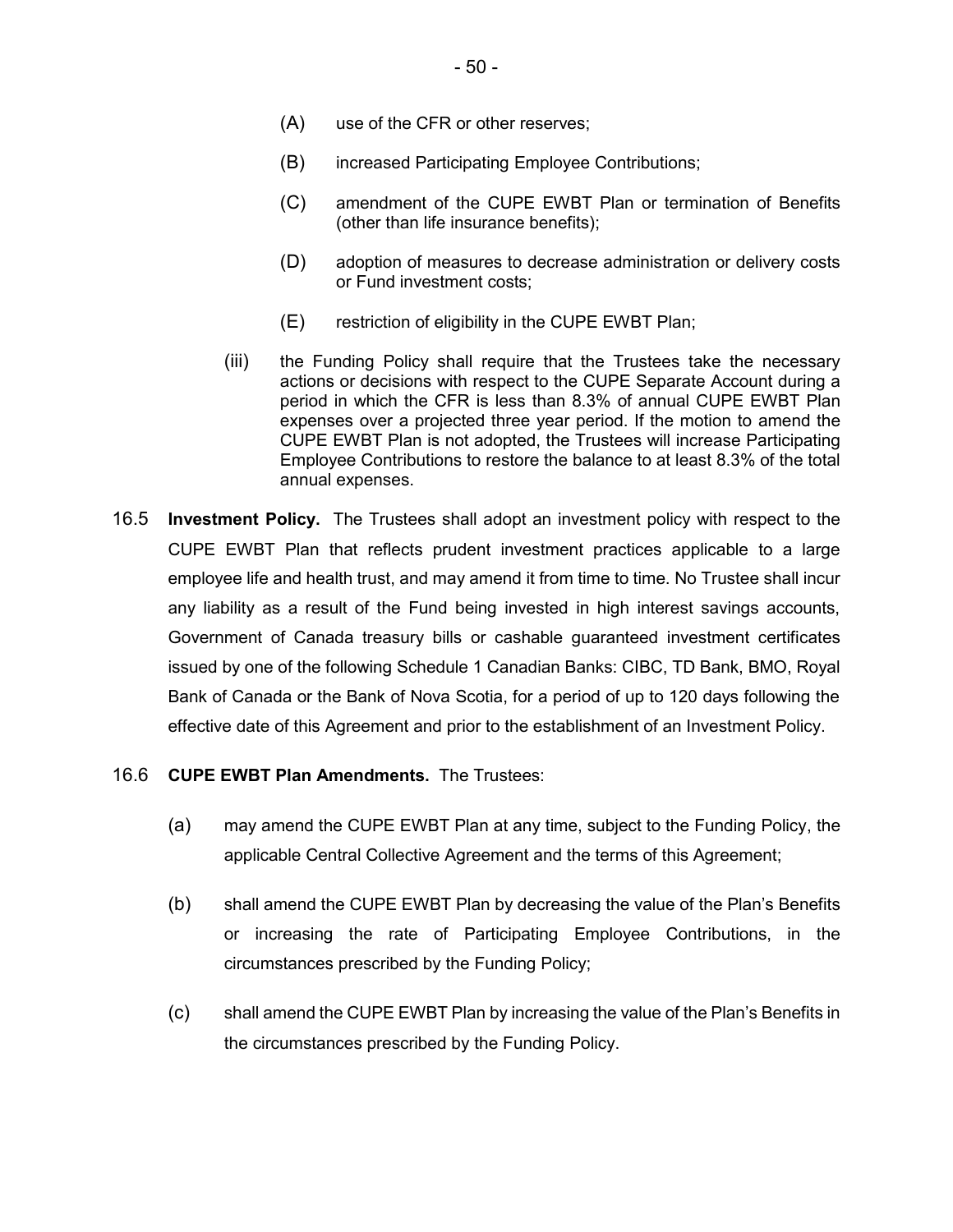# **ARTICLE 17 – FUNDING OF PLANS (OTHER THAN THE CUPE EWBT PLAN)**

- 17.1 **Participation Agreements.** Plans, other than the CUPE EWBT Plan, shall be funded in accordance with the terms of Participation Agreements governing the terms by which a Participating Employer funds Benefits to its employees who participate in those Plans and are not covered by the Central Collective Agreement.
- 17.2 **Funding Policies**. The Trustees may design and adopt such Funding Policies, investment policies and other policies as they, in their absolute and unfettered discretion, consider necessary or appropriate for the proper governance of Plans other than the CUPE EWBT Plan and their supporting Separate Accounts.

# **ARTICLE 18 – AMALGAMATION OR MERGER OF TRUST FUND**

18.1 **Ability to Merge or Amalgamate.** The Parties may amalgamate or merge the Trust with one or more other trusts that are employee life and health trusts within the meaning of s. 144.1 of the *Income Tax Act* (Canada) and may amalgamate or merge the Fund, in whole or in part, or a Separate Account, with one or more funds maintained to provide benefits under an employee life and health trust within the meaning of s. 144.1 of the *Income Tax Act* (Canada) provided that the Parties are satisfied that any amalgamation or merger of the Trust, the Fund or a Separate Account (an "Amalgamation") will not have the effect of depriving any Beneficiary of any right to Benefits to which such Beneficiary had become entitled or which had accrued to his or her credit pursuant to this Agreement or a Plan, and that the rights of such Beneficiary under the arrangement created by the Amalgamation, including the benefit plan thereunder will, at the effective date of the Amalgamation be the substantial equivalent of their rights under this Agreement and a Plan. In connection with such Amalgamation, the Parties may enter into an amalgamation or merger agreement with the trustee or sponsor of one or more other trusts, amend or terminate this Agreement, transfer or cause the custodian or custodians (if any) to transfer and deliver the Fund or the assets of a Separate Account to the trustee or custodian of another trust or fund, and execute and deliver all such other documents and instruments and do or cause to be done such other acts as may be required to carry out any such amalgamation.

# **ARTICLE 19 – TERMINATION OF TRUST FUND**

19.1 **Termination.** The Parties may terminate this Trust Agreement by instrument in writing, in which case the Trustees shall wind up and terminate the Fund within twelve (12) months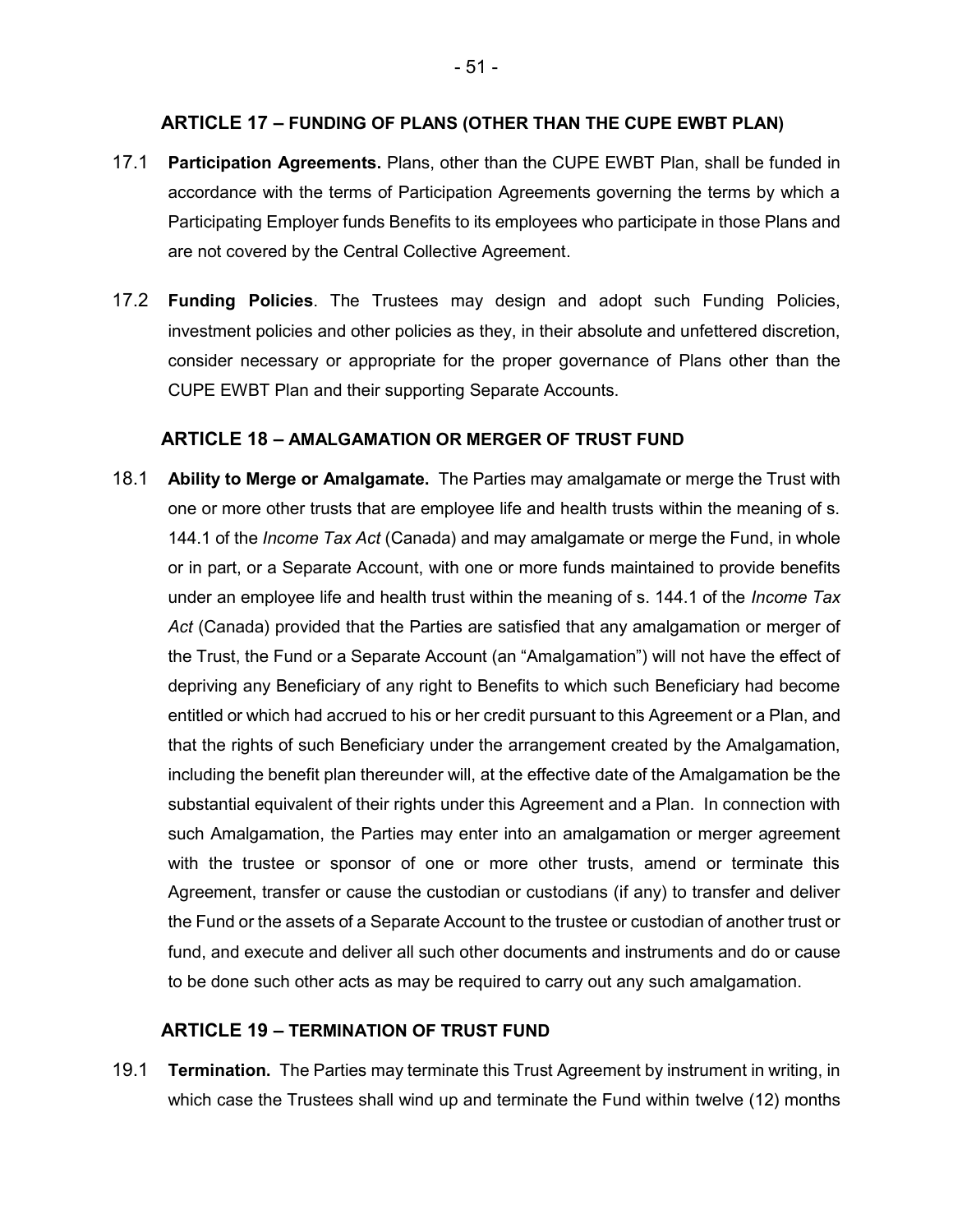of such date of termination as follows (provided that the Trustees may extend such period for completing the wind up of the Fund where they determine that it is advisable to do so):

- (a) provide for a final audit and accounting for the purpose of the termination of the Fund;
- (b) make payment or provision for payment out of the Fund of all expenses of the Fund including the expenses incidental to such termination;
- (c) reduce the Benefits in the CUPE EWBT Plan and in each other Plan to the extent necessary in the event the balance of the Fund or a Separate Account is insufficient to pay the entirety of the Benefits accrued to the date upon which the Agreement and the Plan are terminated; and
- (d) distribute the Fund then remaining to pay, or make arrangements to provide, the accrued Benefits determined by the Trustees to be owing to the Beneficiaries in accordance with a Plan (subject to any reduction under s. 19.1(c)), and distribute any excess exclusively to the Beneficiaries.
- 19.2 **Notification of Termination.** Upon termination of the Fund in accordance with this s. 19.2, the Trustees shall forthwith notify the Participating Employers, and any other necessary parties and the Trustees shall continue as Trustees for the purpose of winding up the affairs of the Trust.

# **ARTICLE 20 – TRUSTEES' ACCOUNTS**

20.1 **Trustees' Accounts.** The Trustees shall keep such books, records and accounts as are necessary and appropriate to document the assets and transactions of the Fund and Separate Accounts.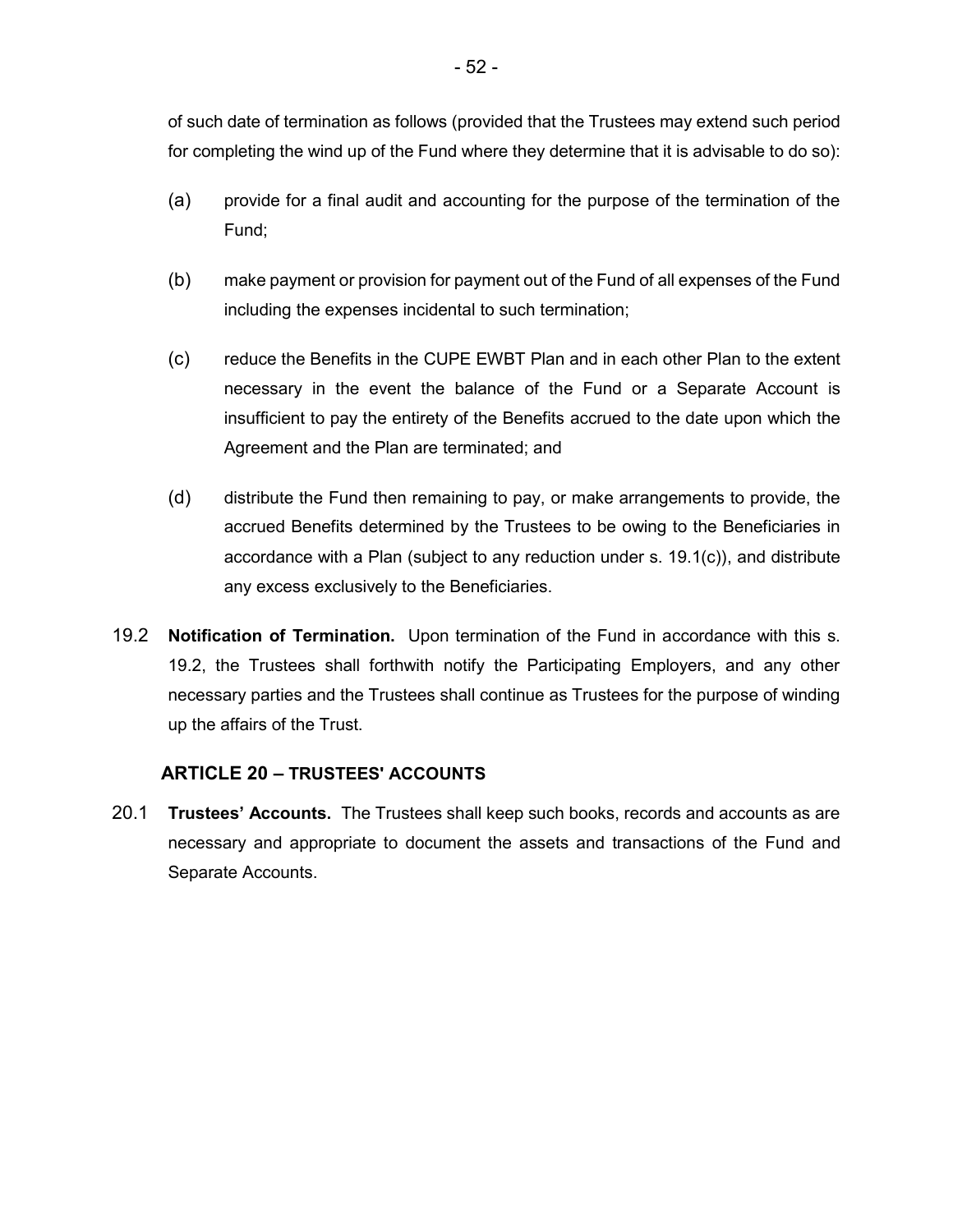- (a) Participating Employees and their dependants and beneficiaries who participate in the CUPE EWBT Plan pursuant to the Central Collective Agreement, and Participating Employees who are CUPE members and are covered by any other collective agreement, and their dependants and beneficiaries;
- (b) Participating Employees who are not CUPE members and their dependants and beneficiaries who are covered by a central collective agreement, other than the Central Collective Agreement, and who participate in the CUPE EWBT Plan pursuant to a Participation Agreement;
- (c) Participating Employees who are not CUPE members and their dependants and beneficiaries who are covered by a collective agreement, but are not covered by a central collective agreement, and who participate in the CUPE EWBT Plan pursuant to a Participation Agreement;
- (d) Participating Employees and their dependants and beneficiaries who are not covered by a collective agreement and who participate in the CUPE EWBT Plan pursuant to a Participation Agreement;

The Trustees shall provide a report to the Parties within sixty (60) days of the end of each benefit year that sets out the results of the accounting referred to above.

20.3 **Audit Requirement.** The Trustees shall cause the Fund and each Separate Account to be audited on an annual basis. The auditor's report will be shared with the Crown, CTA/CAE, and OSBCU\CUPE.

# **ARTICLE 21 – NOTICE AND DISCLOSURE**

- 21.1 **Notices.** Any notice under the terms and conditions of this Agreement may be given to a person by any of the following methods and, in respect of the following methods, will be deemed to be duly given as follows:
	- (a) upon receipt, if delivered personally;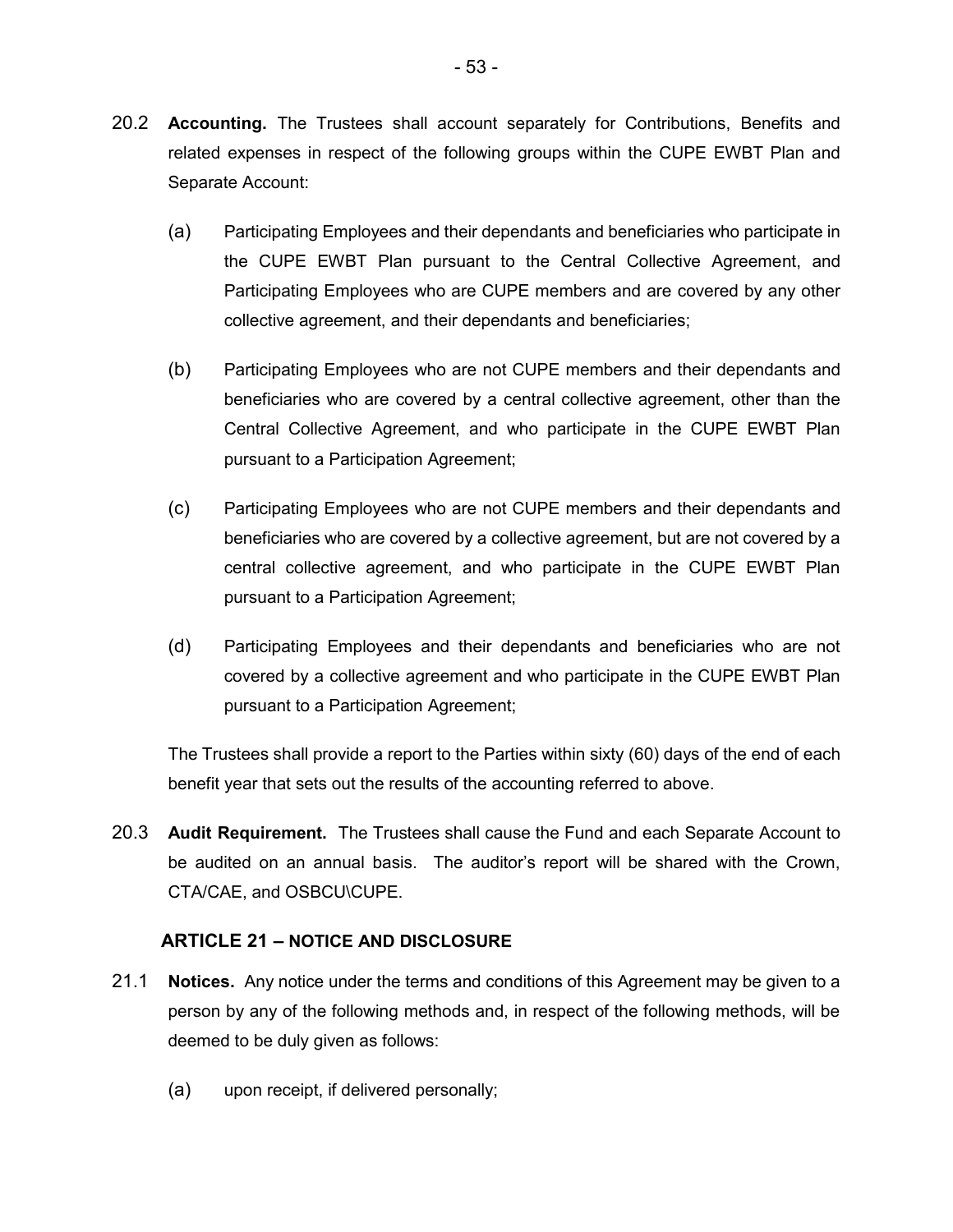- (b) on the seventh day after the date of sending, if sent by regular mail to the last known address of the person entitled to receive such notice as shown in the records of the Trustees and whether or not actually received; or
- (c) at the time when the appropriate confirmation is received, if sent by telecopier, facsimile sending machine, or electronic mail to the last known telecopier number, facsimile number or electronic mail address of the person entitled to receive such notice as shown in the records of the Trustees.
- 21.2 **Notice to the Trustees.** Notwithstanding s. 21.1, a notice hereunder to a Trustee will only be effective as and when actually received by such Trustee.
- 21.3 **Change in Notice Period.** Notwithstanding any other provision of this Agreement, any notice period required to be given under the terms of this Agreement may be reduced or dispensed with by agreement between the person required to give such notice and the person(s) entitled to receive it.
- 21.4 **Reports to Beneficiaries.** The Trustees shall publish an annual report to the Beneficiaries, and may also publish such other reports, bulletins or communications as the Trustees see fit.
- 21.5 **Disclosure Concerning Participating Employers, Beneficiaries and Others.** Subject to Applicable Legislation, the Trustees shall be entitled to make disclosures concerning:
	- (a) any Beneficiary or Participating Employer;
	- (b) any person who is or may be in any way interested hereunder or referred to herein;
	- (c) the Fund, a Separate Account or any part thereof (which will include any corporation, company, partnership or other entity, and the assets and affairs thereof, whose shares or other ownership interests are comprised directly or indirectly in the Fund or a Separate Account); or
	- (d) the affairs of any or all of those referred to in paragraphs (a), (b) and (c);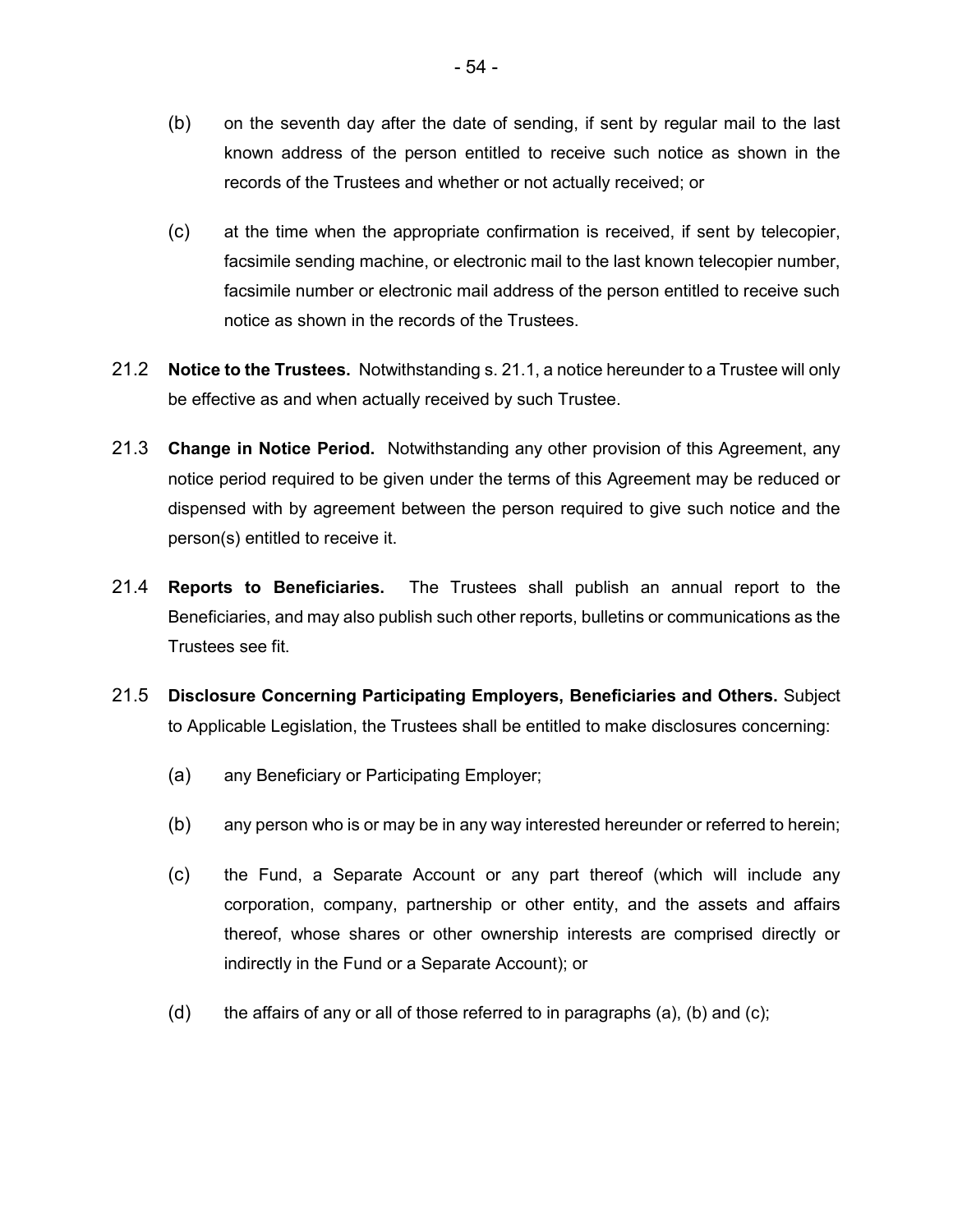but only if in the opinion of the Trustees, disclosure is required or desirable in the performance of Trustees' functions as Trustees, or if so ordered by a court of competent jurisdiction.

# **ARTICLE 22 – REVIEW OF TRUST AGREEMENT**

22.1 **Review of Trust Agreement.** The Parties shall review this Agreement, in good faith, in 2020 and every five years thereafter.

# **ARTICLE 23 – MISCELLANEOUS**

- 23.1 **Illegality.** If any provision of the Trust Agreement or the rules and regulations made pursuant hereto, or any steps in the administration of the Fund, are held to be illegal or invalid for any reason, such illegality or invalidity shall not affect the remaining portions of the Trust Agreement, the Plan, or the said rules and regulations, unless such illegality or invalidity prevents accomplishment of the objectives and purposes of the Central Collective Agreement, this Trust Agreement or the Plan.
- 23.2 **Fiscal Year.** The fiscal year of the Fund shall end on the 31<sup>st</sup> day of December, in each year.
- 23.3 **Situs.** The Province of Ontario shall be deemed to be the situs of the Fund and all questions pertaining to the validity, construction and administration of the Trust Agreement, the Plan and the fund shall be determined in accordance with the laws of the Province of Ontario. The Trust shall be administered such that throughout each taxation year it is resident in Canada for purposes of the *Income Tax Act* (Canada) determined without reference to s. 94 of that Act.
- 23.4 **Counterparts.** This Trust Agreement may be executed and delivered in any number of counterparts, each of which shall be deemed to be an original, and all such respective counterparts shall together constitute one and the same instrument.

**IN WITNESS WHEREOF** the Parties hereto, in consideration of the mutual promises and undertakings herein set forth, and intending to be legally bound hereby, have caused this Trust Agreement to be executed as of the date and year first above written.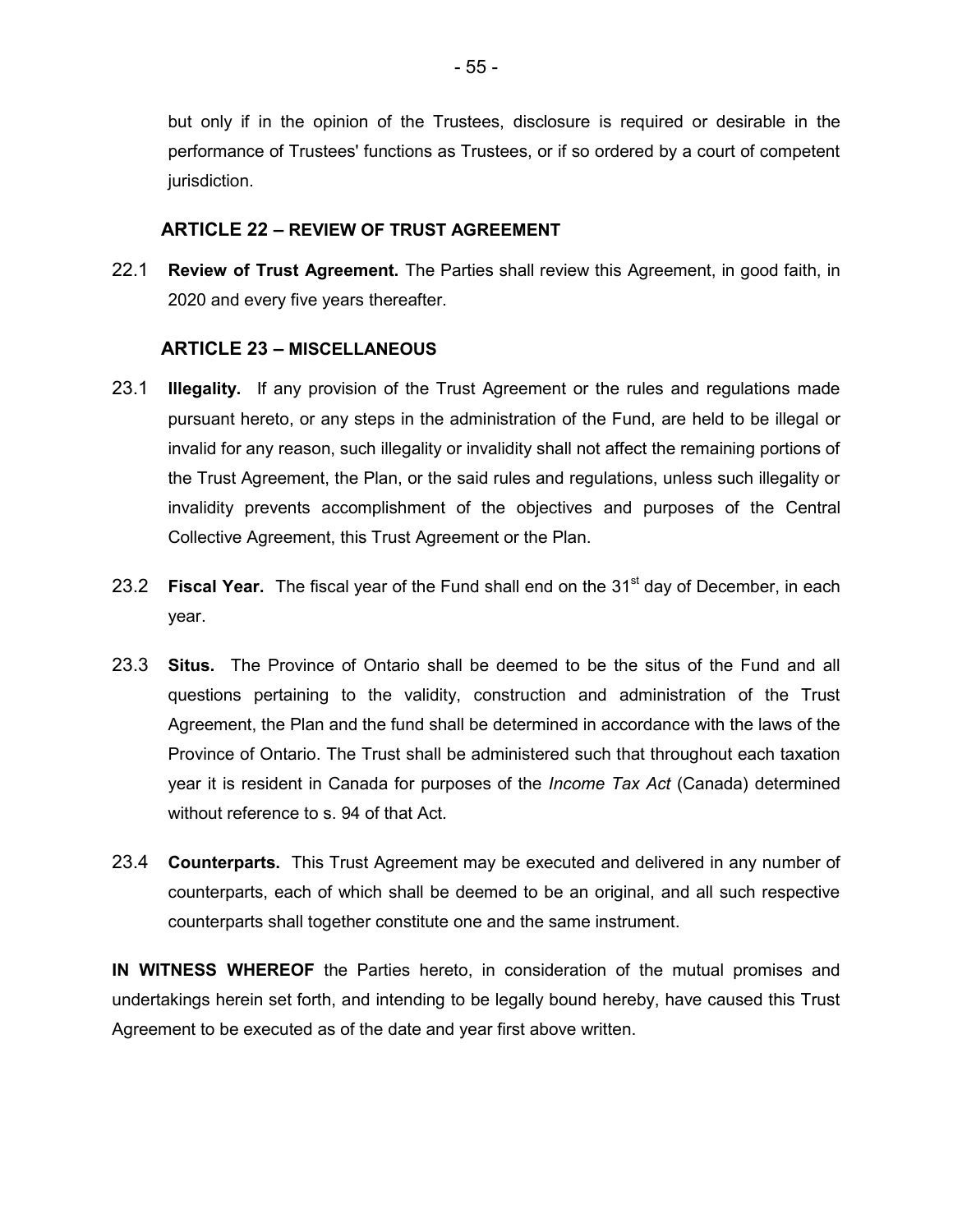| SIGNED, SEALED AND DELIVERED<br>in the presence of |                  |                                                                     |
|----------------------------------------------------|------------------|---------------------------------------------------------------------|
|                                                    | Crown            |                                                                     |
|                                                    | Per:             |                                                                     |
|                                                    |                  | Name:                                                               |
|                                                    |                  | Name:                                                               |
|                                                    |                  | <b>Ontario Public School Boards Association</b>                     |
|                                                    | Per:             |                                                                     |
|                                                    |                  | Name:                                                               |
|                                                    |                  | Name                                                                |
|                                                    |                  |                                                                     |
|                                                    | Per:             | <b>Ontario Catholic School Trustees' Association</b>                |
|                                                    |                  | Name:                                                               |
|                                                    |                  | Name:                                                               |
|                                                    | <b>l'Ontario</b> | Association des conseils des écoles publiques de                    |
|                                                    | Per:             |                                                                     |
|                                                    |                  | Name:                                                               |
|                                                    |                  | Name:                                                               |
|                                                    |                  |                                                                     |
|                                                    |                  | Association franco-Ontarienne des conseils<br>scolaires catholiques |
|                                                    | Per:             |                                                                     |
|                                                    |                  | Name:                                                               |
|                                                    |                  | Name:                                                               |
|                                                    |                  |                                                                     |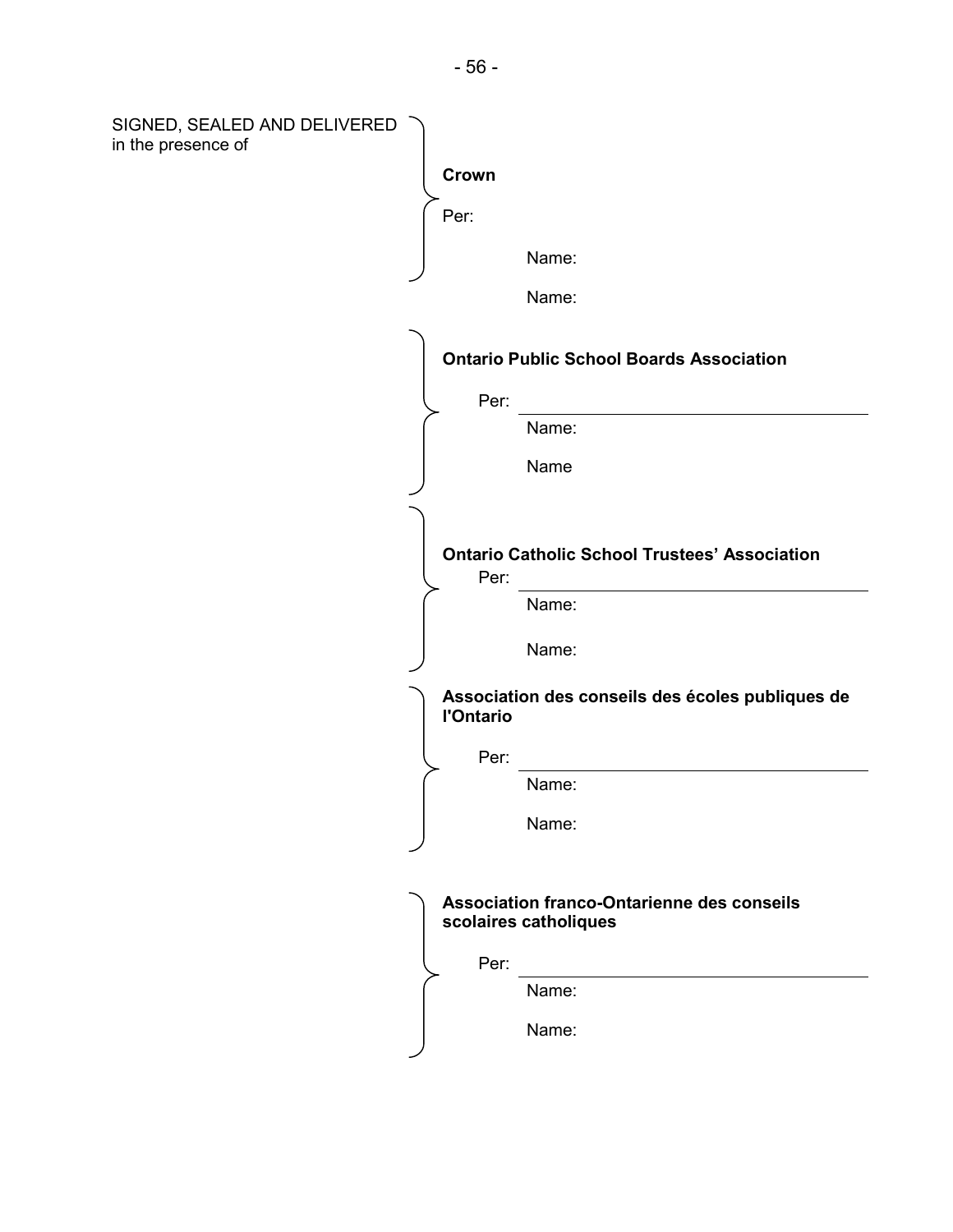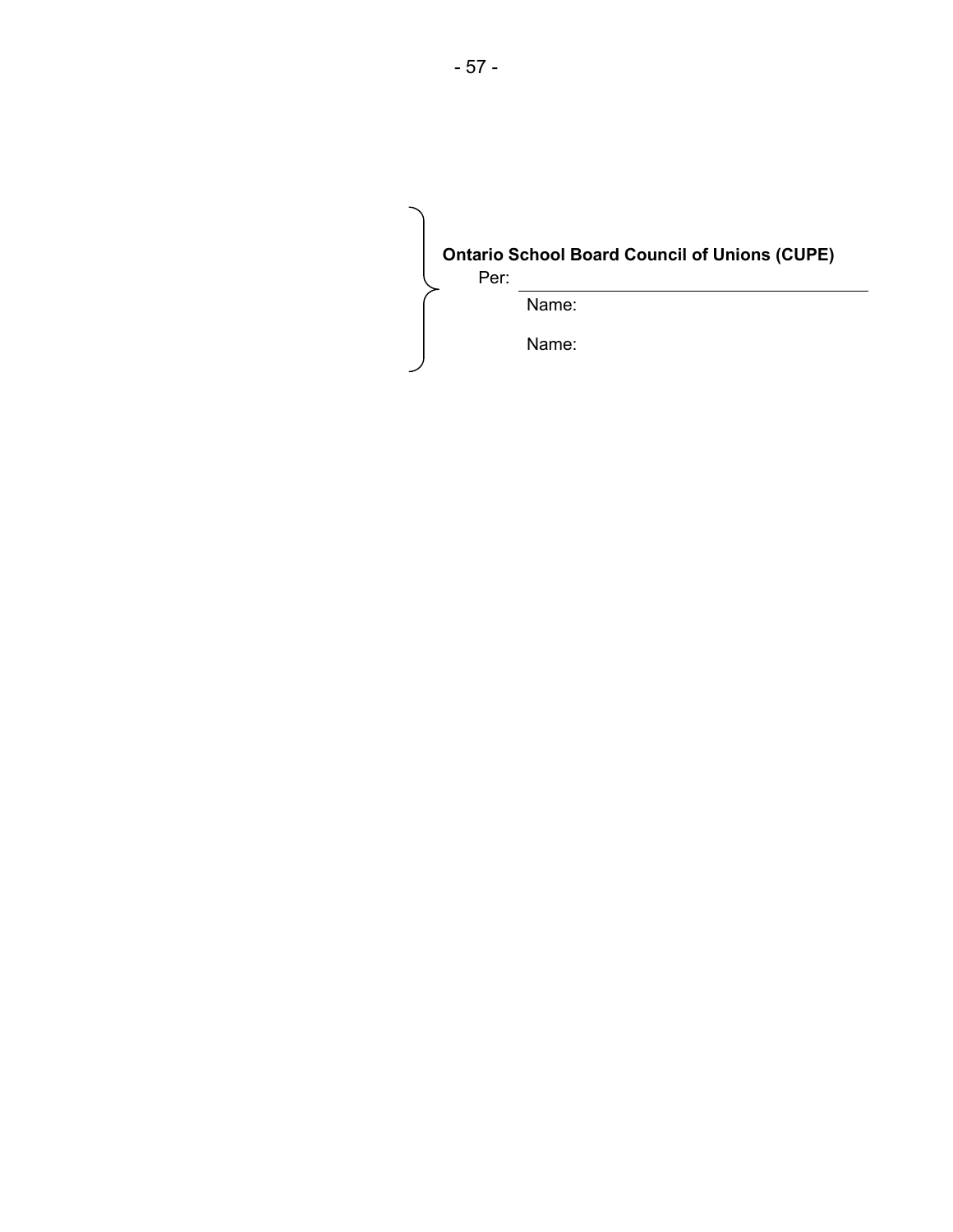# **SCHEDULE "A" SCHOOL BOARDS BOUND BY THE ONTARIO PUBLIC SCHOOL BOARDS' ASSOCIATION ("OPSBA")**

- 1. Ontario North East DSB
- 2. Algoma DSB
- 3. Rainbow DSB
- 4. Near North DSB
- 5. Keewatin-Patricia DSB
- 6. Rainy River DSB
- 7. Lakehead DSB
- 8. Superior-Greenstone DSB
- 9. Bluewater DSB
- 10. Avon Maitland DSB
- 11. Greater Essex County DSB
- 12. Lambton Kent DSB
- 13. Thames Valley DSB
- 14. Toronto DSB
- 15. Durham DSB
- 16. Kawartha Pine Ridge DSB
- 17. Trillium Lakelands DSB
- 18. York Region DSB
- 19. Simcoe County DSB
- 20. Upper Grand DSB
- 21. Peel DSB
- 22. Halton DSB
- 23. Hamilton-Wentworth DSB
- 24. DSB of Niagara
- 25. Grand Erie DSB
- 26. Waterloo Region DSB
- 27. Ottawa-Carleton DSB
- 28. Upper Canada DSB
- 29. Limestone DSB
- 30. Renfrew County DSB
- 31. Hastings & Prince Edward DSB
- 32. Moosonee District School Board
- 33. Moose Factory Island District School Board
- 34. James Bay Lowlands Secondary School Board
- 35. Penetanguishine Protestant Separate School Board
- 36. Campbell Children's School Authority
- 37. John McGivney Children's Centre School Authority
- 38. KidsAbility Education Authority
- 39. Niagara Peninsula Children's Centre School Authority
- 40. Ottawa Children's Treatment Centre School Authority
- 41. Amethyst Demonstration School
- 42. Centre Jules-Léger
- 43. Ernest C. Drury School for the Deaf
- 44. Robarts School for the Deaf
- 45. Sagonaska Demonstration School
- 46. Sir James Whitney School for the Deaf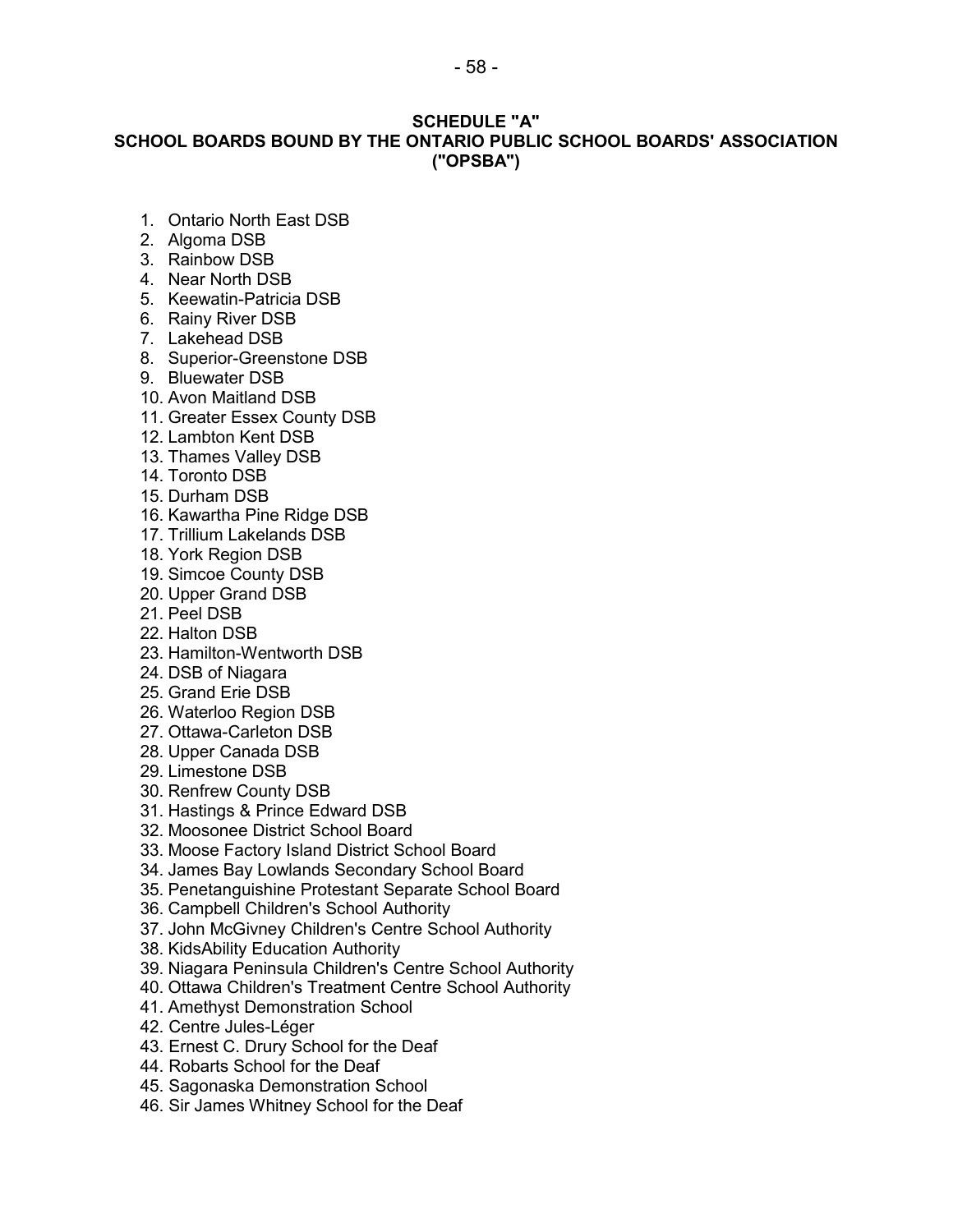47. Trillium Demonstration School

48. W. Ross Macdonald School for the Blind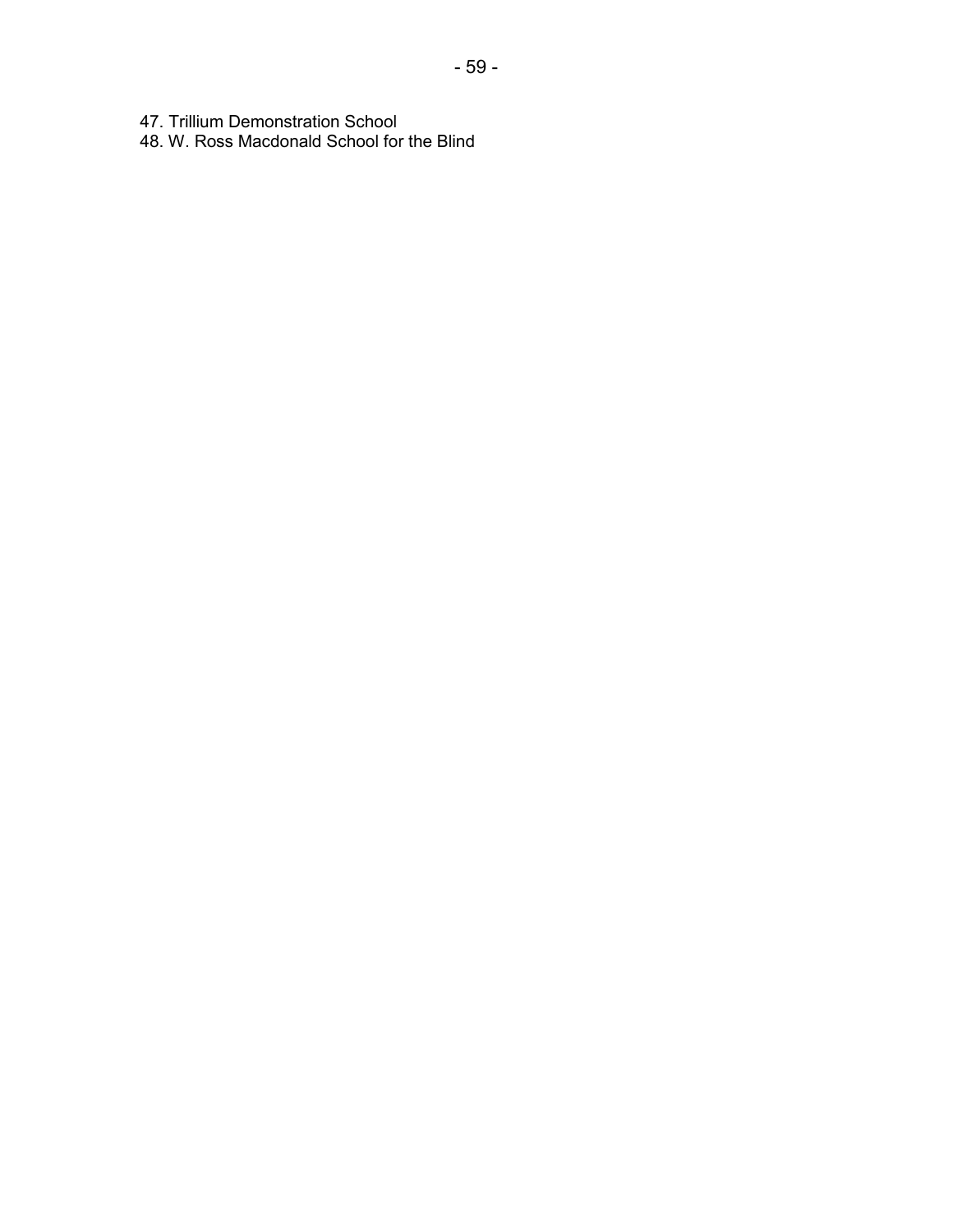# **SCHEDULE "B" SCHOOL BOARDS BOUND BY THE ONTARIO CATHOLIC SCHOOL TRUSTEES' ASSOCIATION ("OCSTA")**

- 1. Northeastern Catholic DSB
- 2. Nipissing-Parry Sound Cath DSB
- 3. Huron-Superior Catholic DSB
- 4. Sudbury Catholic DSB
- 5. Northwest Catholic DSB
- 6. Kenora Catholic DSB
- 7. Thunder Bay Catholic DSB
- 8. Superior North Catholic DSB
- 9. Bruce-Grey Catholic DSB
- 10. Huron-Perth Catholic DSB
- 11. Windsor-Essex Catholic DSB
- 12. London Dist. Catholic School
- 13. St. Clair Catholic DSB
- 14. Toronto Catholic DSB
- 15. PVNC Catholic DSB
- 16. York Catholic DSB
- 17. Dufferin-Peel Catholic DSB
- 18. Simcoe Muskoka Catholic DSB
- 19. Durham Catholic DSB
- 20. Halton Catholic DSB
- 21. Hamilton-Wentworth Cath DSB
- 22. Wellington Catholic DSB
- 23. Waterloo Catholic DSB
- 24. Niagara Catholic DSB
- 25. Brant Haldimand Norfolk CDSB
- 26. Cath DSB of Eastern Ontario
- 27. Ottawa Catholic DSB
- 28. Renfrew County Catholic DSB
- 29. Algonquin & Lakeshore Catholic DSB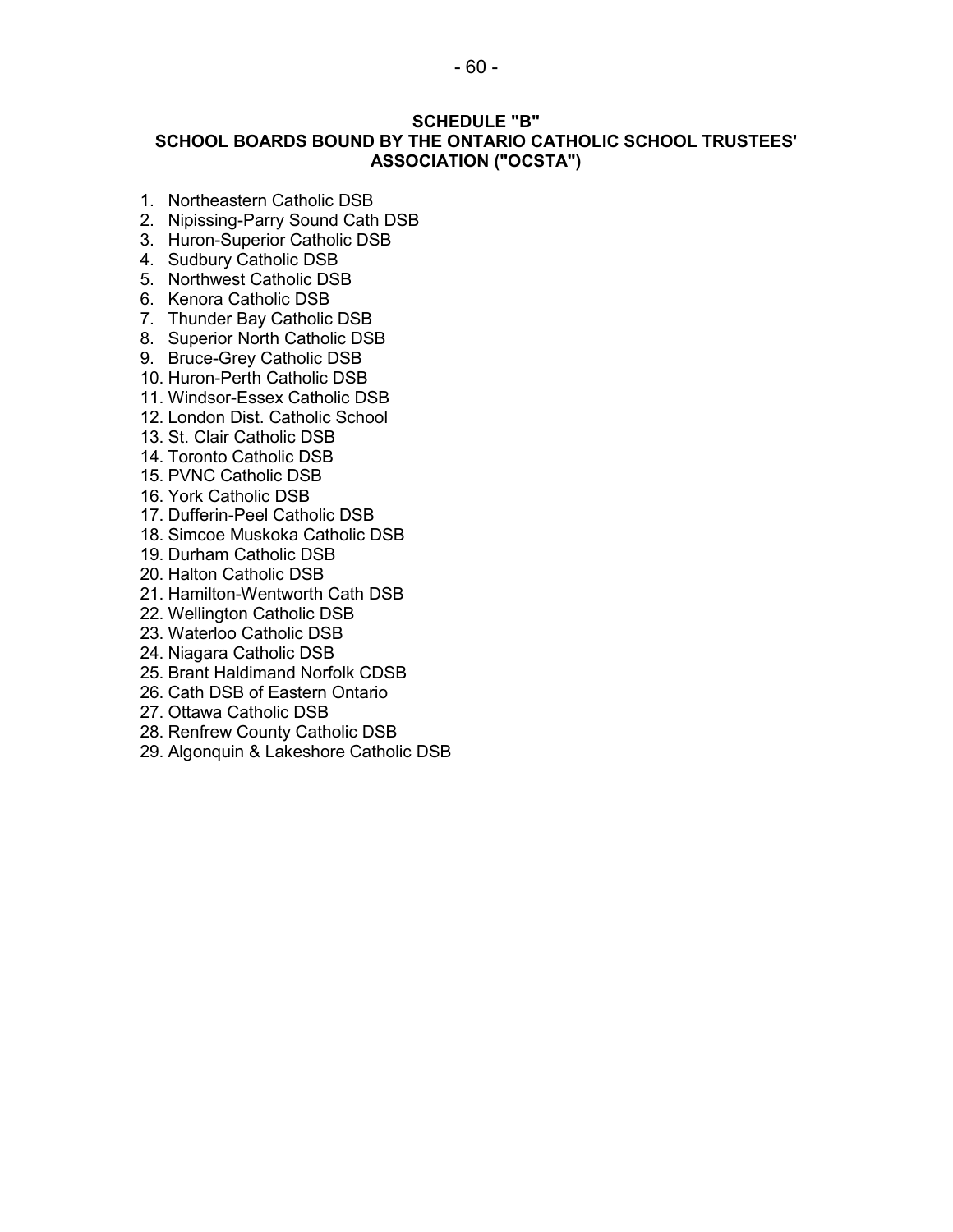# **SCHEDULE "C" SCHOOL BOARDS BOUND BY ASSOCIATION DES CONSEILS SCOLAIRES DES ÉCOLES PUBLIQUE DE L'ONTARIO ("ACÉPO")**

- 1. Conseil scolaire public du Nord-Est de l'Ontario
- 2. Conseil scolaire public du Grand Nord de l'Ontario
- 3. Conseil scolaire Viamonde
- 4. Conseil des écoles publiques de l'Est de l'Ontario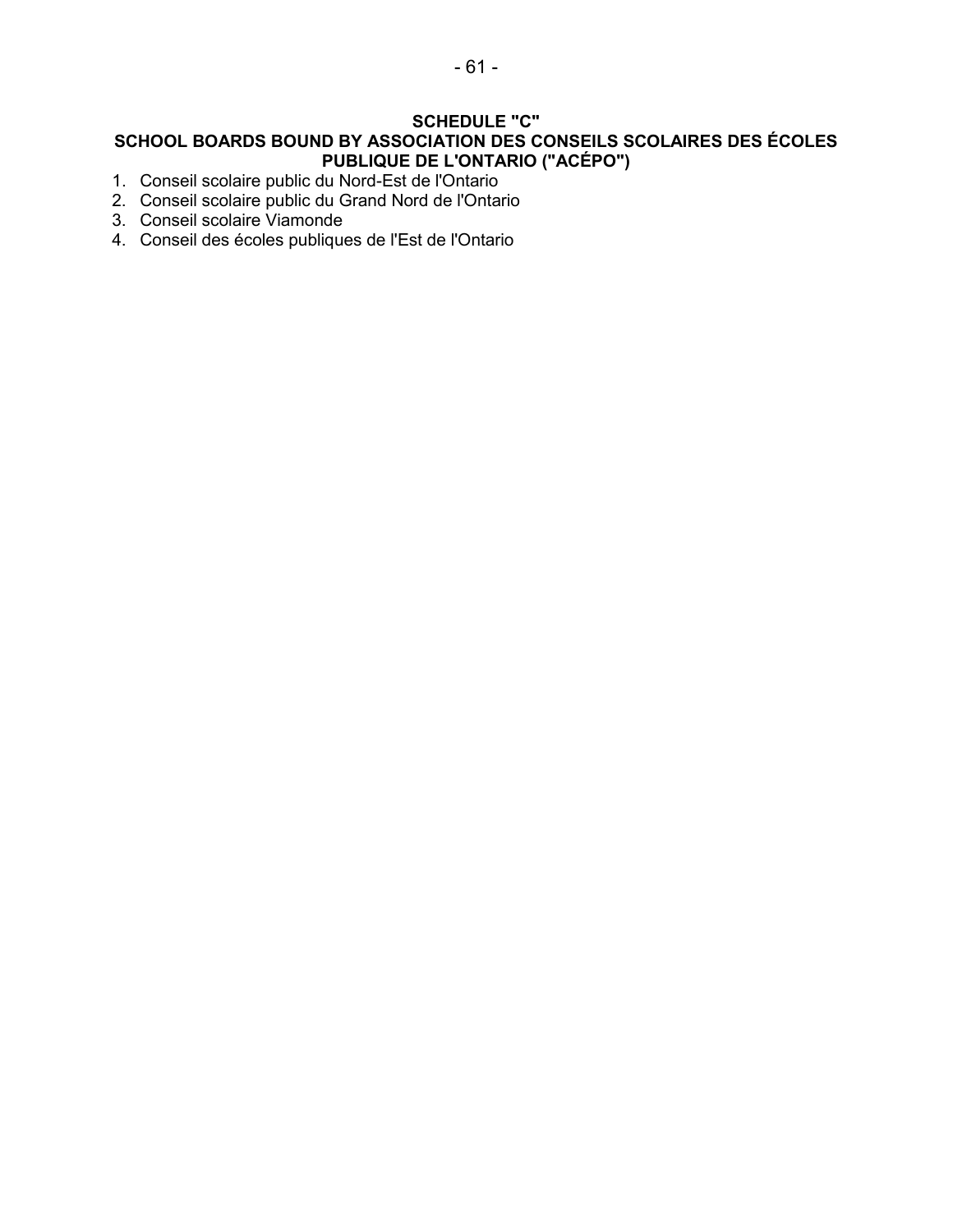# **SCHEDULE "D"**

# **SCHOOL BOARDS BOUND BY ASSOCIATION FRANCO-ONTARIENNE DES CONSEILS SCOLAIRES CATHOLIQUES ("AFOCSC")**

- 1. CSD cath. des Grandes Rivières
- 2. CSD catholique Franco-Nord
- 3. CSD cath. du Nouvel-Ontario
- 4. CSD cath. des Aurores boréales
- 5. CSC Providence
- 6. CSD catholique Centre-Sud
- 7. CSD cath. de l'Est ontarien
- 8. CSD cath. Centre-Est de l'Ontario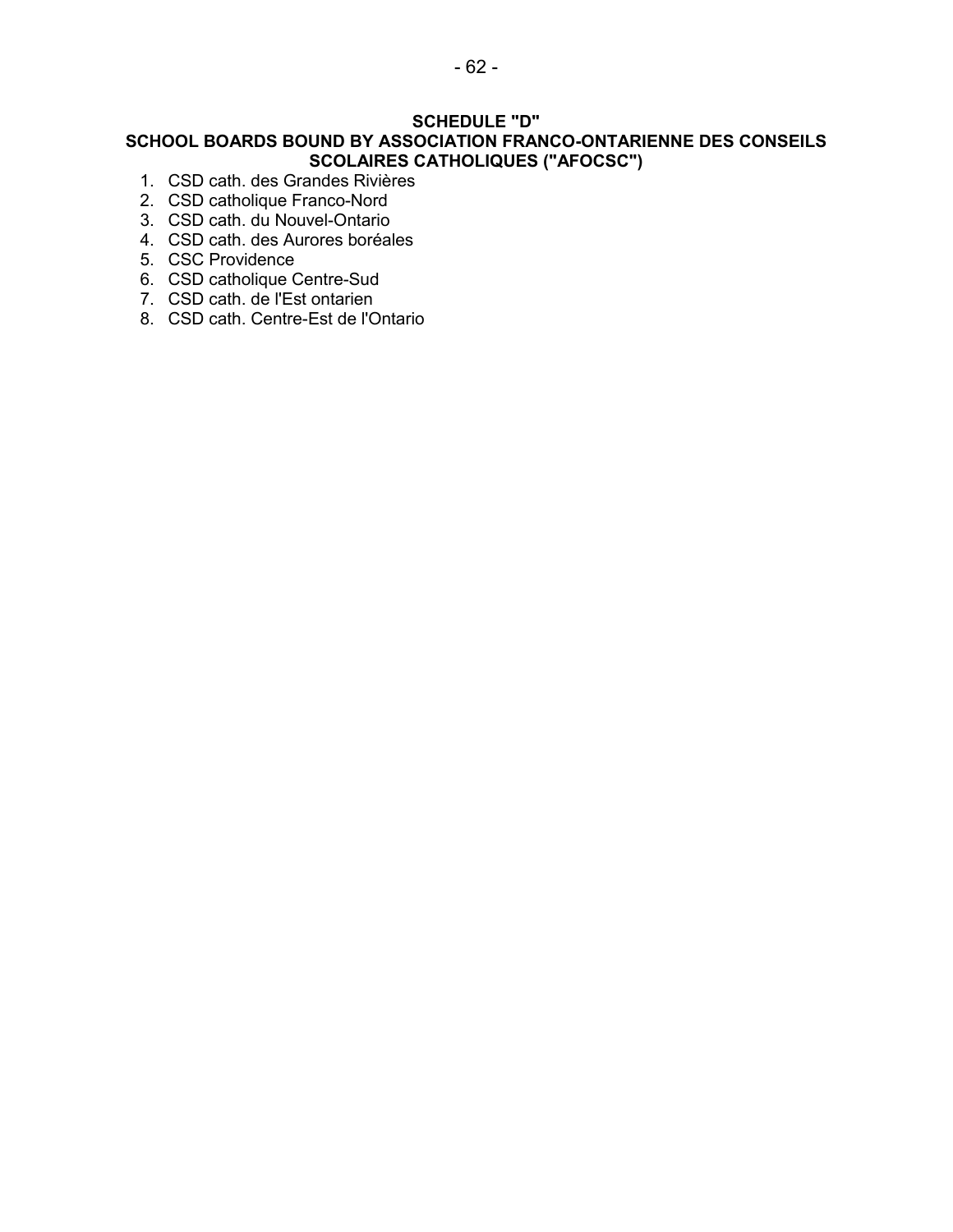#### **SCHEDULE "E" CUPE EMPLOYEE LIFE AND HEALTH TRUST PARTICIPATION AGREEMENT (TEMPLATE)**

**The Agreement made this day of \_ 201**

**B E T W E E N:**

(the "Eligible Employer") - and -

### **CUPE EWBT ELHT BY ITS TRUSTEES (the "Trustees")**

In consideration of the Eligible Employer becoming a participating employer ("Participating Employer") in the CUPE EWBT (the "Trust") in respect of its employees who meet the eligibility conditions of the CUPE EWBT Benefit Plan"(Participating Employees"), commencing

 $\overline{\phantom{a}}$ ("Participation Date"), and making contributions to the Trust in accordance with this Participation Agreement; and in consideration of the Trustees making health, life and dental benefits available to the Participating Employees covered by the CUPE EWBT in accordance with this Participation Agreement, the Trustees and the Participating Employer agree as follows:

- 1. **Benefits Plan.** The Trustees administer a Benefits Plan and the Participating Employees shall be eligible for benefits in accordance with the terms of the Benefits Plan. A copy of the Benefits Plan (the "Benefits Plan") is attached as Appendix A.
- 2. **Employer Contribution to the Trust.** In consideration of the provision of the Benefits Plan by the Trustees the Participating Employer shall make the following contributions and payments to the Trustees with respect to its Participating Employees who are not Retired Employees:
	- (a) an amount of \$\_\_\_\_\_\_\_ on before [DATE] on account of the Trustees' costs related to the creation and establishment of the  $\bullet$  Benefit Plan;
	- (b) an amount of  $\oint$  on or before [DATE] that shall be available to the Trustees to offset administration and benefits costs under the ● Benefit Plan;
	- (c) a monthly Participating Employer contribution of \_\_\_\_\_\_ or, if the Trustees agree, as required in accordance with an applicable collective agreement.
- 3. **Employee Monthly Contributions.** Where required in accordance with the Collective Agreement or the Benefit Plan, the Participating Employer shall deduct and remit Employee Contributions to the Trustees by the first business day of each month.
- 4. **Failure to Comply.** In the event that the Participating Employer fails to comply with any of the requirements set out in this Participation Agreement (subject to any grace period established pursuant by the Trustees in accordance with the Trust Agreement as defined below), the Trustees may take legal proceedings to enforce this Agreement, including the collection of such amounts owing by the Participating Employer pursuant to this Participation Agreement. If the Participating Employer is delinquent in remitting Monthly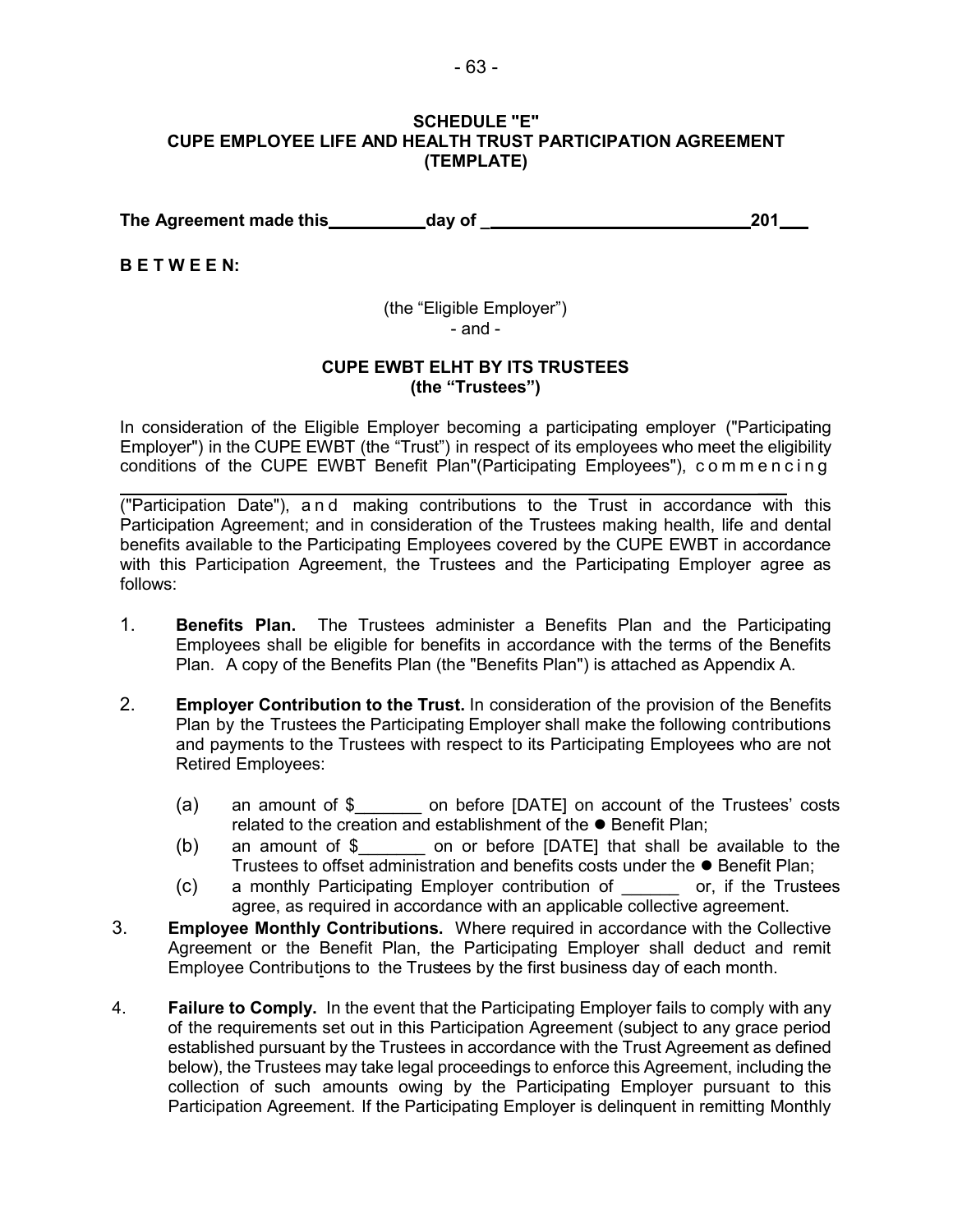Participating Employer or Employee Contributions, the Participating Employer shall pay the Trustees for any related losses or costs, including interest, liquidated damages and costs in accordance with the provisions of this Participation Agreement and the Trust Agreement dated [date] as amended ("Trust Agreement") which established the CUPE EWBT.

- 5. **Trust Agreement.** The Participating Employer agrees to be bound by the Trust Agreement including Schedule B attached. The Trustees will provide to the Participating Employer, at its request, a copy of the Trust Agreement and any subsequent amendments promptly as they are made.
- 6. **Trustee Appointments.** The Participating Employer acknowledges it has no right to appoint or participate in the appointment of Trustees under the Trust Agreement.
- 7. **No right, claim or interest.** The Participating Employer acknowledges that it has no right, claim or interest in or to any moneys held in the CUPE EWBT Fund or in any Separate Account(s).
- 8. **Third Party Administrator.** The Trustees may deliver services related to the Benefits Plan through a Third Party Administrator, or pursuant to any shared service arrangements with other Employee Life and Health Trusts.
- **Termination.** This Participation Agreement may be terminated by the Participating Employer only with the consent of the Trustees on a date ("Termination Date") and on such terms as are mutually agreed. It may also be terminated by the Trustees as of a Termination Date, specified in a written notice, which is at least 180 days after the day of the notice. In the event of a termination, the Trustees shall prepare: 9.
	- (a) a preliminary terminal accounting statement as of the effective date of termination of participation of the Participating Employees that is delivered on or before 70 days after the effective date of termination,
	- (b) a final terminal accounting statement as of date not later than 120 days after the effective date of termination of the group of Participating Employees in the CUPE EWBT,

the costs of which are to be applied to the Participating Employees whose coverage is terminating, and copies of which are to be provided to CUPE, the Crown, OPSBA, OCSTA, ACÉPO, AFOCSC, the Participating Employers whose Participating Employees are terminating participation in the CUPE EWBT and the collective bargaining agents representing those Participating Employees.

Subject to and in accordance with the Trust Agreement, the Trustees shall be responsible for claims for Benefits incurred by Beneficiaries up to the Termination Date, but shall have no liability for any claims for Benefits incurred after the Termination Date by Beneficiaries.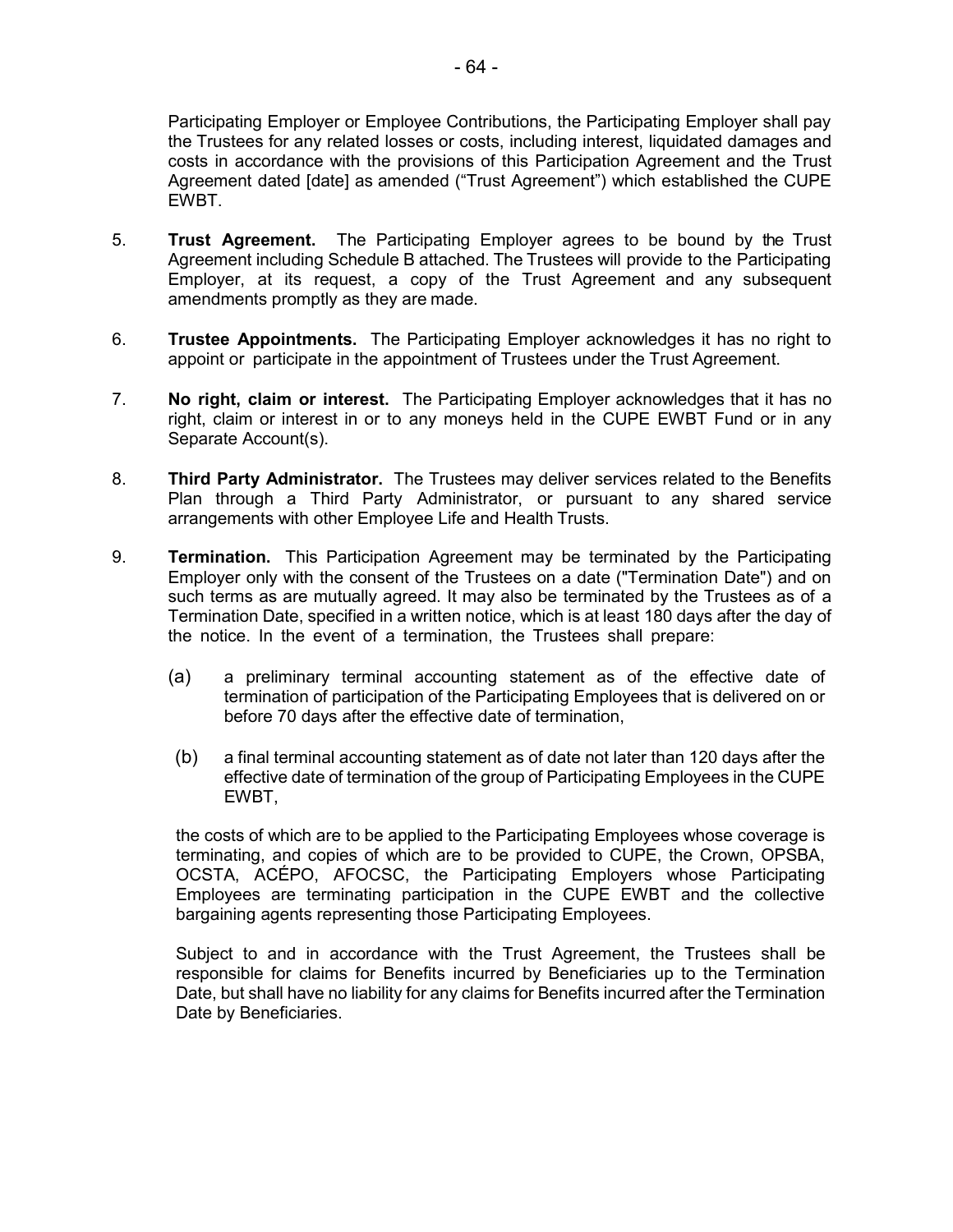# PARTICIPATING EMPLOYER:

Name:

CUPE EWBT, BY ITS TRUSTEES

Name:

- 10. On behalf of [name of participating entity], the undersigned consents to the terms of this Participation Agreement between the Participating Employer and the CUPE EWBT. I confirm that [name of participating entity], though providing consent to this Participation Agreement, is not a party to this Participation Agreement and is not bound by the Trust Agreement dated [insert date] establishing the CUPE EWBT.
- 11. The Trustees shall establish a Consultative Committee comprised of representatives of employees that are signatory to Participation Agreements and who represent at least \_\_\_\_ members of the Benefit Plan. The Consultative Committee's mandate will be to advise the Trustees about plan design issues. The [name of participating entity] may appoint one person to the Consultative Committee. The trade union or other participating entity shall be responsible for the costs and expense of their appointee to the Committee. In the event that the Trustees believe that benefits under the Benefit Plan must be reduced, the Trustees shall use their best efforts to meet with the Consultative Committee and to solicit its views about the alternatives available. The Consultative Committee shall use its best efforts to shall respond to the Trustees in any such consultation within the time limits set by the Trustees. The [name of participating entity] understands and agrees that the Trustees may from time to time amend the Participating Employees' Benefit Plan (including by way of changing, enhancing, reducing or eliminating any benefit or term or condition of eligibility and coverage for a benefit) where the Trustees conclude, in good faith, that the financial circumstances of the Participating Employees' Benefit Plan warrant such adjustments, notwithstanding the absence of any consultation and notwithstanding the views or recommendations that may be expressed by the Consultative Committee or the [name of participating entity].
	- 12. The Trustees may contact the [name of participating entity] as follows:

| Name of Contact:<br>Address: |        |     |
|------------------------------|--------|-----|
| Phone:                       |        |     |
| Fax:                         |        |     |
| Email:                       |        |     |
|                              |        |     |
| Dated this                   | day of | 201 |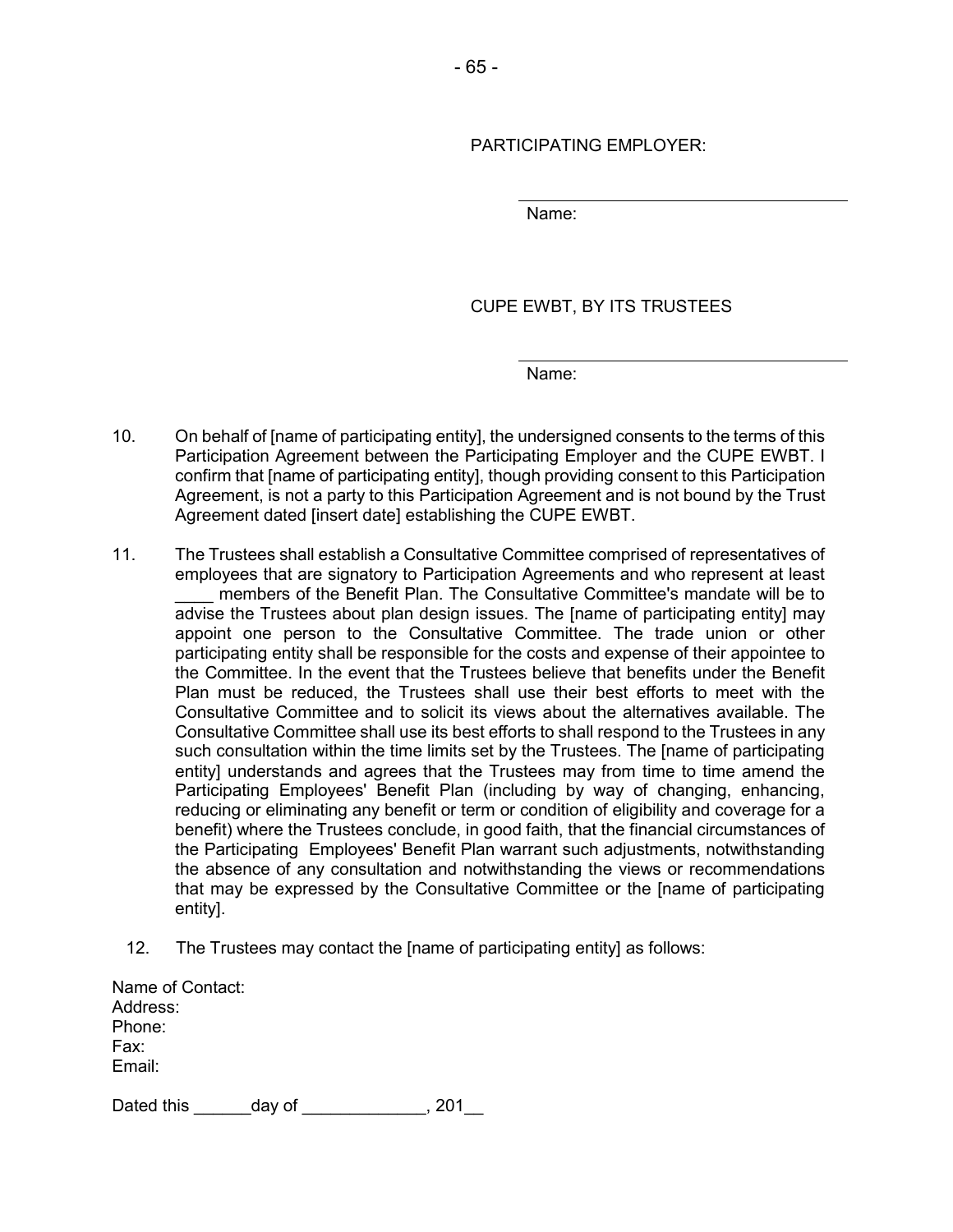CUPE Education Worker Benefit Trust

Per:

Authorized Officer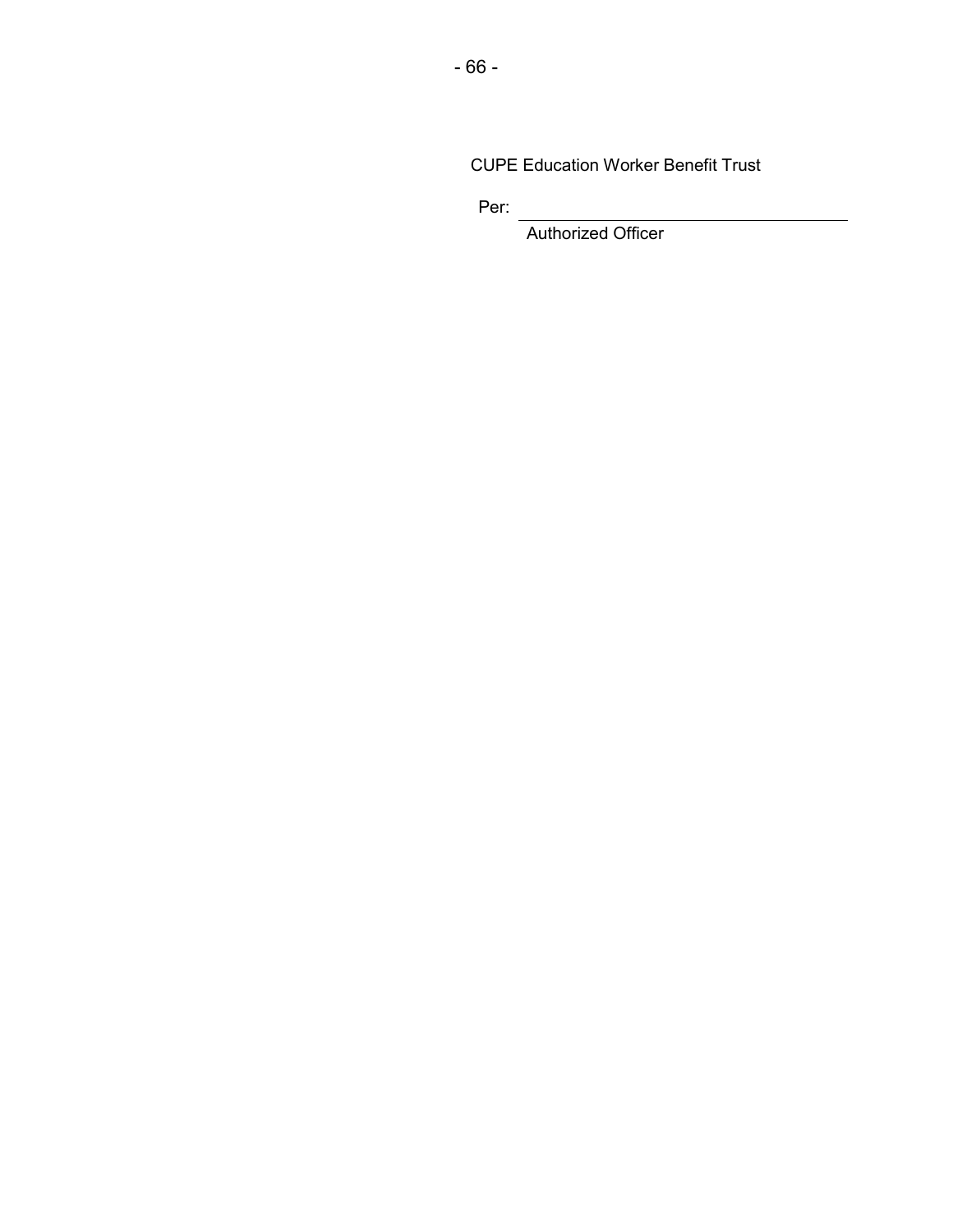Appendix "A" - ● Benefit Plan Appendix "B" – Employees Covered by ● Benefit Plan Appendix "C" – Required Information and Format of Initial Transfer of Data Appendix "YY" – Required Information and Format of Ongoing Data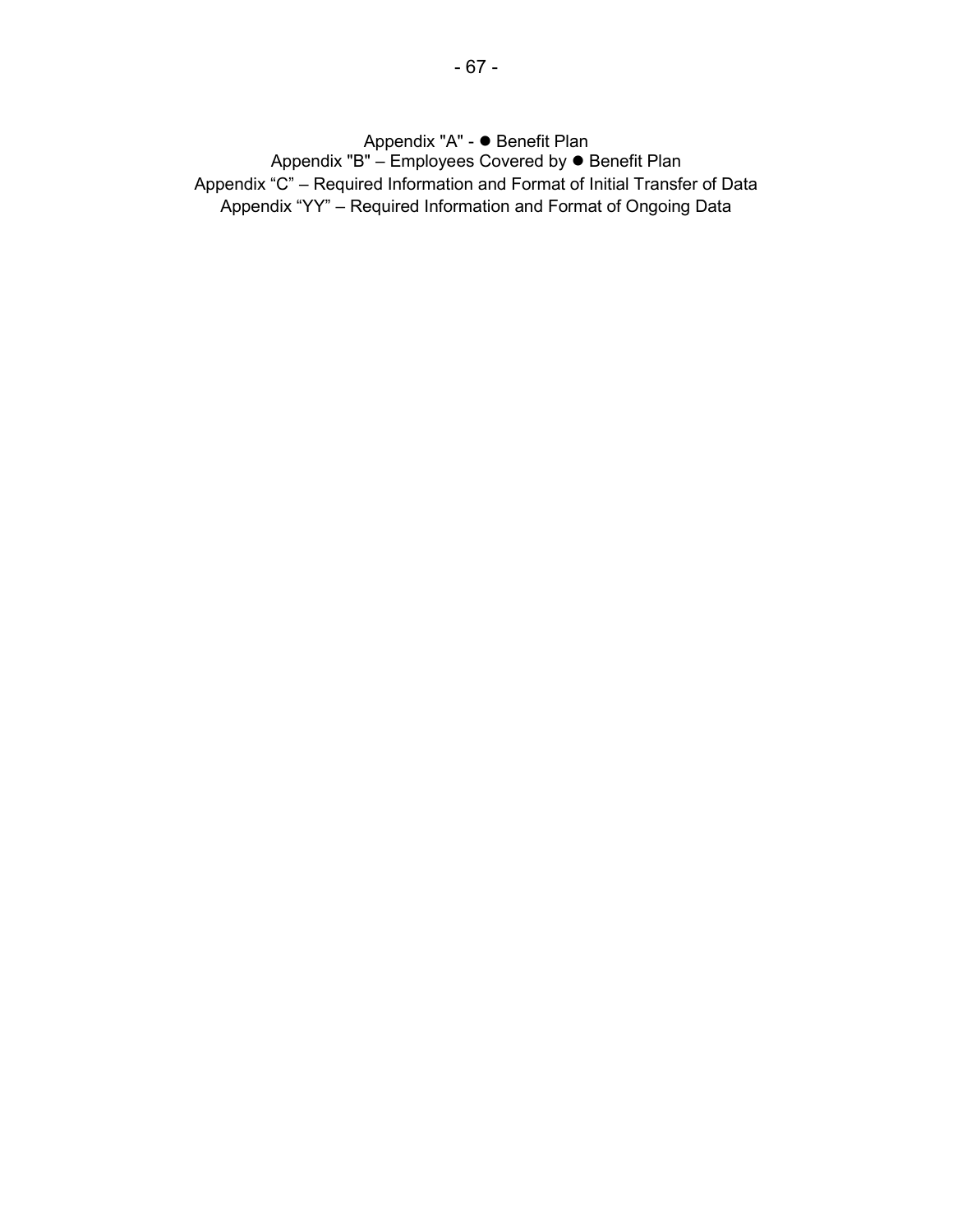Appendix "A" - ● Benefit Plan Appendix "B" – Employees Covered by ● Benefit Plan Appendix "CUPE" – Required Information and Format of Initial Transfer of Data Appendix "CTA/CAE" – Required Information and Format of Ongoing Data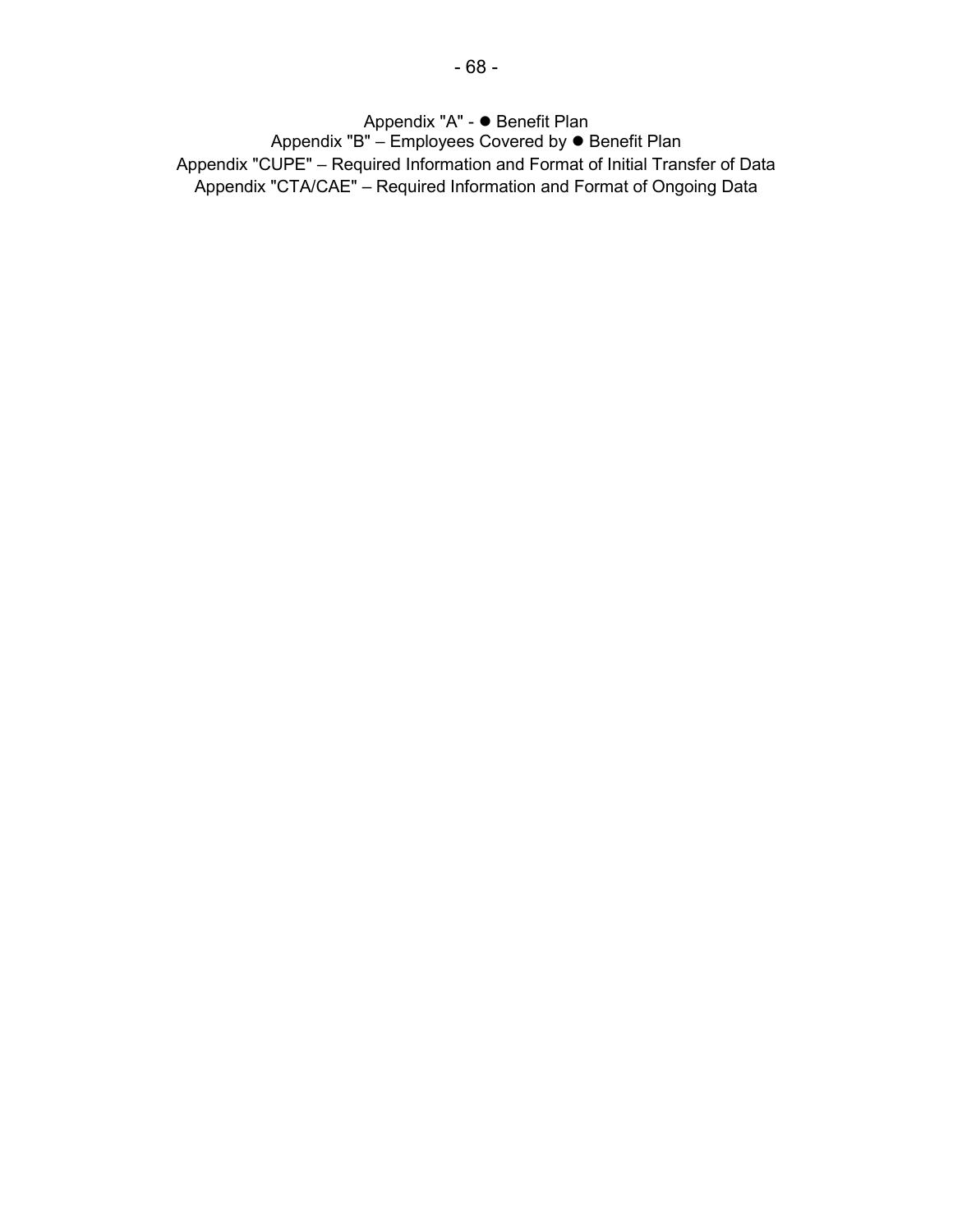### **SCHEDULE "F" CUPE EDUCATION WORKERS' BENEFITS TRUST PROVISION OF DATA**

- 1. **Provision of Data General.** The Participating Employer agrees to provide to the Trustees, or, in the Trustees' discretion, the Administrative Agent, all information they may reasonably require in order to properly record and process Contributions and to establish and maintain benefit records for each eligible employee, without charge or compensation. All data shall be provided by the Participating Employer electronically, at the time or time(s) required by the Administrative Agent, in a format acceptable to the Administrative Agent using a system that is compatible with the system used by the Administrative Agent.
- 2. **Initial Transfer of Data.** No later than **XX** days prior to their Participation Date, a Participating Employer shall provide to the Trustees, or in the Trustees' discretion, the Administrative Agent, all information which they may reasonably require in order to establish initial records for each eligible employee, in a format acceptable to the Administrative Agent. Such information may be obtained directly from the Participating Employer's records or the Participating Employer may direct the current carrier to provide such information.

Such information will include, but will not be limited to:

- (a) Employee information for each eligible employee (name, address, identification number, birth date, gender, salary, status etc.)
- (b) Current Insurance information for each covered employee (insurance effective date, current amounts of Life and Accidental Death and Dismemberment coverage including any optional amounts of employee, spouse or dependants coverage, and single or family coverage level for Health and Dental etc.)
- (c) Information on each covered dependant (name, birth date, gender, details on whether the dependant is covered under any other group plan etc.)
- (d) Benefit history (pre-authorized drug or dental treatments, certain dollar amounts claimed and the associated dates that the expenses were claimed)
- (e) A listing of all employees not actively at work on the Participation Date including:
	- (i) Employees currently covered for life benefits under the waiver of premium provision
	- (ii) Disabled employees whose life insurance is being maintained on a premium paying basis
	- (iii) Employees on an approved leave of absence

The Participating Employer shall provide any changes to this Initial Data no later than **XX** days prior to their Participation Date.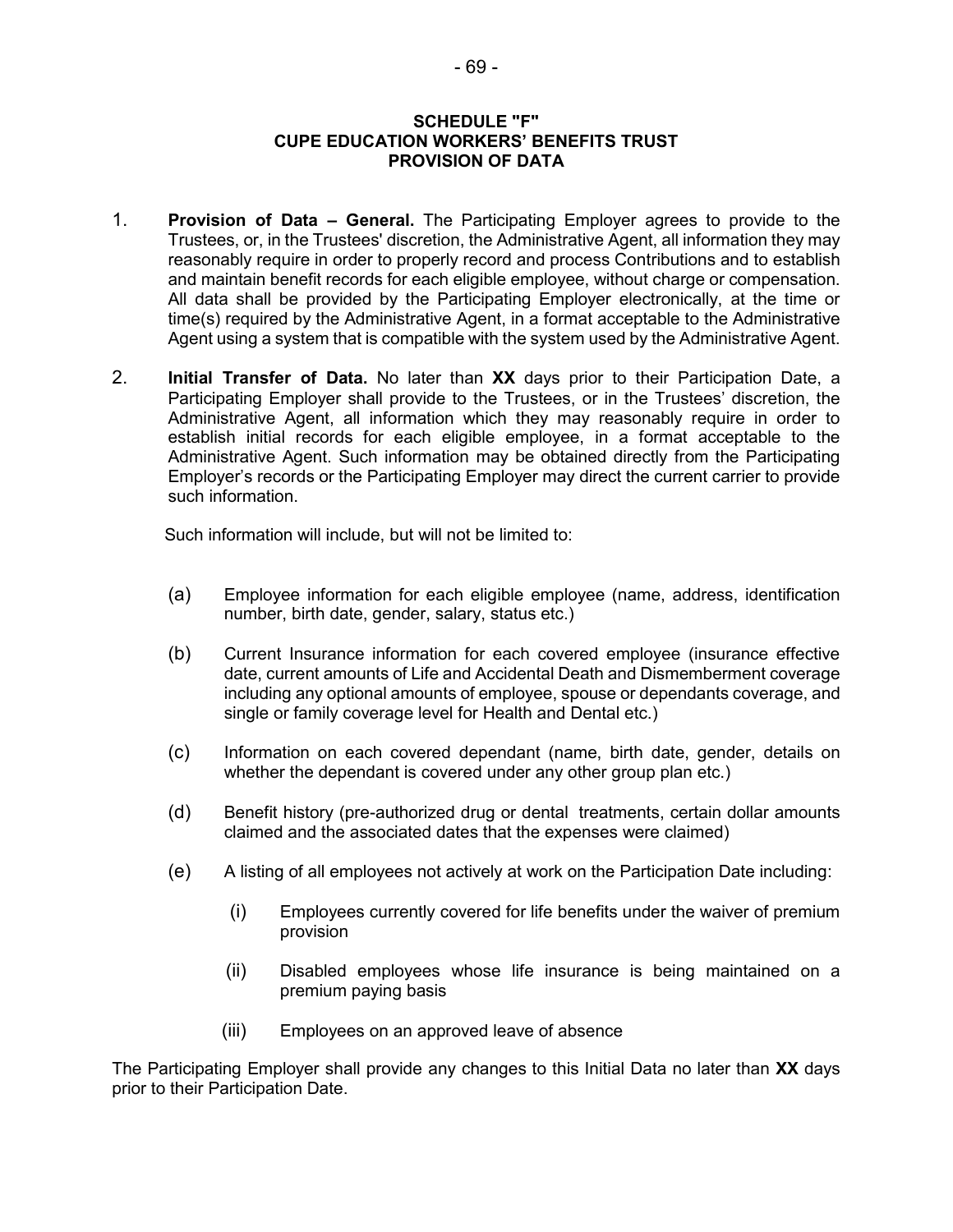- updates to Participating Employee data to the Administrative Agent, in an electronic format acceptable to the Administrative Agent. The information details and format for ongoing data requirements are outlined in Appendix YY. The required information and format of the data may be subject to change from time to time in accordance with s. 7.5 of the Agreement.
- 4. **Leaves of Absence.** Administration of all leaves of absence, including long-term disability where applicable, will be the responsibility of the Administrative Agent. During such leaves of absence, the Participating Employer shall continue to provide HRIS information and updates as defined in s. 3. The Participating Employer shall provide electronic updates of Participating Employees' work status to the Trustees (or, at their direction, the Administrative Agent), including changes in types of leaves of absence, at least two (2) weeks in advance of the leave.
- 5. **Incompatible Electronic Systems.** Where a Participating Employer cannot provide information in an electronic format acceptable to the Administrative Agent, the Participating Employer shall enter the required employment information into the Administrative Agent's benefit site (Plan portal) in advance of a new Participating Employee's commencement of active employment. The Participating Employer shall enter any subsequent demographic or employment changes as specified by the Administrative Agent on the Administrative Agent's benefit site within one week of the change occurring. Where a Participating Employer does not have an electronic system that is acceptable to the Administrative Agent, a written member coverage report shall be used as an interim solution until an acceptable electronic system required is in place.

# 6. **Information on Plan Enrollment:**

- (a) The Participating Employer shall distribute, either paper distribution or electronically (ex. Employee portal), benefit communication material as provided by the Third Party Administrator to existing Participating Employees within 10 days of receipt of such material; and
- (b) The Participating Employer shall distribute, either paper distribution or electronically (ex. Employee portal), benefit communication material as provided by the Third Party Administrator to all new Participating Employees within 10 days from the date of hire.
- (c) The Participating Employer shall complete and submit the Trust's Waiver of Life Insurance Premium Plan Administrator Statement to the Trust for life waiver claims when the Trustees do not administer and adjudicate the LTD benefits.
- (d) Each Board shall maintain existing beneficiary declarations. When required, the Board shall provide the most recent beneficiary declaration on file to the Administrative Agent.
- 7. **Data in Regard to Contributions.** The Participating Employer shall remit its Employer Contributions to the CUPE ELHT together with its contributions to other Education Sector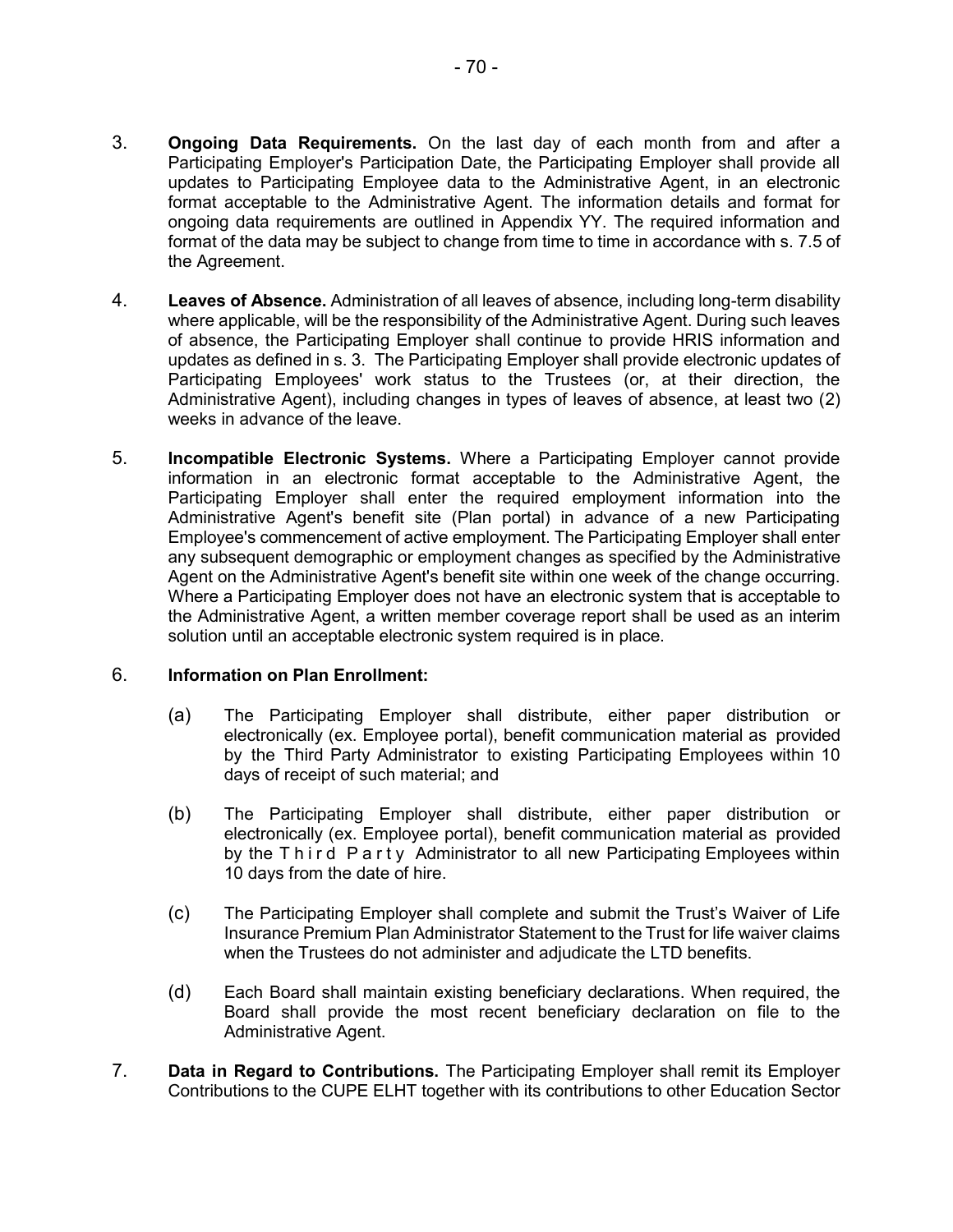Employee Life and Health Trusts to the Administrative Agent, and, at the same time shall provide an information advice in a form acceptable to the Administrative Agent, accounting for the full amount of the contributions so remitted and allocating them between all of the Education Sector Employee Life and Health Trusts.

8. **Confidentiality.** All personal information about employees provided to the Administrator of the Trust pursuant to s. 7.5 of the Agreement and/or the provisions of the Collective Agreement will be treated as Confidential Information in accordance with the Personal Information Protection and Electronic Documents Act (PIPEDA). Except as required by law, Confidential Information will only be disclosed to the Trustees, employees of the Administrator, a service provider retained by the Trustees, the individual to whom the Confidential Information pertains or a representative of that individual who has been authorized in writing. The Confidential Information is also subject to the provisions of the Trust's Privacy Statement. The Trustees will provide to the Participating Employer, at its request, a copy of the Trust's Privacy Statement.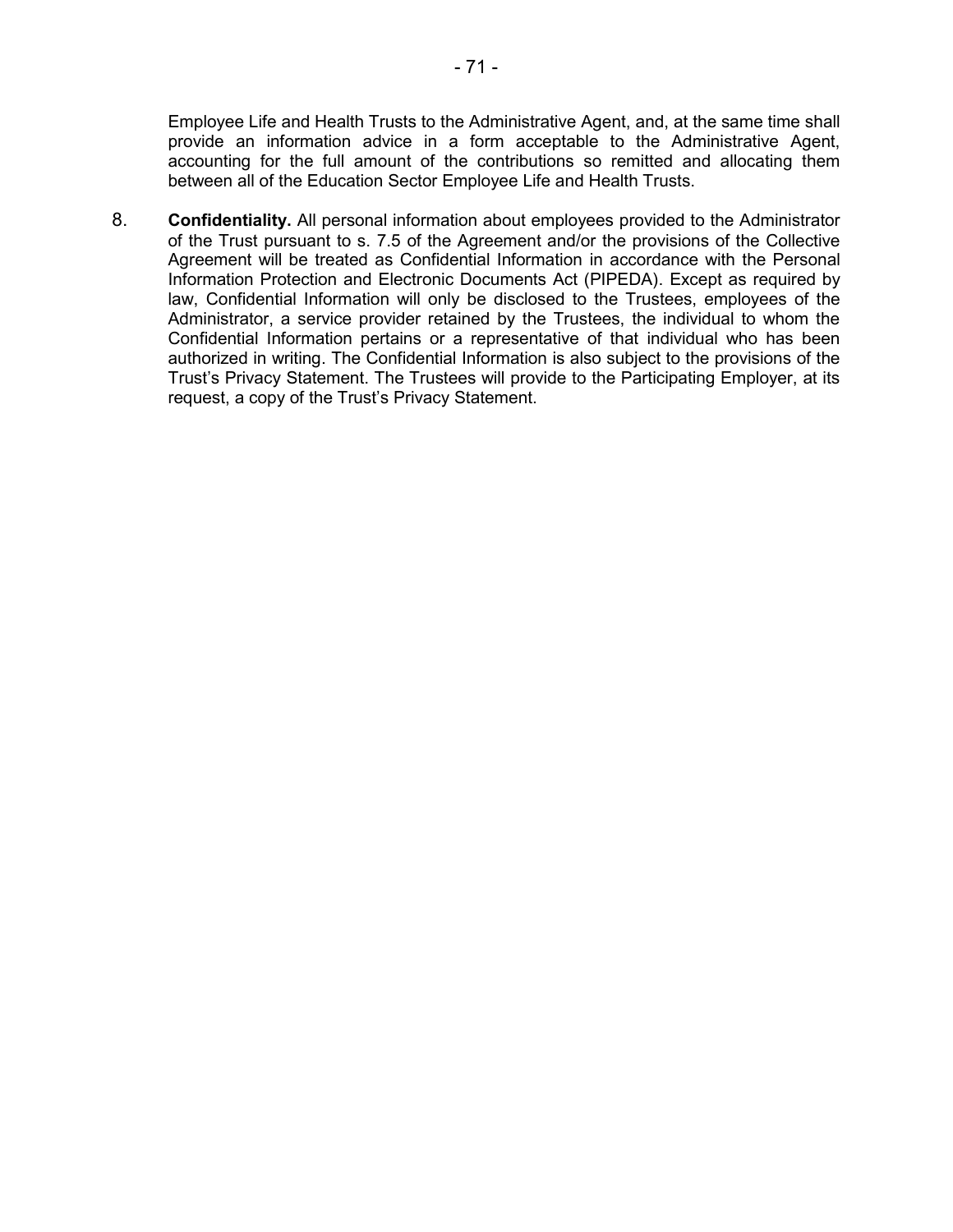# **SCHEDULE "G" CUPE EMPLOYEE LIFE AND HEALTH TRUST TRUSTEE ATTESTATION**

I, , hereby attest that I satisfy all the qualifications to act \_\_\_\_\_\_\_\_\_\_\_\_\_\_\_\_\_\_\_\_\_\_\_\_\_\_\_\_\_\_\_\_ as a Trustee of the CUPE Employee Life And Health Trust, specifically:

- (a) I am an individual;
- (b) I am a resident of Canada;
- (c) I am at least eighteen years of age;
- (d) I have not been found under the *[Substitute Decisions Act, 1992](http://www.canlii.org/en/on/laws/stat/so-1992-c-30/latest/so-1992-c-30.html#_blank)* or under the *[Mental Health Act](http://www.canlii.org/en/on/laws/stat/rso-1990-c-m7/latest/rso-1990-c-m7.html#_blank)* to be incapable of managing property, or been found to be incapable by a court in Canada or elsewhere;
- (e) I am not an undischarged bankrupt.

I acknowledge that the above Trustee eligibility requirements are ongoing, and I will resign as Trustee should I cease to meet any of the requirements.

\_\_\_\_\_\_\_\_\_\_\_\_\_\_\_\_\_\_\_\_\_\_\_ \_\_\_\_\_\_\_\_\_\_\_\_\_\_\_\_\_\_\_\_\_\_\_\_\_\_

\_\_\_\_\_\_\_\_\_\_\_\_\_\_\_\_\_\_\_\_\_\_\_ \_\_\_\_\_\_\_\_\_\_\_\_\_\_\_\_\_\_\_\_\_\_\_\_\_\_

Signature Date Date

Signature of Witness Name of Witness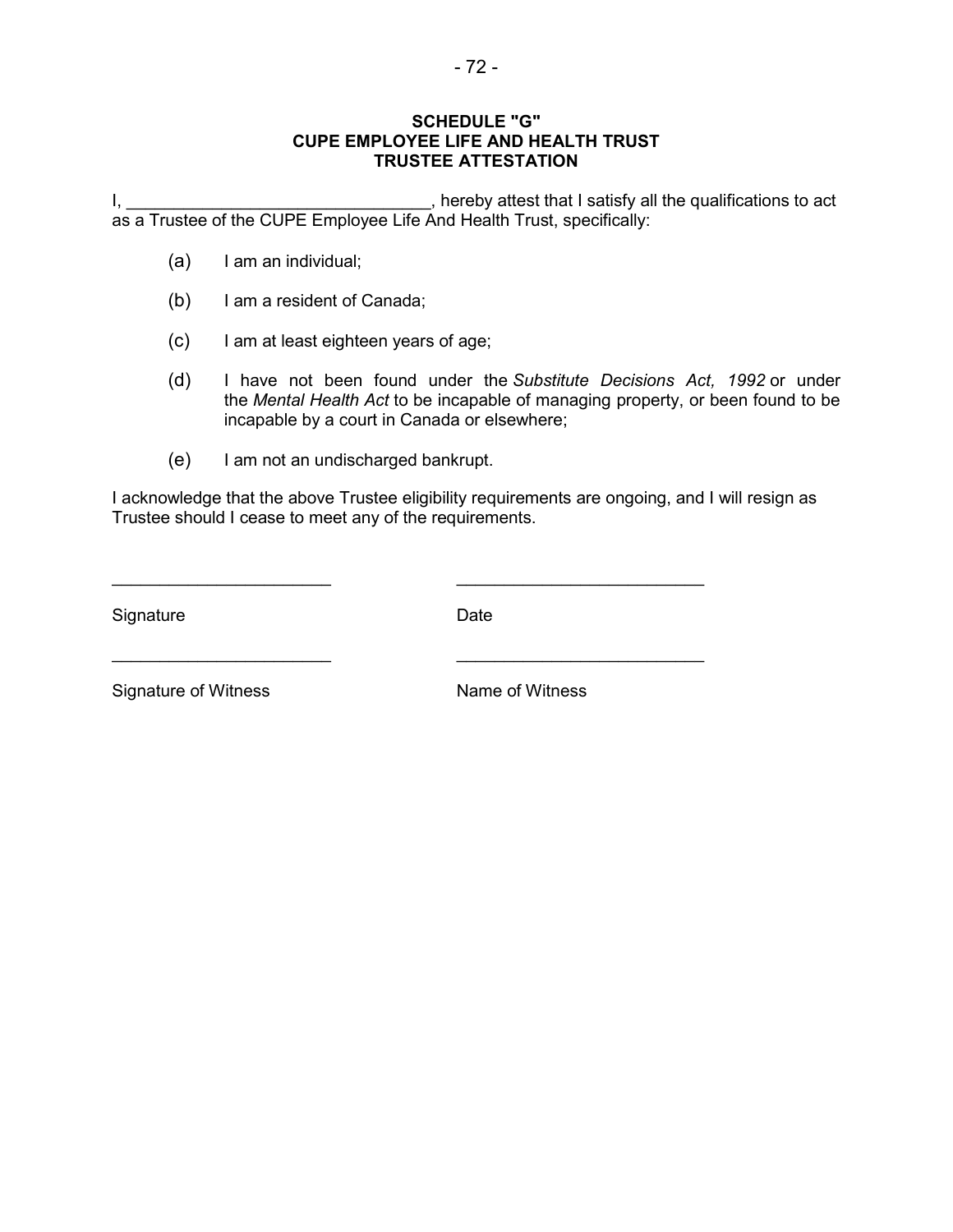#### **SCHEDULE "H" CUPE EMPLOYEE LIFE AND HEALTH TRUST ACCEPTANCE OF TRUST**

TO: The Trustees of the CUPE Employee Life and Health Trust

The undersigned, having been appointed to serve as a Trustee of the CUPE Employee Life and Health Trust (the "Trust") in accordance with the Trust Agreement dated \_\_\_\_\_\_\_\_, (the "Agreement"), hereby accepts the trusts created and established by the Agreement and consents to act as a Trustee thereunder, and agrees to administer the Plan and the Fund in accordance with the provisions of the Agreement.

| DATED at                            | , Ontario, this | day of | $, 20$ . |  |
|-------------------------------------|-----------------|--------|----------|--|
|                                     |                 |        |          |  |
|                                     |                 |        |          |  |
|                                     |                 |        |          |  |
|                                     |                 |        |          |  |
| <b>Signature of Witness</b>         |                 |        |          |  |
|                                     |                 |        |          |  |
| Name of Witness                     |                 |        |          |  |
|                                     |                 |        |          |  |
| <b>Address</b>                      |                 |        |          |  |
| Occupation                          |                 |        |          |  |
|                                     |                 |        |          |  |
|                                     |                 |        |          |  |
| Receipt is hereby acknowledged this | day of          |        | $, 20$ . |  |

 $\mathcal{L}_\text{max}$  , which is a set of the set of the set of the set of the set of the set of the set of the set of the set of the set of the set of the set of the set of the set of the set of the set of the set of the set of [determine and insert correct title]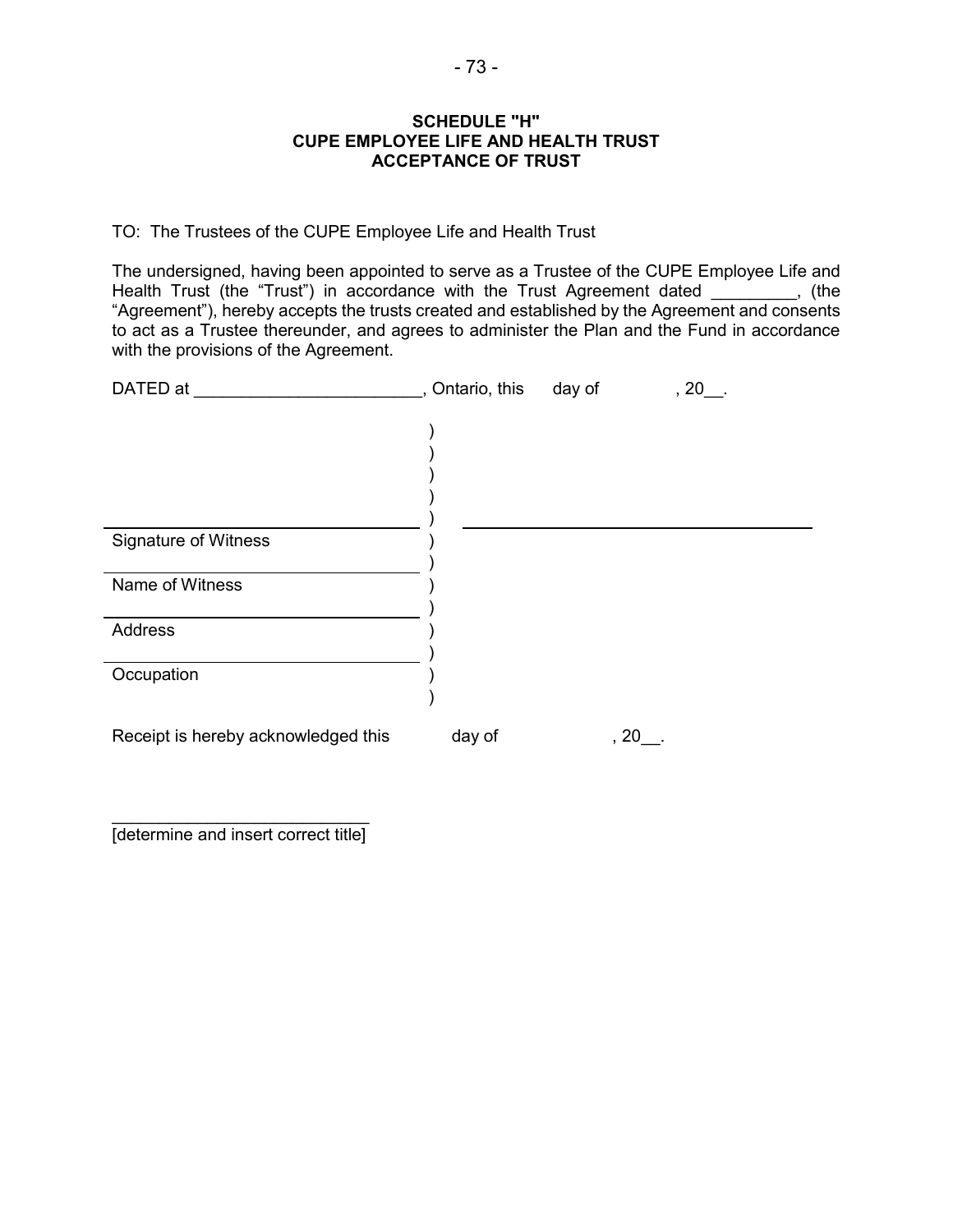### **AMENDMENT TO CUPE EDUCATION WORKERS' BENEFITS TRUST AGREEMENT RETIRED EMPLOYEES**

The Agreement made this \_\_\_\_\_\_ day of \_\_\_\_\_\_\_\_\_\_\_\_\_\_\_\_\_\_\_\_\_\_\_\_\_\_ **2021**

### **B E T W E E N:**

# **HER MAJESTY THE QUEEN IN RIGHT OF ONTARIO as represented by the Minister of Education ("Crown")**

# **OF THE FIRST PART**

 $-$  and  $-$ 

the Ontario Public School Boards Association (OPSBA), on behalf of its member School Boards

- and –

Ontario Catholic School Trustees' Association (OCSTA), on behalf of its member School Boards

 $-$  and  $-$ 

Association des conseils des écoles publiques de l'Ontario (ACÉPO), on behalf of its member School Boards

 $-$  and  $-$ 

Association franco-ontarienne des conseils scolaires catholiques (AFOCSC), on behalf of its member School Boards hereinafter collectively known as:

# **COUNCIL OF TRUSTEES' ASSOCIATIONS/CONSEIL DES ASSOCIATIONS D'EMPLOYEURS ("CTA/CAE")**

# **OF THE SECOND PART**

 $-$  and  $-$ 

# **Ontario School Board Council of Unions (CUPE) ("OSBCU\CUPE")**

# **OF THE THIRD PART**

**WHEREAS** the Agreement and Declaration of Trust establishing the CUPE EWBT between the Crown, the Council of Trustees' Associations/Conseil des Associations d'employeurs, and the OSBCU\CUPE dated February 28, 2018, as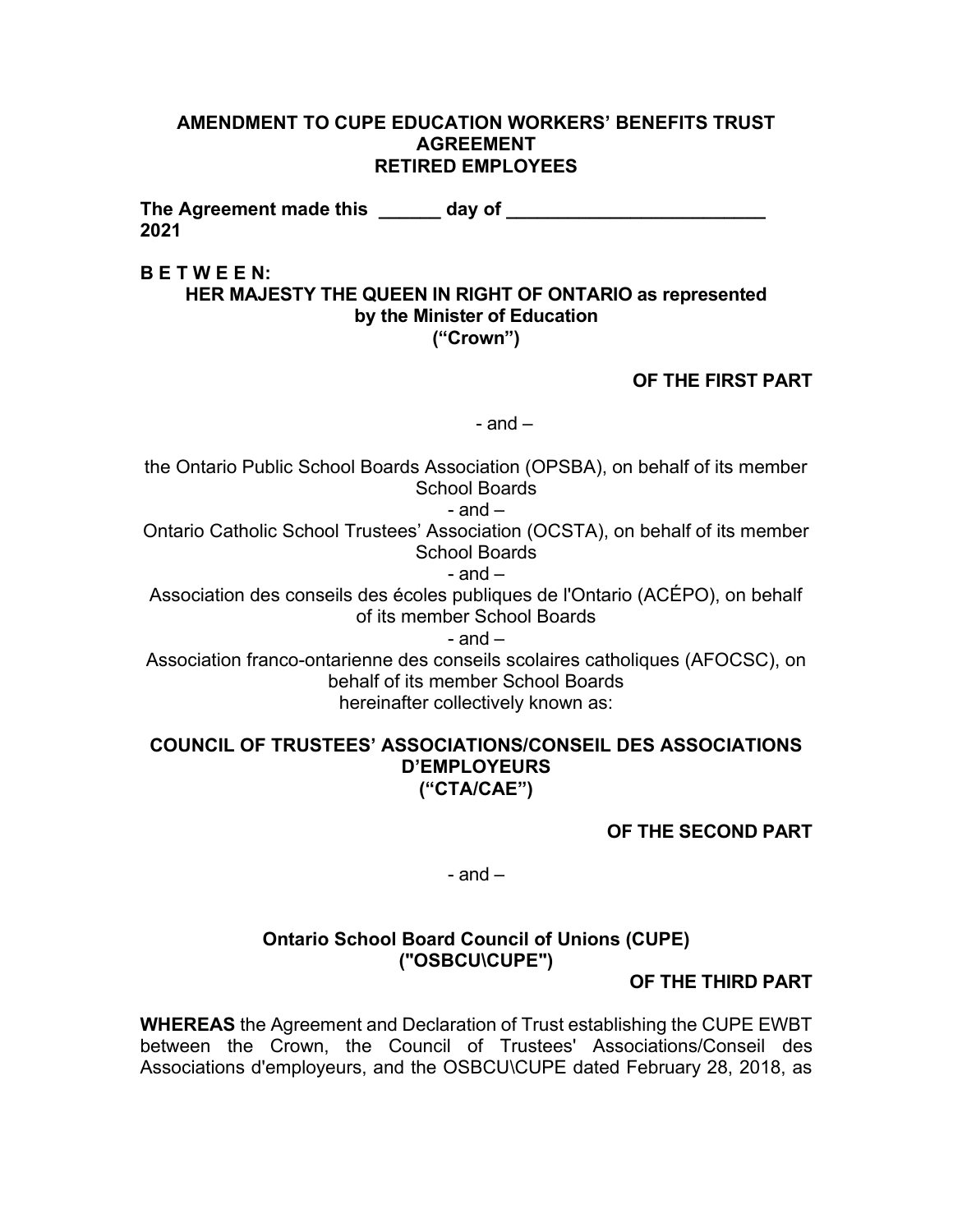amended from time to time (the "Trust Agreement") contains certain provisions governing the participation of Retired Employees;

**AND WHEREAS** the Crown, the CTA/CAE and OSBCU/CUPE wish to amend the Trust Agreement to expand upon the provisions that will govern the participation of Retired Employees in the CUPE EWBT with respect to such post-retirement benefits;

**NOW, THEREFORE**, effective June 1, 2021, the Parties agree as follows:

- 1. Section 1(s) of the Trust Agreement is deleted and replaced, as follows:
	- (s) "**CUPE Retired Employee Plan**" means the CUPE EWBT Retired Employee Benefit Plan as defined in Section 12.7 of this Agreement.
- 2. Section 1(t) of the Trust Agreement is deleted and replaced, as follows:

(t) "**CUPE Retired Employee Separate Account**" means the Separate Account maintained by the Trustees within the CUPE EWBT with respect to the CUPE Retired Employee Plan, and shall comprise:

- (i) additional Claims Fluctuation Reserve Payments made by Participating Employers in respect of Retired Employees, in accordance with a Participation Agreement;
- (ii) Employer Contributions in accordance with the Central Collective Agreement, and such other Employer Contributions as provided for under this Agreement or a Participation Agreement;
- (iii) Subsidized Retired Employee Premium Shares and Non-Subsidized Retired Employee Contributions;
- (iv) all other property which is acquired at any time by the Trustees for the CUPE Retired Employee Separate Account; and
- (v) all capital accretions and income arising from all property referred to in paragraphs (i), (ii), (iii), (iv) and (v) above;

less any authorized payments therefrom;

- 3. Section 1(kk) of the Trust Agreement is deleted and replaced, as follows:
	- "(kk) "**Participation Date**" means, for Participating Employers bound by the Central Collective Agreement, March 1, 2018, unless otherwise agreed by the Parties, and, in relation to a Participation Agreement signed by a Participating Employer, the date or dates on which a Participating Employer commences participation in the Trust for the group of employees or Retired Employees covered by the Participation Agreement and, where the context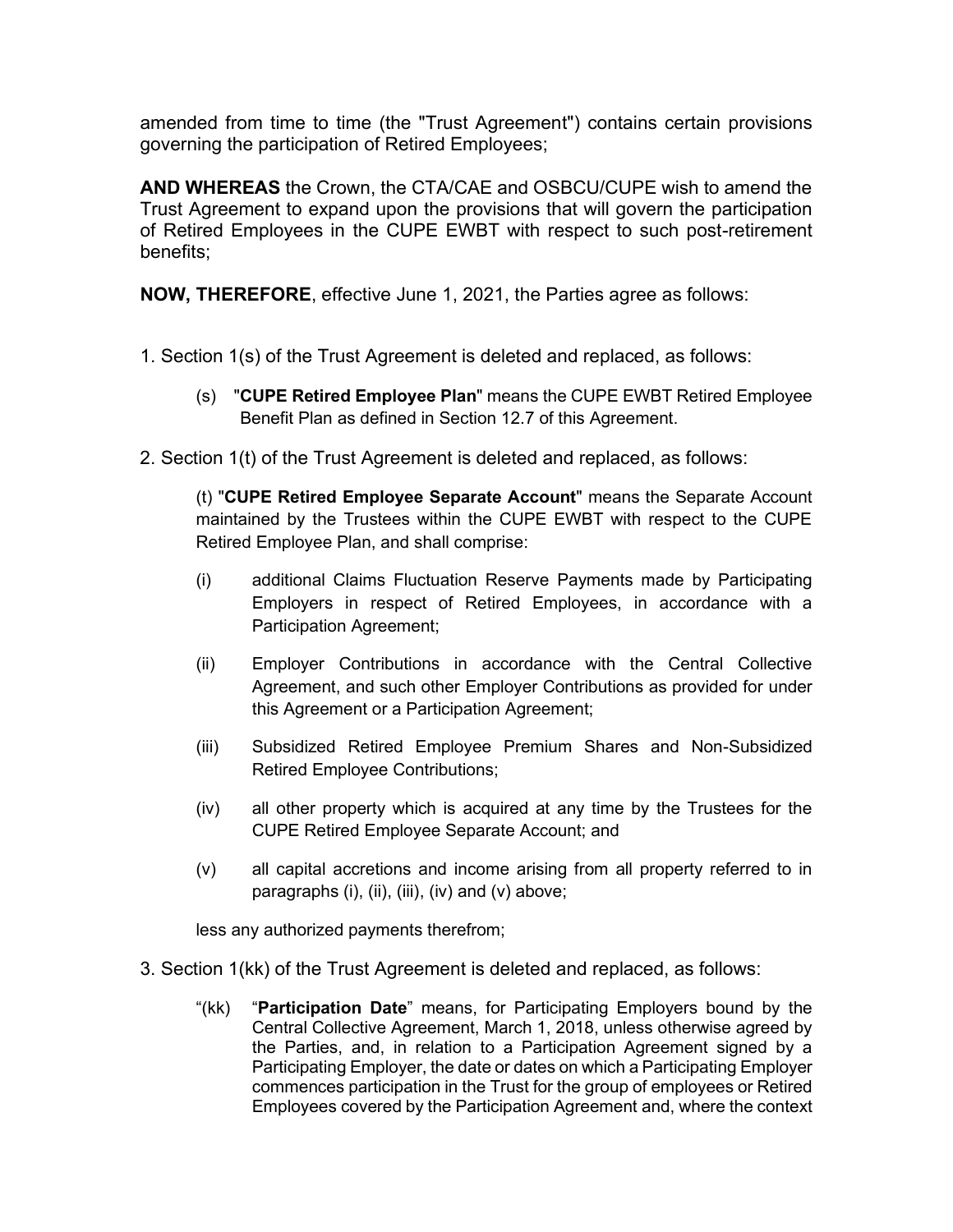requires, includes the Effective Date of Coverage as defined in Section 12.7;"

- 4. Section 1(qq) of the Trust Agreement is deleted and replaced, as follows:
	- "(qq) **"Retired Employee Participation Agreement"** means a Participation Agreement which governs the provision of Benefits to one or more Retired Employees of the Participating Employer through a Retired Employee Plan, that:
		- $(i)$  for the purposes of Section 12.4, is supplemented by an agreement in the form and content attached as Schedule "I"; or,
		- (ii) for the purposes of Section 12.5, is in a form agreed between the Trustees and a Participating Employer;"

5. Sections 12.4 and 12.5 of the Trust Agreement are deleted and replaced, as follows:

- **12.4 Retired Employees CUPE Members.** Retired Employees covered by the Central Collective Agreement and Retired Employees who were represented by CUPE and were formerly employed by an Eligible Employer, but who are not referenced in the Central Collective Agreement**,** may participate in the CUPE EWBT Retired Employee Benefit Plan, under the same categories of coverage (i.e. life, health, and/or dental) in which they participated under the Predecessor Benefit Plan, subject to and in accordance with a Retired Employee Participation Agreement, provided the Retired Employee was covered under the Predecessor Benefit Plan on March 1, 2018 and continued to be covered under the Predecessor Benefit Plan on the day before their former employer's Participation Date, in accordance with the provisions of Sections 12.7 through 12.22.
- **12.5 Other Retired Employees.** Retired Employees who were not represented by CUPE, but who were formerly employed by an Eligible Employer, may participate in the CUPE EWBT Retired Employee Benefit Plan, subject to and in accordance with a Retired Employee Participation Agreement, provided the Retired Employee continued to be covered under the Predecessor Benefit Plan on the day before their former employer's Retired Employee Participation Date in accordance with the provisions of Sections 12.7 through 12.22.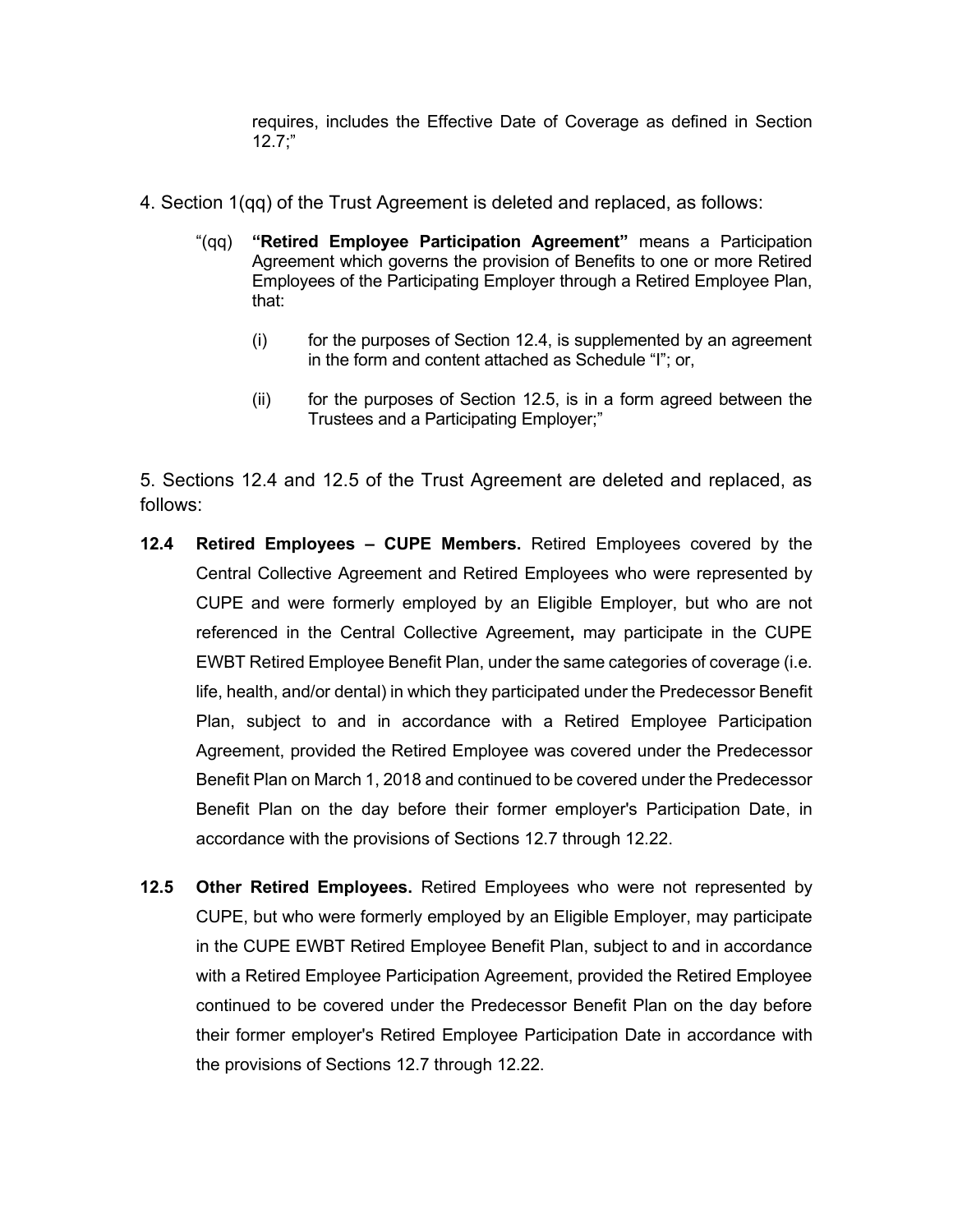- **12.6** Notwithstanding paragraphs 12.4 and 12.5, a Retired Employee who meets the conditions of coverage set out in paragraphs 12.4 or 12.5, as applicable, other than the requirement to continue coverage in a Predecessor Benefit Plan until the day prior to the Retired Employee Participation Date, will be eligible for coverage under the CUPE EWBT Retired Employee Benefit Plan in accordance with the provisions of Sections 12.7 through 12.22 if the reason the Retired Employee's coverage under a Predecessor Benefit Plan ceased prior to the Retired Employee Participation Date is the Participating Employer's inability to renew or maintain its retiree coverage with its benefits provider.
- **12.7 Definitions CUPE EWBT Retired Employee Benefit Plan**. For the purposes of sections 12.4 to 12.22 and Schedule "I", the following terms are defined as follows:
	- (a) "**Benefits**" means all of the benefits that a Participating Employer has agreed to provide to its Retired Employees through the CUPE EWBT Retired Employee Benefit Plan.
	- (b) "**Cost of Benefits**" means the full cost of providing Benefits to a Participating Employer's Retired Employees under the CUPE EWBT Retired Employee Benefit Plan, including:
		- (i) the cost of premiums charged by the Insurance Company for insured Benefits,
		- (ii) the cost, as determined by the Trustees, of providing self-insured Benefits,
		- (iii) the cost of funding, if applicable, any margins, reserves or floats, as determined by the Trustees in accordance with generally accepted actuarial principles and industry practice, for litigation or other contingencies, and
		- (iv) all related administrative (including litigation) costs, as determined by the Trustees.
	- (c) **"CUPE EWBT Retired Employee Benefit Plan"** means a Plan for the provision of Benefits to Retired Employees who are described in Sections 12.4 to 12.6 of this Agreement.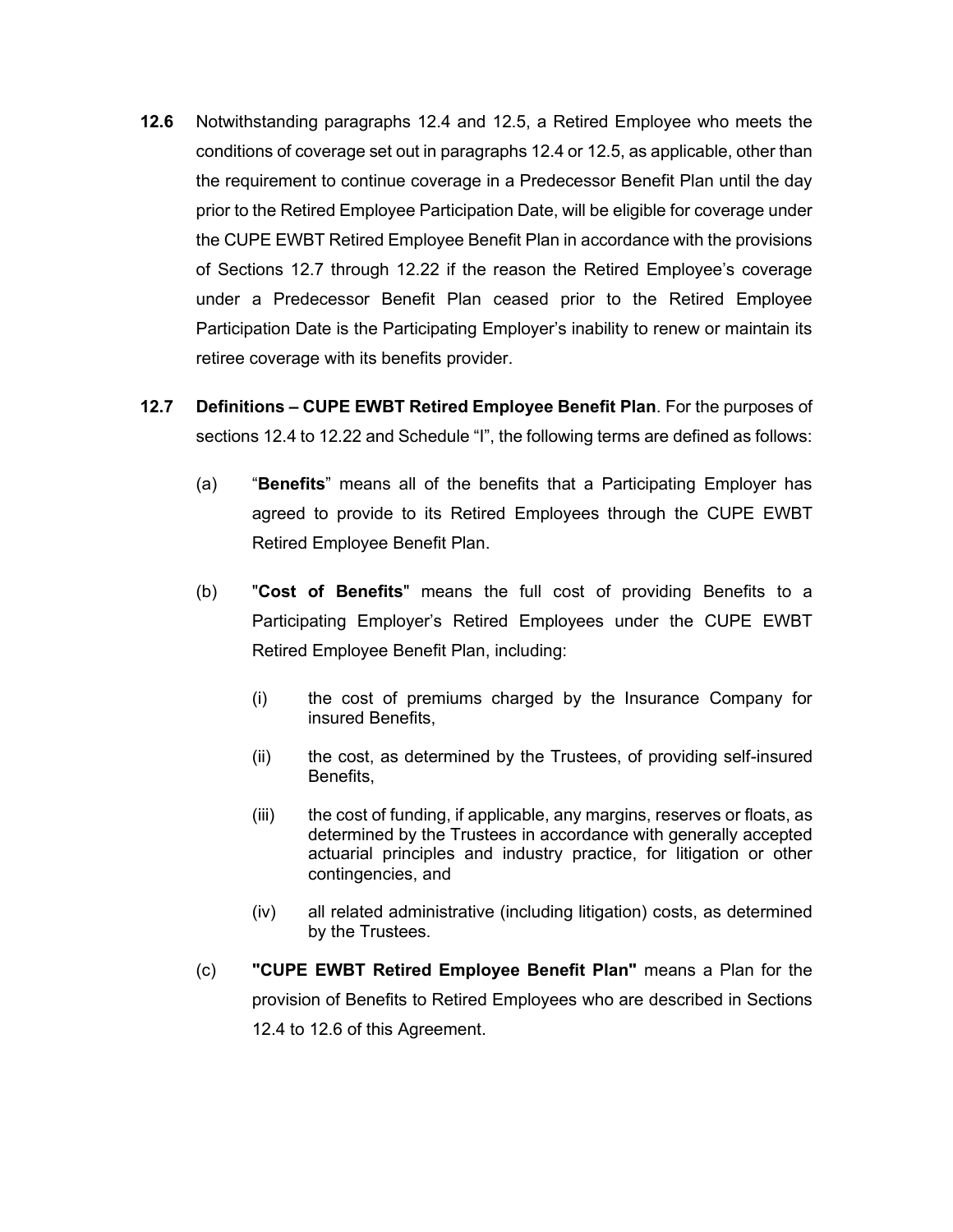- (d) **"Insurance Company"** means an insurance company licensed to transact business in Canada and selected by the Trustees to insure or administer the CUPE EWBT Retired Employee Benefit Plan.
- (e) **"Effective Date of Coverage**" means a day, commencing at 12:01 am, on which the Participating Employer's Retired Employees are eligible for Benefits coverage under the CUPE EWBT Retired Employees Benefit Plan.
- (f) "**Non-Subsidized Retired Employees**" means a Retired Employee listed in a Retired Employee Participation Agreement who is eligible to participate in the CUPE EWBT Retired Employee Benefit Plan and who pays the full Cost of Benefits based on Prior Arrangements.
- (g) "**Non-Subsidized Retired Employee Contributions**" means the amounts that a Non-Subsidized Retired Employee must pay on account of the Cost of Benefits as a condition of coverage under the CUPE EWBT Retired Employee Benefit Plan.
- (h) **"Participating Employer**" means an Eligible Employer that has submitted a duly completed and executed Retired Employee Participation Agreement to the Trustees on or before December 31, 2021, or after that date with the prior written consent of the Trustees.
- (i) "**Participating Employer Contributions for Retired Employees**" means the amount of Employer Contributions, calculated in accordance with Prior Arrangements, paid by a Participating Employer on account of the Cost of Benefits with respect to the Participating Employer's Subsidized Retired Employees.
- (j) "**Prior Arrangements**" has the same meaning as the reference to 'prior arrangements' in section 3.1.2 of the Letter of Understanding #9 of the Central Collective Agreement.
- (k) "**Prior Plan**" means the benefits provided by an Eligible Employer or a Participating Employer to its Retired Employees immediately prior to the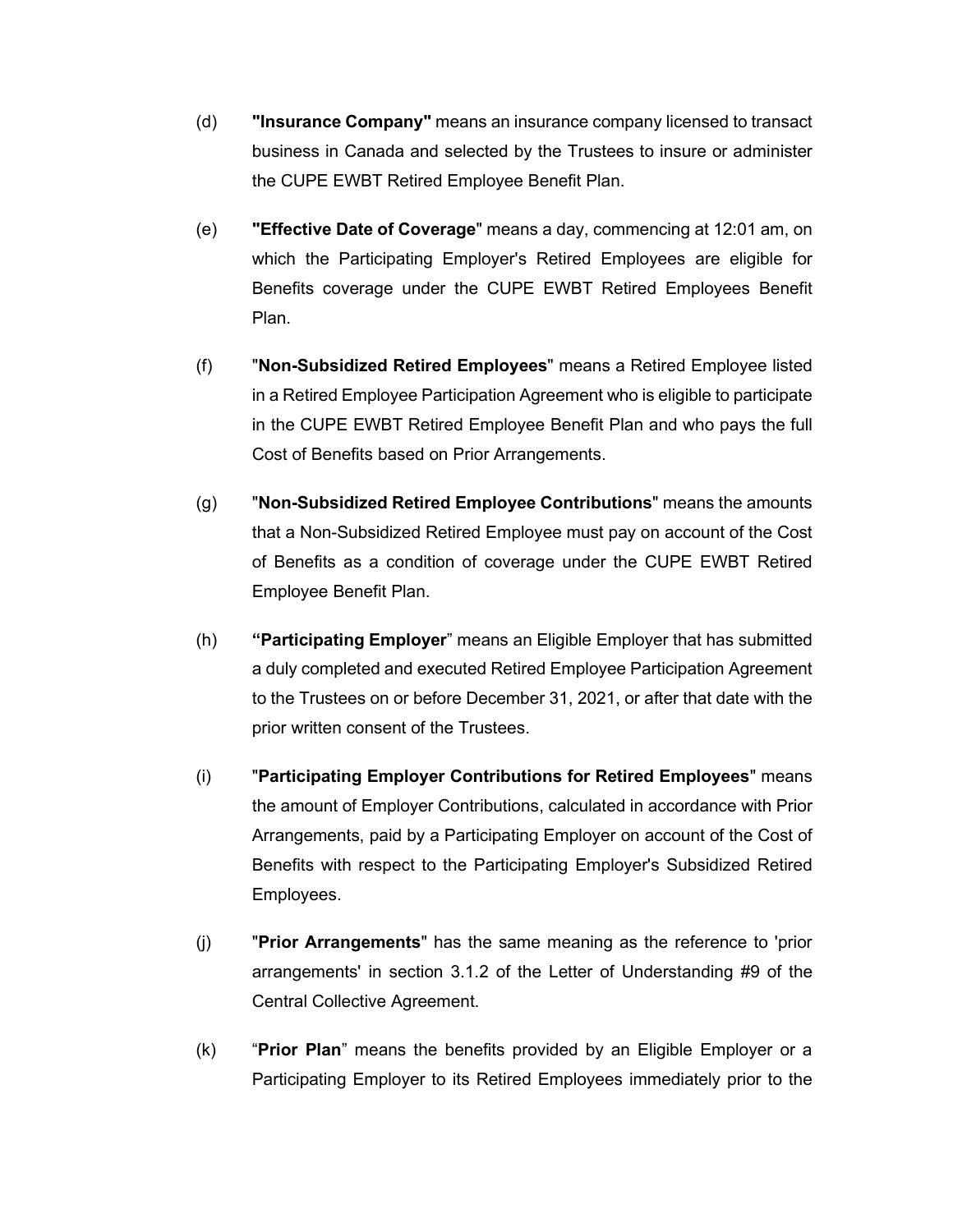Participating Employer's date of Coverage as set out in documentation provided to the Administrative Agent.

- (l) "**Retired Employee Premium Share"** means the portion of the Cost of Benefits that a Subsidized Retired Employee or a Non-Subsidized Retired Employee, as the case may be, must pay to the Participating Employer as a condition of coverage under the CUPE EWBT Retired Employee Benefit Plan, calculated on the basis of Prior Arrangements.
- (m) "**Subsidized Retired Employees**" means a Retired Employee listed in a Retired Employee Participation Agreement who is eligible to participate in the CUPE EWBT Retired Employee Benefit Plan and whose Participating Employer pays Participating Employer Contributions for the Retired Employee based on Prior Arrangements. For clarity, a Retired Employee who was, immediately before the effective date of the CUPE EWBT Retired Employee Benefit Plan, participating in a Predecessor Benefit Plan and paying 100% of the active employee premium rate, shall be considered as a Subsidized Retired Employee.
- (n) "**Subsidized Retired Employee Premium Share**" means the portion of the Cost of Benefits that a Subsidized Retired Employee must pay, based on Prior Arrangements, to maintain Benefits coverage, as set out in a Retired Employee Participation Agreement as a condition of coverage under the CUPE EWBT Retired Employee Benefit Plan.

#### **12.8 CUPE EWBT Retired Employee Benefit Plan Design.**

(a) The CUPE EWBT Retired Employee Benefit Plan shall provide Benefits to Retired Employees of each Participating Employer based upon the Participating Employer's Prior Plan and subject to any amendments made by the Participating Employer prior to the Participating Employer's Participation Date in accordance with section 12.9 of this Agreement. The Insurance Company shall provide a summary of the Benefits available to the Retired Employees of each Participating Employer.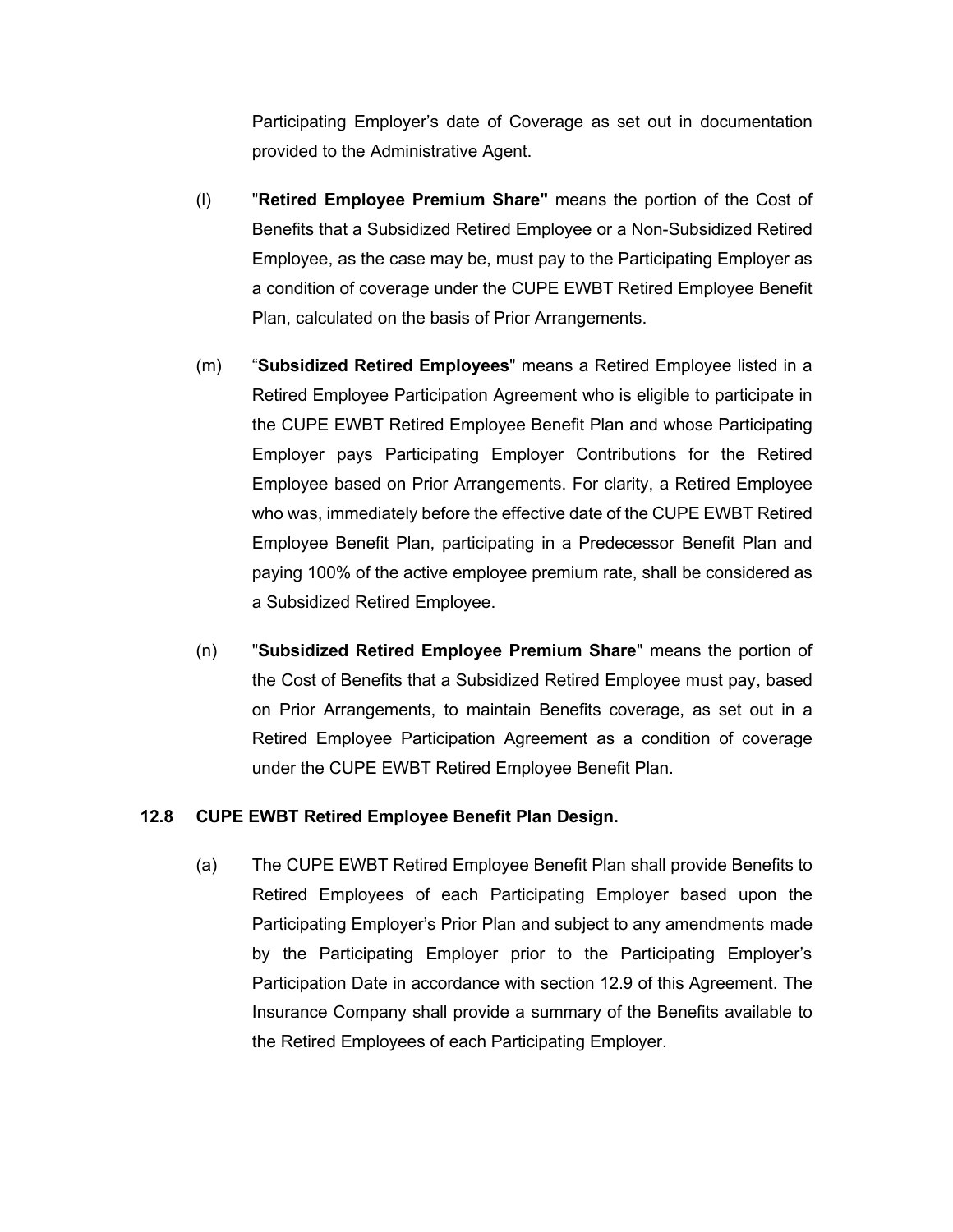- (b) An Eligible Employer that wishes to become a Participating Employer in the CUPE EWBT Retired Employee Benefits Plan must complete and return a Retired Employee Participation Agreement, the form and content of which is set out in Schedule "I" hereto, to the Insurance Company and the Trustees on or before December 31, 2021. An Eligible Employer that fails to complete and return a Retired Employee Participation Agreement on or before this date may only become a Participating Employer with the prior written consent of the Trustees.
- (c) The Retired Employee Participation Agreement must not conflict with this Agreement and may only be amended by agreement of OSBCU/CUPE, the CTA/CAE and the Crown, and, for greater certainty, may be modified in respect of any one or more Participating Employers.
- (d) The Trustees shall make commercially reasonable efforts to provide the Benefits to the Retired Employees of each Participating Employer based upon the Participating Employer's Prior Plan on an insured basis. If any particular Benefit cannot be provided on an insured basis, the Trustees shall make commercially reasonable efforts to provide that Benefit on a self-insured basis in accordance with industry practice and accepted actuarial practice and in a manner that does not undermine the viability of the CUPE EWBT Retired Employee Benefit Plan. In consultation with the Insurance Company, the Administrative Agent and the Participating Employer, the Trustees shall determine whether the Benefit can be provided by the CUPE EWBT Retired Employee Benefit Plan to the Retired Employees of a Participating Employer on a self-insured basis in accordance with industry practice and accepted actuarial practice without undermining the viability of the CUPE EWBT Retired Employee Benefit Plan, including on what terms the self-insured Benefit can be provided (for example, whether and what type of float may be required, whether and to what extent a Participating Employer may be required to accept responsibility for payment to the Trust for the costs of the self-insured Benefit in the event Retired Employees fail to pay their Retired Employee Premium Shares, etc.). The Trustees shall work with an Eligible Employer, the Insurance Company and the Administrative Agent and make good faith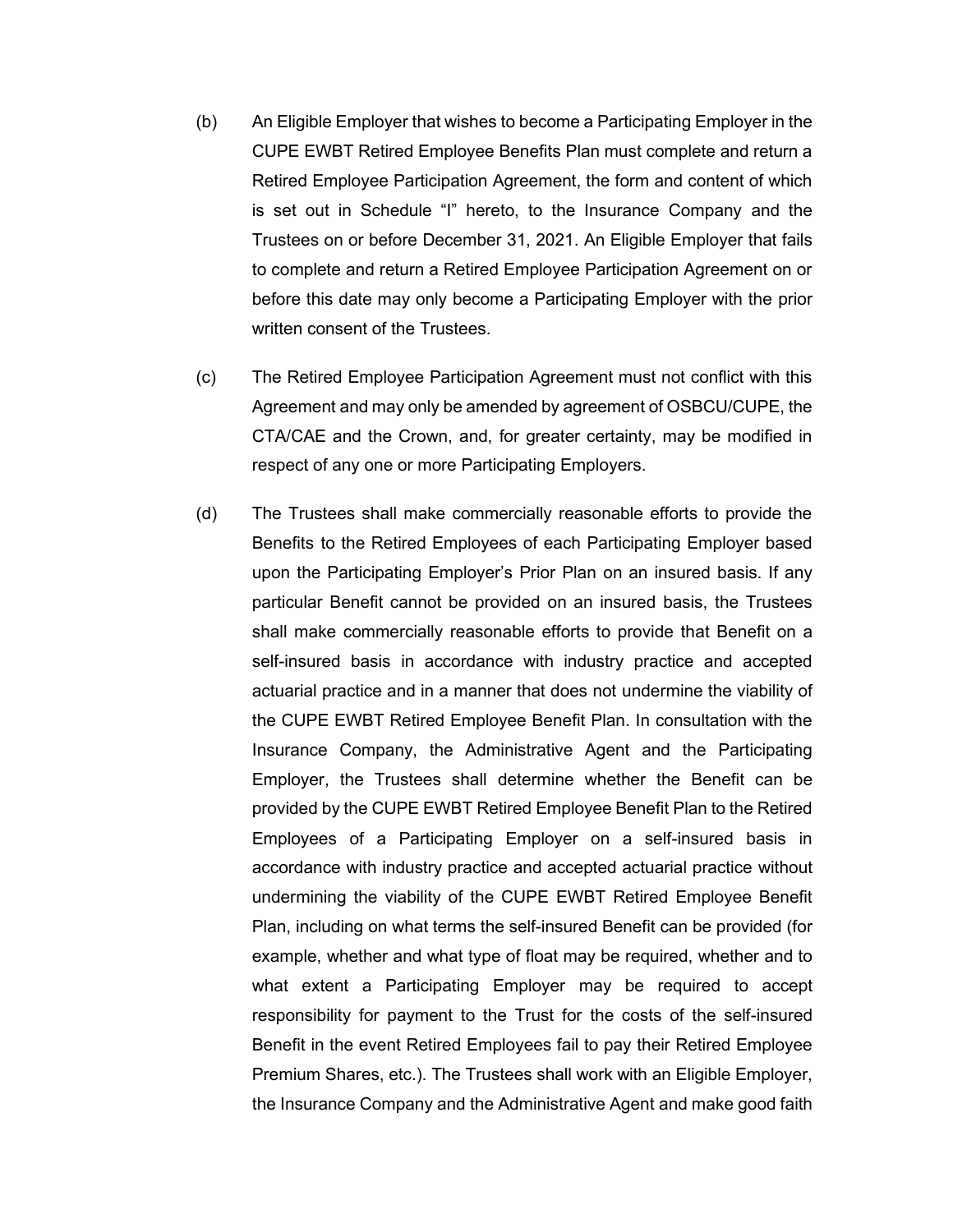efforts to reasonably provide any self-insured Benefit on a sustainable, efficient and cost-effective basis that replicates Prior Arrangements with respect to that Benefit as best as possible. For clarity, the Trustees are not empowered to alter the Prior Arrangements as between a Participating Employer and its Retired Employees. To the extent that the Trust may require the Participating Employer to accept responsibility for the payment to the Trust of the costs of a self-insured Benefit in the event Retired Employees fail to pay their Retired Employee Premium Shares, that shall not alter the Prior Arrangements or limit the Participating Employer from seeking to be made whole by the delinquent Retired Employees in any way. Moreover, if the terms which the Trustees establish for any self-insured Benefits are not acceptable to the Participating Employer, the Participating Employer is not required to provide that Benefit through the CUPE EWBT Retired Employee Benefit Plan other than to the extent it can be provided on an insured basis.

#### **12.9 Establishing Benefits Levels.**

- (a) Upon receipt of a request from an Eligible Employer, the Trustees shall provide the Eligible Employer with the following (hereinafter collectively referred to as the "Preliminary Summary of Benefits"):
	- (i) a summary of the Benefits that the CUPE EWBT Retired Employee Benefit Plan can provide to the Retired Employees of that Eligible Employer based upon the Eligible Employer's Prior Plan;
	- (ii) an estimated Cost of Benefits; and,
	- (iii) identification of which benefits would be fully insured and which benefits would be provided on a self-insured basis and the terms on which the self-insured benefits can be provided (for example, any required float, whether a Participating Employer may be required to accept responsibility for payment to the Trust for the costs of the self-insured Benefit in the event Retired Employees fail to pay their Retired Employee Premium Shares, etc.).

The Trustees shall provide this information to the Eligible Employer as soon as possible but not later than thirty (30) days from the date the request is received.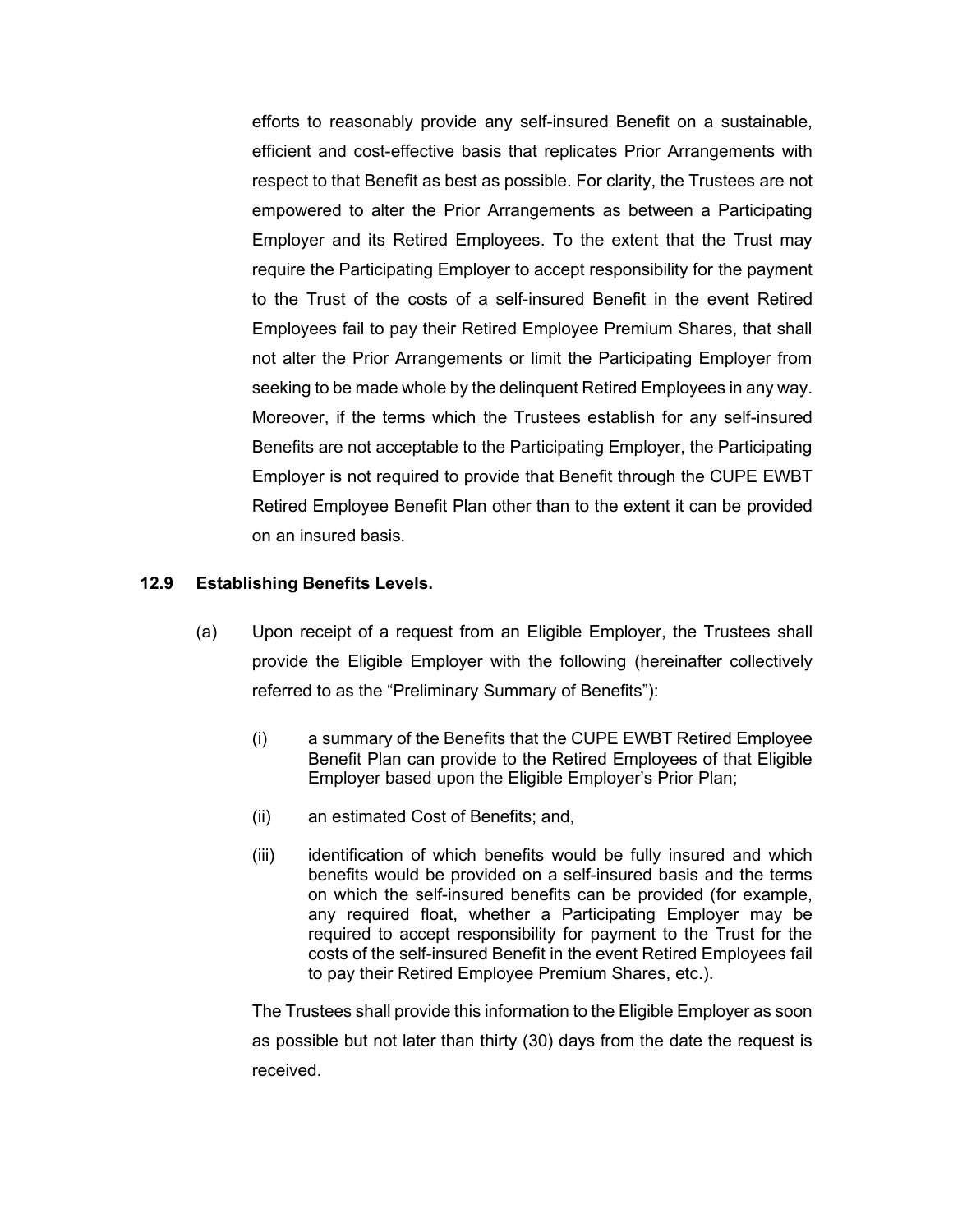- (b) Within thirty (30) days of receipt of the Preliminary Summary of Benefits, the Eligible Employer may accept the Preliminary Summary of Benefits and submit a duly completed and executed Retired Employee Participation Agreement to the Trustees, or the Eligible Employer may advise the Trustees that it wishes to modify the Preliminary Summary of Benefits by submitting any requested modifications in writing and remitting them, together with any data required by the Insurance Company, to the Trustees and the Insurance Company. Modifications to the Preliminary Summary of Benefits may only be for the purpose of replicating the Benefits the Eligible Employer provided to its Retired Employees under Prior Arrangements. Notwithstanding the foregoing, the Trustees are not required to verify that any requested modification conforms to an Eligible Employer's Prior Arrangements, and for greater certainty, if the Eligible Employer becomes a Participating Employer, the Participating Employer is solely responsible and liable for any deficiencies in coverage between the Benefits and its Prior Arrangements.
- (c) The Trustees shall make commercially reasonable efforts to provide any requested modifications to the Preliminary Summary of Benefits on a fully insured basis. If the Trustees cannot, after making commercially reasonable efforts to do so, provide a modification to the Preliminary Summary of Benefits on a fully insured basis, then the Trustees shall make commercially reasonable efforts to provide that modification to the Preliminary Summary of Benefits on a self-insured basis in accordance with industry practice and accepted actuarial practice in a manner that does not undermine the viability of the CUPE EWBT Retired Employee Benefit Plan. In consultation with the Insurance Company, the Administrative Agent and the Participating Employer, the Trustees shall make good faith efforts to reasonably provide any requested self-insured modification to the Preliminary Summary of Benefits on a sustainable, efficient and costeffective basis that replicates Prior Arrangements with respect to that Benefit as best as possible. The Trustees shall determine whether the modification to the Preliminary Summary of Benefits can be provided by the CUPE EWBT Retired Employee Benefit Plan to the Retired Employees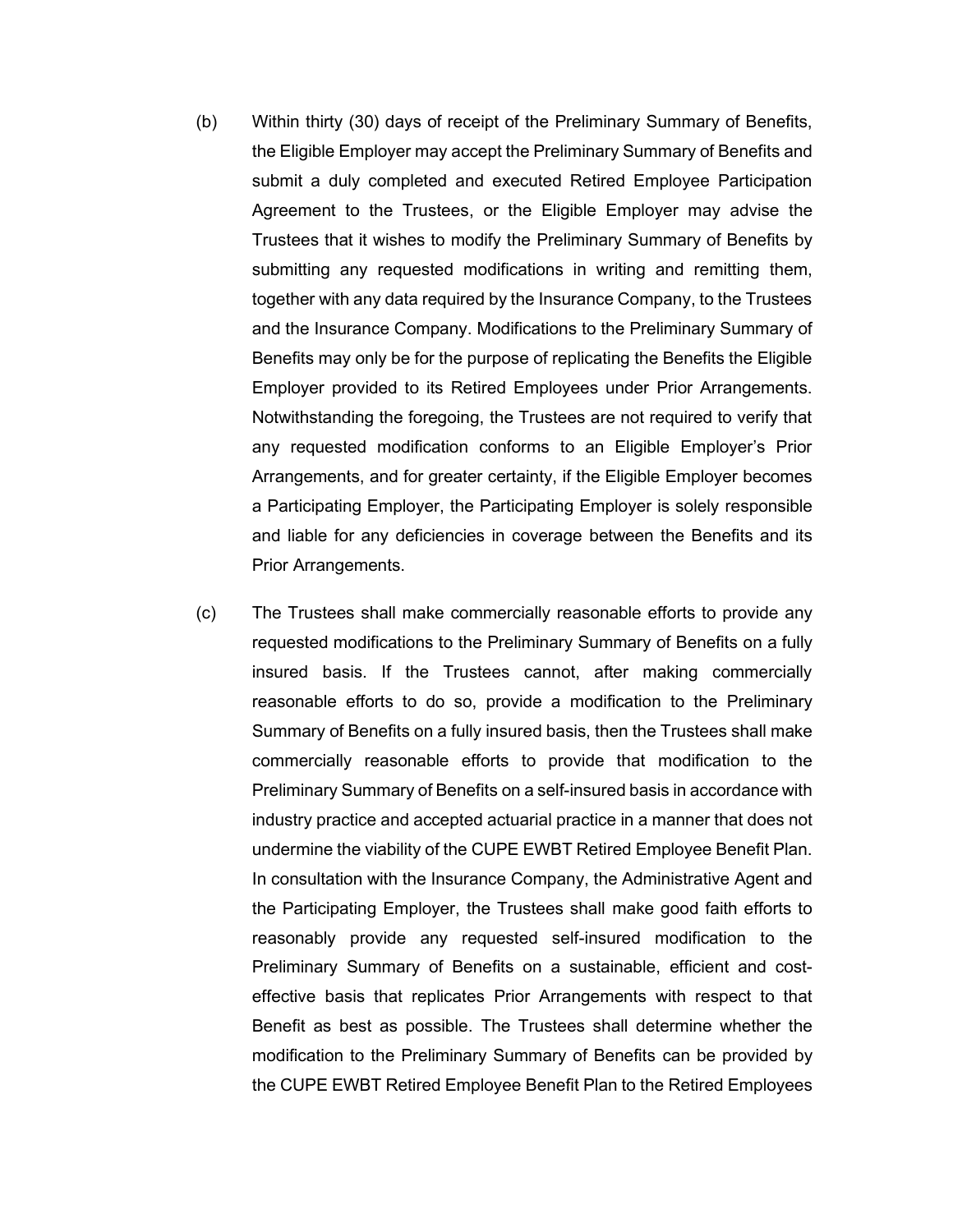of a Participating Employer on a self-insured basis in accordance with industry practice and accepted actuarial practice without undermining the viability of the CUPE EWBT Retired Employee Benefit Plan, including on what terms the self-insured modification to the Preliminary Summary of Benefits can be provided (for example, whether and what type of float may be required, whether and to what extent a Participating Employer may be required to accept responsibility for payment to the Trust for the costs of the self-insured benefit in the event Retired Employees fail to pay their Retired Employee Premium Shares, etc.). Notwithstanding the foregoing, the Trustees are not required to provide any Benefit on a self-insured basis that is not possible to provide despite commercially reasonable efforts or where doing so would undermine the viability of the CUPE EWBT Retired Employee Benefit Plan. The Trustees shall notify the Eligible Employer whether the requested modifications to the Preliminary Summary of Benefits can be provided by the CUPE EWBT Retired Employee Benefit Plan, the revised estimated Cost of Benefits factoring in any possible modifications to the Preliminary Summary of Benefits and whether the modifications will be fully insured or self-insured (and any conditions of providing the Benefit on a self-insured basis) as soon as reasonably possible. For clarity, the Trustees are not empowered to alter the Prior Arrangements as between a Participating Employer and its Retired Employees. To the extent that the Trust may require the Participating Employer to accept responsibility for the payment to the Trust of the costs of a self-insured Benefit in the event Retired Employees fail to pay their Retired Employee Premium Shares, that shall not alter the Prior Arrangements or limit the Participating Employer from seeking to be made whole by the delinquent Retired Employees in any way. Moreover, if the terms which the Trustees establish for any self-insured modification to the Preliminary Summary of Benefits are not acceptable to the Participating Employer, the Participating Employer is not required to provide that Benefit through the CUPE EWBT Retired Employee Benefit Plan other than to the extent it can be provided on an insured basis.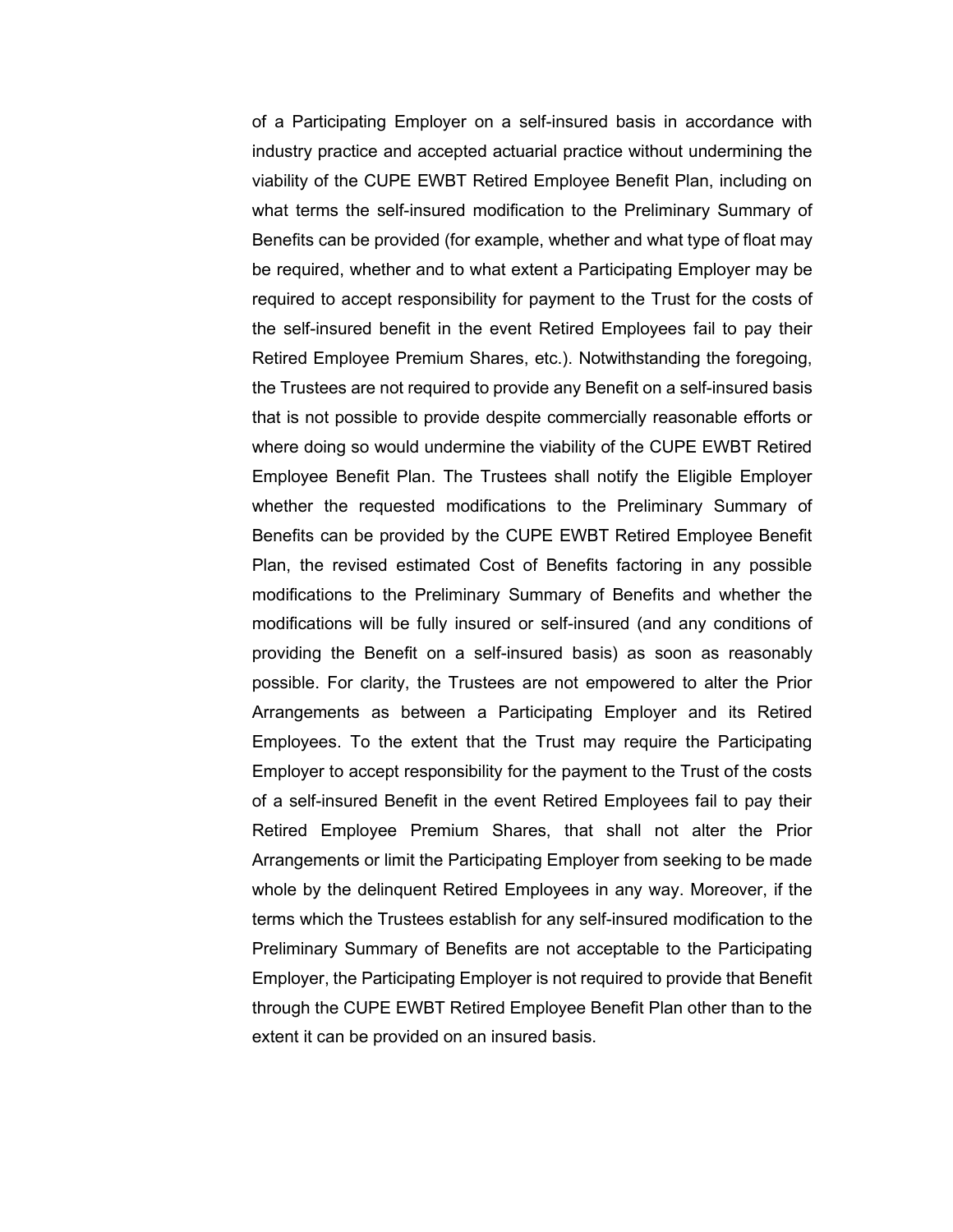- (d) Notwithstanding anything in Sections 12.8(d) or 12.9(c), a Participating Employer must provide all of the applicable life, health and dental benefits to its Retired Employees through the CUPE EWBT Retired Employee Benefit Plan that the CUPE EWBT Retired Employee Benefit Plan can provide on a fully insured basis. A requested modification to the Benefits will not be permitted if it has the effect of removing the provision of a life, health and/or dental benefit that the CUPE EWBT Retired Employee Benefit Plan can provide on a fully insured basis from the CUPE EWBT Retired Employee Benefit Plan so that the Participating Employer may provide that benefit through any means other than the CUPE EWBT Retired Employee Benefit Plan, whether on a fully insured or self-insured basis.
- (e) The Eligible Employer shall have thirty (30) days to confirm that it accepts or declines any requested modification to the Preliminary Summary of Benefits from the date that it is advised whether the requested modifications to the Preliminary Summary of Benefits can be provided by the CUPE EWBT Retired Employee Benefit Plan and to submit a duly completed and executed Retired Employee Participation Agreement to the Trustees, along with any further data requested by the Insurance Company.
- (f) Once a Participating Employer has executed a Retired Employee Participation Agreement, it may not thereafter change or amend the Benefits provided to its Retired Employees without the prior written consent of the Trustees, other than to address a modification that the Participating Employer inadvertently did not request due to an oversight but is necessary in order for the Participating Employer to replicate its Prior Arrangements, as determined by the Participating Employer in its discretion.
- **12.10 Costs of Enrolment Process.** All costs and expenses incurred by the Trustees in the Retired Employee enrolment process and the process of selecting or modifying the Benefits or arranging for the administration or provision of the Benefits, shall be paid out of the funds previously allocated to the Trust pursuant to section 4.1.1(b) of the Letter of Understanding #9 of the Central Collective Agreement.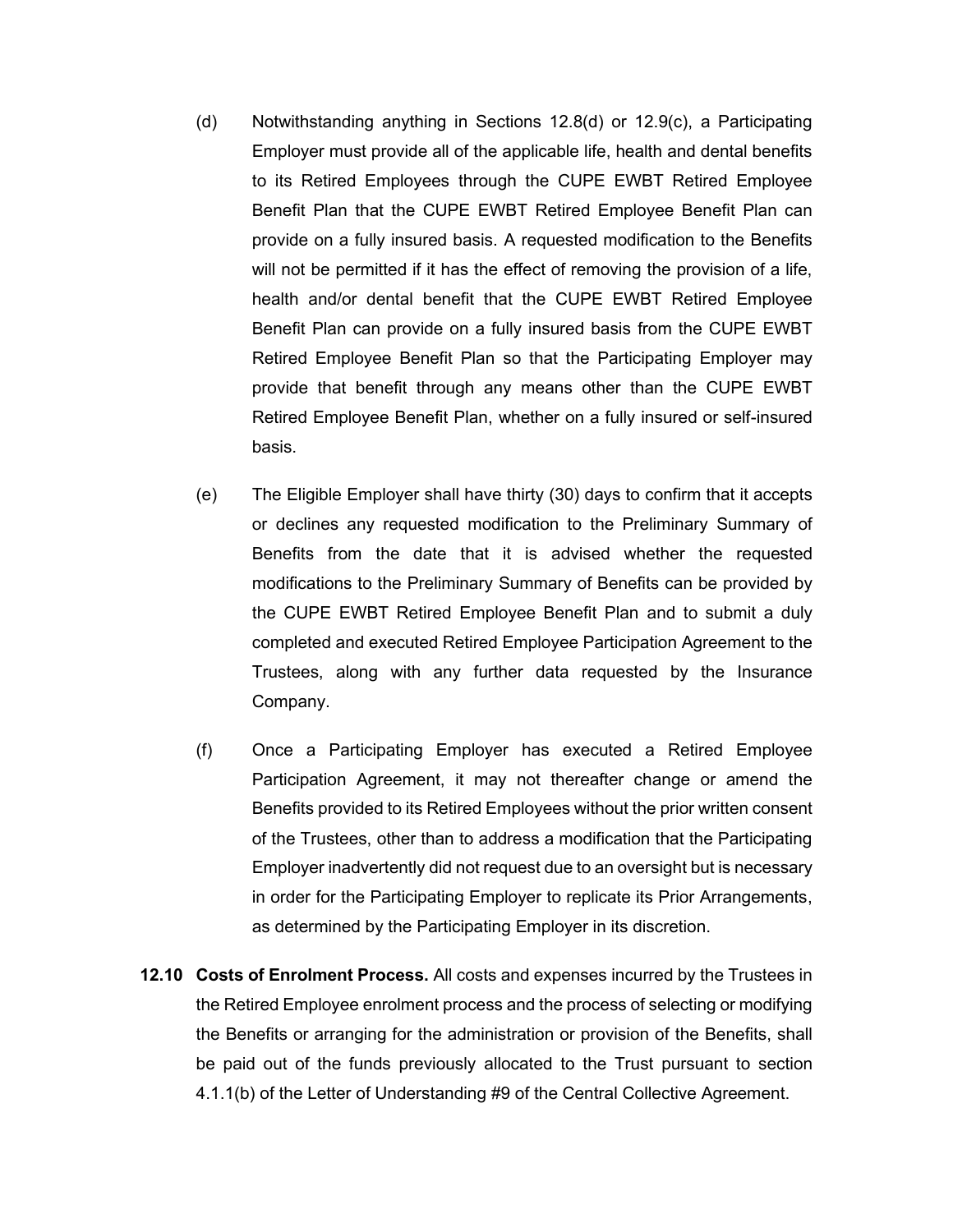- **12.11 Retired Employee Enrolment Data**. Each Participating Employer shall provide to the Administrative Agent, at the same time it provides its completed and executed Retired Employee Participation Agreement to the Trustees, in electronic format acceptable to the Administrative Agent, the enrolment data set out in Appendix 1, Part I to the Retired Employee Participation Agreement pertaining to the Retired Employees of the Participating Employer who will be provided with Benefits under the CUPE EWBT Retired Employee Benefit Plan.
	- (a) The Participating Employer represents and warrants that the enrolment data contained in of Appendix 1 to a Retired Employee Participation Agreement is true, accurate and complete as of the Effective Date of Coverage. In the event that a Participating Employer subsequently determines that there was an error in the enrolment data, it shall forthwith advise the Administrative Agent and the Trustees and correct the error.
	- (b) The Participating Employer shall promptly notify the Trustees and the Administrative Agent of any changes to the data contained in Appendix 1, Part I to the Retired Employee Participation Agreement.
	- (c) The Participating Employer shall make all reasonable efforts to notify each Retired Employee, at least sixty (60) days prior to the Effective Date of Coverage, of the Benefits to which they will be entitled under the CUPE EWBT Retired Employee Benefit Plan via the summary of benefits prepared and provided to the Participating Employer by the CUPE EWBT Retired Employee Benefit Plan and the amount of the Retired Employee Premium Share. The notice to Retired Employees shall also advise each Retired Employee of their rights to decline coverage by providing notice to the Administrative Agent at least thirty (30) days before the Effective Date of Coverage and to terminate coverage by providing notice to the Administrative Agent at least thirty (30) days before the termination of coverage date.
- **12.12 CUPE Retired Employee Separate Account.** The Trustees shall establish the CUPE Retired Employees Separate Account. Under no circumstances shall assets held in a Separate Account for Participating Employees be used for the benefit of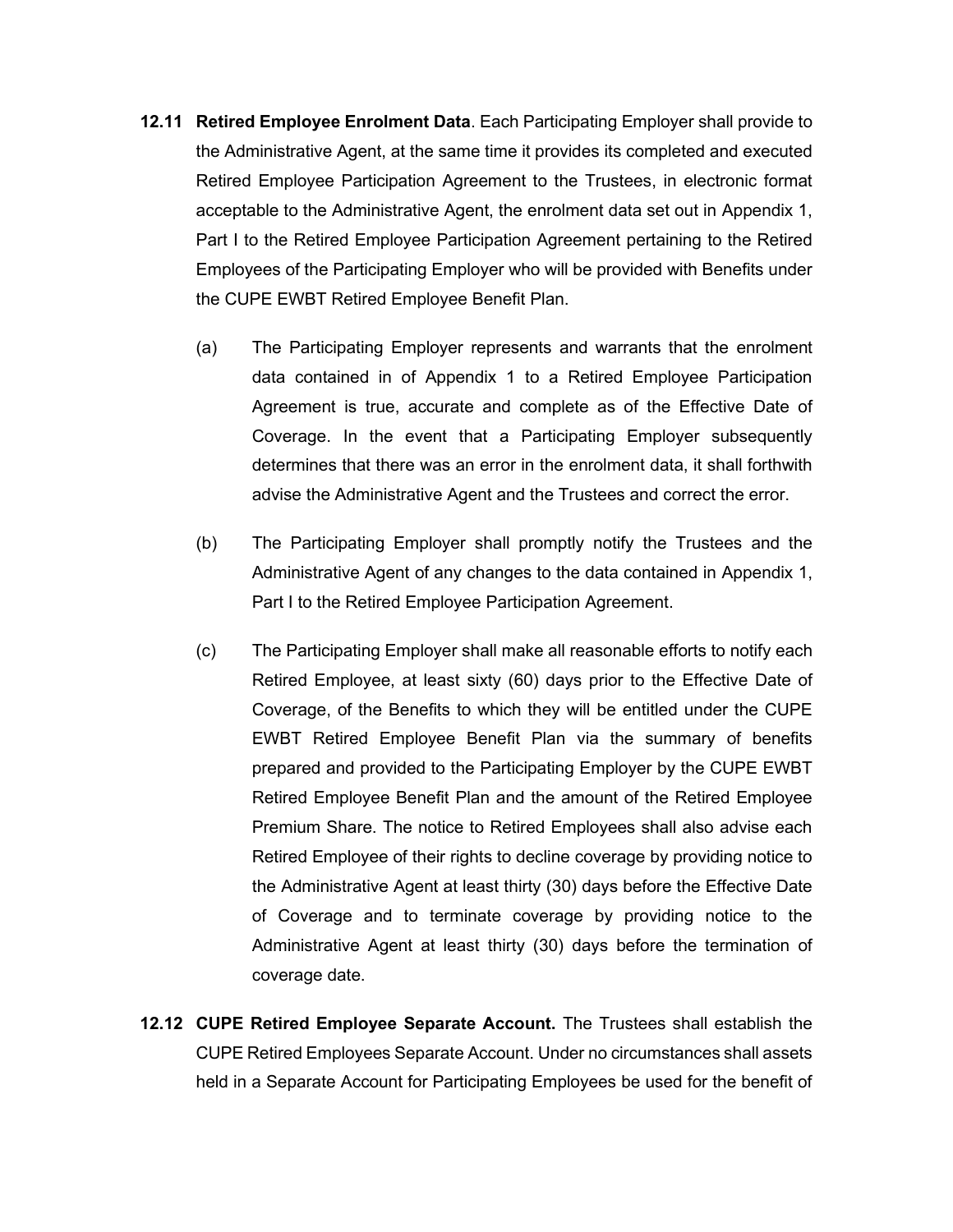Retired Employees, nor shall assets held in a CUPE Retired Employee Separate Account be used for the benefit of Participating Employees. The Trustees may establish any number of accounting divisions within the CUPE Retired Employees Separate Account for the purposes of tracking costs attributable to groups of Retired Employees within the CUPE EWBT Retired Employee Benefit Plan

#### **12.13 Participating Employer Premiums.**

- (a) Each year, the Trustees shall request that the Insurance Company establish the premium rates for each Participating Employer that reflect the Insurance Company's charges for providing Benefits to the Retired Employees of the Participating Employer. For greater certainty, the experience of all Retired Employees within the CUPE EWBT Retired Employee Benefit Plan shall be pooled for the purpose of determining premium rates, but the rates for each Participating Employer will reflect any differences in Benefits coverage provided under the CUPE EWBT Retired Employee Benefit Plan. The estimated Cost of Benefits will be determined using actuarial methods and assumptions that are in accordance with generally accepted actuarial principles but the cost of any self-insured benefits shall reflect the actual cost incurred.
- (b) The Trustees shall incorporate the premiums charged by the Insurance Company into the Cost of Benefits.
- (c) On or before August 1 of each year, the Administrative Agent shall advise each Participating Employer that is party to a Retired Employee Participation Agreement of:
	- (i) the Cost of Benefits for its Retired Employees for the year commencing September 1,
	- (ii) the monthly contributions required by the Trustees from the Participating Employer for the Cost of Benefits for the year commencing September 1.
- **12.14 Adjustments to Participating Employer Premiums.** The Trustees may adjust the Cost of Benefits for any Participating Employer that is party to a Retired Employee Participation Agreement and the corresponding monthly contributions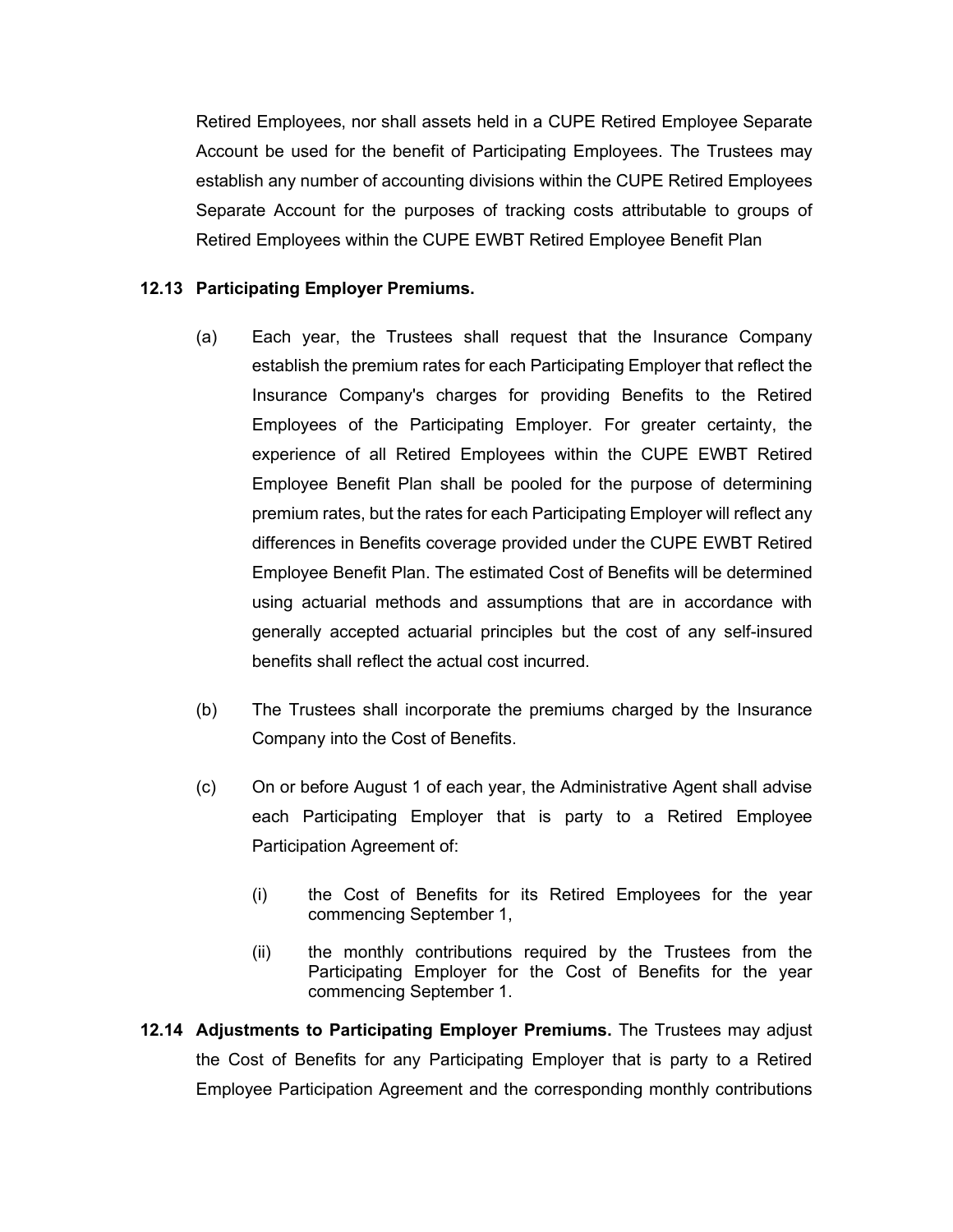from the Participating Employer during the year, on thirty (30) days' written notice to the Participating Employer.

# **12.15 Payment by the Participating Employer.**

- (a) The Participating Employer shall pay the monthly Cost of Benefits required by the Trustees, including any Subsidized Retired Employee Premium Shares and Non-Subsidized Retired Employee Contributions it collects under Sections 12.15(b) and (d), as applicable, as of the Effective Date of Coverage.
- (b) The Participating Employer shall be responsible for collecting any applicable Subsidized Retired Employee Premium Shares and/or any Non-Subsidized Retired Employee Contributions based on Prior Arrangements and remitting them to the Trust. Neither the Trustees nor the Administrative Agent shall have any duty or power to confirm or verify any Subsidized Retired Employee Premium Shares or any Non-Subsidized Retired Employee Contributions.
- (c) Monthly payments shall be due in advance of the first day of each month in electronic format acceptable to the Administrative Agent.
- (d) A Participating Employer may determine the amount of any Retired Employee Premium Share in accordance with the applicable Prior Arrangement, and may require a Retired Employee to pay to the Participating Employer the amount of any Retired Employee Premium Share to it as a condition of the Retired Employee's coverage under the CUPE EWBT Retired Employee Benefit Plan, provided that:
	- (i) In the event that a Retired Employee fails to pay their Retired Employee Premium Share, the Participating Employer nevertheless remains responsible for the timely payment to the Trustees of the full amount of the Participating Employer Premium determined pursuant to Sections 12.13 and 12.14, without any deduction on account of any late payment or delinquency on the part of the Retired Employee, but nothing herein restricts a Participating Employer from seeking compensation from the delinquent Retired Employee for any unpaid Retired Employee Premium Shares during this period; and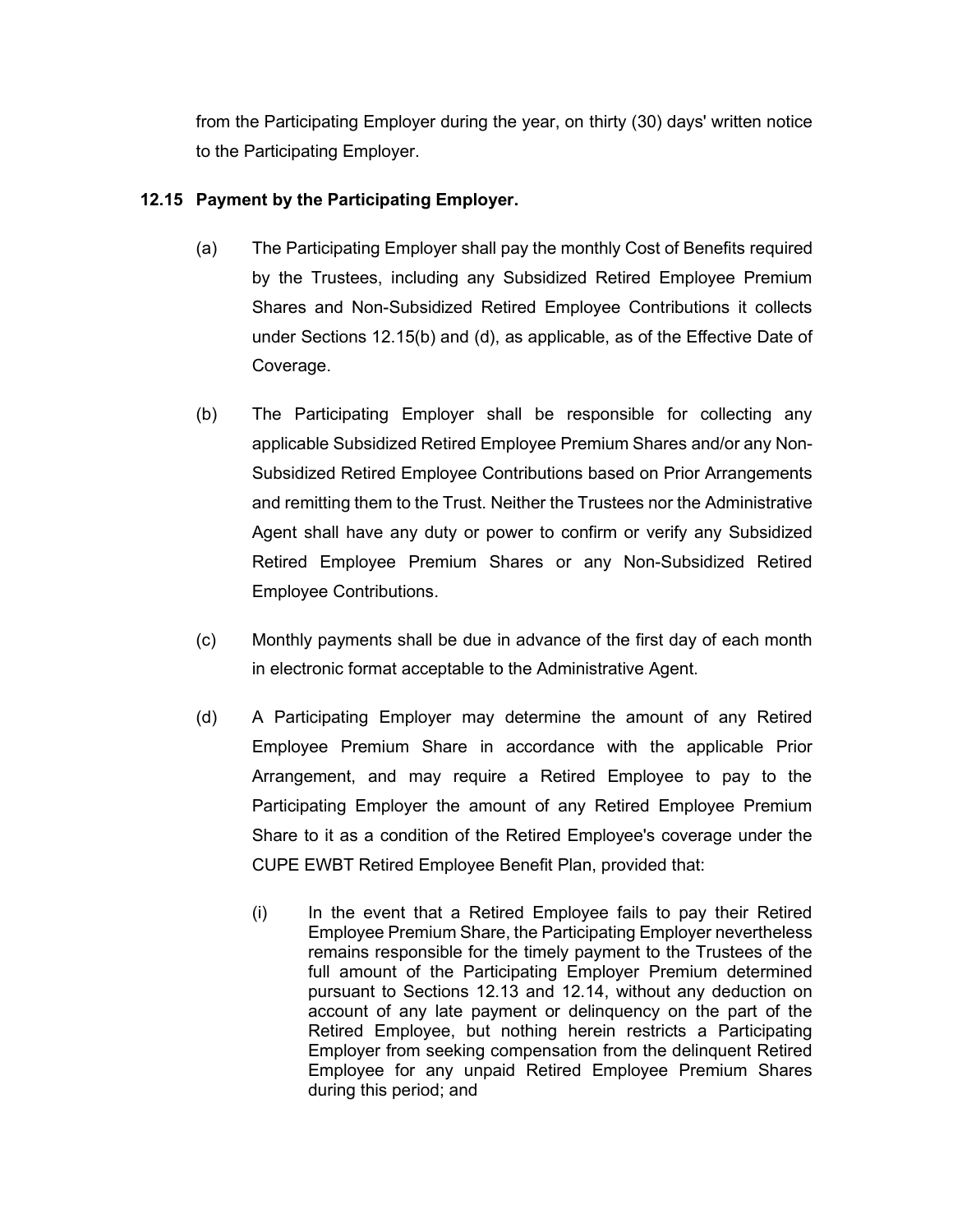- (ii) In the event that a Retired Employee has not paid their Retired Employee Premium Share within thirty (30) days after the Retired Employee Premium Share was due, the Participating Employer may terminate coverage for the Retired Employee under the CUPE EWBT Retired Employee Benefit Plan by providing the Trustees, the applicable Local CUPE Union and the Retired Employee with at least a further thirty (30) days' notice in writing of the termination of coverage. If the Retired Employee pays the outstanding amount to the Participating Employer prior to the expiry of the thirty (30) days' notice of termination period, the Participating Employer shall immediately notify the Trustees and the coverage shall not be terminated. Nothing herein restricts a Participating Employer from seeking compensation from the delinquent Retired Employee for any unpaid Retired Employee Premium Shares.
- **12.16 Float for the Provision of Benefits.** If required by the Insurance Company, the Trustees may require a Participating Employer to pay an amount as a float for the provision of Benefits, as and when required in accordance with industry standards which shall be calibrated and held to ensure that in no event will it create a surplus that cannot be refunded to the Participating Employer.
- **12.17 Funding Policies.** OSBCU\CUPE and the CTA/CAE shall have disclosure of and input into:
	- (a) to the extent that the CUPE EWBT Retired Employee Benefit Plan is fully insured, the insurance renewal process, financial experience, surplus and reserves, retention expense, and any margins or explicit reserves, any claims fluctuation reserve, and the reconciliation of same, and at the Trust level, any margins for litigation and administration expenses and any other margins established by the Trustees and reconciliation of those margins; and/or
	- (b) the actuarial methods and assumptions to be used in any actuarial valuations of uninsured Benefits provided by the CUPE EWBT Retired Employee Benefit Plan, including, for greater certainty, assumptions for administration and litigation expenses.
- **12.18 Annual Meeting.** The Trustees shall convene an annual meeting with OSBCU\CUPE and the CTA/CAE to discuss the above matters of interest regarding the CUPE EWBT Retired Employee Benefit Plan. The Trustees may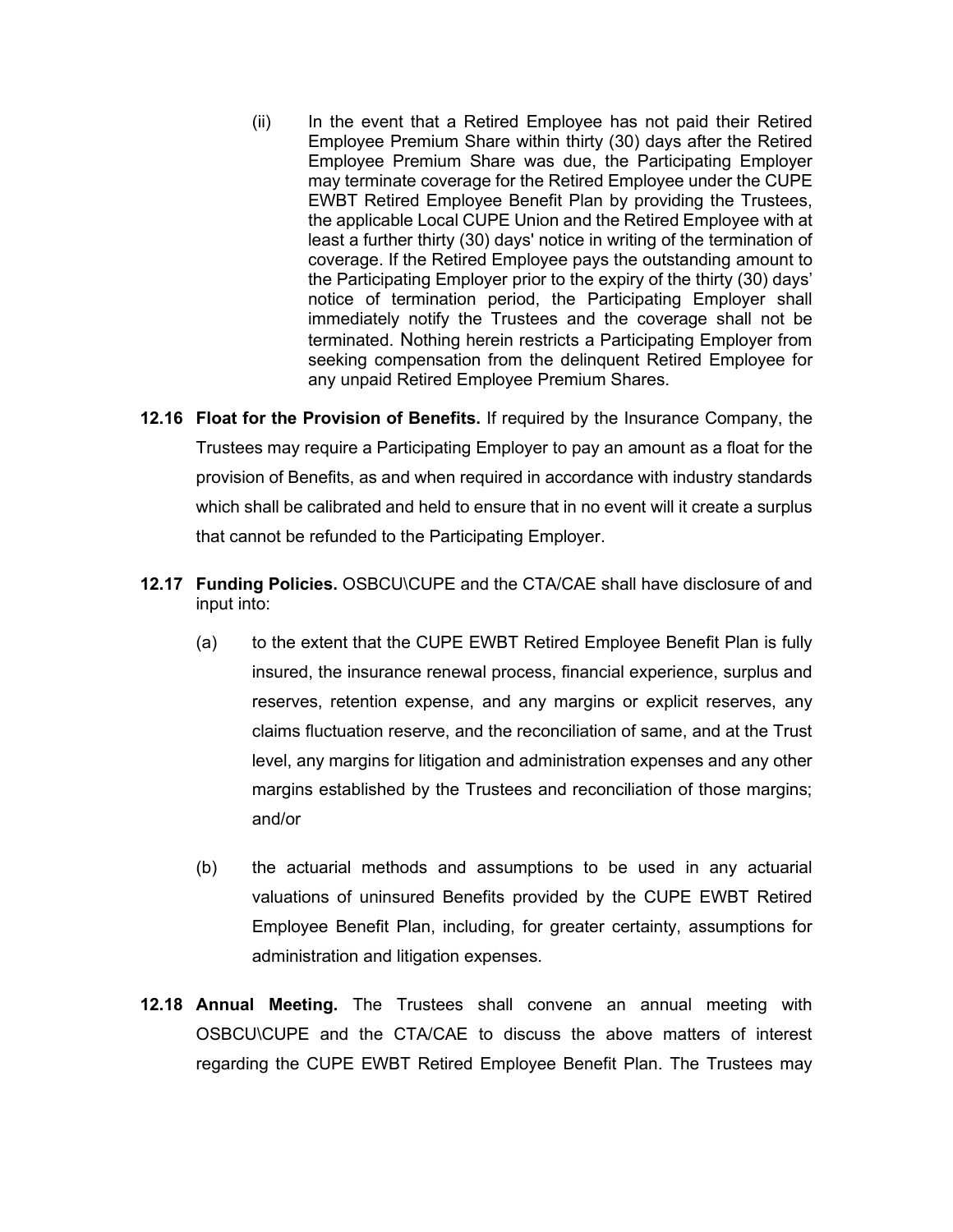schedule this meeting in conjunction with the annual meeting under section 10.20 of this Agreement.

**12.19 Participating Employer Failure to Comply.** For greater certainty the provisions of Article 8 of this Agreement apply to Participating Employer obligations that arise as a result of an Eligible Employer becoming a party to a Retired Employee Participation Agreement.

# **12.20 Termination of Retired Employee Participation Agreement.**

- (a) In the event that any amount due hereunder from a Participating Employer is not paid within sixty (60) days of its due date, the Trustees may suspend Benefits coverage for the Retired Employees of the Participating Employer ("Suspension Date") on at least a further thirty (30) days' written notice to the Participating Employer, the CTA/CAE, OSBCU\CUPE and the Insurance Company. If the Participating Employer pays all outstanding amounts during the thirty (30) days' written notice of impending suspension period, the Insurance Company shall be notified and Benefits coverage shall not be suspended. The Participating Employer shall be solely and exclusively responsible for any liability incurred as a result of a suspension of Benefits coverage and for greater certainty the Trustees shall have no liability to pay any claims for Benefits incurred by Retired Employees of the Participating Employer after the Suspension Date.
- (b) A Participating Employer that has had its Benefits coverage suspended may, any time prior to the termination of its Retired Employee Participation Agreement, pay all outstanding amounts, including amounts that have accrued after the Suspension Date, and request reinstatement of Benefits coverage retroactively to the Suspension Date. If a Participating Employer pays all outstanding amounts and requests reinstatement of Benefits coverage retroactively, the Trustees shall work in good faith with the Insurance Company to bring about the retroactive reinstatement Benefits coverage if and to the extent possible. If a Participating Employer has not had its Benefits coverage reinstated within one (1) year of the Suspension Date, the Trustees may terminate the Retired Employee Participation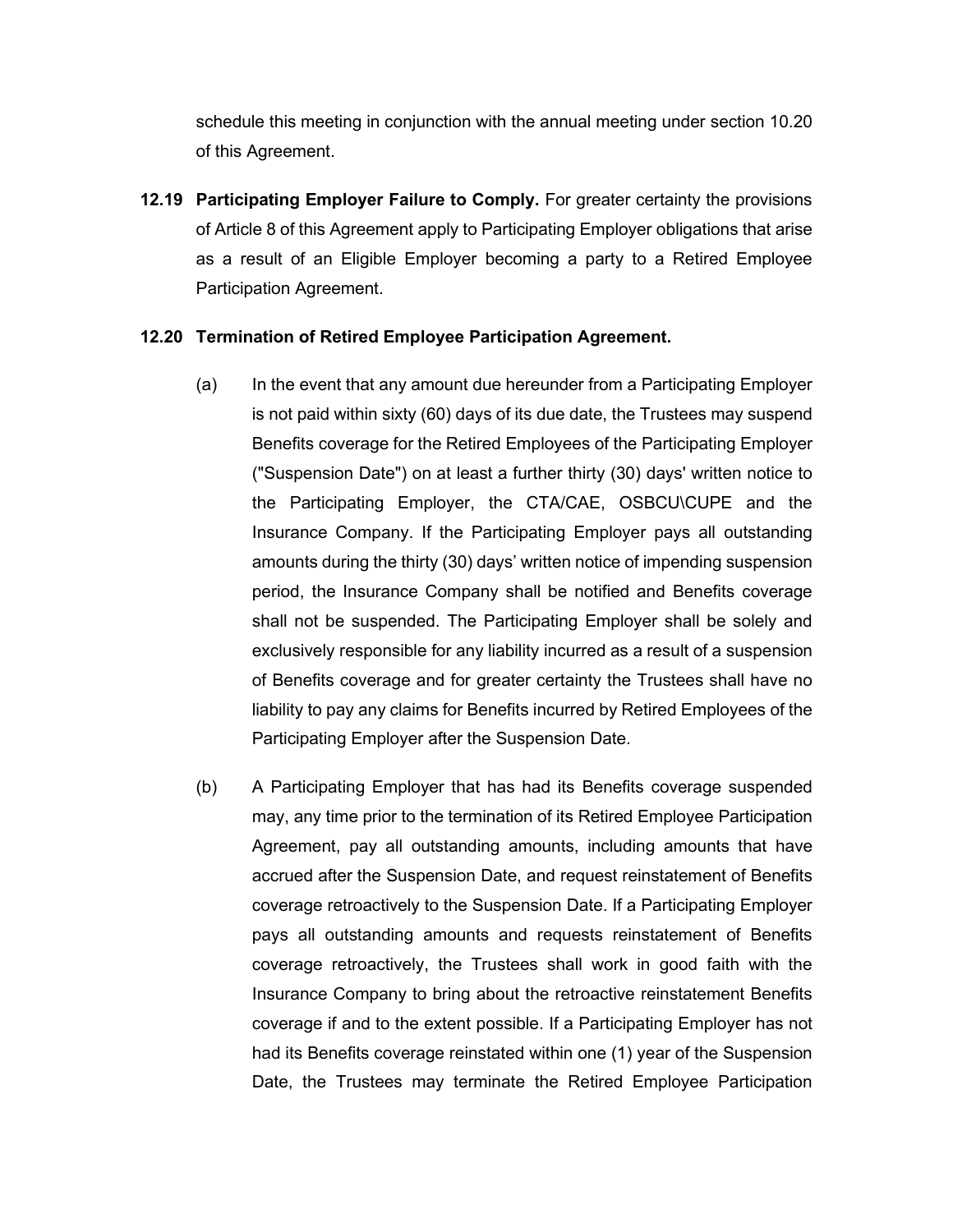Agreement with the Participating Employer on at least a further sixty (60) days' written notice to the Participating Employer, the CTA/CAE, OSBCU\CUPE and the Insurance Company.

- (c) In the event of a termination of coverage for all of the Retired Employees of the Participating Employer pursuant to subsection (b), or because there are no longer any Retired Employees of the Participating Employer covered by the CUPE EWBT Retired Employee Benefit Plan, or in the event of the termination of coverage for self-insured Benefits because there are no longer any Retired Employees of the Participating Employer eligible for the self-insured Benefits, the Trustees shall prepare a terminal accounting statement and provide it to the Participating Employer within thirty (30) days after the termination of coverage.
- (d) In the event of any termination of coverage described above, the Participating Employer shall pay the following amounts to the Trustees within thirty (30) days of the receipt of the terminal accounting statement:
	- (i) Any costs incurred by the Trustees up to and including the Termination Date in relation to the provision of Benefits to the Retired Employees of the Participating Employer;
	- (ii) Any deficits, accumulated with interest, in respect of any uninsured Benefits for the Retired Employees of the Participating Employer.
- (e) The Trustees shall have no liability to pay any claims for Benefits incurred by Retired Employees after the Termination Date.
- (f) A Participating Employer may not terminate its Participation Agreement or the coverage of its Retired Employees in accordance with the terms of this Agreement without the prior written consent of the Trustees.
- (g) If the Insurance Company declines to renew or provide continuing Benefit coverage to one or more Participating Employers and the Trustees are unable to obtain alternate coverage after making commercially reasonable efforts to do so, the Parties shall meet forthwith to negotiate any necessary amendments to this Agreement to facilitate continued Benefits coverage for the affected Participating Employers and Retired Employees.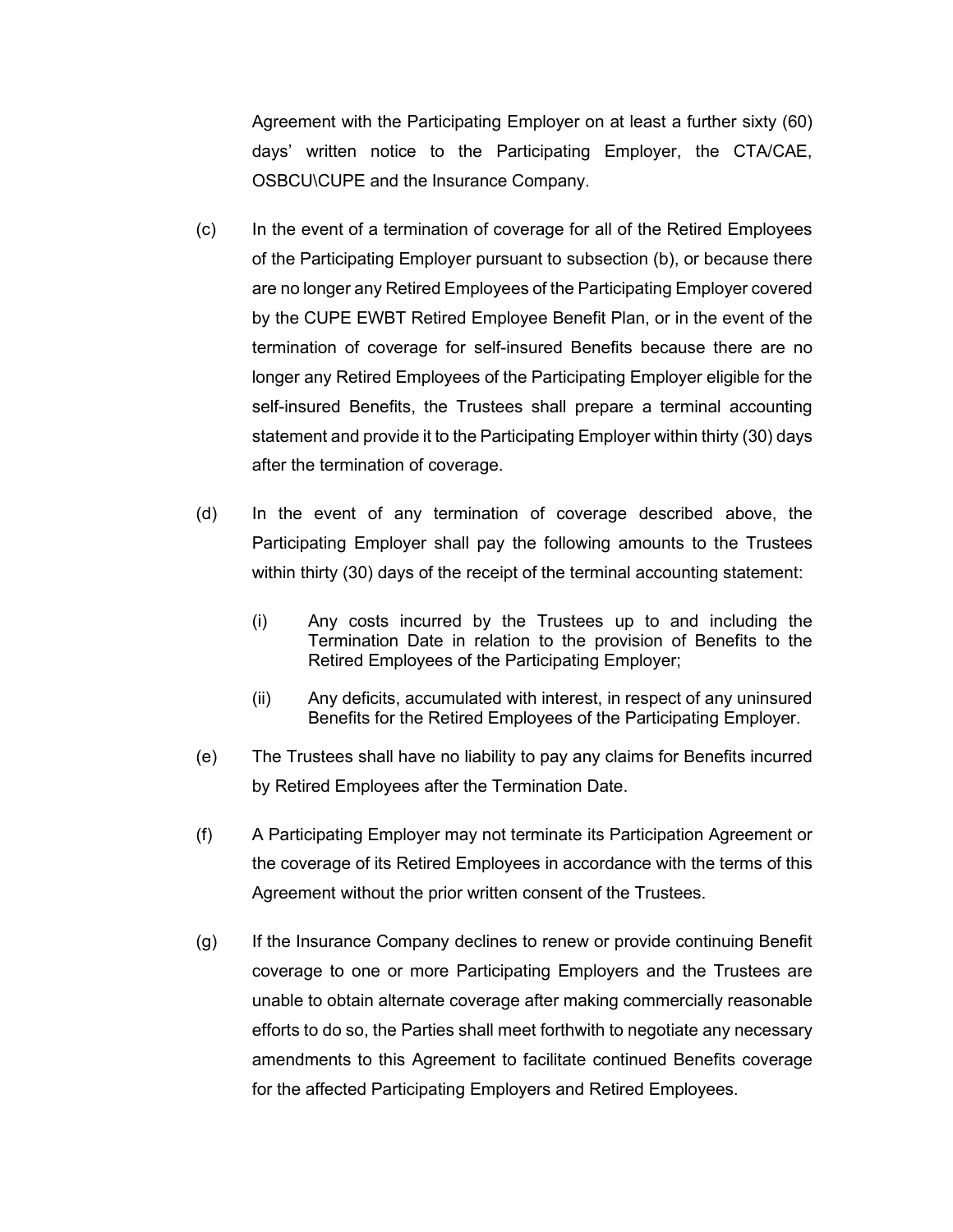- **12.21 Responsibilities vis-à-vis Retired Employees.** The following principles shall govern the provision of post-retirement Benefits to Retired Employees:
	- (a) Each Participating Employer shall be responsible for promises it has made to Retired Employees for the provision of post-retirement Benefits.
	- (b) Participating Employers shall be responsible for determining the Benefits to its Retired Employees. The Trustees will assist in providing information and support to Eligible Employers and Participating Employers through the process including interfacing with the Administrative Agent and Insurance Company as appropriate;
	- (c) For greater certainty and without derogating from anything else in this Agreement, the Trustees shall:
		- (i) deliver post-retirement Benefits to Retired Employees in accordance with the CUPE EWBT Retired Employee Benefit Plan (including any modifications to the Benefits), and
		- (ii) be responsible for any negligence in the delivery of such Benefits or any failure to deliver post-retirement Benefits to Retired Employees in accordance with the CUPE EWBT Retired Employee Benefit Plan.

# **12.22 General Provisions.**

- (a) The Participating Employer may, as of the Effective Date of Coverage, provide any Benefit to its Retired Employees through an arrangement other than the CUPE EWBT Retired Employee Benefit Plan so long as the provisions of Section 12.9(d) are complied with. The Trustees shall not be responsible for any Benefits that are not provided through the CUPE EWBT Retired Employee Benefit Plan. However, from and after the Effective Date of Coverage, the Participating Employer may not terminate its participation in the CUPE EWBT Retired Employee Benefit Plan in respect of any Benefit without the prior written consent of the Trustees.
- (b) A Retired Employee may decline coverage under the CUPE EWBT Retired Employee Benefit Plan by providing notice in writing to the Administrative Agent at least thirty (30) days prior to the Effective Date of Coverage. A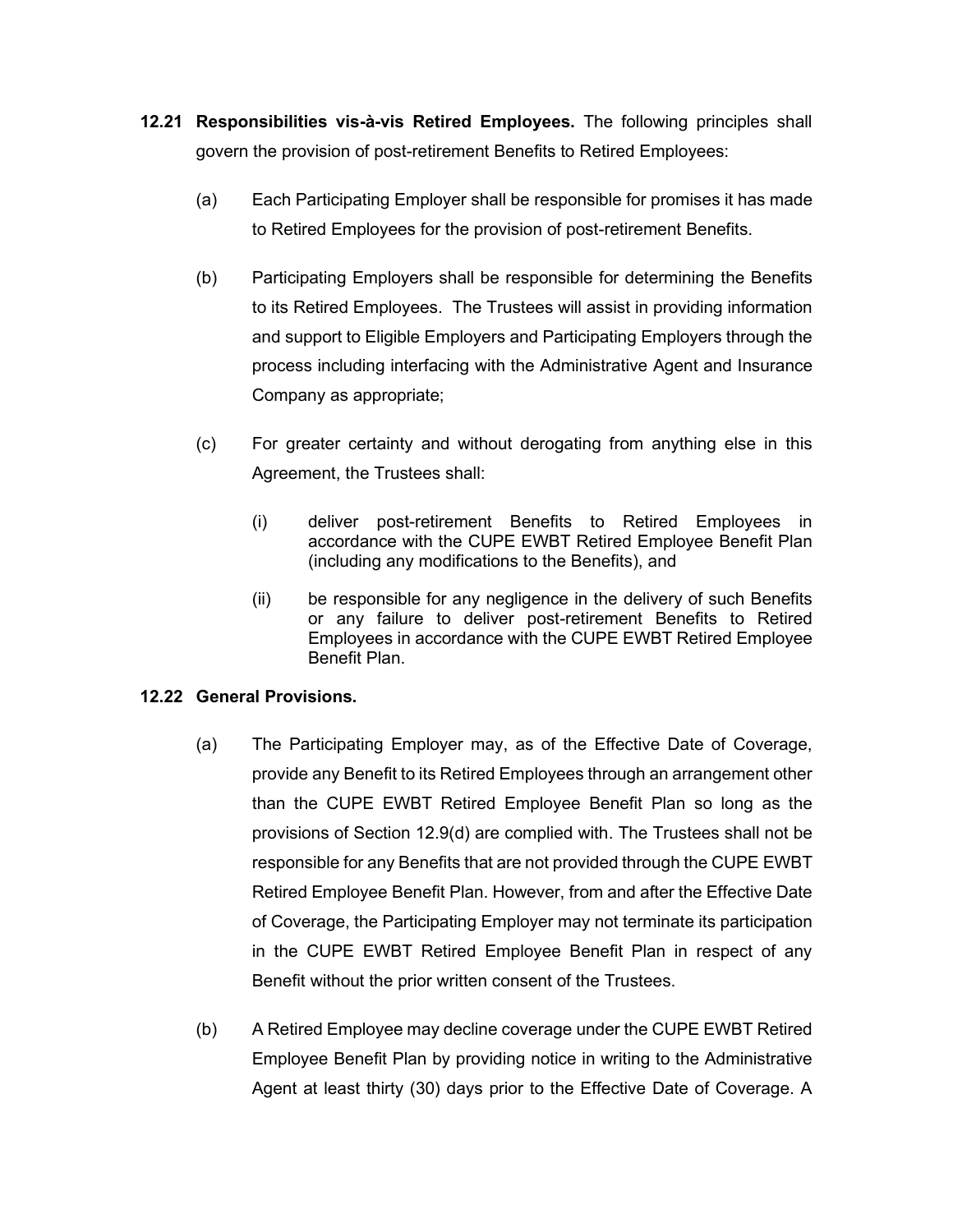Retired Employee may also terminate coverage under the CUPE EWBT after the Effective Date of Coverage by providing at least thirty (30) days' written notice of termination to the Administrative Agent.

(c) Notwithstanding anything in these Sections 12.4 to 12.22, the Trustees shall not be required to take any action or decision that could reasonably be expected to result in the CUPE EWBT ceasing to meet the requirements of an "employee life and health trust" or that would otherwise be inconsistent with the CUPE EWBT's status as an "employee life and health trust" under the Income Tax Act (Canada).

6. The Trust Agreement is amended by adding the attached Appendix "A" to this amendment as Schedule "I" to the Trust Agreement.

7. This amendment to the Trust Agreement may be executed and delivered in any number of counterparts, each of which shall be deemed to be an original, and all such respective counterparts shall together constitute one and the same instrument.

**IN WITNESS WHEREOF** the Parties hereto, in consideration of the mutual promises and undertakings herein set forth, and intending to be legally bound hereby, have caused this amendment to the Trust Agreement to be executed as of the date and year first above written.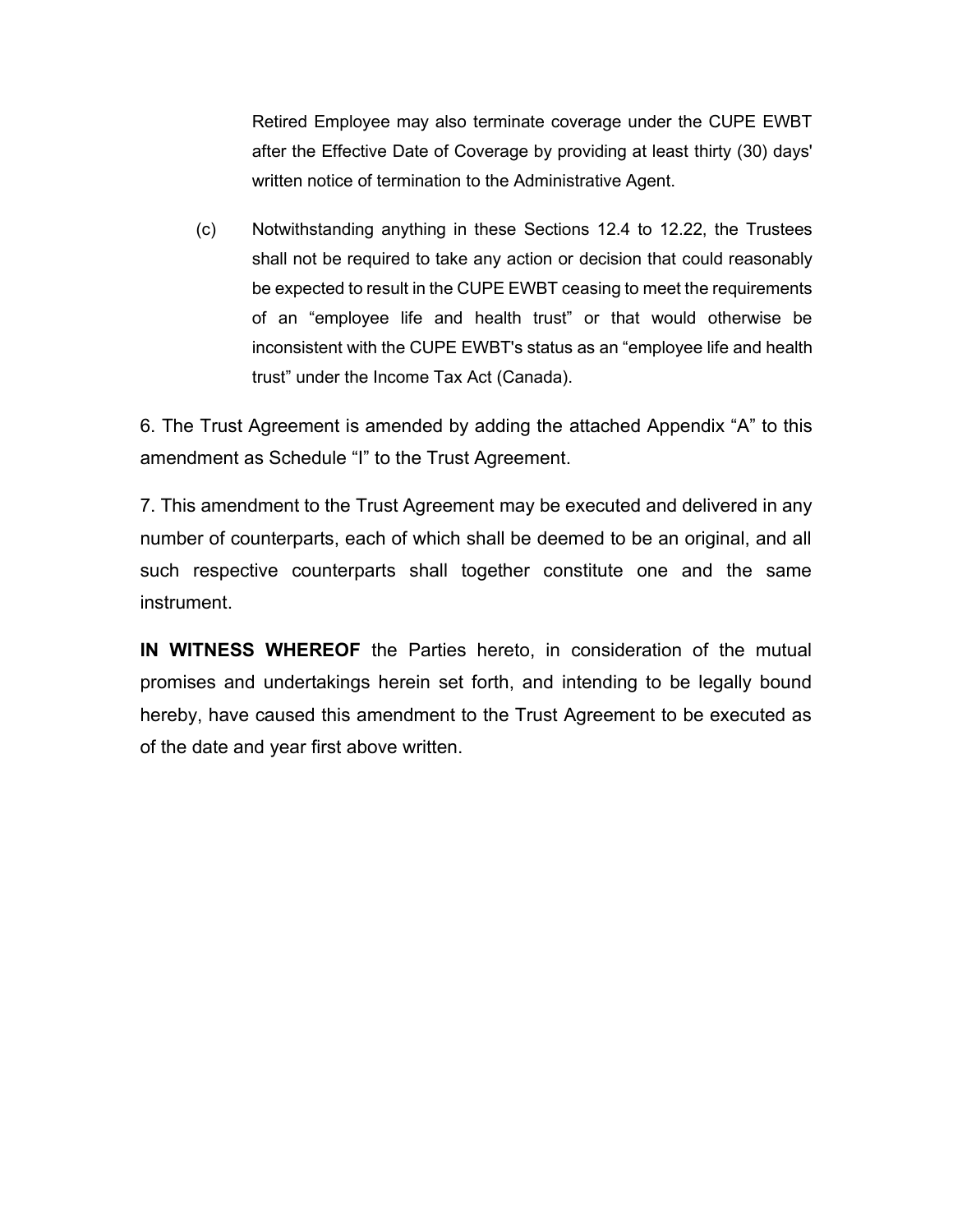| SIGNED, SEALED AND<br>DELIVERED in the presence of | Crown                                                                      |
|----------------------------------------------------|----------------------------------------------------------------------------|
|                                                    |                                                                            |
|                                                    | Per:                                                                       |
|                                                    | Name:                                                                      |
|                                                    | Name:                                                                      |
|                                                    | <b>Ontario Public School Boards Association</b>                            |
|                                                    | 'e K<br>Per:                                                               |
|                                                    | Name: William (Rusty) Hick                                                 |
|                                                    | Name:                                                                      |
|                                                    | <b>Ontario Catholic School Trustees' Association</b>                       |
|                                                    | Per:                                                                       |
|                                                    | Name:                                                                      |
|                                                    | Name:                                                                      |
|                                                    | Association des conseils des écoles publiques<br>de l'Ontario              |
|                                                    | Per:                                                                       |
|                                                    | Name:                                                                      |
|                                                    | Name:                                                                      |
|                                                    | <b>Association franco-Ontarienne des conseils</b><br>scolaires catholiques |
|                                                    | Per:<br>Name:                                                              |
|                                                    |                                                                            |
|                                                    | Name:                                                                      |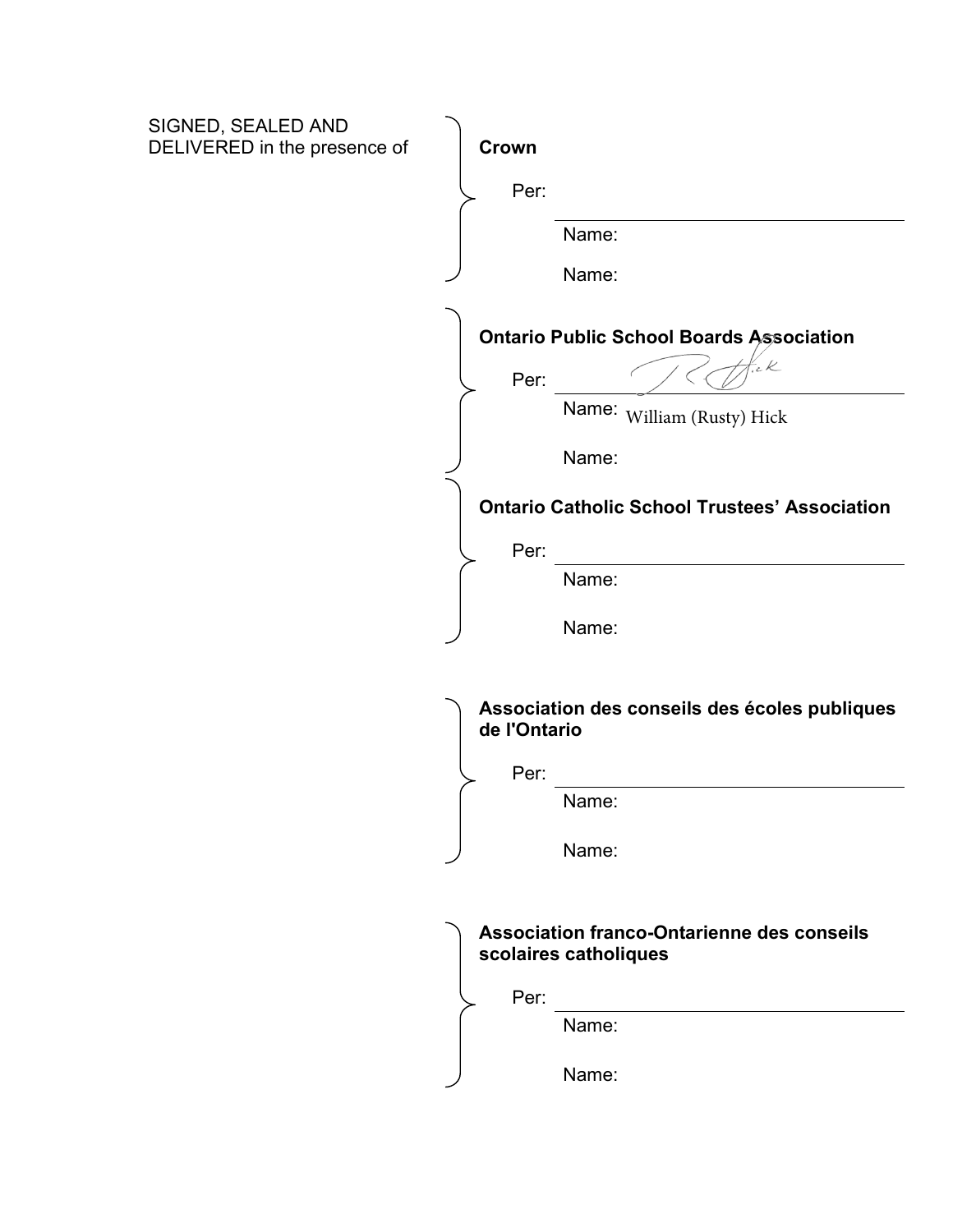| SIGNED, SEALED AND<br>DELIVERED in the presence of | Crown<br>Per:<br>Name:<br>Nancy Naylor, Deputy Minister<br>Name:                                     |
|----------------------------------------------------|------------------------------------------------------------------------------------------------------|
|                                                    | <b>Ontario Public School Boards Association</b><br>Per:<br>Name:<br>Name                             |
|                                                    | <b>Ontario Catholic School Trustees' Association</b><br>Per:<br>Name:                                |
|                                                    | Association des conseils des écoles publiques<br>de l'Ontario<br>Per:<br>Name:<br>Name:              |
|                                                    | <b>Association franco-Ontarienne des conseils</b><br>scolaires catholiques<br>Per:<br>Name:<br>Name: |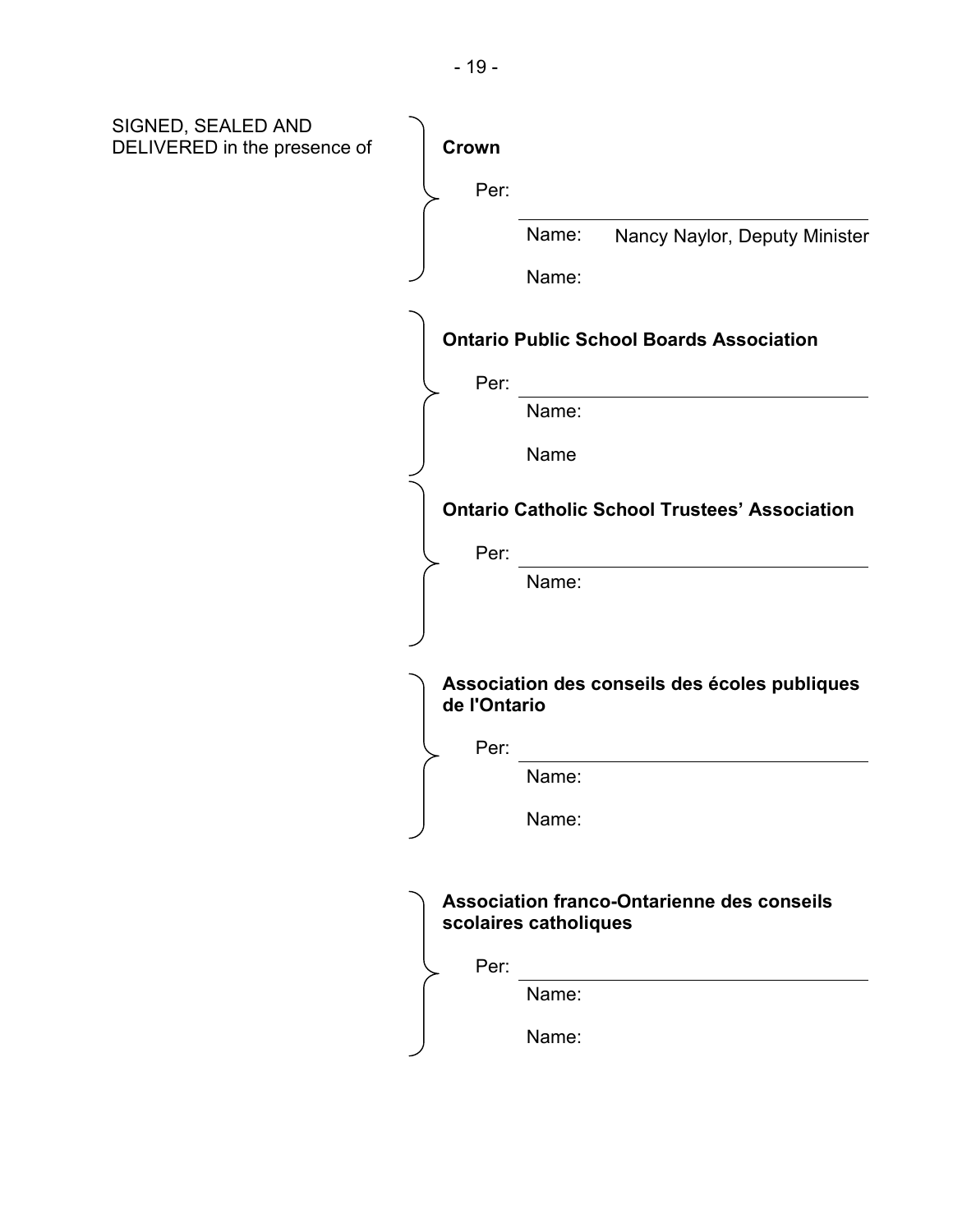| SIGNED, SEALED AND<br>DELIVERED in the presence of | Crown                                                                                |
|----------------------------------------------------|--------------------------------------------------------------------------------------|
|                                                    | Per:                                                                                 |
|                                                    | Name:                                                                                |
|                                                    | Name:                                                                                |
|                                                    | <b>Ontario Public School Boards Association</b>                                      |
|                                                    | Per:                                                                                 |
|                                                    | Name:                                                                                |
|                                                    | Name                                                                                 |
|                                                    | <b>Ontario Catholic School Trustees' Association</b><br>Per:<br>Name: Nick Milanetti |
|                                                    |                                                                                      |
|                                                    | Association des conseils des écoles publiques<br>de l'Ontario                        |
|                                                    | Per:                                                                                 |
|                                                    | Name:                                                                                |
|                                                    | Name:                                                                                |
|                                                    | <b>Association franco-Ontarienne des conseils</b><br>scolaires catholiques           |
|                                                    | Per:<br>Name:                                                                        |
|                                                    | Name:                                                                                |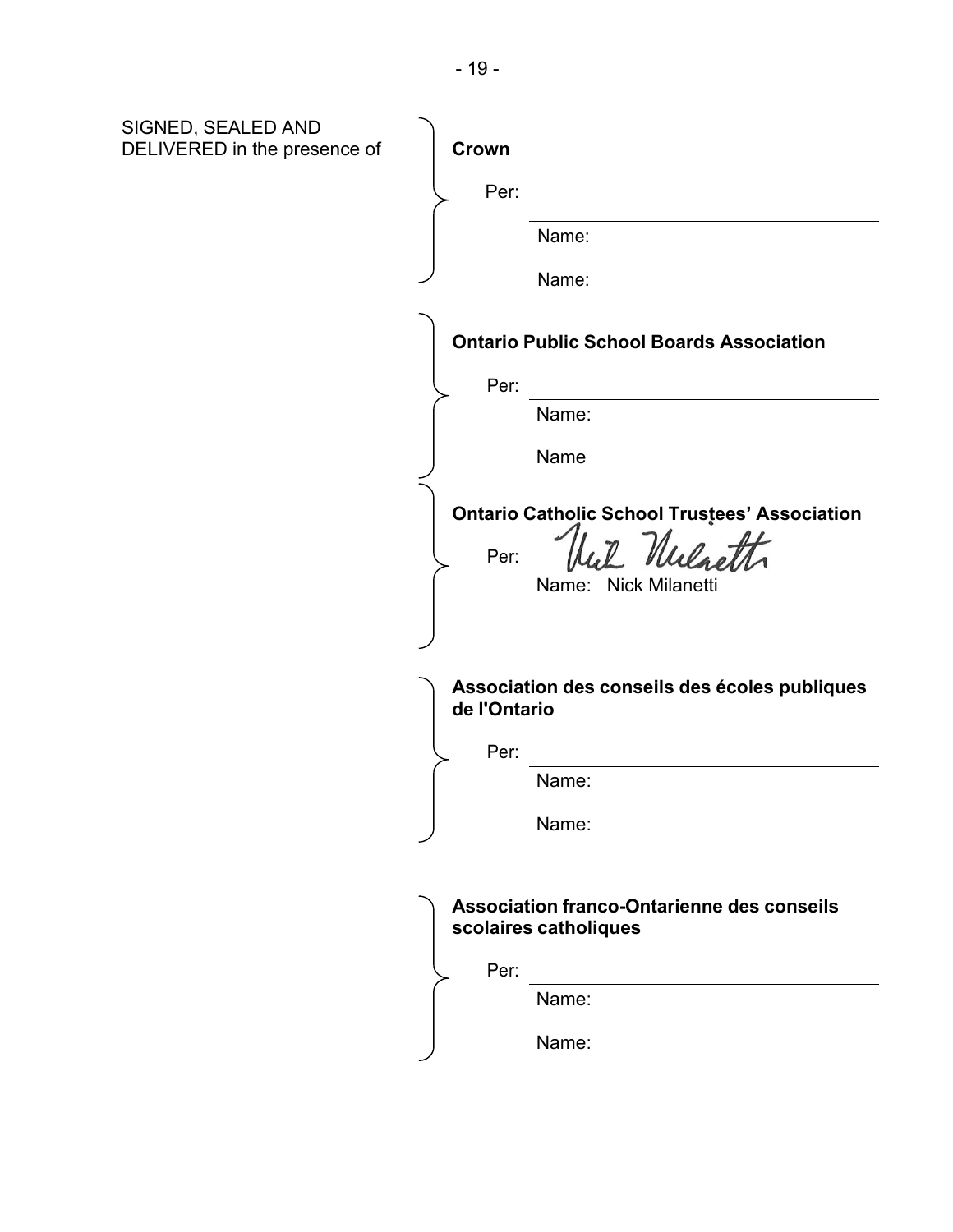| SIGNED, SEALED AND           |                                                                            |
|------------------------------|----------------------------------------------------------------------------|
| DELIVERED in the presence of | Crown                                                                      |
|                              | Per:                                                                       |
|                              | Name:                                                                      |
|                              | Name:                                                                      |
|                              | <b>Ontario Public School Boards Association</b>                            |
|                              | Per:                                                                       |
|                              | Name:                                                                      |
|                              | Name:                                                                      |
|                              | <b>Ontario Catholic School Trustees' Association</b>                       |
|                              | Per:                                                                       |
|                              | Name:                                                                      |
|                              | Name:                                                                      |
|                              |                                                                            |
|                              | Association des conseils scolaires des écoles<br>publiques de l'Ontario    |
|                              | saicard<br>Sabelle <sup>(</sup>                                            |
|                              | Per:<br>Name:<br><b>Isabelle Girard</b>                                    |
|                              |                                                                            |
|                              | Name:                                                                      |
|                              |                                                                            |
|                              | <b>Association franco-Ontarienne des conseils</b><br>scolaires catholiques |
|                              | Per:                                                                       |
|                              | Name:                                                                      |
|                              |                                                                            |
|                              | Name:                                                                      |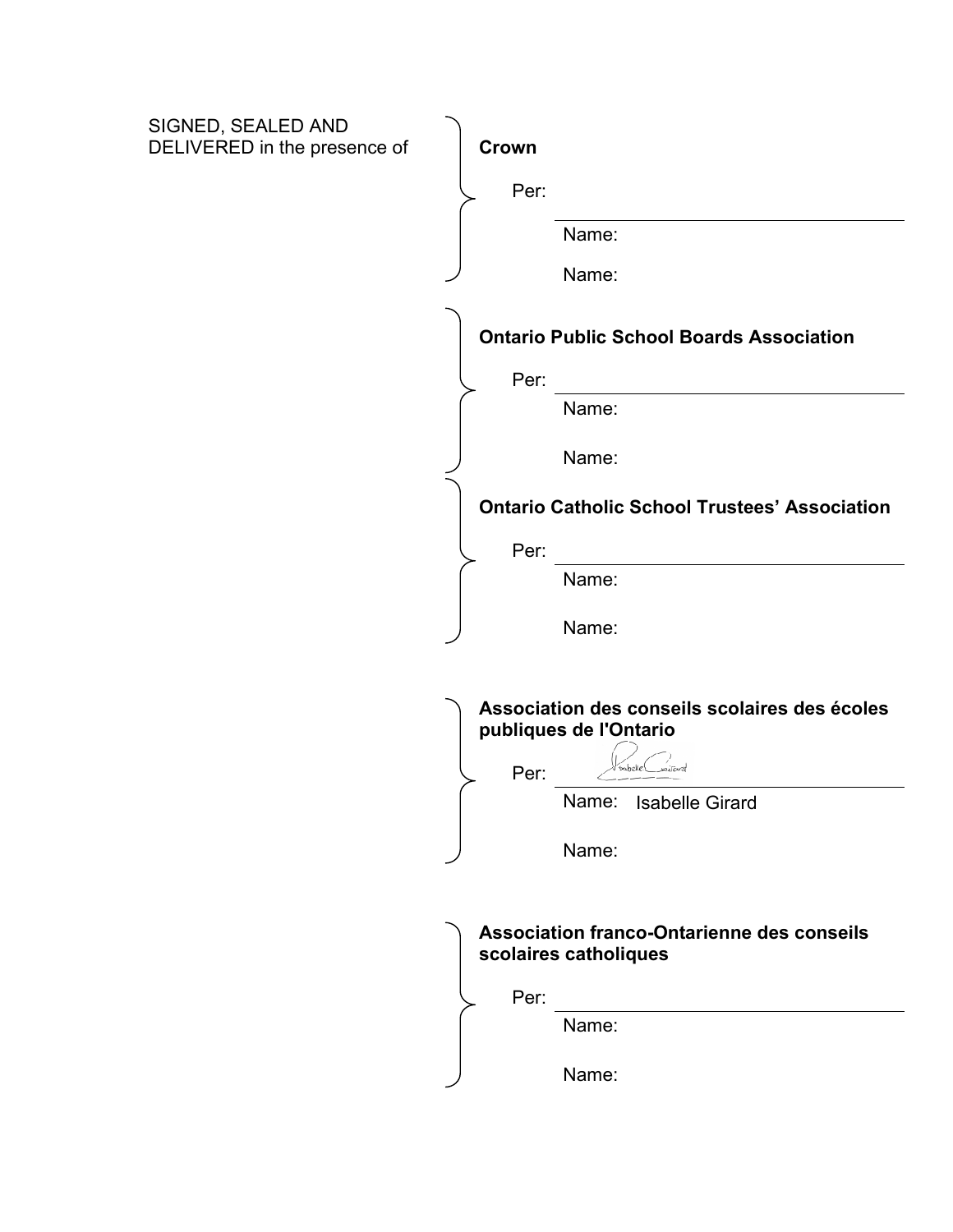| SIGNED, SEALED AND<br>DELIVERED in the presence of | Crown                                                                              |
|----------------------------------------------------|------------------------------------------------------------------------------------|
|                                                    | Per:                                                                               |
|                                                    | Name:                                                                              |
|                                                    | Name:                                                                              |
|                                                    | <b>Ontario Public School Boards Association</b>                                    |
|                                                    | Per:                                                                               |
|                                                    | Name:                                                                              |
|                                                    | Name                                                                               |
|                                                    | <b>Ontario Catholic School Trustees' Association</b>                               |
|                                                    | Per:                                                                               |
|                                                    | Name:                                                                              |
|                                                    |                                                                                    |
|                                                    | Association des conseils des écoles publiques<br>de l'Ontario                      |
|                                                    | Per:                                                                               |
|                                                    | Name:                                                                              |
|                                                    | Name:                                                                              |
|                                                    | <b>Association franco-Ontarienne des conseils</b><br>scolaires catholiques<br>Per: |
|                                                    | Name: Yves Lévesque - Directeur<br>général<br>Name:                                |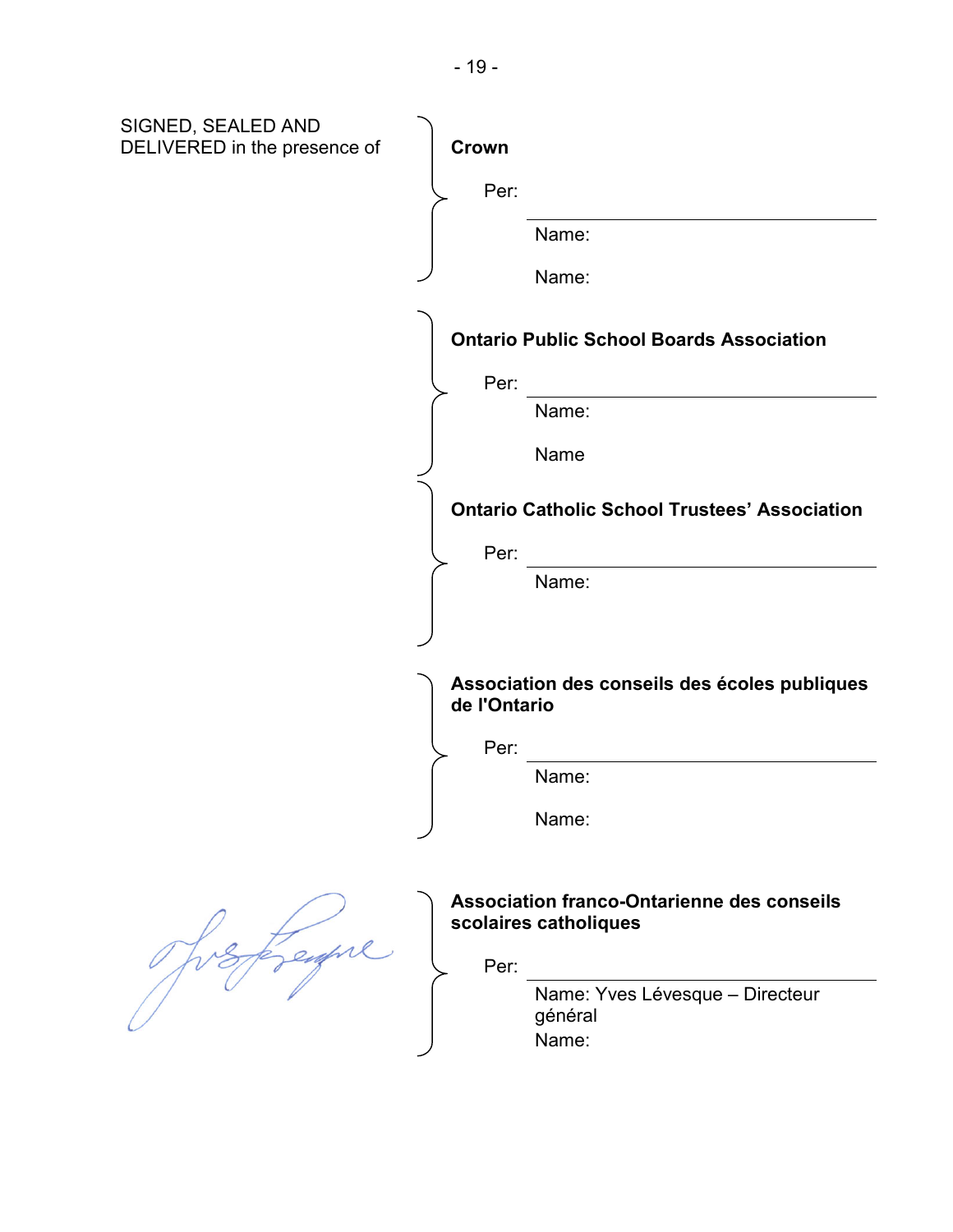**Ontario School Board Council of Unions (CUPE)** Name: Laura WALTON Name: Prespect, OGEN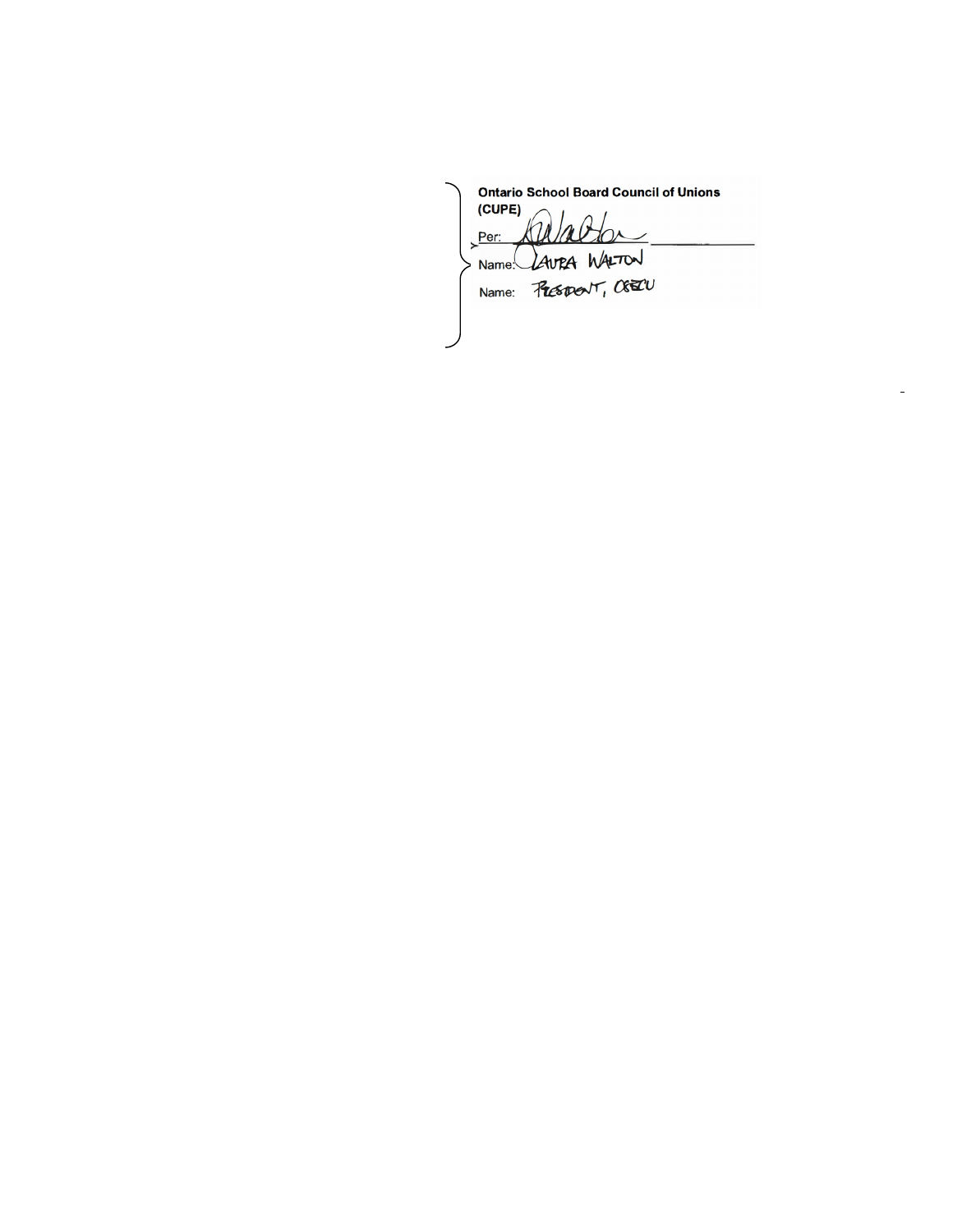# **APPENDIX "A" TO THIS AMENDMENT**

# **SCHEDULE "I"**

### **PARTICIPATION AGREEMENT FOR RETIRED EMPLOYEES**

THIS AGREEMENT made as of this \_\_\_\_\_\_ day of \_\_\_\_\_\_\_\_\_\_\_\_\_\_\_\_\_\_\_\_\_\_\_\_\_ 2021.

B E T W E E N:

# **[SCHOOL BOARD]**

(the "Participating Employer")

- and -

#### **CUPE EWBT BY ITS TRUSTEES**

(the "Trustees")

**WHEREAS** the Participating Employer has made post-retirement benefit commitments to its Retired Employees;

**AND WHEREAS** the CUPE EWBT offers a CUPE EWBT Retired Employees Benefit Plan;

**AND WHEREAS** the Participating Employer has selected the CUPE EWBT Retired Employee Benefit Plan to provide certain Benefits to its Retired Employees;

**NOW, THEREFORE**, the Parties agree as follows:

- 1. The Participating Employer hereby elects to enroll its Retired Employees in the CUPE EWBT Retired Employee Benefit Plan effective \_\_\_\_\_\_\_\_\_\_\_\_\_\_\_\_\_\_\_, 2021 (the "Effective Date"). By executing this Retired Employee Participation Agreement the Participating employer accepts the summary of Benefits provided to it, including any modifications to the Benefits requested by the Participating Employer, the estimated Cost of Benefits and the identification of which Benefits are fully insured and which are self-insured, a copy of which is attached hereto as Appendix 1, Part II.
- 2. As a condition of coverage, the Participating Employer agrees to complete Appendix 1, Part I to this Retired Employee Participation Agreement and agrees to provide any other information requested by the Insurance Company or the Administrative Agent within thirty (30) days of the receipt of any such request.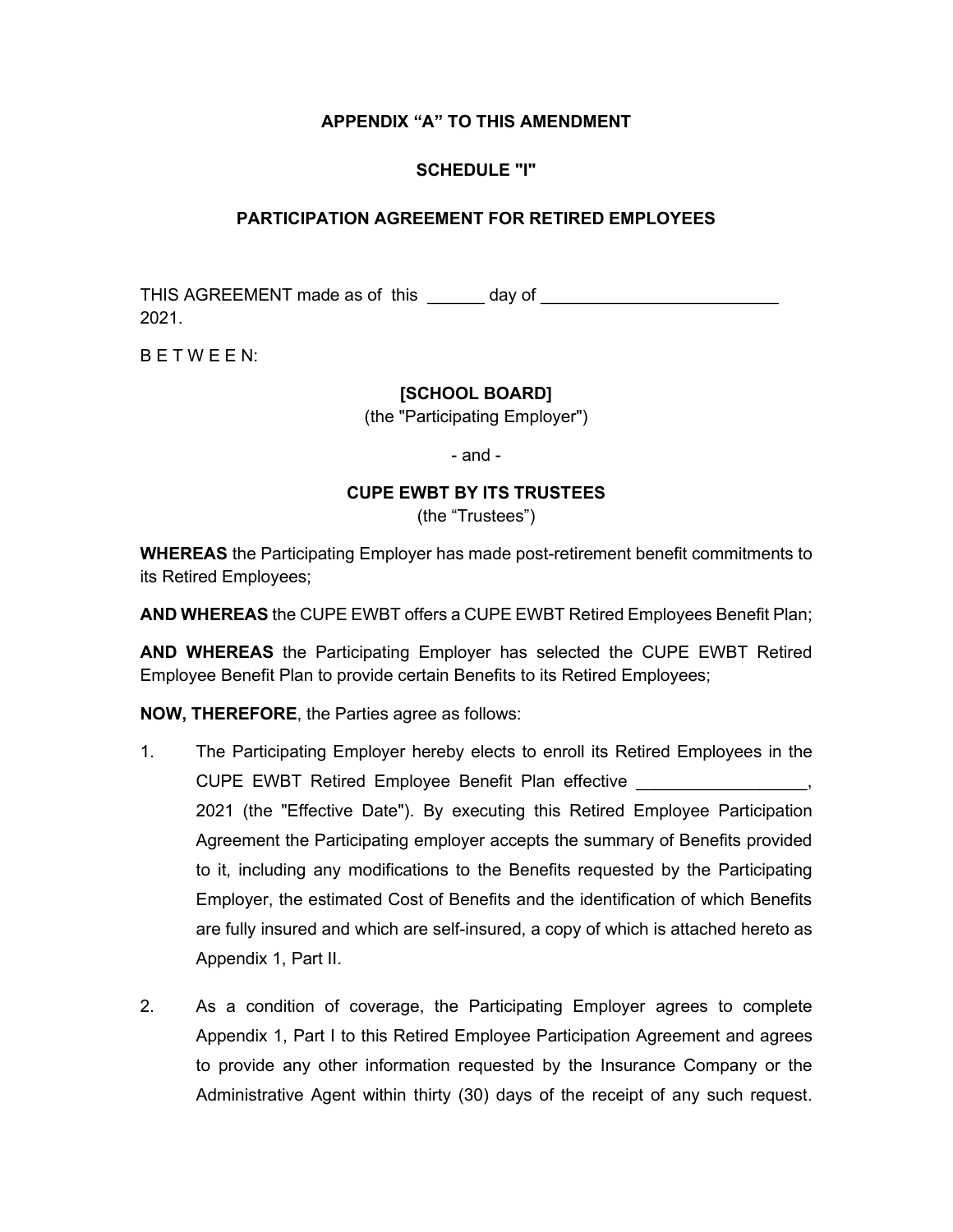Coverage shall not commence until thirty (30) days after the Participating Employer has provided all necessary information.

- 3. The Participating Employer shall pay the monthly Cost of Benefits required by the Trustees in accordance with Sections 12.13 and 12.14 of the Trust Agreement, including any Subsidized Retired Employee Premium Shares and Non-Subsidized Retired Employee Contributions it collects under Sections 12.15(b) and (d), as applicable, of the Trust Agreement as of the Effective Date of Coverage.
- 4. The Participating Employer shall make monthly payments for the Cost of Benefits in respect of its Retired Employees in accordance with the Trust Agreement, as it may be amended from time to time. The Participating Employer shall be notified by the Trustees, from time to time, as to the amount and timing of the monthly payments that it is required to remit in respect of its Retired Employees pursuant to the Trust Agreement.
- 5. The Participating Employer acknowledges that Subsidized Retired Employees are required to pay the applicable Subsidized Retired Employee Premium Share, and that Non-Subsidized Retired Employees are required to pay the applicable Non-Subsidized Retired Employee Contributions, as a condition of coverage in the CUPE EWBT Retired Employee Benefit Plan. The Participating Employer is responsible for collecting and remitting such amounts from its Retired Employees and is solely responsible for recovering any amounts that a Subsidized Retired Employee or Non-Subsidized Retired Employees is required to contribute (if any) to receive Benefits from the CUPE EWBT Retirement Employee Benefit Plan. In the event that a Subsidized Retired Employee or Non-Subsidized Retired Employee fails to make timely payments of their Retired Employee Premium Share, the Participating Employer nevertheless remains responsible for the timely payment to the Trustees of the full amount of the Participating Employer Premium determined pursuant to Sections 12.13 and 12.14 of the Trust Agreement, without any deduction on account of any late payment or delinquency on the part of the Retired Employee, however benefits coverage for that Subsidized Retired Employee or Non-Subsidized Retired Employee may be terminated in accordance with Section 12.15(d) of the Trust Agreement and the Participating Employer seek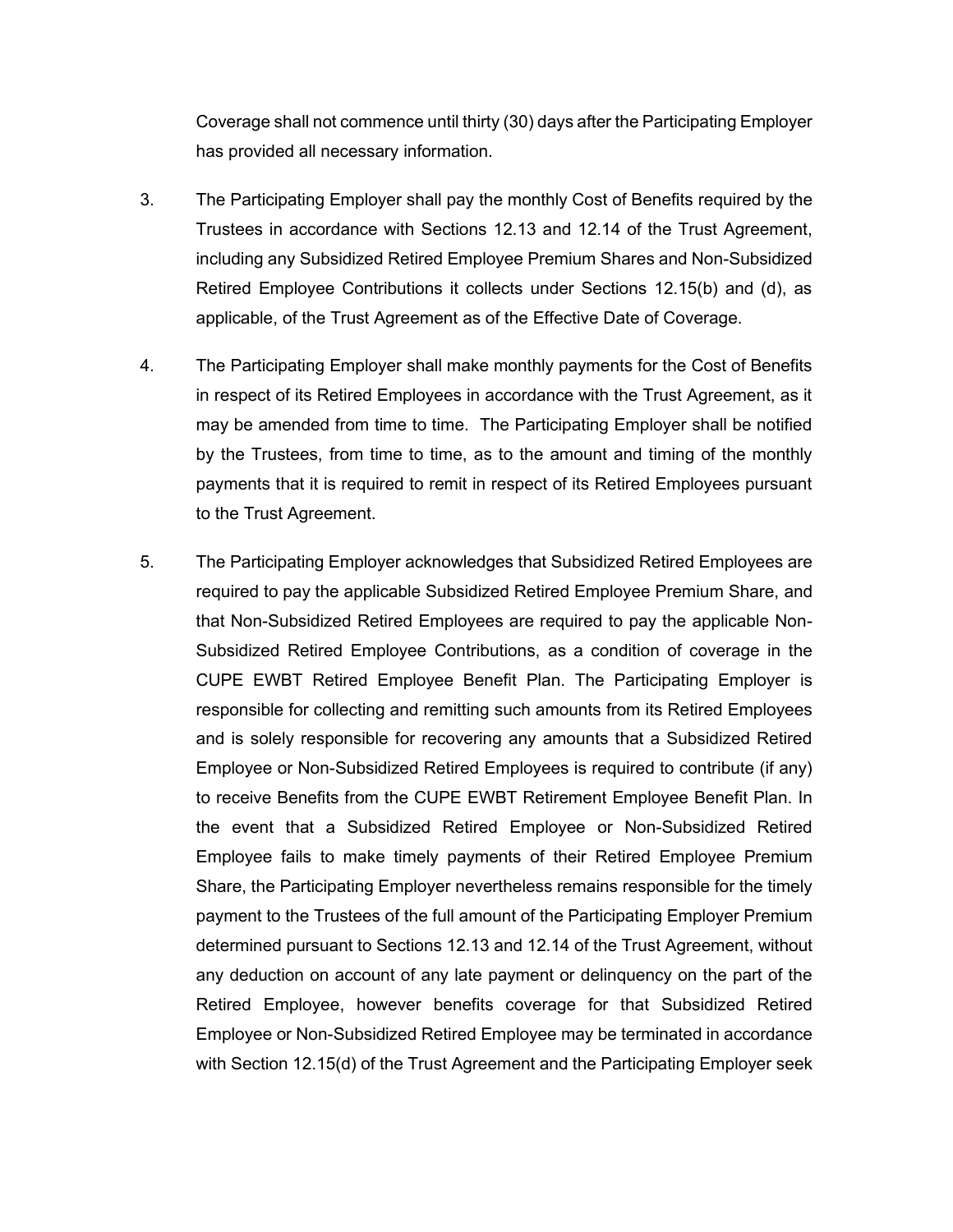compensation from the delinquent Retired Employee for any unpaid Retired Employee Premium Shares.

- 6. A CUPE Retired Employee Separate Account shall be maintained by the Trustees for the CUPE EWBT Retired Employee Benefit Plan. The assets of the CUPE Retired Employee Separate Account, together with earnings thereon, shall be the exclusive source of funding for Benefits under the CUPE EWBT Retired Employee Benefit Plan.
- 7. The Participating Employer acknowledges that it shall be responsible for the promises it has made to its Retired Employees for the provision of post-retirement Benefits. The Trustees shall not be responsible for any Benefits that are not provided through the CUPE EWBT Retired Employee Benefit Plan.
- 8. The Participating Employer agrees to be bound by the CUPE EWBT Trust Agreement, as amended, and acknowledges having been provided with a copy of it and having had an opportunity to review it prior to signing this Participation Agreement. The terms of the Trust Agreement, as may be amended from time to time, shall prevail to the extent of any inconsistency with this Participation Agreement. The Trustees shall provide the Participating Employer with a copy of any subsequent amendments to the Trust Agreement as they are made.

DATED this and a set of the control of the control of the control of the control of the control of the control o

CUPE EWBT BY ITS TRUSTEES

Name:

Name:

PARTICIPATING FMPI OYFR

NAME: